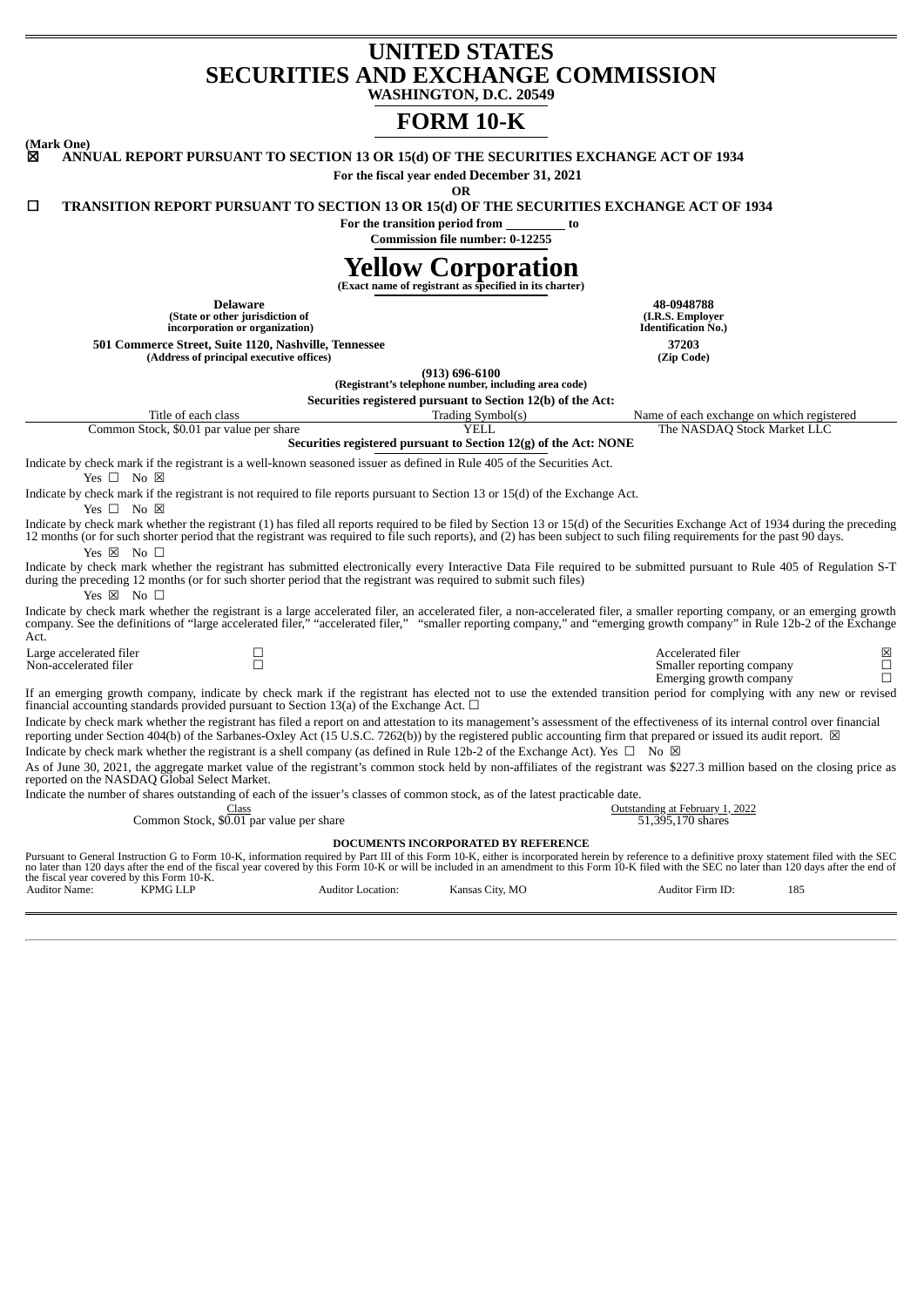# INDEX

| Item         |                                                                                                              | Page |
|--------------|--------------------------------------------------------------------------------------------------------------|------|
|              | <b>PART I</b>                                                                                                |      |
| $\mathbf{1}$ | <b>Business</b>                                                                                              | 4    |
| 1A           | <b>Risk Factors</b>                                                                                          | 9    |
| 1B           | <b>Unresolved Staff Comments</b>                                                                             | 18   |
| 2            | <b>Properties</b>                                                                                            | 18   |
| $\sqrt{3}$   | <b>Legal Proceedings</b>                                                                                     | 18   |
| 4            | <b>Mine Safety Disclosures</b>                                                                               | 18   |
|              | <b>Information about our Executive Officers</b>                                                              | 19   |
|              | <b>PART II</b>                                                                                               |      |
| 5            | Market for Registrant's Common Equity, Related Stockholder Matters and Issuer Purchases of Equity Securities | 20   |
| 6            | <b>Selected Financial Data</b>                                                                               | 20   |
| 7            | Management's Discussion and Analysis of Financial Condition and Results of Operations                        | 21   |
| 7A           | Quantitative and Qualitative Disclosures About Market Risk                                                   | 35   |
| 8            | <b>Financial Statements and Supplementary Data</b>                                                           | 36   |
| 9            | Changes in and Disagreements With Accountants on Accounting and Financial Disclosure                         | 68   |
| <b>9A</b>    | <b>Controls and Procedures</b>                                                                               | 68   |
| 9B           | <b>Other Information</b>                                                                                     | 68   |
| 9C           | Disclosure Regarding Foreign Jurisdictions that Prevent Inspections                                          | 68   |
|              | <b>PART III</b>                                                                                              |      |
| 10           | Directors, Executive Officers and Corporate Governance                                                       | 69   |
| 11           | <b>Executive Compensation</b>                                                                                | 69   |
| 12           | Security Ownership of Certain Beneficial Owners and Management and Related Shareholder Matters               | 69   |
| 13           | Certain Relationships and Related Transactions, and Director Independence                                    | 69   |
| 14           | <b>Principal Accountant Fees and Services</b>                                                                | 69   |
|              | <b>PART IV</b>                                                                                               |      |
| 15           | <b>Exhibits and Financial Statement Schedules</b>                                                            | 70   |
| 16           | Form 10-K Summary                                                                                            | 74   |
|              | <b>Exhibits Index</b>                                                                                        | 70   |
|              | <b>Signatures</b>                                                                                            | 75   |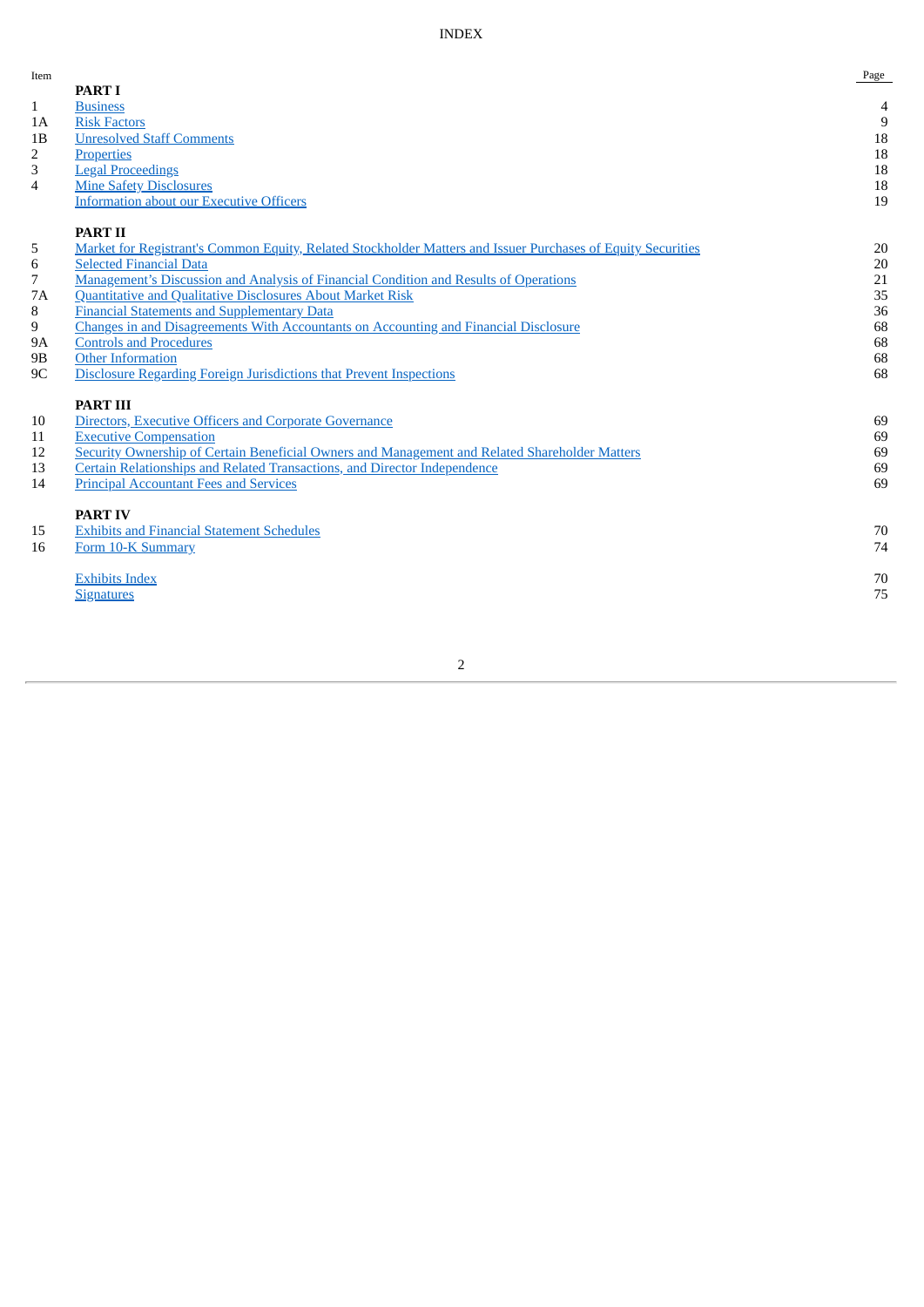#### **Cautionary Note on Forward-Looking Statements**

This entire report, including (among other items) Item 1, "Business," Item 1A, "Risk Factors," and Item 7, "Management's Discussion and Analysis of Financial Condition and Results of Operations" and other documents incorporated herein by reference includes forward-looking statements (each a "forward-looking statement") within the meaning of Section 27A of the Securities Act of 1933, as amended (the "Securities Act"), and Section 21E of the Securities Exchange Act of 1934, as amended (the "Exchange Act"). Forward-looking statements include those preceded by, followed by or including the words "will," "may," "should," "expect," "intend," "anticipate," "believe," "project," "forecast," "propose," "plan," "designed," "estimate," "enable" and similar expressions. Those forward-looking statements speak only as of the date of this report. We disclaim any obligation to update those statements, except as applicable law may require us to do so, and we caution you not to rely unduly on them. We have based those forward-looking statements on our current expectations and assumptions about future events, which may prove to be inaccurate. While our management considers those expectations and assumptions to be reasonable, they are inherently subject to significant business, economic, competitive, regulatory (including environmental), legal and other risks, contingencies and uncertainties, most of which are difficult to predict and many of which are beyond our control. Therefore, actual results may differ materially and adversely from those expressed in any forward-looking statements. Factors that might cause or contribute to such differences include, but are not limited to, those we discuss in this report under the section entitled "Risk Factors" in Item 1A and the section entitled "Financial Condition, Liquidity and Capital Resources" in Item 7, "Management's Discussion and Analysis of Financial Condition and Results of Operations," and in other reports we file with the Securities and Exchange Commission (the "SEC"). The factors we discuss in this report are not necessarily all the important factors that could affect us. Unpredictable or unknown factors we have not discussed in this report also could have material adverse effects on actual results of matters that are the subject of our forward-looking statements. We do not intend to update our description of important factors each time a potentially important factor arises. We advise our existing and potential security holders that they should (1) be aware that important factors to which we do not refer in this report could affect the accuracy of our forward-looking statements and (2) use caution and common sense *when considering our forward-looking statements.*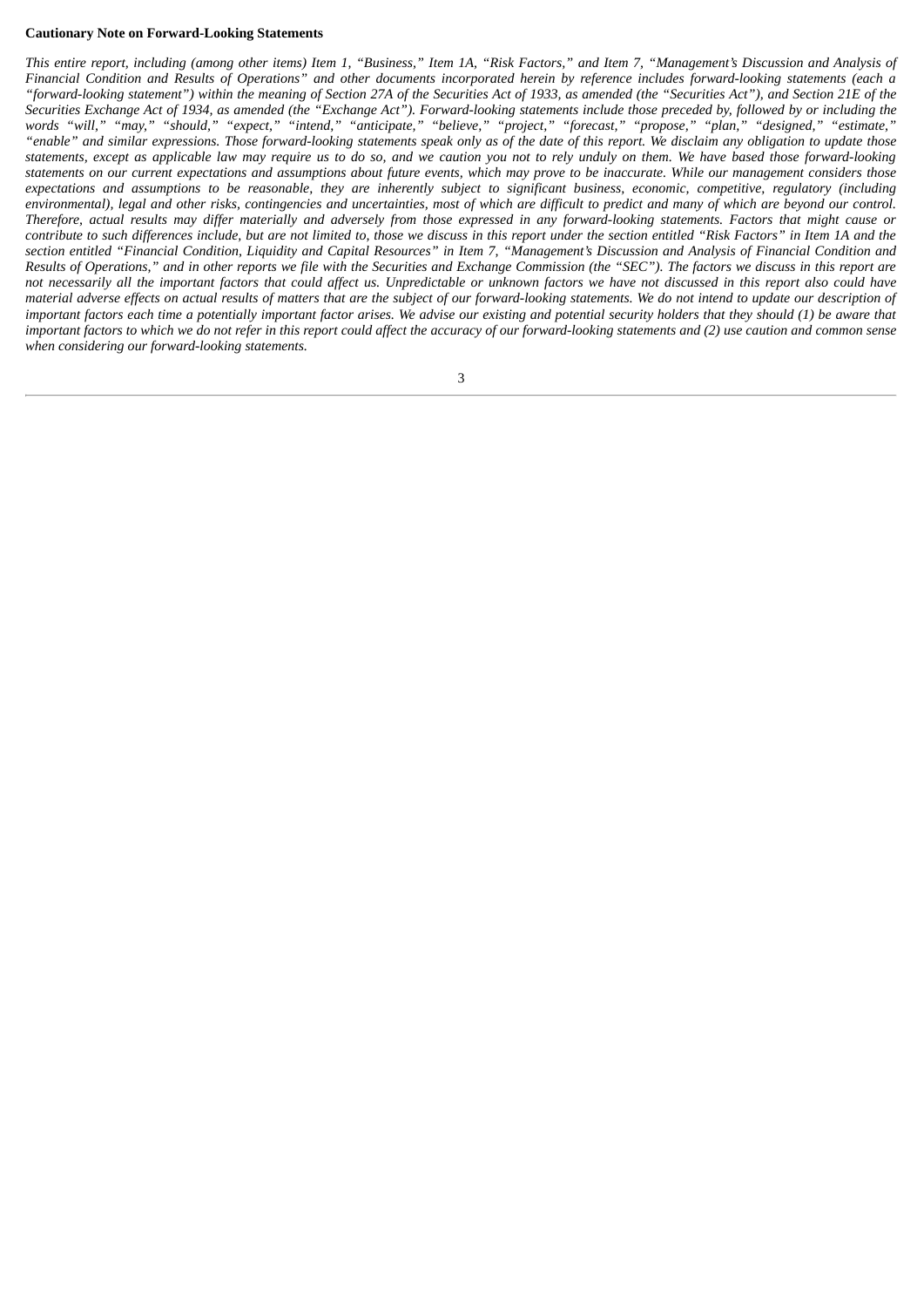## **PART I**

## <span id="page-3-0"></span>Item 1. Business

#### **General Description of the Business**

Yellow Corporation (also referred to as "Yellow," the "Company," "we," "us" or "our") is a holding company that, through its operating subsidiaries, offers its customers a wide range of transportation services. We have one of the largest, most comprehensive less-than-truckload ("LTL") networks in North America with local, regional, national and international capabilities. Through our team of experienced service professionals, we offer expertise in LTL shipments and flexible supply chain solutions, ensuring customers can ship industrial, commercial and retail goods with confidence.

Yellow Corporation's LTL subsidiaries include USF Holland LLC ("Holland"), New Penn Motor Express LLC ("New Penn"), USF Reddaway Inc. ("Reddaway"), YRC Inc. and YRC Freight Canada Company (both doing business as, and herein referred to as, "YRC Freight"). Our LTL companies provide services through a consolidated network of facilities located primarily across the United States and Canada. We also offer services through Yellow Logistics, Inc. ("Yellow Logistics" and f/k/a HNRY Logistics, Inc.), our customer-specific logistics solutions provider, specializing in truckload, residential, and warehouse solutions.

Incorporated in Delaware, we employed approximately 32,000 people as of December 31, 2021. The mailing address of our principal executive office is 501 Commerce Street, Suite 1120, Nashville, Tennessee 37203, and our telephone number is (913) 696-6100. Our website is www.myyellow.com. Through the "SEC Filings" link under the "Investors" tab on our website, we make our filings available as soon as reasonably practicable after they are electronically filed with or furnished to the SEC, including our Annual Report on Form 10-K, Quarterly Reports on Form 10-Q, Current Reports on Form 8-K, Proxy Statements on Schedule 14A, filings required under Section 16 of the Securities Exchange Act and any amendments to those reports filed or furnished pursuant to Section 13(a) or 15(d) of the Exchange Act. All of these filings may be viewed or printed from our website free of charge.

#### **Narrative Description of the Business**

The Company offers a full range of services for the transportation of industrial, commercial and retail goods in national, regional and international markets, primarily through the operation of owned or leased equipment in its North American ground distribution network. Transportation services are provided for various categories of goods, which may include (among others) apparel, appliances, automotive parts, chemicals, food, furniture, glass, machinery, metal, metal products, non-bulk petroleum products, rubber, textiles, wood and other manufactured products or components. The Company provides both LTL services, which combine shipments from multiple customers on a single trailer, and truckload services. Deliveries are predominately LTL shipments with truckload services offered to maximize equipment utilization and reduce empty miles (the distance empty or partially full trailers travel to balance the network). The Company also provides higher-margin specialized services, including guaranteed expedited services, time-specific deliveries, cross-border services, exhibit services, product returns, and government material shipments.

The Company operates throughout North America with one of the largest networks of LTL service centers, equipment and transportation professionals, offering flexible and efficient supply chain solutions serving various customer needs. The Company is a transportation provider to the United States federal government. The Company also provides logistics solutions for customer-specific needs with custom projects, consolidation and distribution, reverse logistics, and residential white glove service offerings. A substantial majority of our services are provided wholly within the United States.

Each of our LTL operating subsidiaries has employees who are represented by the International Brotherhood of Teamsters ("IBT"). These employees represented approximately 80% of our workforce at December 31, 2021. Salaries, wages and employee benefits for both union and non-union employees compose over half of our operating costs.

The Company's employees are dedicated to operating its extensive network which transported approximately 17.2 million shipments in 2021. On December 31, 2021, the Company's revenue fleet was comprised of approximately 14,200 tractors, including approximately 12,200 owned tractors and 2,000 leased tractors, and approximately 42,000 trailers, including approximately 32,900 owned trailers and 9,100 leased trailers. The Company's network includes 316 strategically located service facilities including 167 owned facilities with approximately 10,200 doors and 149 leased facilities with approximately 9,100 doors, in addition to six warehouses managed by our logistics solution provider, Yellow Logistics.

## *Parent Company*

Yellow Corporation's principal executive office is in Nashville, Tennessee. The Company has a field resource center in Overland Park, Kansas that provides centrally-managed support to our operating companies that spans a variety of functions, including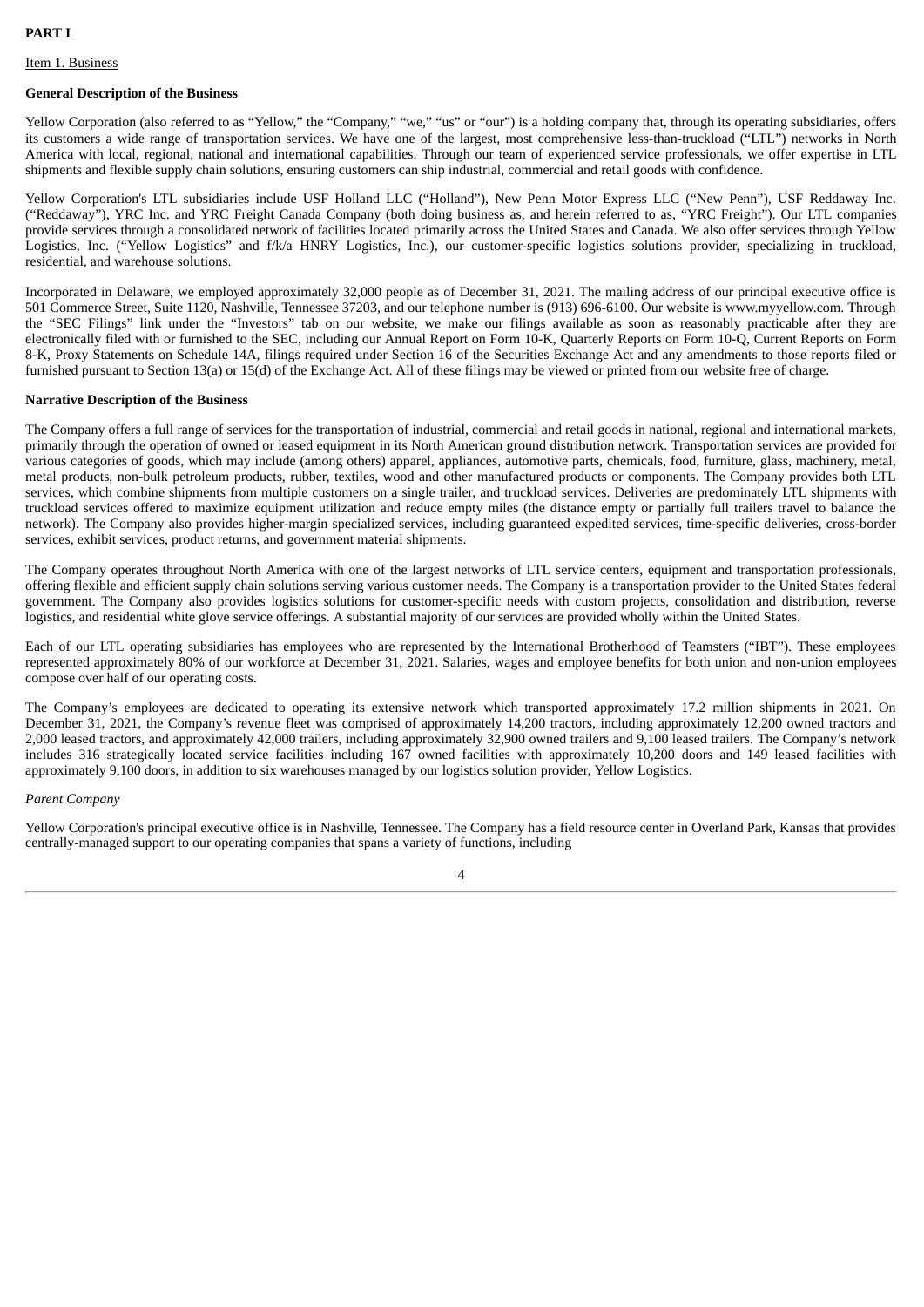sales and marketing, information technology, human resources, finance and accounting, legal, transportation management, revenue management, risk management, procurement, and security.

#### **Competition**

Our companies operate in a highly competitive environment. Our competitors include global, integrated freight transportation services providers, global freight forwarders, national freight services providers (including intermodal providers), regional and interregional carriers, third-party logistics providers, and small, intraregional transportation companies. The trucking industry also faces emerging competition from technology firms that specialize in loadmatching services and large customers that may use their significant scale advantages to offer transportation services to their suppliers and customers.

Our companies also have competitors within several different modes of transportation including: LTL, truckload, air and ocean cargo, intermodal rail, parcel and package companies, transportation consolidators, reverse logistics firms, and privately-owned fleets. Ground-based transportation includes private fleets and "for-hire" provider groups. The private provider segment consists of private fleets owned by companies that move their own goods and materials. The "for-hire" groups are classified based on the typical shipment sizes that they handle. Truckload refers to providers transporting shipments that generally fill an entire dry van, and LTL refers to providers transporting goods from multiple shippers in a single trailer.

LTL transportation providers consolidate numerous shipments (generally ranging from 100 to 20,000 pounds) from varying businesses at service centers within close proximity to where those shipments originated. Utilizing expansive networks of pickup and delivery operations around local service centers, shipments are moved between origin and destination using distribution centers when necessary, where consolidation and deconsolidation of shipments occur. Depending on the distance shipped, LTL carriers are often classified into one of four sub-groups:

- Regional Average distance is typically fewer than 500 miles with a focus on one- and two-day delivery times. Regional transportation companies can move shipments directly to their respective destination centers, which increases service reliability and avoids costs associated with intermediate handling.
- Interregional- Average distance is usually between 500 and 1,000 miles with a focus on two- and three-day delivery times. There is a competitive overlap between regional and national providers in this category, as each group sees the interregional segment as a growth opportunity, and few providers focus exclusively on this sector.
- National Average distance is typically in excess of 1,000 miles with focus on two- to five-day delivery times. National providers rely on intermediate shipment handling through a network of facilities, which require numerous satellite service centers, multiple distribution centers and a relay network. To gain service and cost advantages, they often ship directly between service centers, minimizing intermediate handling.
- International Providing freight forwarding and final-mile delivery services to companies shipping to and from multiple regions around the world. This service can be offered through a combination of owned assets or through a purchased transportation model and may involve just one leg of a shipment's movement between countries.

The Company provides services in all four sub-groups in North America with a heavy concentration of services in the United States. We directly compete in the regional market and use intracompany and external interline relationships to provide service to the interregional and national transportation marketplace. Yellow Logistics is our non-asset-based provider of transportation solutions and competes with asset-based carriers, third-party logistics ("3PL") firms, forwarders and global integrated freight transportation service providers. The Company competes against a number of providers in these markets, from small firms with one or two vehicles to global competitors with thousands of physical assets and non-asset-based logistics solutions. While we have competitors with a similar multi-dimensional approach, there are few in the traditional LTL segment with as comprehensive an offering in those categories as our brand provides.

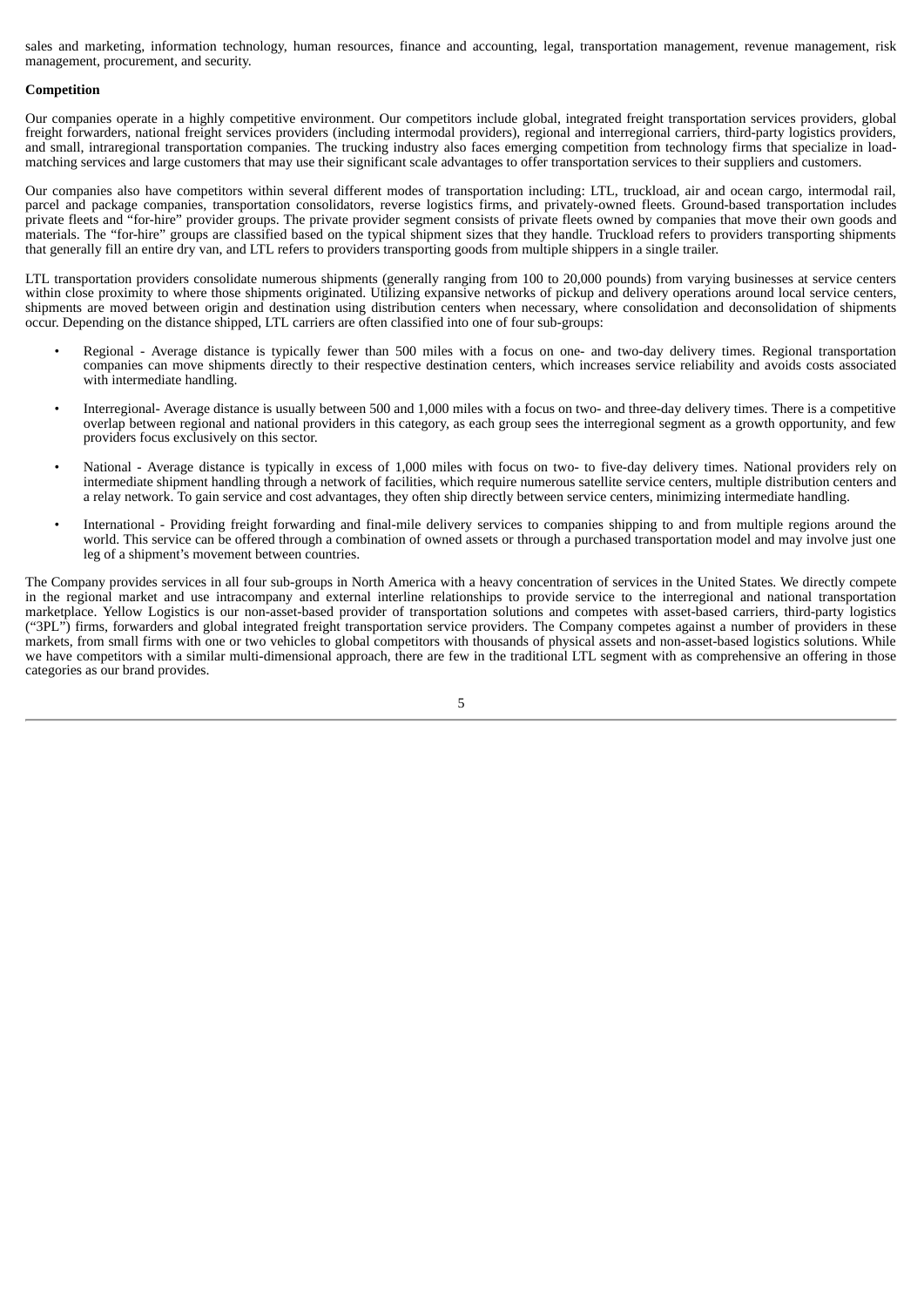Asset-based LTL carriers utilize 3PL firms. These asset-light service providers are both our customers and competitors. As customers, these firms aggregate truck shipment demand and distribute that demand across the transportation sector. Asset-based LTL carriers are the providers of shipping capacity to 3PL companies and thus our LTL offerings can benefit from the relationships with 3PL firms. As competitors, 3PLs often control shipper relationships and can shift shipment volumes away from specific carriers. Certain 3PLs have completed purchases of asset-based LTL carriers and certain LTL carriers have completed purchases of 3PLs, both of which have and will continue to alter the competitive landscape.

Several technology firms have introduced load-matching technologies for heavyweight freight. Whereas these firms operate similar to a third-party logistics firm, they allow any carrier, of any size, to bid on specific shipment opportunities. They aggregate independent operators, giving shippers an easier means of engaging what has been a highly fragmented segment of trucking. Successfully winning a bid opportunity could be based on a truck's proximity to the pick-up location, price, or other factors. Just as in the 3PL scenario, we view these as potential opportunities as well as a competitive risk.

Large shippers with significant freight volume scale and advanced technologies offer transportation management services to their suppliers and customers. These companies often operate their own private fleets and can merge asset and non-asset based transportation solutions to create a competitive, marketfacing offer.

Competitive cost of entry into the asset-based LTL sector on a small scale, within a limited service area, is relatively low (although more so than in other sectors of the transportation industry). The larger the service area, the greater the barriers to entry, due primarily to the need for additional equipment and facilities associated with broader geographic service coverage. Broader market coverage in the competitive transportation landscape also requires increased technology investment and the ability to capture cost efficiencies from shipment density (scale), making new market entry on a national basis more difficult. Lastly, our industry has been consistently faced with challenges in competing for human capital resources, including those inherent in driver retention and hiring.

Foreign companies have begun to invest in U.S. transportation and supply chain companies. Some of these companies are large, multi-national firms with significant resources across a broad-spectrum of the global logistics sector.

Significant technological investments to improve network efficiency and optimize asset utilization can provide carriers with cost advantages. Further development of density-based pricing strategies require carriers to continue to make investments in scanning and measuring technologies. We have already taken significant steps toward implementing these various types of technologies, and other competitors in our industry have made and continue to make investments in these technologies at varying speeds.

#### **Regulation**

Our operating companies and other interstate motor carriers were substantially deregulated following the enactment of the Motor Carrier Act of 1980, the Trucking Industry Regulatory Reform Act of 1994, the Federal Aviation Administration Authorization of 1994 and the ICC Termination Act of 1995. Prices and services are now largely free of regulatory controls, although the states retained the right to require compliance with safety and insurance requirements, and interstate motor carriers remain subject to regulatory controls imposed by agencies within the U.S. Department of Transportation.

Our companies are subject to regulatory and legislative changes, which can affect our economics and those of our competitors. Some regulatory changes could potentially impact the pool of available drivers and the costs of compensation of drivers. Various federal and state agencies regulate us, and our operations are also subject to various federal, foreign, state, provincial and local environmental laws and regulations dealing with transportation, storage, presence, use, disposal and handling of hazardous materials, emissions related to the use of petroleum-based fuels, fuel efficiency, discharge of storm-water and underground fuel storage tanks. Our drivers and facility employees are protected by occupational safety and health regulations and our drivers are subject to hours of service regulations. Some regulatory changes could potentially impact the pool of available drivers or otherwise increase our costs of operations. We are also subject to security regulations intended to combat terrorism imposed by the U.S. Department of Homeland Security and other federal and state agencies. See the Risk Factors section related to our compliance with laws and regulations in Item 1A of this report.

#### *Environmental Matters*

Our operations are subject to U.S. federal, foreign, state, provincial and local regulations with regard to air and water quality and other environmental matters. We believe that we are in substantial compliance with these regulations. Regulation in this area continues to evolve and changes in standards of enforcement of existing regulations, as well as the enactment and enforcement of new legislation or regulation, may require us and our customers to modify, supplement or replace equipment or facilities or to change or discontinue present methods of operation.

Our operating companies store fuel and lubricating oils for use in our revenue equipment in approximately 200 underground storage tanks located throughout the U.S. Maintenance of such underground storage tanks is regulated at the federal and, in some

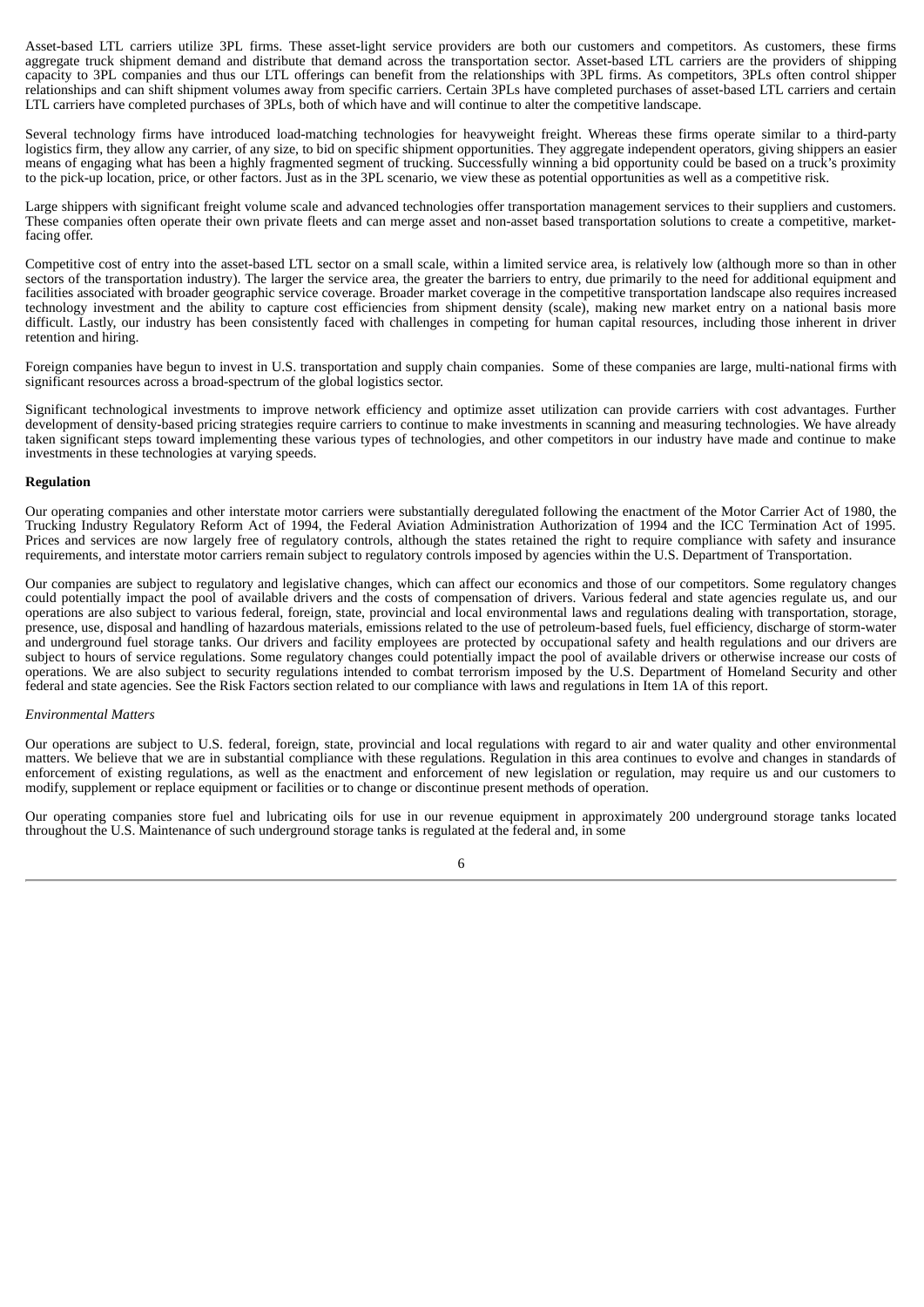cases, state level. The underground storage tanks are required to have leak detection systems and are required to be extracted upon our exiting the property.

During 2021, we spent approximately \$7.2 million to comply with U.S. federal, state and local provisions regulating the discharge of materials into the environment or otherwise relating to the protection of the environment (collectively, "Environmental Regulations"). In 2022, we expect to spend approximately \$7.5 million to comply with the Environmental Regulations. Based upon current information, we believe that our compliance with Environmental Regulations will not have a material adverse effect upon our capital expenditures, results of operations and competitive position because we have either made adequate reserves for such compliance expenditures or the cost for such compliance is expected to be small in comparison with our overall expenses.

The Comprehensive Environmental Response, Compensation and Liability Act (known as the "Superfund Act") imposes liability for the release of a "hazardous substance" into the environment. Superfund Act liability is imposed without regard to fault and even if the waste disposal was in compliance with then-current laws and regulations. With the joint and several liabilities imposed under the Superfund Act, a potentially responsible party ("PRP") may be required to pay more than its proportional share of any required environmental remediation. Several of our subsidiaries have been identified as PRPs at various sites discussed below. The U.S. Environmental Protection Agency (the "EPA") and appropriate state agencies are supervising investigative and cleanup activities at these sites.

The former Yellow Transportation (now a part of YRC Freight) has been alleged to be a PRP for two locations: Angeles Chemical Co., Santa Fe Springs, CA and Alburn Incinerator, Inc., Chicago, IL, which is included in the Lake Calumet Cluster Site. The EPA has issued YRC Freight a Request for Information ("RFI") regarding Omega Chemical Corporation Superfund Site – Operable Unit 2, Santa Fe Springs, CA. With respect to these sites, there is little, if any evidence that YRC Freight contributed to any contamination and these allegations are not believed to present material exposure, but YRC Freight has entered into a tolling agreement with the Omega Chemical PRP Organized Group.

The former Roadway Express (now a part of YRC Freight) has been alleged to be a PRP for three locations: Ward Transformer, Raleigh, NC, Roosevelt Irrigation District, Phoenix, AZ and Berry's Creek, Carlstadt, NJ. There is little, if any, evidence connecting YRC Freight with either the Ward Transformer site or to the Roosevelt Irrigation District's contaminated groundwater wells and any potential exposure is believed to be immaterial. The EPA and a number of PFPs have performed a Remedial Investigation and Feasibility Study ("RI/FS") and the EPA has issued a record of decision for an interim remedy for the Berry's Creek Study Area ("BCSA"). The EPA has requested that YRC Freight participate in designing the remedy (the "Remedial Design") for the BCSA. YRC Freight does not believe that it is a PRP for the BCSA and has, therefore, declined to participate in the Remedial Design.

The EPA has issued the Company an RFI regarding current and former Yellow Transportation and Roadway Express (now YRC Freight) facilities adjacent to or in close proximity of Newtown Creek, NY and its tributaries. None of the Company's operating companies have been named as a PRP in this matter, but YRC Freight has entered into a tolling agreement with the Newtown Creek Group ("NCG"). The NCG is comprised of five companies and the City of New York who, per Consent Order, have agreed to perform a RI/FS under the supervision of the EPA. The EPA's website regarding this matter provides status updates of site investigations and study.

USF RedStar LLC, a non-operating subsidiary, has been alleged to be a PRP at three locations: Booth Oil, N. Tonawanda, NY and two separate landfills in Byron, NY and Moira, NY. Holland has been alleged to be a PRP in an RFI for one location, Horton Sales Piedmont Site, Greenville County, SC.

Although the outcome of any legal matter is subject to uncertainties, based on our current knowledge, we believe the potential combined costs at all of the above sites will not be significant and that we have made adequate reserves for complying with future EPA demands at such sites.

While PRPs in Superfund Act actions have joint and several liabilities for all costs of remediation, it is not possible at this time to quantify our ultimate exposure because the projects are either in the investigative or early remediation stage. Based upon current information, we do not believe that probable or reasonably possible expenditures in connection with the sites described above are likely to have a material adverse effect on our financial condition or results of operations because:

- To the extent necessary, we have established adequate reserves to cover the estimate we presently believe will be our liability with respect to the matter;
- We and our subsidiaries have only limited or de minimis involvement in the sites based upon volumetric calculations;
- Other PRPs involved in the sites have substantial assets and may reasonably be expected to pay a larger share of the cost of remediation; and
- We believe that our ultimate liability is relatively small compared with our overall expenses.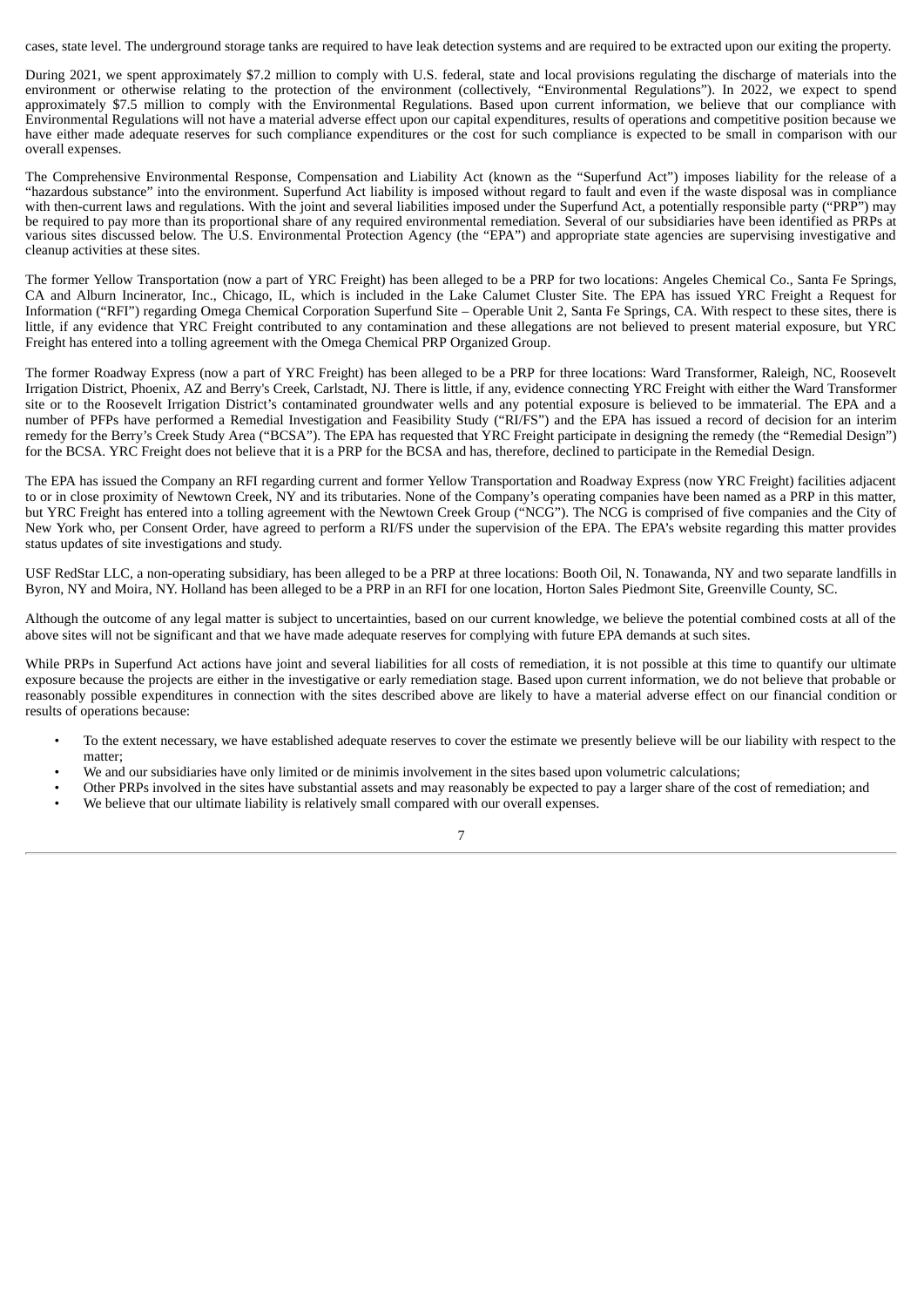We are subject to various other governmental proceedings and regulations, including foreign regulations, relating to environmental matters, and are investigating potential violations of Environmental Regulations with respect to certain sites, but we do not believe that any of these matters or investigations is likely to have a material adverse effect on our business, financial condition, liquidity or results of operations.

#### **Economic Factors and Seasonality**

Our business is subject to a number of general economic factors that may have a material effect on the results of our operations, many of which are largely out of our control. These include supply chain interruptions and the impact of recessionary economic cycles and downturns in our customers' business cycles, particularly in market segments and industries, such as retail and manufacturing, where we have a significant concentration of customers. Economic conditions may materially affect our customers' business levels, the amount of transportation services they need and their ability to pay for our services. We operate in a highly price-sensitive and competitive industry, making industry pricing actions, quality of customer service, effective asset utilization and cost control major competitive factors.

The impact of the coronavirus disease ("COVID-19") outbreak had a considerable negative impact on our 2020 consolidated financial statements, which is reflected in our revenue metrics predominantly during the second quarter, and a lesser impact on our 2021 consolidated financial statements. See the Risk Factors section related to our forward-looking considerations in Item 1A of this report.

All of our revenues are subject to seasonal variations which are common in the trucking industry. Customers tend to reduce shipments just prior to and after the winter holiday season. Operating expenses as a percent of revenue tend to be higher, and operating cash flows as a percent of revenue tend to be lower in the winter months, primarily due to colder weather and seasonally lower levels of shipments and the seasonal timing of expenditures. Generally, most of the first quarter and the latter part of the fourth quarter are the seasonally weakest while the second and third quarters are the seasonally strongest. The availability and cost of labor and other operating cost inputs, such as fuel, equipment maintenance and equipment replacements, can significantly impact our overall cost, competitive position within our industry and our resulting earnings and cash flows.

Consumer and corporate purchasing behaviors may also change due to cyclical economic conditions or changes in consumer trends. For example, consumer retail shopping experienced a significant shift in market share from brick-and-mortar distribution to online purchasing and direct-to-consumer warehouse fulfillment. The Company believes that this shift was notably accelerated due to COVID-19. These changes can permanently alter distribution patterns, warehousing and inventory carrying volumes, and subsequent use of LTL.

#### **Human Capital Resources**

The Company's commitment to human capital resources is evidenced through our focus on our people. Their safety, both physical and psychological, is our top priority as we create a culture of collaboration, inclusion, integrity, leadership, and respect. We believe the Company's success is firmly built upon our commitment to these values, giving us the ability to attract, develop, and retain quality talent. It is this ability that drives us to create an inclusive and engaged workforce where our people have a sense of belonging and can better focus on executing our strategic goals, driving innovation, and delivering on our commitment to our customers. The skills, diverse experiences, and industry knowledge of our approximately 32,000 employees significantly benefit our operations and performance.

## *Health and Safety*

The Company is safety focused; hazards in the workplace are actively identified, and management tracks incidents so remedial actions can be taken. As a team, we hold ourselves accountable to taking care of our customers and each other. We have implemented additional training and development programs for front-line employees and leaders to meet regulatory requirements and promote a culture of safety. We are honored to recognize our safest drivers with awards for reaching million-mile milestones of accident-free driving. The Company recently established a new safety committee comprised of members of the Board of Directors and management to oversee strategic initiatives regarding safety.

The COVID-19 pandemic has posed new and different challenges to honor our commitment to employee health and safety. Since the beginning of the pandemic, we have worked closely with local, state, and federal officials to implement protocols focused on protecting employees and minimizing the risk of COVID-19 transmission. Our cleaning, hygiene and safety protocols are designed to align around guidelines provided by the Centers for Disease Control and Prevention, Occupational Health and Safety Administration, and local health authorities.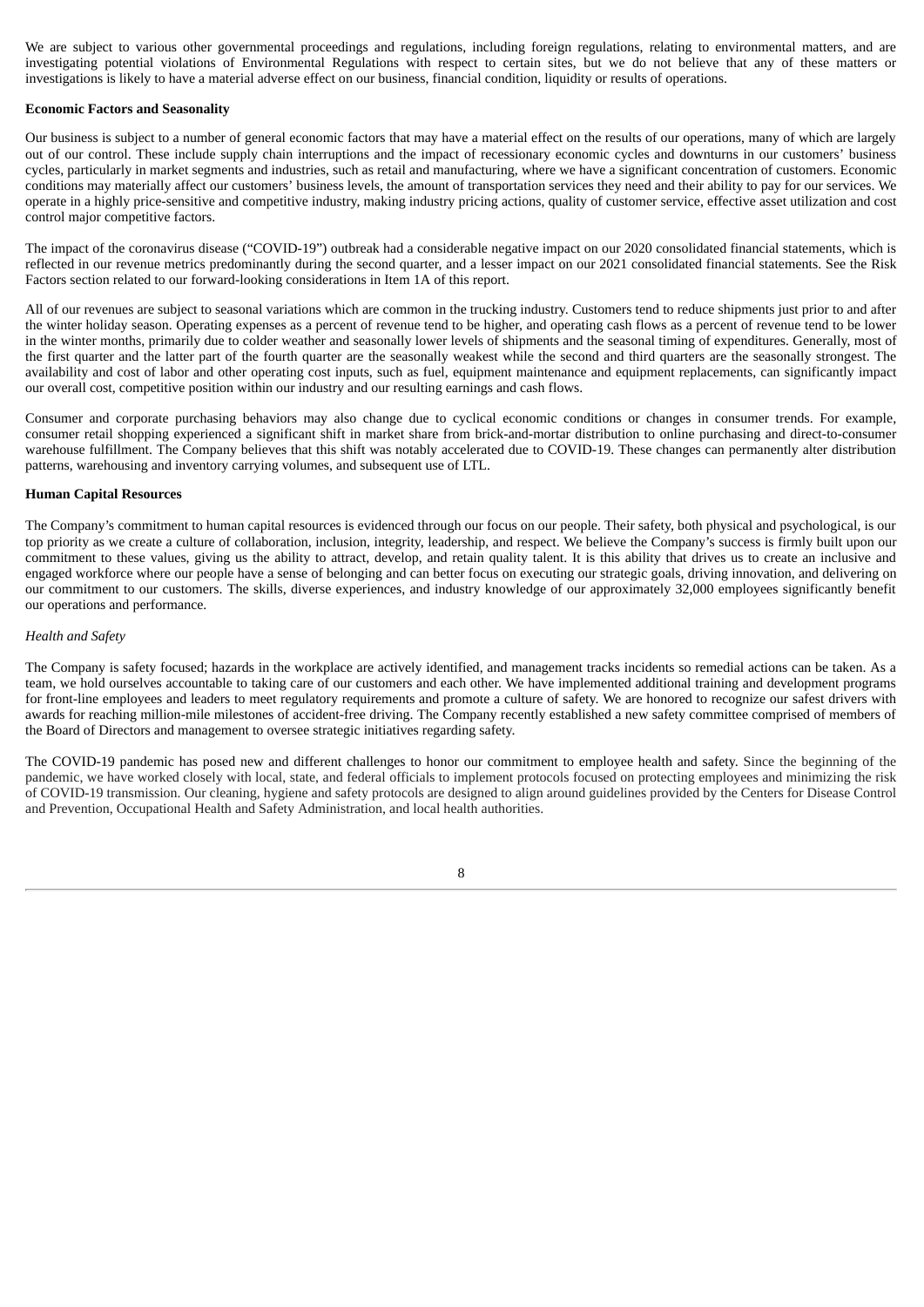#### *Labor Relations*

As discussed throughout this filing, most of our employees are covered by our various collective bargaining agreements. As such, the Company is dedicated to managing our labor relations for those employees covered by collective bargaining agreements as well as those who are not.

#### *Diversity, Equity, Inclusion and Belonging*

The Company is committed to efforts to increase diversity within our partnerships and our workforce and has named a Vice President of Diversity, Equity and Inclusion to work with a diversity, equity, inclusion and belonging ("DEIB") advisory council to guide these efforts. We believe this program has the potential to help create better partnerships, stronger customer relationships, and economic growth for our community members. The Company's Vice President of Diversity, Equity and Inclusion as well as the DEIB advisory council, comprised of a representative group of employees within the organization, will provide strategic direction, set organizational objectives, and lead DEIB initiatives and programs. We have been honored to receive several awards highlighting our commitment to diversity and inclusion including: Top Company for Women to Work for in Transportation, Military Friendly Employer, and the National Defense Transportation Association Pathfinder Society Award.

#### *Training and Development*

Our Yellow Driving Academy is a paid training program whereby either current employees or newly-hired employees can get guidance and coaching through both classroom and behind-the-wheel training to enable them to get their commercial driver's license and begin a driving career with us.

We expanded the Yellow Driving Academy in early 2021 to address the nationwide shortage of experienced drivers. The comprehensive training is registered through the Department of Labor as a formal apprenticeship program and is designed to comply with Federal Motor Carrier Safety Administration ("FMCSA") Entry-Level Driver Training requirements. Student training emphasizes safe driving habits through extended on road skills training.

#### <span id="page-8-0"></span>Item 1A. Risk Factors

In addition to the risks and uncertainties described elsewhere in this report or in our other SEC filings, the following risk factors should be considered carefully in evaluating us. These risks could have a material adverse effect on our business, financial condition (including our liquidity), results of operations and cash flows.

#### **Business Risks**

#### Difficulties attracting and retaining qualified drivers could result in increases in driver compensation and purchased transportation costs and **could adversely affect our growth potential and profitability.**

We need to attract new qualified drivers and may face difficulty doing so. Like many in the trucking industry, it is important to our business that we retain the necessary number of qualified drivers to operate efficiently. Regulatory requirements, including the Compliance Safety Accountability program ("CSA") of the FMCSA, have reduced the number of eligible employee drivers and independent contractors and may continue to do so in the future. Future Company driver shortages may result in less than optimal use of rail and over-the-road purchased transportation, which may result in higher costs to the Company and which use is limited under our collective bargaining agreement with the International Brotherhood of Teamsters ("IBT"). The compensation we offer our drivers is subject to market conditions, and we may find it necessary to increase driver compensation, including both wages and benefits, in future periods if we must attract new drivers. In addition, we and our industry suffer from a high driver turnover rate. Driver turnover requires us to continually recruit a substantial number of drivers in order to operate existing revenue equipment. If we are unable to continue to retain drivers and attract new drivers when needed, we could be required to adjust our compensation packages, increase our use of purchased transportation, or let tractors sit idle, any of which would adversely affect our growth potential and profitability.

### In response to the continuing COVID-19 pandemic, federal, state, and local agencies could issue laws, regulations, and orders requiring that our employees be vaccinated or that we test unvaccinated employees for COVID-19, which requirements could materially adversely affect the **Company's operations.**

We could be subject to a future standard from the Occupational Safety and Health Administration or requirement from another governmental agency or body, whether federal, state or local, compelling us to require that our employees be vaccinated and/or requiring that we regularly test unvaccinated employees for COVID-19. For example, on September 9, 2021, the President of the United States issued Executive Order ("EO") 14042, requiring that employees of federal contractors and subcontractors be fully

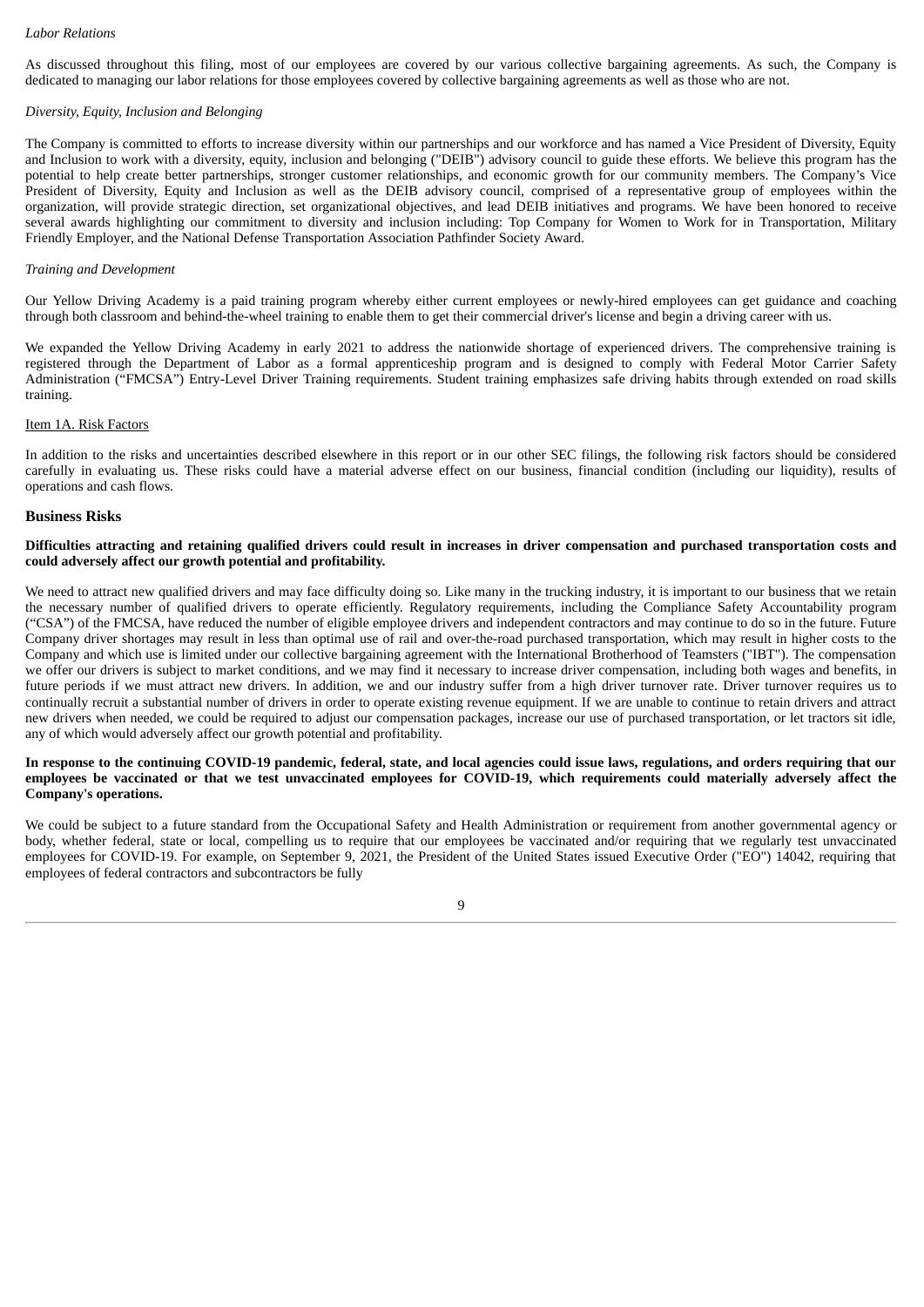vaccinated against COVID-19 by December 8, 2021. The enforceability of the EO has been subject to numerous lawsuits and is currently subject to a number of injunctions. As a result, the order is not being enforced by the federal government. We do business with many departments and agencies of the federal government and could be subject to the terms of the EO. If the EO or any such other standard or mandate becomes effective, applicable to us, and actively enforced, we could be required to mandate COVID-19 vaccines for our covered employees and/or implement a costly testing program. Any such requirements that apply to us will would likely exacerbate the industry-wide driver shortages that we are currently experiencing and could otherwise have a material adverse impact on our ability to serve our customers and on our business, financial condition and results of operations. We could have the ability to take actions to minimize the cost or other negative impact of the standard or mandate, such as limiting the business that could cause us to be subject to the requirement. However, any such action could have a material adverse impact on our business, financial condition and results of operations.

#### If our relationship with our employees and unions were to deteriorate, we may be faced with increased labor costs, labor disruptions or stoppages or general uncertainty by our customers, which could have a material adverse effect on our business, financial condition, results of operations and **cash flows, result in a loss of customers, and place us at a disadvantage relative to competitors.**

Each of our operating subsidiaries has employees who are represented by the IBT. These employees represented approximately 80% of our workforce at December 31, 2021. Salaries, wages and employee benefits for both union and non-union employees compose over half of our operating costs, which for union employees include multi-employer pension and health and welfare plans. The labor and benefit expenses associated with the union employees are subject to regular negotiation with the IBT primarily upon the expiration of union labor agreements. Each of our YRC Freight, New Penn, Holland and Reddaway subsidiaries employ most of their unionized employees under the terms of a common master collective bargaining agreement and related supplemental agreements that remain in effect through March 31, 2024. The IBT also represents a number of employees at YRC Freight in Canada under more localized agreements, which have wages, benefit contributions and other terms and conditions that we believe better fit the cost structure and operating models of this entity.

Our subsidiaries are regularly subject to grievances, arbitration proceedings and other claims concerning alleged past and current non-compliance with applicable labor law and collective bargaining agreements. We cannot predict the outcome of any of these matters. These matters, if resolved in a manner unfavorable to us, could have a material adverse effect on our business, financial condition, liquidity and results of operations.

#### We are subject to general economic factors that are largely out of our control, any of which could have a material adverse effect on our business, **financial condition, results of operations and cash flows.**

Our business is subject to a number of general economic factors, including the health of the industrial economy, global trade tensions, global or national health epidemics and pandemics such as the widespread outbreak of COVID-19, among others that may adversely affect our business, financial condition and results of operations, many of which are largely out of our control. These factors include recessionary economic cycles and downturns in customers' business cycles and changes in their business practices, particularly in market segments and industries, such as retail and manufacturing, where we have a significant concentration of customers. Economic conditions may adversely affect our customers' business levels, the amount of transportation services they need and their ability to pay for our services. Because a portion of our costs are fixed, it may be difficult for us to quickly adjust our cost structure proportionally with fluctuations in volume levels. Customers encountering adverse economic conditions represent a greater potential for loss, and we may be required to increase our reserve for bad debt losses. Further, we depend on our suppliers for equipment, parts and services that are critical to our business. A disruption in the availability of these supplies or a material increase in their cost due to adverse economic conditions or financial constraints of our suppliers could adversely impact our business, financial condition, results of operations and cash flows.

## The continuing impact of the COVID-19 pandemic or any other widespread outbreak of an illness or any other communicable disease, or any other public health crisis, as well as regulatory measures implemented in response to such events, could adversely affect our business, financial **condition, results of operations and cash flows.**

The COVID-19 pandemic that began in early 2020 has continued through 2021 as new variants of the virus spread rapidly around the world. The COVID-19 pandemic has, and may continue to, adversely impact economic activity and business conditions worldwide. Efforts to control the spread of COVID-19 have led governments and other authorities to impose vaccination requirements and restrictions such as travel bans and limits, quarantines, shelter-in-place orders, increased border and port controls, and closures and shutdowns which have resulted in business closures and disrupted supply chains worldwide. The COVID-19 pandemic and measures taken to prevent its spread have, at certain times, throughout 2020 negatively impacted demand for our services, and thus our shipment and tonnage levels, and has prevented us from delivering some freight in our network due to recipients that have closed their businesses to deliveries during the COVID-19 pandemic.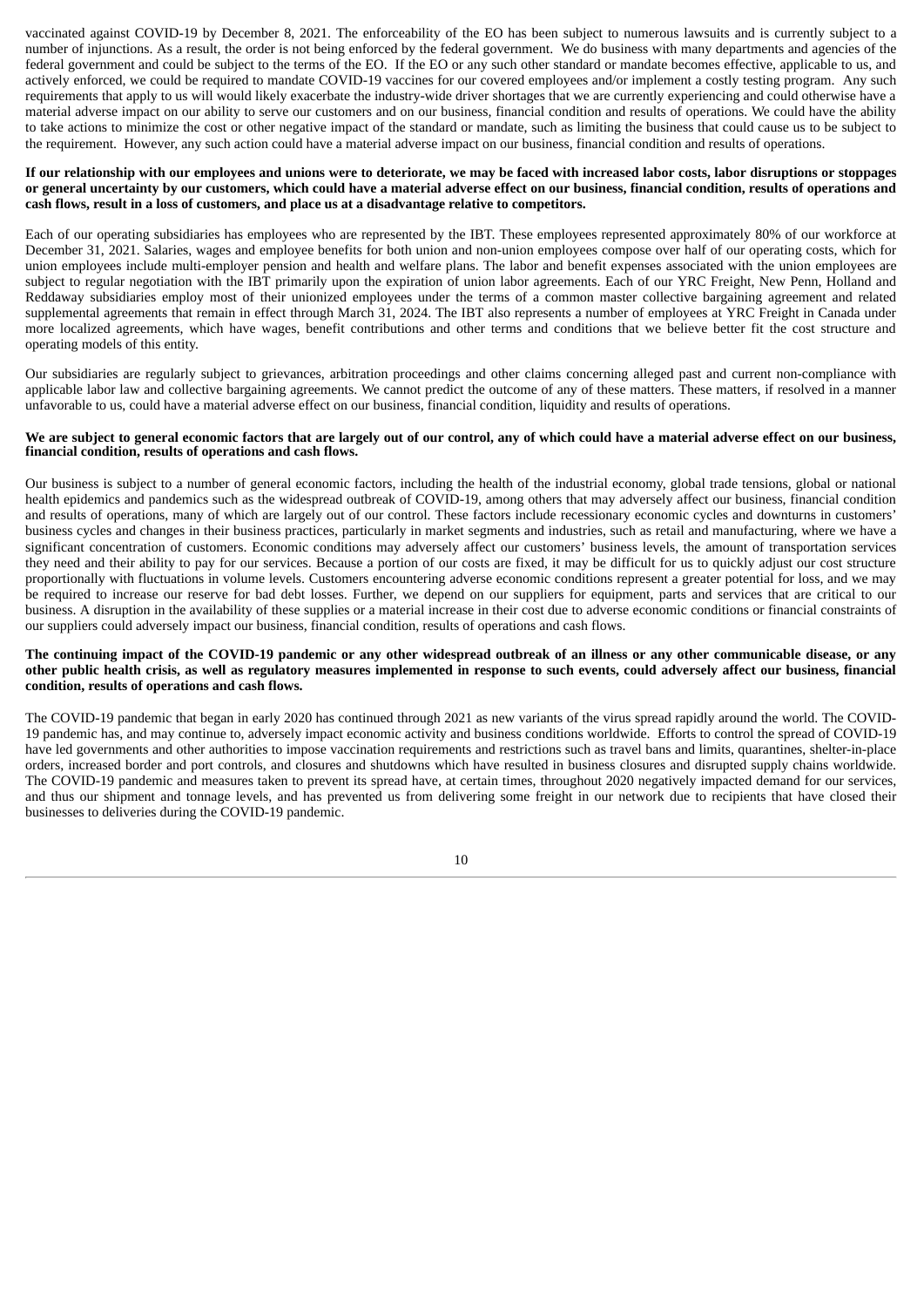Our 2020 results of operations were negatively impacted by the COVID-19 pandemic. Although our business operations returned to more normal levels throughout 2021, the COVID-19 pandemic and the continuation of COVID-19 related social and economic disruptions may lead to other events which could negatively impact our operations, including limited availability of drivers and other key employees, reductions in operating efficiencies and increased security risks due to employees working remotely, reductions in the supply of necessary capital equipment, industry-wide excess capacity or rate reductions, reductions in the supply of capital equipment, an increase in our pension funding obligations due to market volatility, the credit-worthiness of our customers*,* or volatile financial credit markets.

Given the amount of economic uncertainty, including uncertainty about how and when federal, state and local governments will impose vaccination mandates or lift business and travel restrictions or put new restrictions in place, it is difficult to predict whether we will experience any additional negative effects from the COVID-19 pandemic. The continuing impact of the COVID-19 pandemic on our business is highly uncertain and will depend on future developments, including the duration and severity of the pandemic, the emergence of new variants, government restrictions altered or imposed in response to the pandemic, the continued development and availability of effective treatments, and the further development and use of vaccines and boosters. Continuing or new periods of economic disruption or volatility and related declines in industrial production and manufacturing, consumer spending, and demand for our services, as well as the ability of our customers and other business partners to fulfill their obligations, could have a material adverse effect on our financial condition, results of operations and cash flows.

In addition to the COVID-19 pandemic, our business and could also be negatively impacted by the widespread outbreak of any other illness or any other communicable disease or other public health crisis. Measures intended to prevent the spread of a health epidemic could also have an adverse effect on our business

#### We may experience disruptions of our computer and information technology systems, privacy breaches and sophisticated cyber-attacks, which **could adversely affect our business and increase our data and system security costs.**

We rely on information technology networks and systems, including the Internet, to process, transmit and store electronic information, and to manage or support a variety of business processes and activities. In addition, the provision of service to our customers and the operation of our networks and systems involve the storage and transmission of proprietary information and sensitive or confidential data, including personal information of customers, employees and others. These systems, some of which are managed by third-parties, may be susceptible to damage, disruptions or shutdowns due to failures during the process of upgrading or replacing software, databases, power outages, hardware failures, computer viruses, cyber-attacks (including denial of service, ransom or other attacks), malicious insiders, telecommunication failures, user errors or catastrophic events.

We seek to maintain a robust program of information security and controls. However, information technology security threats are increasing in both frequency and sophistication. As a result, we may be unable to anticipate these threats or to implement adequate preventative measures. Additionally, with a portion of our employees working from home during the COVID-19 pandemic, there may be increased opportunities for unauthorized access and cyberattacks.

Security breaches and information technology disruptions could create financial liability, disrupt our operations, damage our reputation with customers, suppliers and other stakeholders, result in loss or misuse of proprietary or competitively sensitive information, compromise personally identifiable information, delay our ability to deliver services to customers, and jeopardize the security of our facilities. Breaches and disruptions could also result in a violation of U.S. and international privacy and other laws and subject us to litigation and other legal and regulatory proceedings or sanctions. Any of these occurrences could result in the loss of existing or potential customers and have a material adverse effect on our competitive position, results of operations, financial condition and cash flows. In addition, the cost and operational consequences of implementing further data or system protection measures could be significant and our efforts to deter, identify, mitigate and/or eliminate any security breaches may not be successful.

#### We are subject to business risks and increasing costs associated with the transportation industry that are largely out of our control, any of which could have a material adverse effect on our business, financial condition, results of operations and cash flows.

We are subject to business risks and increasing costs associated with the transportation industry that are largely out of our control, any of which could adversely affect our business, financial condition and results of operations. The factors contributing to these risks and costs include increasing equipment and operational costs, weather, fuel prices, interest rates, insurance premiums, self-insurance levels, license and registration fees, potential harm by security measures associated with anti-terrorism concerns and excess capacity in the transportation industry, as well as the other factors discussed in this risk factor section. Further, we periodically need to upgrade or change our technology systems, which may be costly and could disrupt or reduce the efficiency of our operations.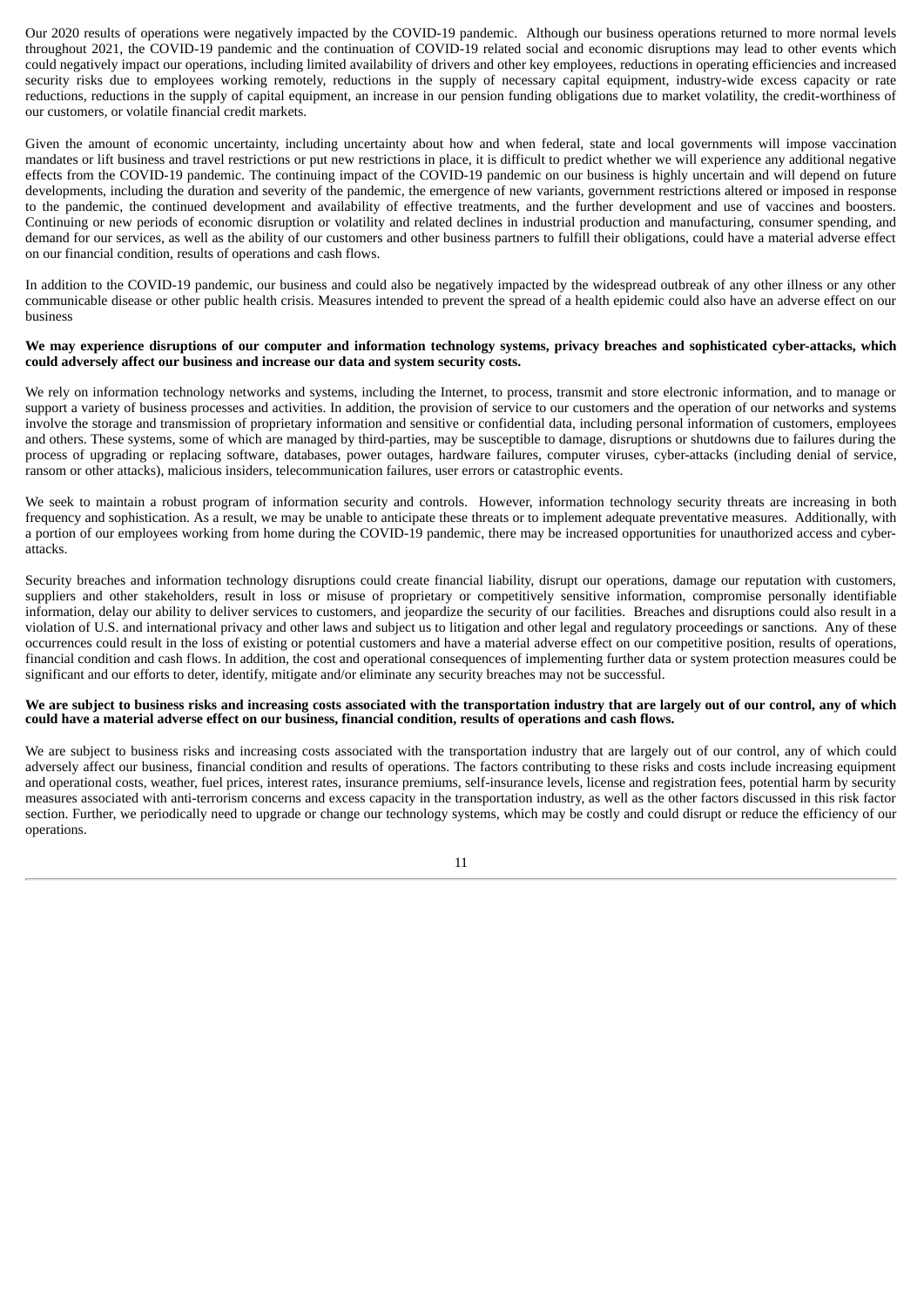#### We operate in a highly competitive industry, and our business will suffer if we are unable to adapt to competitive pressures which could have a **material adverse effect on our business, financial condition, results of operations and cash flows.**

Numerous competitive factors could adversely affect our business, financial condition, results of operations and cash flows. These factors include the following:

- We compete with many other transportation service providers of varying sizes and types, many of which have a lower cost structure, more and/or newer equipment and greater capital resources than we do or have other competitive advantages;
- Some of our competitors periodically reduce their prices to gain business, especially during times of reduced growth rates in the economy, which limits our ability to maintain or increase prices or maintain or grow our business;
- Our customers may negotiate rates or contracts that minimize or eliminate our ability to offset fuel prices through fuel surcharges;
- Many customers reduce the number of carriers they use by selecting so-called "core carriers" as approved transportation service providers, and in some instances, we may not be selected;
- Many customers periodically accept bids from multiple carriers for their shipping needs, which may depress prices or result in the loss of some business to competitors;
- The trend towards consolidation in the ground transportation industry may create other large carriers with greater financial resources and other competitive advantages relating to their size;
- Advances in technology require increased investments to remain competitive and our customers may not be willing to accept higher prices to cover the cost of these investments;
- Brand recognition and strength is of ongoing importance and can be impacted, suddenly or over time, by factors such as adverse publicity and environmental, social and governance ("ESG") perceptions or profile ratings in the rapidly evolving field of ESG analysis;
- Competition from non-asset-based logistics and freight brokerage companies may adversely affect our customer relationships and prices; and
- As a union carrier, we may have a competitive disadvantage compared to non-union carriers with lower costs and greater operating flexibility.

#### Ongoing self-insurance and claims expenses could have a material adverse effect on our business, financial condition, results of operations and **cash flows.**

Our future insurance and claims expenses might exceed historical levels. We currently self-insure for a majority of our claims exposure resulting from workers' compensation, third-party liability claims, and cargo, supplemented by high deductible purchased insurance. If the number or severity of claims for which we are self-insured increases, our business, financial condition and results of operations could be adversely affected, and we may have to post additional letters of credit or cash collateral to state workers' compensation authorities or insurers to support our insurance policies, which may adversely affect our liquidity. If we lose our ability to self-insure or have to increase retention limits to offset rising insurance premium costs our insurance costs could materially increase, and we may find it difficult to obtain adequate levels of insurance coverage.

Our self-insured retention limits can make our insurance and claims expense higher and/or more volatile. We accrue for the costs of the uninsured portion of pending claims based on the nature and severity of individual claims and historical claims development trends. Estimating the number and severity of claims, as well as related judgment or settlement amounts is inherently difficult. This, along with legal expenses associated with claims, incurred but not reported claims, and other uncertainties can cause unfavorable differences between actual self-insurance costs and our reserve estimates.

In general, our insurance coverage with respect to each of workers' compensation, property damage and liability claims, and cargo claims is subject to policy limits. Although we believe our aggregate insurance policy limits are sufficient to cover reasonably expected claims, it is possible that one or more claims could exceed those limits. In this case, we would bear the excess expense, in addition to the amount of our self-insurance retention. Our insurance and claims expense could increase, or we could find it necessary to raise our self-insured retention or decrease our aggregate coverage limits when our policies are renewed or replaced.

#### We operate in an industry subject to extensive government regulations, and costs of compliance with, or liability for violation of, existing or future **regulations could significantly increase our costs of doing business.**

The U.S. Departments of Transportation and Homeland Security and various federal, state, local and foreign agencies exercise broad powers over our business, generally governing such activities as authorization to engage in motor carrier operations, safety and permits to conduct transportation business. Our drivers are also subject to hours-of-service rules of the FMCSA. In the future, we may become subject to new or more restrictive regulations that the FMCSA, Departments of Transportation and Homeland Security, the Occupational Safety and Health Administration, the EPA or other authorities impose, including regulations relating

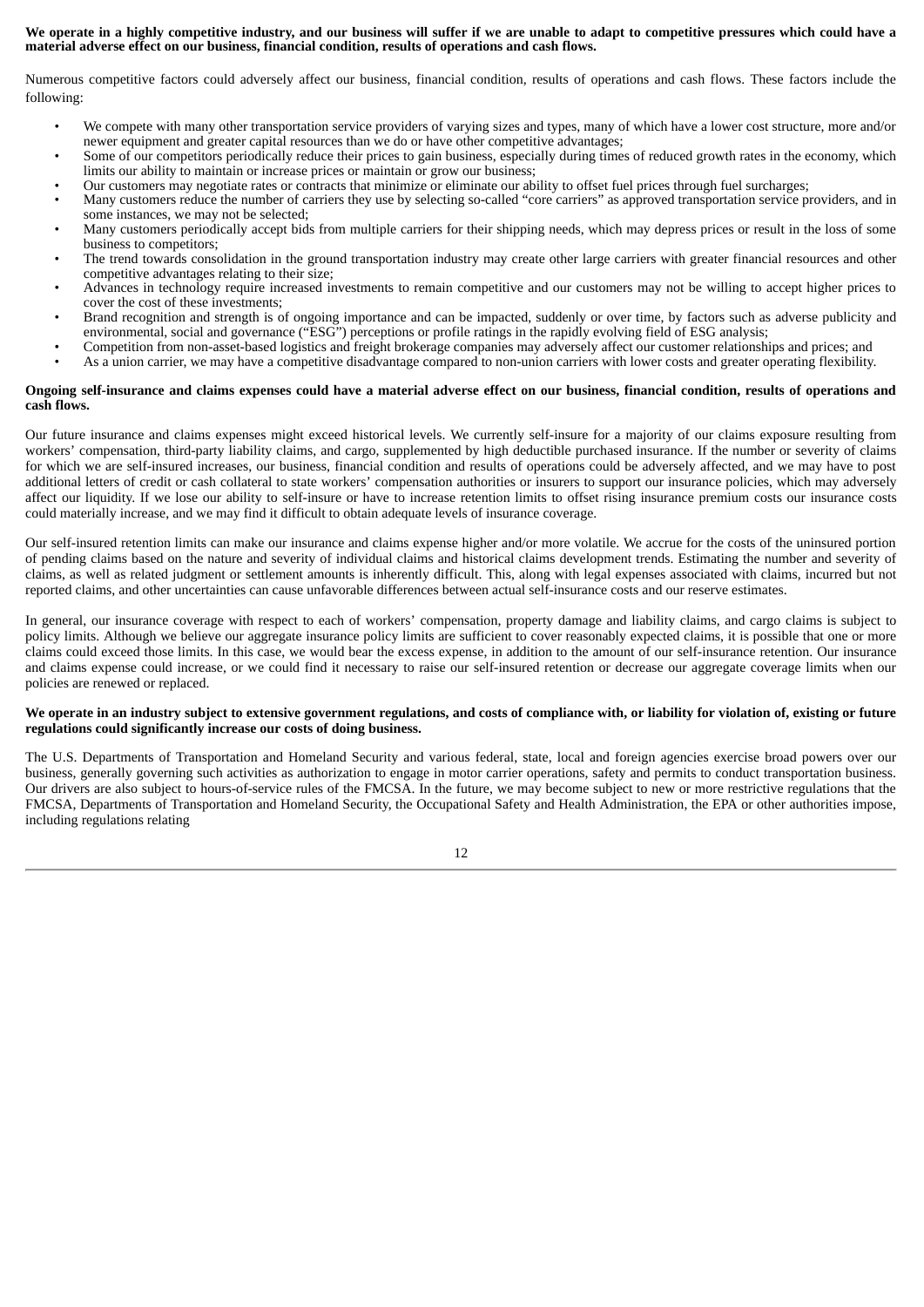to engine exhaust emissions, the hours of service that our drivers may provide in any one-time period, security and other matters. Compliance with these regulations could substantially impair productivity and increase our costs.

The FMCSA's CSA program is a motor carrier data-driven oversight program under which drivers and fleets are evaluated based on certain safety-related standards. Carriers' safety and fitness ratings under CSA include the on-road safety performance of the carriers' drivers. At any given time, there are also other proposals for safety related standards that are pending legislative or administrative approval or adoption. If additional or more stringent standards are adopted, such may result in a reduction of the pool of qualified drivers available for employment by us. If we experience safety and fitness violations, our safety and fitness scores could be adversely impacted and our fleet could be ranked poorly as compared to our peers. A reduction in our safety and fitness scores or those of our drivers could also reduce our competitiveness in relation to other companies that have higher scores. Additionally, competition for qualified drivers with favorable safety ratings may increase and thus result in increases in driver-related recruiting and compensation costs.

Like many motor carriers, we compensate our drivers based primarily on mileage rate and activity-based formulas. The state of California adopted legislation that sets forth requirements for the payment of a separate hourly wage for "nonproductive" time worked by 13 piece-rate employees, and separate payment for compensable rest and recovery periods to those employees. Specifically, that legislation, effective since January 1, 2016, codified three basic statutory requirements for the payment of employees on a piece-rate basis: (i) employees must be separately compensated at their regular rate for the time during which they take rest and recovery breaks; (ii) employees must be separately compensated for "other nonproductive time," which is defined as "time under the employer's control, exclusive of rest and recovery periods, that is not directly related to the activity being compensated on a piece-rate basis;" and (iii) this "other nonproduction time" time must be compensated at an hourly rate no less than the applicable minimum wage. The application of this legislation to the Company and its operations has increased our operating costs, including labor costs and legal exposure.

#### Current or future litigation may adversely affect our business, financial condition, results of operations and cash flows.

We have been and continue to be involved in legal proceedings, claims and other litigation that arise in the ordinary course of business. Litigation may be related to labor and employment, competitive matters, third-party liability claims, safety and contract compliance, environmental liability, our past financial restructurings and other matters. We discuss legal proceedings in the "Commitments, Contingencies, and Uncertainties" footnote to our consolidated financial statements included elsewhere in this Annual Report on Form 10-K as well as in "Environmental Matters" in Part I hereof. Some or all of our expenditures to defend, settle or litigate these matters may not be covered by insurance or could impact our cost and ability to obtain insurance in the future. Litigation can be expensive, lengthy and disruptive to normal business operations, including to our management due to the increased time and resources required to respond to and address the litigation. The results of complex legal proceedings are often uncertain and difficult to predict. An unfavorable outcome of any particular matter or any future legal proceedings could have a material adverse effect on our business, financial condition, results of operations and cash flows. In the future, we could incur judgments or enter into settlements of claims that could harm our financial condition, results of operations and cash flows.

#### We are subject to various environmental regulations and climate change initiatives, and costs of compliance with, or liabilities for violations of, **existing or future laws, regulations and initiatives could significantly increase our costs of doing business.**

Our operations are subject to Environmental Regulations dealing with, among other things, the handling of hazardous materials, underground fuel storage tanks, and the discharge and retention of storm water. We operate in industrial areas, where truck terminals and other industrial activities are located, and where groundwater or other forms of environmental contamination may have occurred. Our operations involve the risks of fuel spillage or seepage, environmental damage and hazardous waste disposal, among others. If we are involved in a spill or other accident involving hazardous substances, or if we are found to be in violation of applicable environmental laws or regulations, it could significantly increase our cost of doing business. Under specific environmental laws and regulations, we could be held responsible for all of the costs relating to any contamination at our past or present terminals and at third-party waste disposal sites. If we fail to comply with applicable environmental laws and regulations, we could be subject to substantial fines or penalties and to civil and criminal liability.

In addition, as climate change initiatives become more prevalent, federal, state and local governments and our customers and investors could increase focus on greenhouse gas emission reductions and corporate environmental sustainability, which may result in new regulations and customer or investor demands. This could cause us to incur additional direct costs or to make changes to our operations in order to comply with any new regulations or respond to customer demands. We could also lose revenue if our customers divert business from us because we have not complied with their sustainability requirements. These costs, changes and loss of revenue could have a material adverse effect on our business, financial condition, liquidity and results of operations.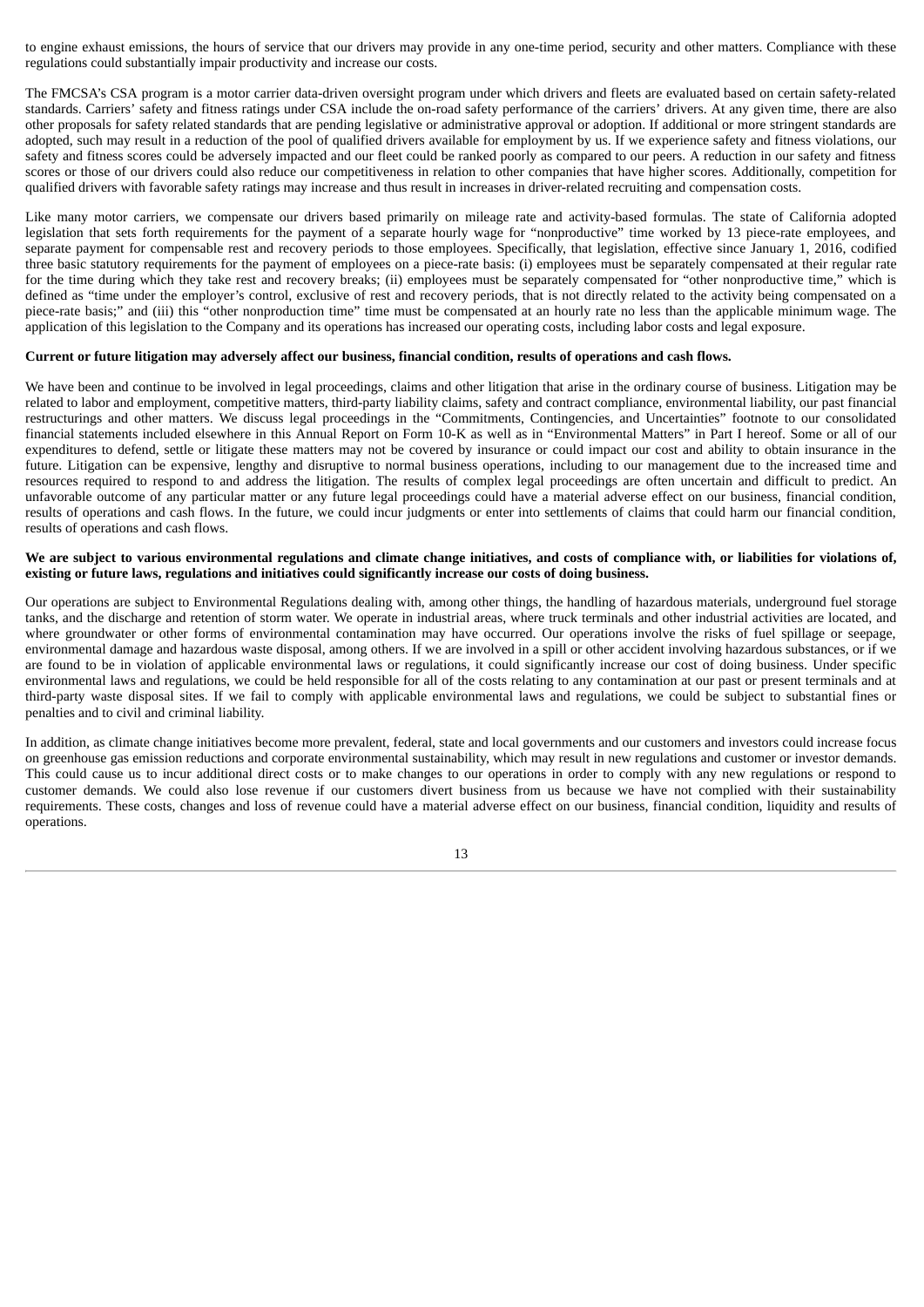#### We may not realize the expected benefits and cost savings from operational changes and performance improvement initiatives.

We initiate operational changes and process improvements to reduce costs and improve financial performance. These changes and initiatives typically include evaluating management talent, reducing overhead costs, closing facilities, making upgrades to our technology, eliminating non-core assets and unnecessary activities and implementing changes of operations under our labor agreements. There is no assurance that any changes and improvements will be successful, that their implementation may not have an adverse impact on our operating results or that we will not have to initiate additional changes and improvements in order to achieve the projected benefits and cost savings.

#### We are dependent on the services of key employees and the loss of any substantial number of these individuals or an inability to hire additional **personnel could adversely affect us.**

Our success is dependent upon our ability to attract and retain skilled employees, particularly personnel with significant management and leadership skills. If we are unable to attract and retain skilled key employees, we may be unable to accomplish the objectives set forth in our business and strategic plans. Further, compensation for many of these key employees is limited by the terms of our UST Tranche A Loan Credit Agreement (the "Tranche A UST Credit Agreement") entered into by the Company and certain of its subsidiaries, as guarantors (the "Term Guarantors"), with The Bank of New York Mellon, as administrative agent and collateral agent, and the UST Tranche B Term Loan Credit Agreement (the "Tranche B UST Credit Agreement") entered into by the Company and Term Guarantors, with The Bank of New York Mellon, as administrative agent and collateral agent (the Tranche A UST Credit Agreement and the Tranche B UST Credit Agreement are collectively referred to herein as, the "UST Credit Agreements").

#### We have significant ongoing capital expenditure requirements that could have a material adverse effect on our business, financial condition, **results of operations and cash flows if we are unable to generate sufficient cash from operations.**

Our business is capital intensive and we will need to continue to update our fleet. If we are unable to generate sufficient cash over an extended period of time from operations to fund our capital requirements, we may have to limit our growth, utilize our existing liquidity, or enter into additional financing arrangements, including leasing arrangements, or operate our revenue equipment (including tractors and trailers) for longer periods resulting in increased maintenance costs, any of which could negatively impact our results of operations and other financial measures. If our cash from operations and existing financing arrangements is not sufficient to fund our current and longer-term capital expenditure requirements, then we may not be able to obtain additional financing at all or on terms acceptable to us.

#### **Seasonality and the impact of weather affect our operations and profitability.**

As is common in the trucking industry, our revenues are subject to seasonal variations. During late fourth quarter and early first quarter each year, we normally would expect operating expenses as a percent of revenue to increase and operating cash flows as a percent of revenue to decrease as compared to the rest of the year. The seasonal impact is primarily due to inclement weather, seasonally lower levels of shipments, and the seasonal timing of expenditures. We anticipate these seasonal trends will continue to impact our financial results and liquidity. Volatile changes in weather conditions, including extreme heat or cold, could increase the risk of wildfires, floods, blizzards, hurricanes and other weather-related disasters, which could impact our ability to timely meet, or increase the cost of meeting, our obligations, impacting our financial results.

#### Changes in fuel prices and shortages of fuel can have a material adverse effect on the results of operations and profitability.

To lessen the effect of fluctuating fuel prices on our margins, we utilize a fuel surcharge program with our customers. These programs are common in the trucking industry and involve adjusting amounts charged to customers as fuel prices fluctuate. In the short term, under our present fuel surcharge program, rising fuel costs generally benefit us while falling fuel costs have a negative impact on our results of operations, though these effects are typically moderated over time. However, rapid material changes in the index upon which we base our program or our cost of fuel could significantly impact our revenue and operating income, resulting in a material adverse effect on our financial condition, results of operations and cash flows.

In addition, fuel shortages and petroleum product rationing could have a material adverse impact on our operations and profitability.

#### **Damage to our corporate reputation may cause our business to suffer.**

Our business depends, in part, on our ability to maintain the positive image of our brand. Service, performance, and safety issues, whether actual or perceived and whether as a result of our actions or those of our third-party contract carriers and their drivers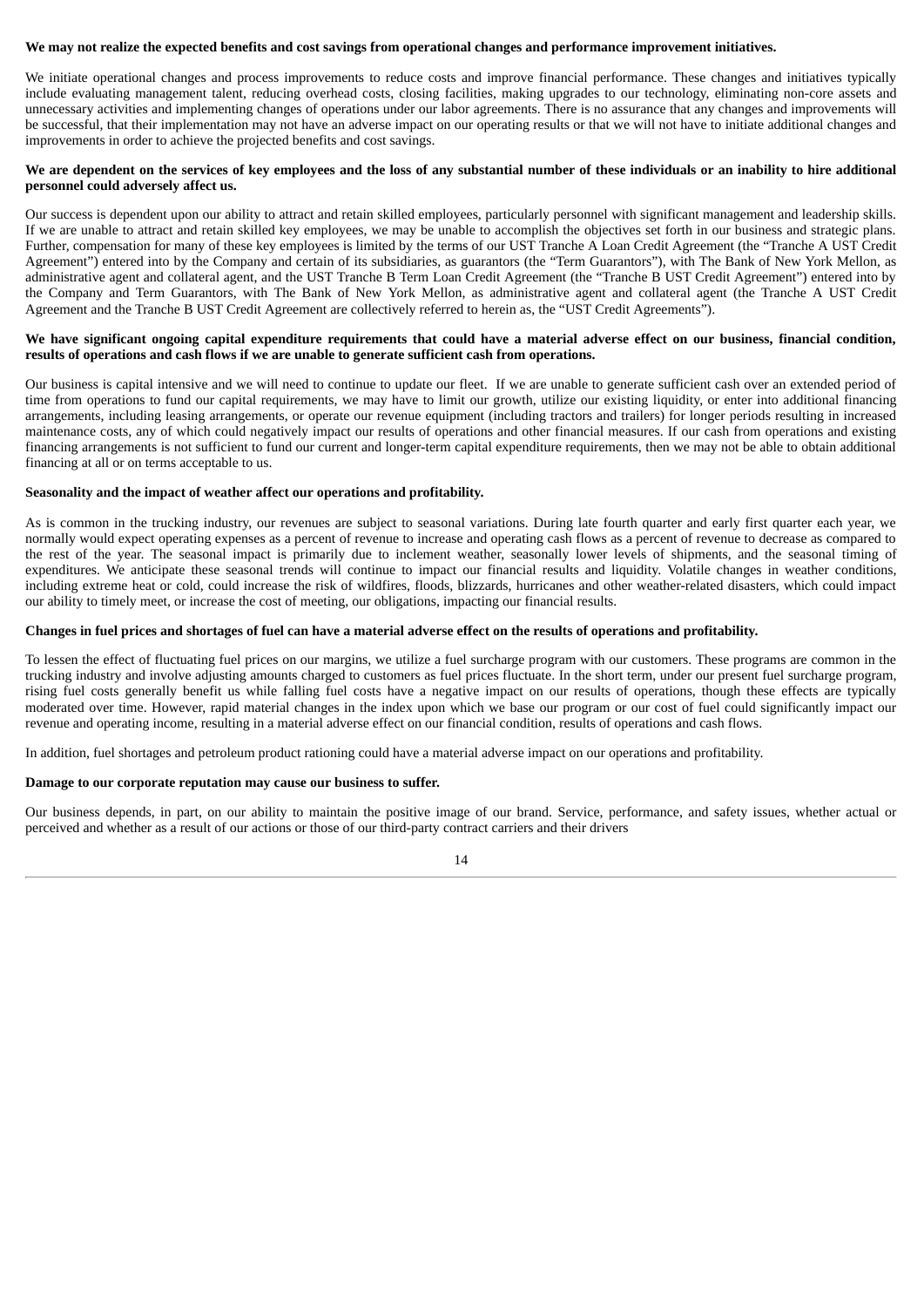and owner operators or other third-party service providers, could adversely impact our customers' image of our brands and result in the loss of business. Adverse publicity regarding labor relations, legal matters, cybersecurity and data privacy concerns, environmental and sustainability issues, other ESG matters and analyses, and similar matters, even when based on erroneous information, could have a negative impact on our reputation and may result in the loss of customers and our inability to secure new customer relationships. Damage to our reputation and loss of brand equity could reduce demand for our services and, thus, have an adverse effect on our business, results of operations, and financial condition, as well as require additional resources to rebuild our reputation and restore the value of our brands.

#### **We face risks associated with doing business in foreign countries.**

We conduct a portion of our operations in Canada and, to a lesser extent, Mexico. As a participating carrier in the Customs and Trade Partnership Against Terrorism ("C-TPAT") program, we and our contractors are able to cross into these countries more efficiently, thereby avoiding substantial delays. If we should lose the ability to participate in the C-TPAT program, we could experience significant border delays which could have a negative impact on our ability to remain competitive and operate efficiently in those countries.

In addition, we are subject to certain risks inherent in doing business in foreign countries, including, but not limited to, compliance with the requirements of applicable anti-bribery laws (including the U.S. Foreign Corrupt Practices Act), political instability, controls on the repatriation of cash, currency fluctuations and the imposition of tariffs, import and export controls and other non-tariff barriers.

## **Financial and Liquidity Risks**

#### Our failure to comply with the covenants in the documents governing our existing and future indebtedness could materially adversely affect our **financial condition and liquidity.**

The documents governing our indebtedness contain financial covenants, affirmative covenants requiring us to take certain actions and negative covenants restricting our ability to take certain actions. The UST Credit Agreements and Term Loan Agreement require a minimum trailing-twelve-month ("TTM") Adjusted EBITDA measured quarterly. Management expects, based on actual and forecasted operating results, the Company will meet this covenant requirement for the period it became effective and the next twelve months. The UST Credit Agreements also require us and our affiliates to comply with certain requirements in connection with the Coronavirus Aid, Relief, and Economic Security Act (the "CARES Act"), including (i) limitations on executive compensation and (ii) until 12 months following the repayments of the UST Credit Agreements, we may not pay any dividends or make any other capital distributions with respect to our common stock.

Our ability to satisfy these financial covenants could be impacted by significant adverse conditions beyond our control, changes in global trade policies or increased contraction in the general economy. If we are unable to achieve the results required to comply with the applicable financial covenants, we may be required to take specific actions to reduce operating costs, as well as specific initiatives in the areas of pricing and customer engagement, and other operational actions to improve productivity and efficiency, as well as increased volume. If we are unable to satisfy our financial covenants or obtain a waiver or an amendment from our lenders, or take other remedial measures, we will be in default under our credit facilities, which would enable lenders thereunder to accelerate the repayment of amounts outstanding and exercise remedies with respect to the collateral. If our lenders under our credit facilities demand payment, we will not have sufficient cash to repay such indebtedness. In addition, a default under our credit facilities or the lenders exercising their remedies thereunder could trigger cross-default provisions in our other indebtedness and certain other operating agreements as well as increase our funding obligations under our pension plans. Our ability to amend our credit facilities or otherwise obtain waivers from our lenders depends on matters that are outside of our control and there can be no assurance that we will be successful in that regard. In addition, any covenant breach or event of default could harm our credit rating and our ability to obtain financing on acceptable terms. The occurrence of any of these events could have a material adverse effect on our financial condition and liquidity.

#### Our indebtedness and cash interest payment obligations, lease obligations and pension funding obligations, as well as our liquidity position, could **adversely affect our financial flexibility and our competitive position.**

As of December 31, 2021, we had \$1,614.5 million in aggregate principal amount of outstanding indebtedness. We also have, and will continue to have, substantial lease obligations. As of December 31, 2021, our expected minimum cash payments for our operating leases for 2022 are \$94.4 million, and our total operating lease obligations payable through 2031 are \$245.6 million. We expect our required contributions in 2022 under our multi-employer pension funds will be approximately \$112.1 million and any contributions, if required, for non-union single-employer pension plans will be nominal. Our indebtedness, lease obligations and pension funding obligations could continue to have an impact on our business. Our principal sources of liquidity are cash and cash equivalents, available borrowings under our ABL Facility and any prospective cash flow from operations. As of December 31, 2021, our availability under our ABL facility was \$93.1 million and our Managed Accessibility was \$48.1 million.

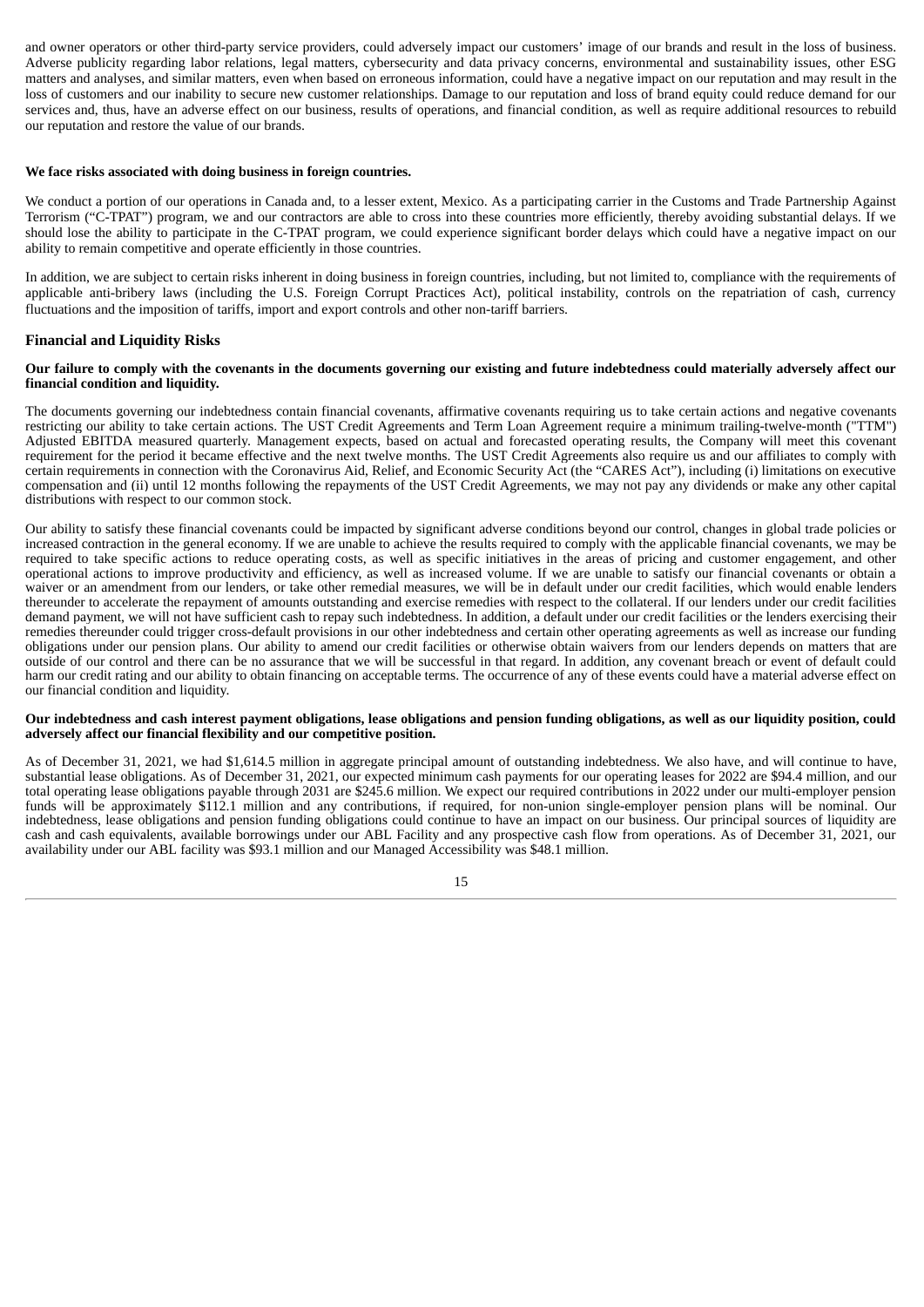"Managed Accessibility" represents the maximum amount we would access on the ABL Facility and is adjusted for eligible receivables plus eligible borrowing base cash measured as of December 31, 2021. If eligible receivables fall below the threshold management uses to measure availability, which is 10% of the borrowing line, the credit agreement governing the ABL Facility permits adjustments from eligible borrowing base cash to restricted cash prior to the compliance measurement date. Cash and cash equivalents and Managed Accessibility totaled \$358.8 million at December 31, 2021.

For example, these obligations and liquidity limitations could:

- increase our vulnerability to adverse changes or persistent slow growth in general economic, industry and competitive conditions;
- require us to dedicate a portion of our cash flow from operations to make principal and interest payments on our indebtedness, leases and pension funding obligations, thereby reducing the availability of our cash flow to fund working capital, capital expenditures and other general corporate purposes;
- limit our flexibility in planning for, or reacting to, changes in our business and the industry in which we operate;
- restrict us from taking advantage of business opportunities;
- make it more difficult to satisfy our financial obligations and meet future stepped up financial covenants in our credit facilities;
- place us at a competitive disadvantage compared to our competitors that have less debt, lease obligations, and pension funding obligations; and
- limit our ability to borrow additional funds for working capital, capital expenditures, acquisitions, debt service requirements, execution of our business strategy or other general corporate purposes on satisfactory terms or at all.

#### Our ability to service all of our indebtedness and satisfy all of other obligations depends on many factors beyond our control, and if we cannot generate enough cash to service our indebtedness and satisfy such other obligations, we may be forced to take one or more actions, which may not **be successful.**

Cash flows from operations are a principal source of funding for us. Our business may not generate cash flow from operations in an amount sufficient to fund our liquidity needs. If our cash flows are insufficient to service our indebtedness and satisfy our other obligations, we may be forced to reduce or delay capital expenditures, sell assets, seek additional capital or restructure or refinance our indebtedness or other financial obligations. Our ability to restructure or refinance our indebtedness will depend on the condition of the capital and credit markets and our financial condition at such time. Any refinancing of our indebtedness could be at higher interest rates. In addition, any refinancing of our indebtedness or restructuring of our other obligations may require us to comply with more onerous covenants, which could further restrict our business operations and limit our financial flexibility. In addition, the terms of existing or future debt agreements may restrict us from adopting some of these alternatives. Any failure to make payments of interest and principal on our outstanding indebtedness or satisfy our other financial obligations on a timely basis would likely result in a lowering of our credit rating, which could harm our ability to incur additional indebtedness. These alternative measures may not be successful and, as a result, our liquidity and financial condition could be adversely affected and we may not be able to meet our scheduled debt service obligations. If for any reason we are unable to meet our debt service obligations, we would be in default under the terms of the agreements governing our outstanding debt.

## Restrictive covenants in the documents governing our existing and future indebtedness may limit our current and future operations, particularly **our ability to respond to changes in our business or to pursue our business strategies.**

The documents governing our existing indebtedness contain, and the documents governing any future indebtedness will likely contain, a number of restrictive covenants that impose significant operating and financial restrictions, including restrictions on our ability to take actions that we believe may be in our interest. The documents governing our existing indebtedness, among other things, limit our ability to:

- incur or guarantee additional indebtedness;
- make certain restricted payments or investments;
- enter into agreements that restrict distributions from restricted subsidiaries;
- sell or otherwise dispose of assets, including capital stock of restricted subsidiaries;
- enter into transactions with affiliates;
- create or incur liens;
- enter into sale/leaseback transactions;
- compensate certain executives;
- pay dividends or make any other capital distributions with respect to our Common Stock, as discussed under Risks Related to Our Common Stock;
- purchase shares of our Common Stock in the public market;
- merge, consolidate or sell substantially all of our assets; and
- make certain investments and acquire certain assets.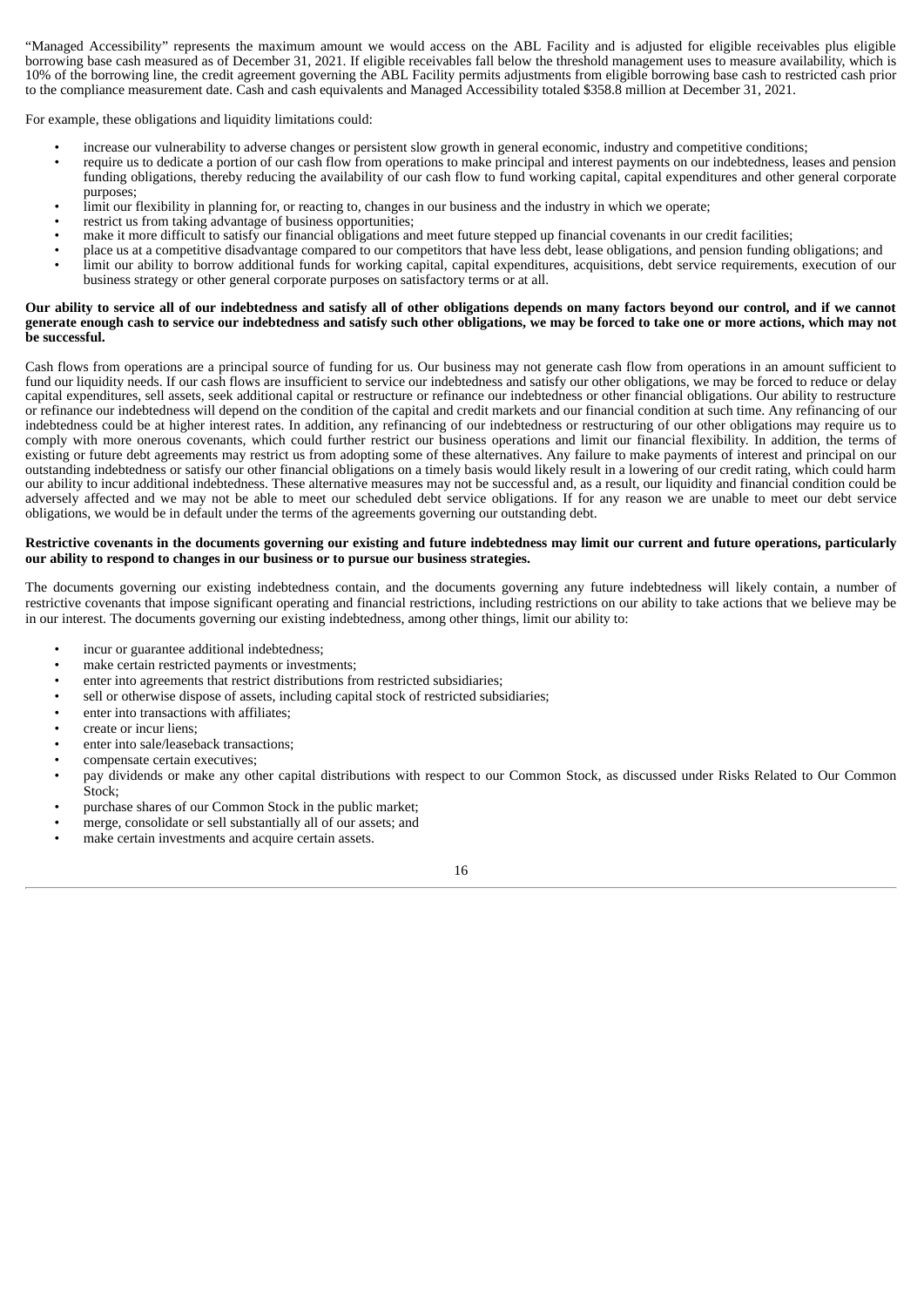#### The restrictions could adversely affect our ability to:

- finance our operations;
- make strategic acquisitions or investments or enter into alliances;
- withstand a future downturn in our business or the economy in general;
- attract and retain skilled key employees;
- engage in business activities, including future opportunities, that may be in our interest; and
- plan for or react to market conditions or otherwise execute our business strategies.

Our ability to obtain future financing or to sell assets could be adversely affected because substantially all of our assets have been pledged as collateral for the benefit of the holders of our indebtedness.

## **Risks Related to Our Common Stock**

### The price of our Common Stock may fluctuate significantly, and this may make it difficult to resell our Common Stock when holders want or at **prices they find attractive.**

The market price for our Common Stock has been highly volatile and subject to significant fluctuations. We expect the market price of our Common Stock to continue to be volatile and subject to these fluctuations in response to a wide variety of factors, including the following:

- fluctuations in stock market prices and trading volumes of securities of similar companies;
- labor disputes:
- general market conditions and overall fluctuations in U.S. equity markets;
- large blocks of stockholders selling via automated trading systems;
- variations in our operating results, or the operating results of our competitors;
- changes in our financial guidance, if any, or securities analysts' estimates of our financial performance;
- sales of large blocks of our Common Stock, including sales by our executive officers, directors and significant stockholders;
- additions or departures of any of our key personnel;
- announcements related to litigation;
- changing legal or regulatory developments in the United States and other countries; and
- commentary about us or our stock price by the financial press and in online investor communities.

In addition, the stock markets from time to time experience price and volume fluctuations that may be unrelated or disproportionate to the operating performance of companies and that may be extreme. These fluctuations may adversely affect the trading price of our Common Stock, regardless of our actual operating performance.

#### Future issuances of our Common Stock or equity-related securities in the public market could adversely affect the trading price of our Common **Stock and our ability to raise funds in new stock offerings.**

In the future, we may issue additional shares of our Common Stock to raise capital or in connection with a restructuring or refinancing of our indebtedness. In addition, approximately 1.9 million shares of our Common Stock remain available and are reserved for issuance, exercise of outstanding stock options and vesting of outstanding share units. Under our 2019 Incentive and Equity Award Plan (the "2019 Plan"), we have registered under the Securities Act all of the shares of Common Stock that we may issue upon the exercise of our outstanding options and the vesting of outstanding share units and on account of future awards made under the 2019 Plan. Our 2020 Employee Stock Purchase Plan has approximately 2.9 million shares of Common Stock reserved for eligible employee participants. All of these registered shares generally can be freely sold in the public market upon issuance. If a large number of these shares are sold in the public market, the sales could reduce the trading price of our Common Stock.

We cannot predict the size of future issuances or the effect, if any, that such issuances may have on the market price for our Common Stock. Sales of significant amounts of our Common Stock or equity-related securities in the public market, or the perception that such sales may occur, could adversely affect prevailing trading prices of our Common Stock and could impair our ability to raise capital through future offerings of equity or equity-related securities. Further sales of shares of our Common Stock or the availability of shares of our Common Stock for future sale or in connection with hedging and arbitrage activity that may develop with respect to our Common Stock, could adversely affect the trading price of our Common Stock.

#### **We are not permitted to pay dividends on our Common Stock in the foreseeable future.**

We are not permitted to pay any dividends on shares of our Common Stock in the foreseeable future due to the documents governing our indebtedness. We intend to retain any future earnings to fund operations, invest in capital requirements, to service

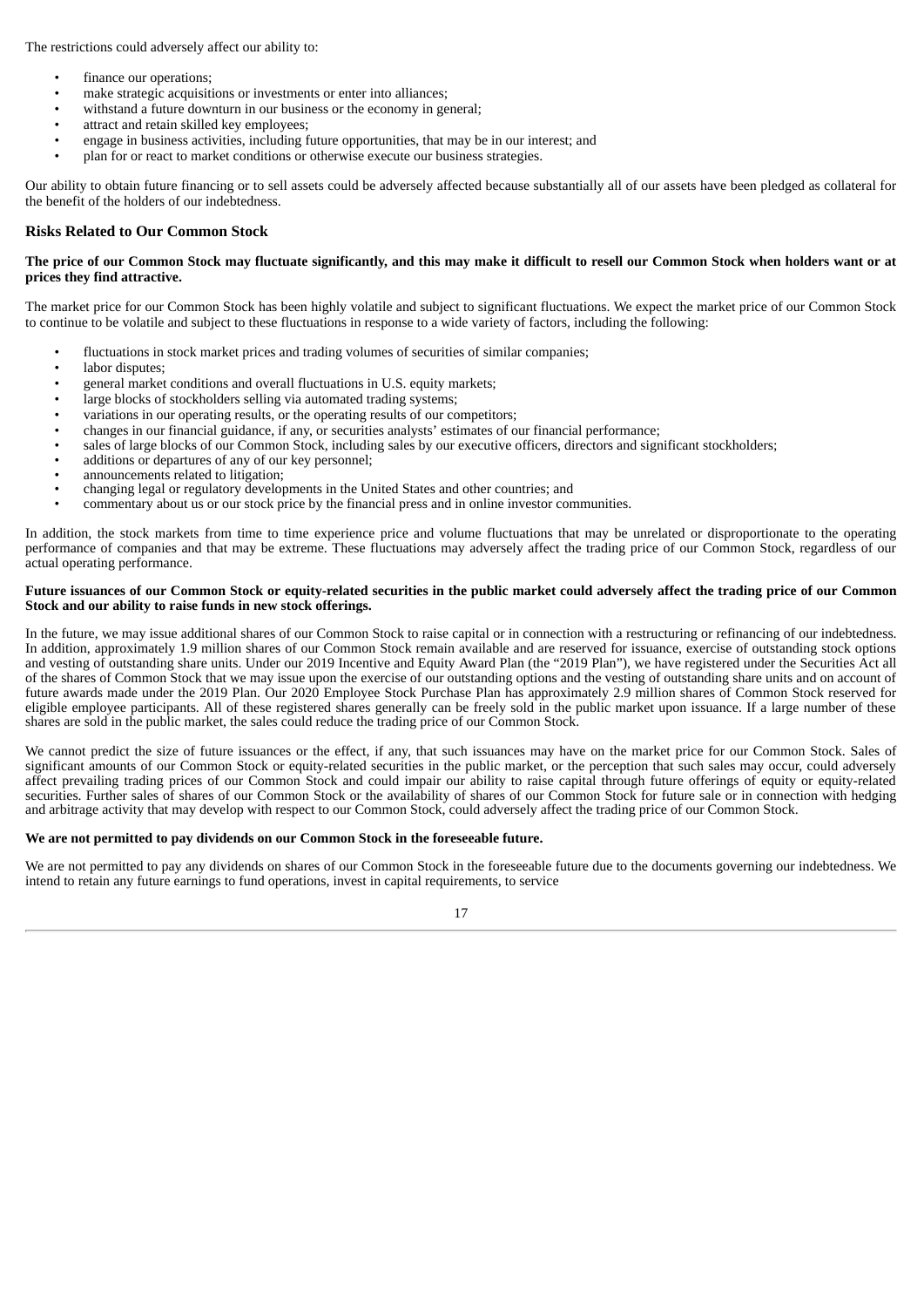debt and other obligations, such as lease and pension funding requirements, and to use for other corporate needs. Further, we do not anticipate that we will pay any dividends on shares of our Common Stock in the foreseeable future.

#### We can issue shares of preferred stock that may adversely affect the rights of holders of our Common Stock.

Our certificate of incorporation currently authorizes the issuance of 7.5 million shares of preferred stock. Our Board of Directors is authorized to approve the issuance of one or more series of preferred stock without further authorization of our shareholders and to fix the number of shares, the designations, the relative rights and the limitations of any series of preferred stock. As a result, our Board, without shareholder approval, could authorize the issuance of preferred stock with voting, conversion and other rights that could proportionately reduce, minimize or otherwise adversely affect the voting power and other rights of holders of our Common Stock or other series of preferred stock or that could have the effect of delaying, deferring or preventing a change in our control.

#### <span id="page-17-0"></span>Item 1B. Unresolved Staff Comments

Not applicable.

## <span id="page-17-1"></span>Item 2. Properties

At December 31, 2021, we operated a total of 316 transportation service facilities located across North America. Of this total, we own 167 and we lease 149, generally with lease terms ranging from one month to ten years with right of renewal options. The number of customer freight servicing doors totaled approximately 19,300, of which approximately 10,200 are at owned facilities and approximately 9,100 are at leased facilities. The transportation service centers vary in size ranging from one to three doors at small local facilities to 426 doors at the largest consolidation and distribution facility. We also occupy general office buildings in several locations and six fully managed warehouse facilities primarily through leasing agreements. Our owned transportation service facilities and office buildings serve as collateral under our credit agreements.

We believe our facilities and equipment, subject to our expectations for capital spending, are adequate to meet current business requirements in 2022. Refer to "Item 7. Management's Discussion and Analysis of Financial Condition and Results of Operations" for a more detailed discussion of capital spending.

#### **Top 10 Service Facilities by Number of Doors at December 31, 2021**

| <b>Location</b>     | <b>Doors</b> | Owned/Leased |
|---------------------|--------------|--------------|
| Chicago Heights, IL | 426          | Owned        |
| Winston-Salem, NC   | 349          | Owned        |
| Bloomington, CA     | 325          | Leased       |
| Maybrook, NY        | 304          | Owned        |
| Harrisburg, PA      | 281          | Owned        |
| Charlotte, NC       | 274          | Leased       |
| Atlanta, GA         | 227          | Leased       |
| Cincinnati, OH      | 216          | Owned        |
| Greenville, SC      | 214          | Owned        |
| Nashville, TN       | 213          | Owned        |

## <span id="page-17-2"></span>Item 3. Legal Proceedings

We discuss legal proceedings in the "Commitments, Contingencies and Uncertainties" footnote, Note 11, of our consolidated financial statements included in this Annual Report on Form 10-K as well as in "Environmental Matters" Section in Part I hereof.

#### <span id="page-17-3"></span>Item 4. Mine Safety Disclosures

Not applicable.

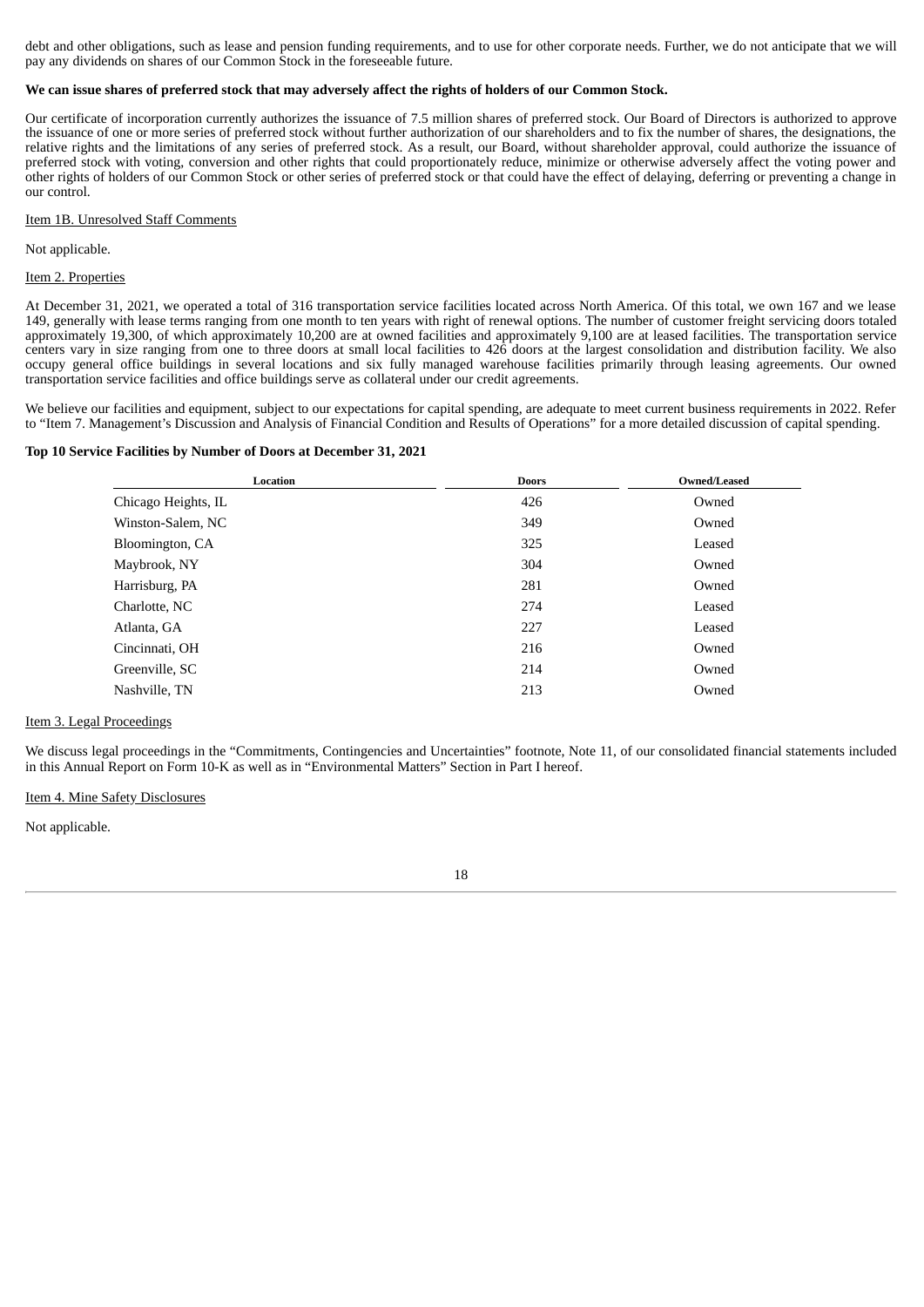<span id="page-18-0"></span>

| <b>Name</b>          | Age | <b>Position(s) Held</b>                                                                                                                                                                                                                                                                                                                                                                                                                                                                                                                                                               |
|----------------------|-----|---------------------------------------------------------------------------------------------------------------------------------------------------------------------------------------------------------------------------------------------------------------------------------------------------------------------------------------------------------------------------------------------------------------------------------------------------------------------------------------------------------------------------------------------------------------------------------------|
| Darren D. Hawkins    | 53  | Chief Executive Officer of the Company (since April 2018); President and Chief Operating Officer of the<br>Company (January 2018-April 2018), President (February 2014-December 2017), Senior Vice President -<br>Sales and Marketing (January 2013-February 2014) of YRC Freight; Director of Operations (December<br>2011-January 2013) and Director of Sales (January 2009-December 2011) for Con-Way Freight, a<br>subsidiary of Con-Way, Inc.; various positions of increasing responsibility with Yellow Transportation, Inc.<br>$(1991 - 2009)$ .                              |
| Daniel L. Olivier    | 49  | Chief Financial Officer of the Company (since October 2020); Vice President of Financial Planning and<br>Analysis of the Company (November 2019-October 2020); Vice President, Finance of Holland (2008-<br>$2020$ ).                                                                                                                                                                                                                                                                                                                                                                 |
| Jason Bergman        | 51  | Chief Commercial Officer of the Company (since July 2019); Chief Commercial Officer of Dicom<br>Transportation Group (courier and expedited transportation services) (2017-2019); executive Vice President<br>of Global Transport for BDP International (transportation logistics) (2014-2016); Vice President, Strategic<br>Sales, North America for Damco (global logistics) (2013-2014).                                                                                                                                                                                           |
| Leah K. Dawson       |     | 42 Executive Vice President, General Counsel and Secretary of the Company (since October 2020), Assistant<br>General Counsel and Assistant Secretary of the Company (2012-2020); Attorney at the law firm of Bryan<br>Cave Leighton Paisner LLP (2010-2012); Attorney at the law firm of Dentons LLP (2005-2010).                                                                                                                                                                                                                                                                     |
| James R. Faught      | 41  | Chief Accounting Officer of the Company (since October 2020), Vice President and Controller (February<br>2020-November 2020), Director of Financial Reporting of the Company (2017-2020); Director of Financial<br>Reporting of Safe Fleet (2014-2017), Accounting Director/Assistant Controller of Watco Companies LLC<br>(2013-2014); Accounting Manager of Watco Companies LLC (2012-2013).                                                                                                                                                                                        |
| Darrel J. Harris     | 47  | President and Chief Operating Officer of the Company (since November 2021); President of the Company<br>(April 2021-November 2021); Executive Vice President, Strategic Initiatives of the Company (November<br>2020-April 2021); Chief Executive Officer of Xpress Global Systems Inc. (2016-2020); Vice President and<br>General Manager of CRST International (2014-2016); Senior Vice President, Sales and Marketing of Vitran<br>Logistics (2012-2013); various positions of increasing responsibility with FedEx Freight, Inc., most recently<br>Managing Director (2000-2012). |
| Jason T. Ringgenberg | 56  | Chief Information Officer of the Company (since March 2017); Sr. Vice President and Chief Information<br>Officer of YRC Freight (April 2014-March 2017); various positions of increasing responsibility with<br>Accenture, most recently Managing Director of North American Freight (June 1992-April 2014).                                                                                                                                                                                                                                                                          |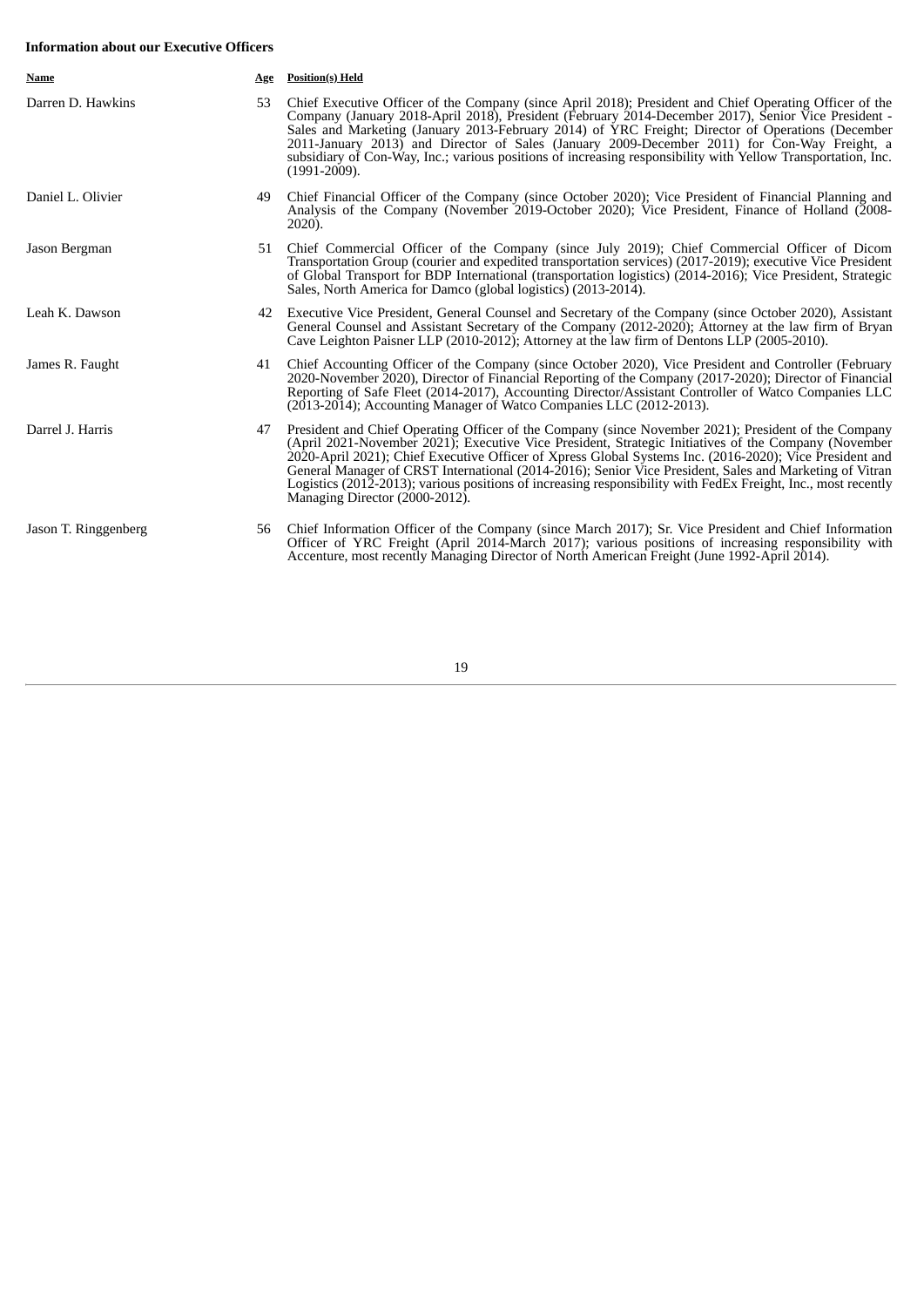## **PART II**

## <span id="page-19-0"></span>Item 5. Market for Registrant's Common Equity, Related Stockholder Matters and Issuer Purchases of Equity Securities

As of February 1, 2022, 238 stockholders of record held Yellow Corporation common stock. The NASDAQ Global Select Market quotes prices for our common stock under the symbol "YELL". We do not anticipate that we will pay any dividends on shares of our common stock in the foreseeable future. Further, our TL Agreements (as defined in Item 7 below) in place as of December 31, 2021, restrict the ability of the Company to declare dividends on its outstanding capital stock or execute stock share buybacks.

#### **Common Stock Performance**

Set forth below is a line graph comparing the quarterly percentage change in the cumulative total stockholder return of the Company's common stock against the cumulative total return of the S&P Composite-500 Stock Index and the Dow Jones Transportation Average Stock Index for the period of five years commencing December 31, 2016 and ending December 31, 2021.



#### <span id="page-19-1"></span>Item 6. Selected Financial Data

The information previously required by Item 301 and Item 302 of Regulation S-K has been omitted due to the changes contained in SEC Release No. 33- 10890.

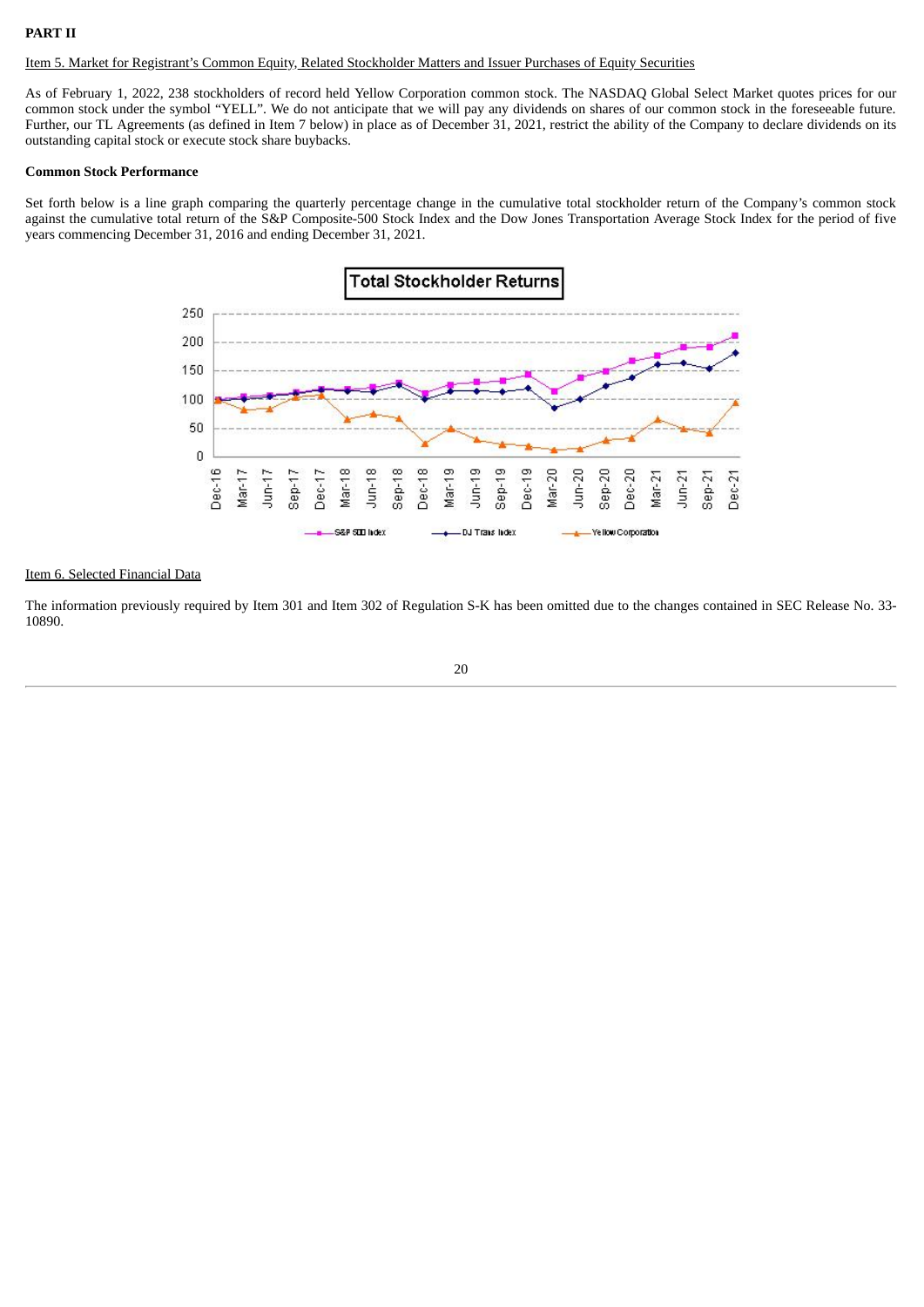<span id="page-20-0"></span>Item 7. Management's Discussion and Analysis of Financial Condition and Results of Operations

This Item 7, "Management's Discussion and Analysis of Financial Condition and Results of Operations," "MD&A", contains forward-looking statements within the meaning of Section 27A of the Securities Act and Section 21E of the Exchange Act. See the introductory section immediately prior to "Part I" and Risk Factors in "Item 1A" of this report regarding these statements.

## **Overview**

This MD&A includes the following sections:

**Our Business:** a brief description of our business and a discussion of how we assess our operating results

**Consolidated Results of Operations:** an analysis of our consolidated results of operations for the years ended December 31, 2021, 2020 and 2019

**Certain Non-GAAP Financial Measures:** an analysis of our results using certain non-GAAP financial measures, for the years ended December 31, 2021, 2020 and 2019

**Financial Condition, Liquidity and Capital Resources:** a discussion of our major sources and uses of cash as well as an analysis of our cash flows and certain contractual obligations and commercial commitments

## **Our Business**

Yellow Corporation is a holding company that, through its operating subsidiaries, offers our customers a wide range of transportation services. The Company has one of the largest, most comprehensive LTL networks in North America with local, regional, national and international capabilities. Through its team of experienced service professionals, the Company offers industry-leading expertise in LTL shipments and flexible supply chain solutions, ensuring customers can ship industrial, commercial and retail goods with confidence.

We measure the performance of our business using several metrics, but rely primarily upon (without limitation) operating revenue, operating income (loss), and operating ratio. We also use certain non-GAAP financial measures as secondary measures to assess our operating performance.

- **Operating Revenue:** Our operating revenue has two primary components: volume (commonly evaluated using tonnage, tonnage per day, number of shipments, shipments per day or weight per shipment) and yield or price (commonly evaluated using picked up revenue, revenue per hundredweight or revenue per shipment). Yield includes fuel surcharge revenue, which is common in the trucking industry and represents an amount charged to customers that adjusts with changing fuel prices. We base our fuel surcharges on the U.S. Department of Energy fuel index and adjust them weekly. Rapid material changes in the index or our cost of fuel can positively or negatively impact our revenue and operating income as a result of changes in our fuel surcharge. We believe that fuel surcharge is an accepted and important component of the overall pricing of our services to our customers. Without an industry accepted fuel surcharge program, our base pricing for our transportation services would require changes. We believe the distinction between base rates and fuel surcharge has blurred over time, and it is impractical to clearly separate all the different factors that influence the price that our customers are willing to pay. In general, under our present fuel surcharge program, we believe rising fuel costs are beneficial to us and falling fuel costs are detrimental to us in the short term, the effects of which are mitigated over time.
- **Operating Income (Loss):** Operating income (loss) is operating revenue less operating expenses.
- **Operating Ratio:** Operating ratio is a common operating performance measure used in the trucking industry. It is calculated as (i) 100 percent (ii) minus the result of dividing operating income by operating revenue or (iii) plus the result of dividing operating loss by operating revenue, and is expressed as a percentage.
- **Non-GAAP Financial Measures:** We use EBITDA and Adjusted EBITDA, which are non-GAAP financial measures, to assess the following:
	- o *EBITDA:* a non-GAAP measure that reflects our earnings before interest, taxes, depreciation, and amortization expense. EBITDA is used for internal management purposes as a financial measure that reflects our core operating performance.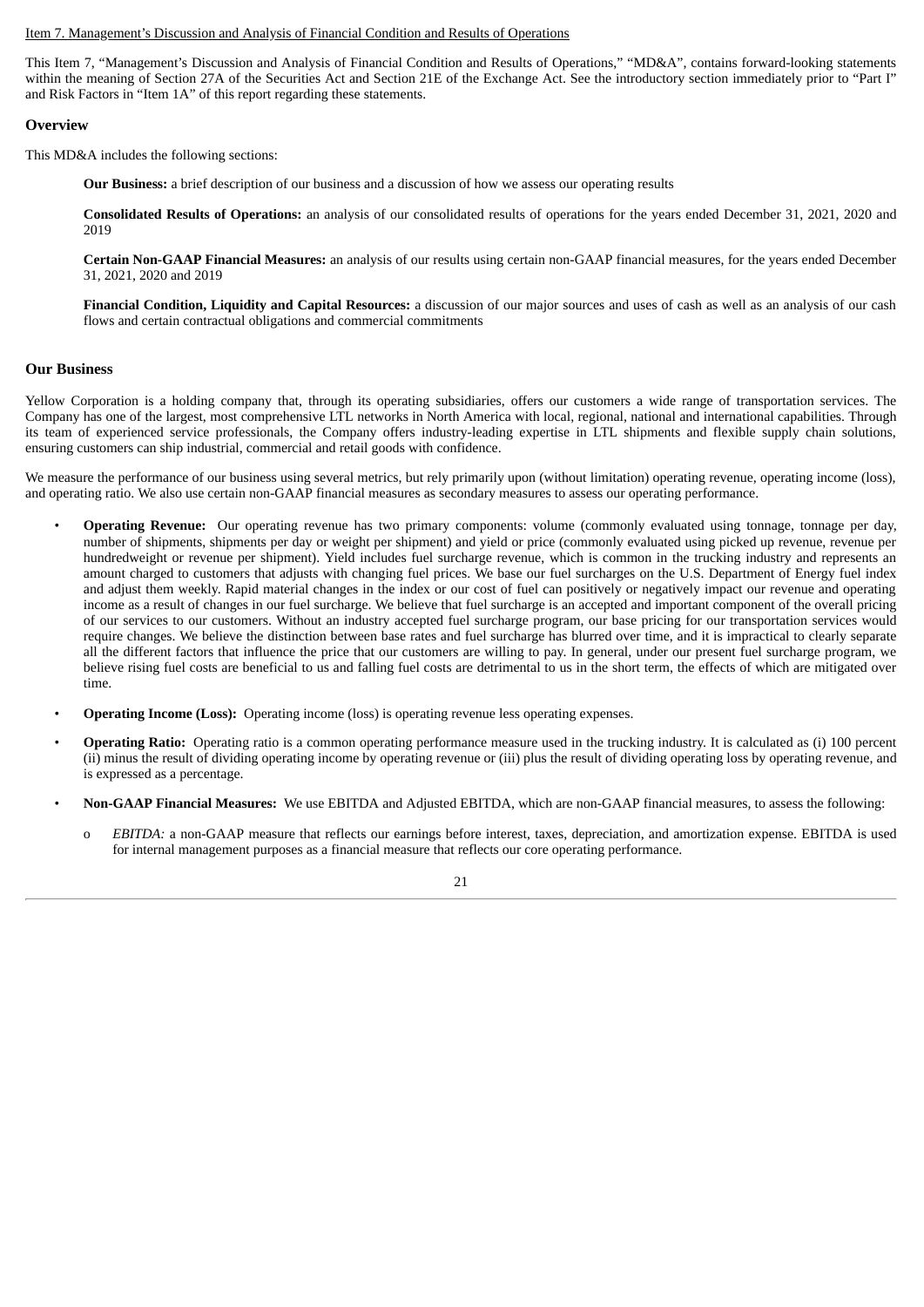o *Adjusted EBITDA:* a non-GAAP measure that reflects EBITDA, and further adjusts for letter of credit fees, equity-based compensation expense, net gains or losses on property disposals, restructuring charges, transaction costs related to issuances of debt, non-recurring consulting fees, non-cash impairment charges and the gains or losses from permitted dispositions, discontinued operations, and certain noncash expenses, charges and losses (provided that if any of such non-cash expenses, charges or losses represents an accrual or reserve for potential cash items in any future period, the cash payment in respect thereof in such future period will be subtracted from Adjusted EBITDA in such future period to the extent paid). All references to "Adjusted EBITDA" throughout this section and the rest of this report refer to "Adjusted EBITDA" calculated under our UST Credit Agreements and the Term Loan Agreement, as amended, (collectively, the TL Agreements) (defined therein as "Consolidated EBITDA") unless otherwise specified. Consolidated EBITDA is also a defined term in our ABL Facility and the definition there aligns with the prior definition of Consolidated EBITDA under the Prior Term Loan Agreement (defined in the Notes to Consolidated Financial Statements). Adjusted EBITDA is used for internal management purposes as a financial measure that reflects our core operating performance, to measure compliance with financial covenants in our TL Agreements and to determine certain management and employee bonus compensation.

We believe our presentation of EBITDA and Adjusted EBITDA is useful to investors and other users as these measures represent key supplemental information our management uses to compare and evaluate our core underlying business results, particularly in light of our leverage position and the capital-intensive nature of our business. Further, EBITDA is a measure that is commonly used by other companies in our industry and provides a comparison for investors to evaluate the performance of the companies in the industry. Additionally, Adjusted EBITDA helps investors to understand how the company is tracking against our financial covenants in our TL Agreements as this measure is calculated as defined in our TL Agreements and serves as a driving component of our key financial covenants.

Our non-GAAP financial measures have the following limitations:

- o EBITDA does not reflect the interest expense or the cash requirements necessary to service interest or fund principal payments on our outstanding debt;
- o Adjusted EBITDA does not reflect the interest expense or the cash requirements necessary to service interest or fund principal payments on our outstanding debt, letter of credit fees, restructuring charges, transaction costs related to the issuance of debt, non-cash expenses, charges or losses, or nonrecurring consulting fees, among other items;
- o Although depreciation and amortization are non-cash charges, the assets being depreciated and amortized will generally need to be replaced in the future and EBITDA and Adjusted EBITDA do not reflect any cash requirements for such replacements;
- o Equity-based compensation is an element of our long-term incentive compensation package, although Adjusted EBITDA excludes employee equity-based compensation expense when presenting our ongoing operating performance for a particular period; and
- o Other companies in our industry may calculate Adjusted EBITDA differently than we do, potentially limiting its usefulness as a comparative measure.

Because of these limitations, our non-GAAP measures should not be considered a substitute for performance measures calculated in accordance with GAAP. We compensate for these limitations by relying primarily on our GAAP results and use our non-GAAP measures as secondary measures.

## **Business Strategy Overview**

Our strategy is focused on our multi-year enterprise transformation to optimize and structurally improve our network that includes more than 300 strategically located terminals throughout North America. The transformation is expected to increase asset utilization, expand service offerings, leverage operational flexibilities gained with our 2019 labor agreement, consolidate disparate company systems onto a single platform and rationalize the more than 300 physical locations in the network while maintaining geographic coverage. The result will be to operate as one Yellow company, one Yellow network, under one Yellow brand that provides great super-regional service.

As of the date of this filing, we have migrated all of our LTL companies to a common technology platform. The next steps in our transformation are the integration of our four disparate linehaul networks into a single national network. The combination of our four individual linehaul networks currently tied to our legacy national and regional carrier brands will result in greater density as freight moves throughout our network from origin to destination terminals. Also, the local terminal pickup and delivery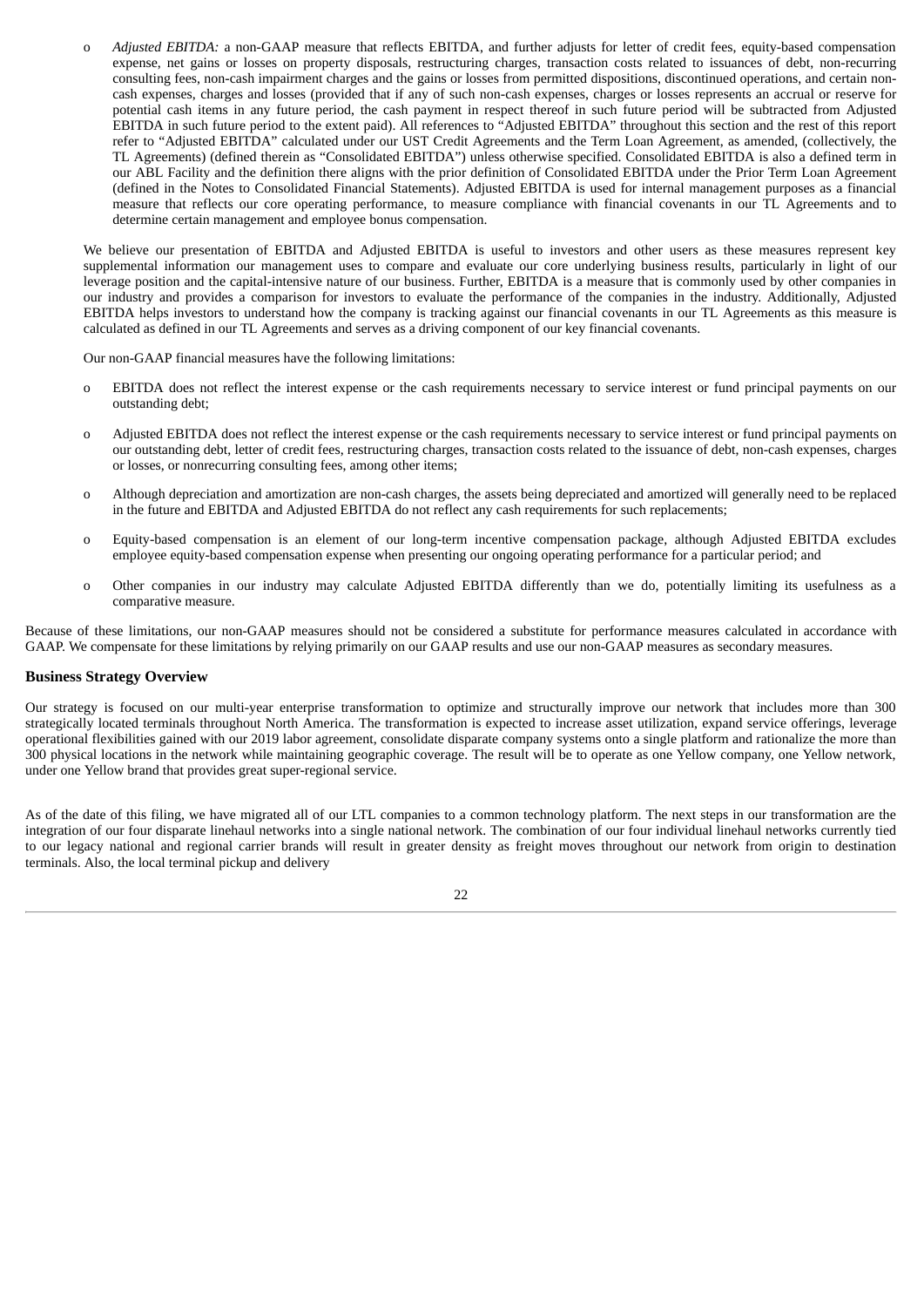optimization efforts will eliminate the overlapping coverage and customer interactions that currently exist between our legacy national and regional carrier brands. Overall, when completed, this operational transformation will result in enhanced customer service, cost savings opportunities from reduced miles and productivity gains, and will create additional capacity without adding incremental physical infrastructure.

Capital investment remains a top priority for us. Our UST Credit Agreements have enabled us to significantly increase the amount of capital we are able to invest in revenue equipment to improve the age of our fleet as there is an immediate return in improved fuel miles per gallon and expected reduced vehicle maintenance expense. To properly execute on our transformation plan, we are committed to continued investing in technology in order to enhance the customer experience and improve our operational flexibility.

## **Consolidated Results of Operations**

#### *2021 Compared to 2020*

The table below provides summary consolidated financial information and amounts as a percentage of operating revenue for the years ended December 31: **Percent Change**

|                                           | 2021 |         |               |               | 2020    | 2021 vs. 2020 |         |
|-------------------------------------------|------|---------|---------------|---------------|---------|---------------|---------|
| (in millions)                             |      |         | $\frac{0}{0}$ |               |         | $\frac{0}{0}$ | $\%$    |
| <b>Operating Revenue</b>                  | \$   | 5,121.8 | 100.0         | $\mathcal{S}$ | 4,513.7 | 100.0         | 13.5%   |
| <b>Operating Expenses:</b>                |      |         |               |               |         |               |         |
| Salaries, wages and employee benefits     |      | 2,921.7 | 57.0          |               | 2.770.1 | 61.4          | $5.5\%$ |
| Fuel, operating expenses and supplies     |      | 858.1   | 16.8          |               | 719.1   | 15.9          | 19.3%   |
| Purchased transportation                  |      | 800.2   | 15.6          |               | 638.8   | 14.2          | 25.3%   |
| Depreciation and amortization             |      | 143.6   | 2.8           |               | 134.9   | 3.0           | $6.4\%$ |
| Other operating expenses                  |      | 293.9   | 5.7           |               | 239.6   | 5.3           | 22.7%   |
| (Gains) Losses on property disposals, net |      | 0.7     | 0.0           |               | (45.3)  | (1.0)         | $NM^*$  |
| Total operating expenses                  |      | 5,018.2 | 98.0          |               | 4,457.2 | 98.7          | 12.6%   |
| <b>Operating Income</b>                   |      | 103.6   | 2.0           |               | 56.5    | 1.3           | 83.4%   |
| <b>Nonoperating Expenses:</b>             |      |         |               |               |         |               |         |
| Nonoperating expenses, net                |      | 209.6   | 4.1           |               | 129.6   | 2.9           | 61.7%   |
| Loss before income taxes                  |      | (106.0) | (2.1)         |               | (73.1)  | (1.6)         | 45.0%   |
| Income tax expense (benefit)              |      | 3.1     | 0.1           |               | (19.6)  | (0.4)         | $NM^*$  |
| <b>Net Loss</b>                           |      | (109.1) | (2.1)         |               | (53.5)  | (1.2)         | 103.9%  |

(\*) not meaningful

The industry is currently in a tight capacity environment with fewer drivers available to meet shipping demands, which has led to price increases charged to customers and an increase in the cost of purchased transportation. During 2021, especially during the second half, the Company executed a yield strategy to achieve appropriate pricing per shipment for freight that optimized our network capacity. The execution of this strategy led to increased revenue per shipment and decreased shipment counts. The Company's yield growth, including fuel surcharge, produced a consolidated operating revenue increase of \$608.1 million compared to 2020 with an internal focus of retaining the optimal freight mix relative to human capital availability throughout 2021. Partially offsetting the positive yield growth, the Company experienced shipping volume decreases compared to 2020. Further, the results of operations in 2020 were impacted by the outbreak of COVID-19 as shipping volumes decreased from typical levels and negatively impacted the pricing environment at certain times and in certain markets.

The Company's results reflect these yield growth driven revenue increases partially offset by increased purchased transportation expenses, fuel expense and variable expenses including salaries, wages and benefits. Further material changes are provided below.

*Salaries, wages and employee benefits.* Salaries, wages and employee benefits increased \$151.6 million primarily due to contractual wage rate increases and to a lesser extent salary and overtime wage increases. Additionally, there was an increase of \$30.9 million in short-term incentive compensation predominantly for exceeding targeted financial results in 2021 and an increase of \$29.0 million in employee benefits that corresponded with medical plan spending and other benefit cost trends.

*Fuel, operating expenses and supplies*. Fuel, operating expenses and supplies increased \$139.0 million, primarily due to a \$78.1 million increase in fuel expense, which was a result of higher fuel prices partially offset by fewer miles driven. Additional increases included a \$14.6 million increase in software expenses and other operating expenses, a \$12.6 million increase for

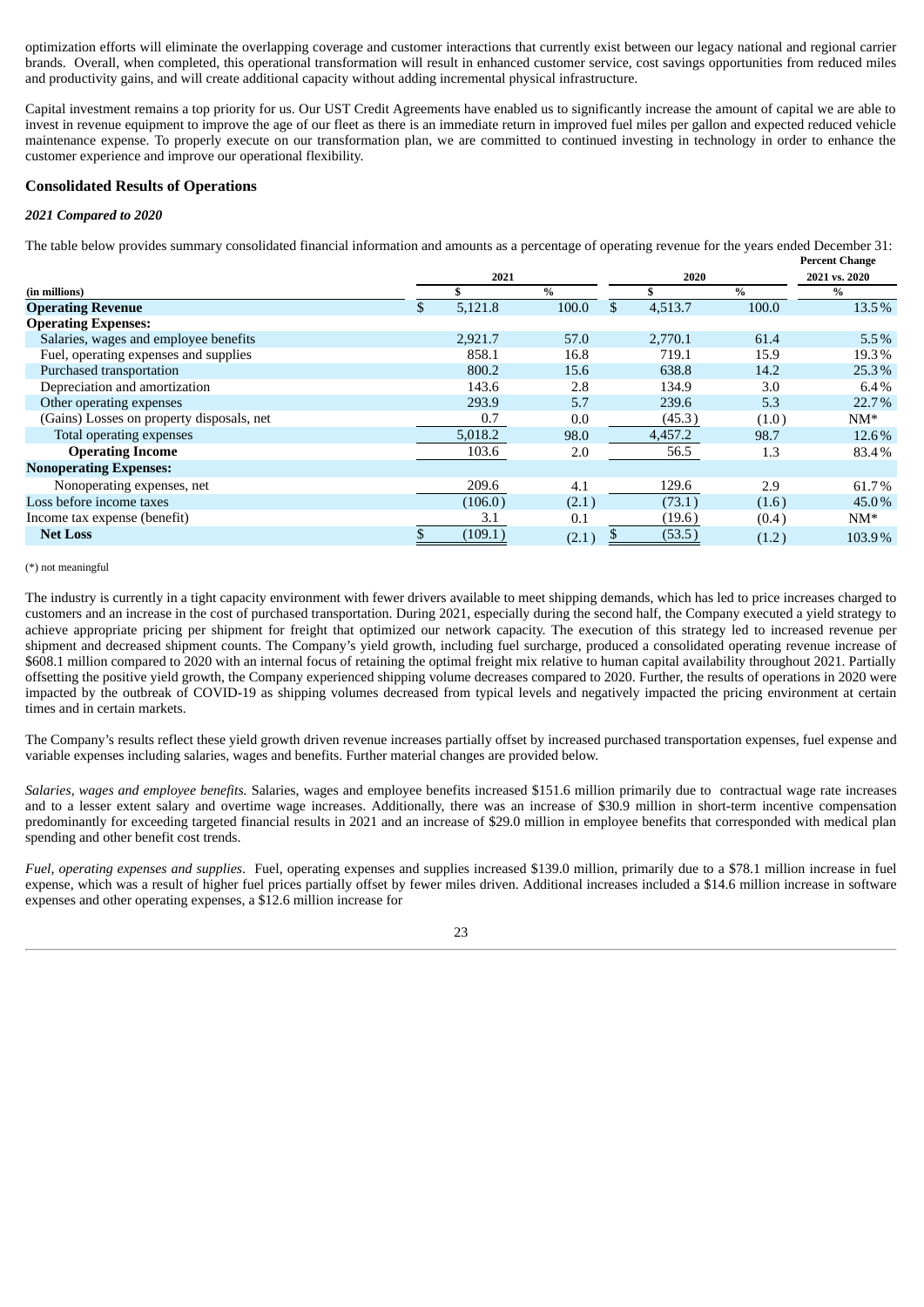rebranding and other advertising expenses, a \$10.5 million increase for travel and entertainment in other employee expenses and a \$10.1 million increase in professional services. The majority of these increases were impacted by cost control measures which decreased variable expenses during 2020.

*Purchased transportation.* Purchased transportation increased \$161.4 million primarily due to significant rate increases as noted above. These increases were noted in most of our modes of purchased transportation and include a \$50.6 million increase in rail purchased transportation expense, a \$50.5 million increase in over-the-road purchased transportation expense and a \$49.3 million increase in third-party costs due to the growth in customer-specific logistics solutions. These increases were partially offset by a decrease in vehicle rentals.

*Other operating expenses*. Other operating expenses increased \$54.3 million primarily due to a \$38.8 million increase in third-party liability claims expense mostly due to unfavorable development of prior year claims and a \$13.4 million increase in cargo claims expense.

*Gains on property disposals, net*. Net losses on disposals of property were \$0.7 million during 2021 as compared to net gains of \$45.3 million in 2020 which were primarily related to the sale of real properties.

*Nonoperating expense, net*. Included in the overall increase of \$80.0 million is an increase in non-union pension settlement charges and an increase in interest expenses. Non-union pension settlement charges increased \$61.1 million, primarily due to a partial pension annuitization during December 2021 that resulted in a non-cash settlement charge of approximately \$54.9 million. Interest expense increased \$14.8 million, primarily due to a \$24.1 million increase in interest and associated amortization related to the UST Loans entered into during July 2020 which was partially offset by a \$15.9 million decrease in Term Loan interest.

*Income tax.* The Company's effective tax rate for the years ended December 31, 2021 and 2020 was (2.9)% and 26.8%, respectively. The primary driver of our 2021 effective tax rate differing from the domestic federal statutory tax rate was the change in valuation allowance established for our domestic net deferred tax asset balance as of December 31, 2021. The 2021 effective tax rate was not impacted by the exception to intraperiod tax allocation in a similar manner as the 2020 effective tax rate due to the Company's adoption of the change to the relevant accounting standard on January 1, 2021, as further discussed in Note 2 to the consolidated financial statements included in Part II, Item 8 of this Annual Report on Form 10-K. As of December 31, 2021 and 2020, the Company had a full valuation allowance against our domestic net deferred tax assets.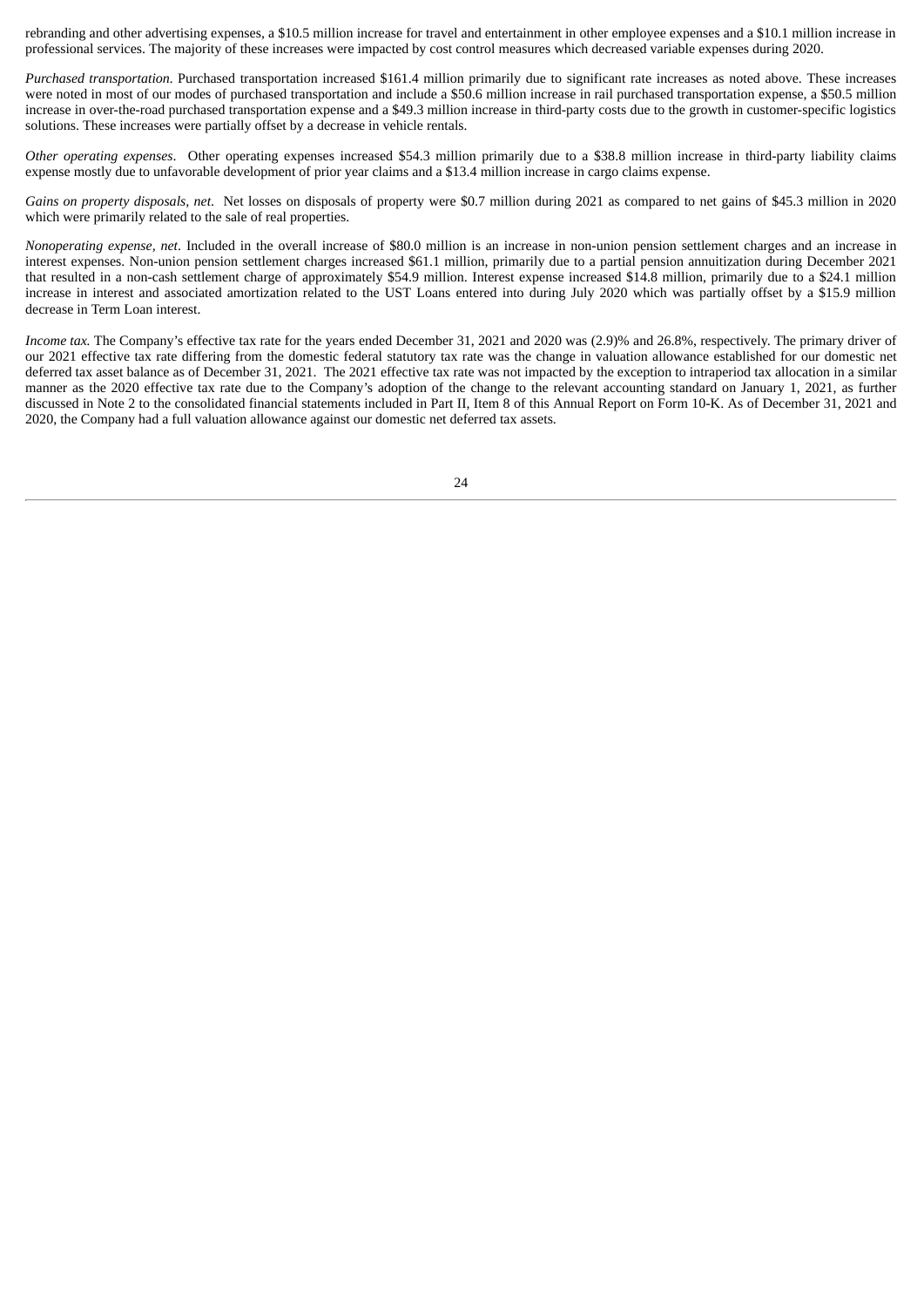The table below summarizes the key revenue metrics for the years ended December 31:

|                                                                       |    | 2021    | 2020          | Percent Change <sup>(a)</sup> |  |
|-----------------------------------------------------------------------|----|---------|---------------|-------------------------------|--|
| Workdays                                                              |    | 252.0   | 253.0         |                               |  |
|                                                                       |    |         |               |                               |  |
| <b>Operating Ratio</b>                                                |    | 98.0    | 98.7          | 0.7 <sub>pp</sub>             |  |
| LTL picked up revenue (in millions)                                   | \$ | 4,615.2 | \$<br>4,100.1 | 12.6%                         |  |
| LTL tonnage (in thousands)                                            |    | 9,520   | 9,845         | $(3.3)\%$                     |  |
| LTL tonnage per workday (in thousands)                                |    | 37.78   | 38.91         | (2.9)%                        |  |
| LTL shipments (in thousands)                                          |    | 16,707  | 16,982        | $(1.6)\%$                     |  |
| LTL shipments per workday (in thousands)                              |    | 66.30   | 67.12         | $(1.2)\%$                     |  |
| LTL picked up revenue per hundred weight                              | S  | 24.24   | \$<br>20.82   | 16.4%                         |  |
| LTL picked up revenue per hundred weight (excluding fuel surcharge)   |    | 21.12   | \$<br>18.78   | 12.5%                         |  |
| LTL picked up revenue per shipment                                    |    | 276     | \$<br>241     | 14.4%                         |  |
| LTL picked up revenue per shipment (excluding fuel surcharge)         | \$ | 241     | \$<br>218     | 10.5%                         |  |
| LTL weight per shipment (in pounds)                                   |    | 1,140   | 1,159         | (1.7)%                        |  |
|                                                                       |    |         |               |                               |  |
| Total picked up revenue (in millions) <sup>(b)</sup>                  | \$ | 5,077.7 | \$<br>4,487.7 | 13.1%                         |  |
| Total tonnage (in thousands)                                          |    | 12,427  | 12,589        | $(1.3)\%$                     |  |
| Total tonnage per workday (in thousands)                              |    | 49.31   | 49.76         | (0.9)%                        |  |
| Total shipments (in thousands)                                        |    | 17,178  | 17,446        | $(1.5)\%$                     |  |
| Total shipments per workday (in thousands)                            |    | 68.17   | 68.96         | (1.1)%                        |  |
| Total picked up revenue per hundred weight                            | \$ | 20.43   | \$<br>17.82   | 14.6%                         |  |
| Total picked up revenue per hundred weight (excluding fuel surcharge) |    | 17.88   | \$<br>16.13   | 10.9%                         |  |
| Total picked up revenue per shipment                                  | \$ | 296     | \$<br>257     | 14.9%                         |  |
| Total picked up revenue per shipment (excluding fuel surcharge)       |    | 259     | \$<br>233     | 11.2%                         |  |
| Total weight per shipment (in pounds)                                 |    | 1,447   | 1,443         | 0.3%                          |  |

(a) Percent change based on unrounded figures and not the rounded figures presented.

(b) Does not equal financial statement revenue due to revenue recognition adjustments between accounting periods and the impact of other revenue.

| 2021    | 2020 |         |
|---------|------|---------|
|         |      |         |
| 5.121.8 |      | 4.513.7 |
| (44.1)  |      | (26.0)  |
| 5.077.7 |      | 4.487.7 |
|         |      |         |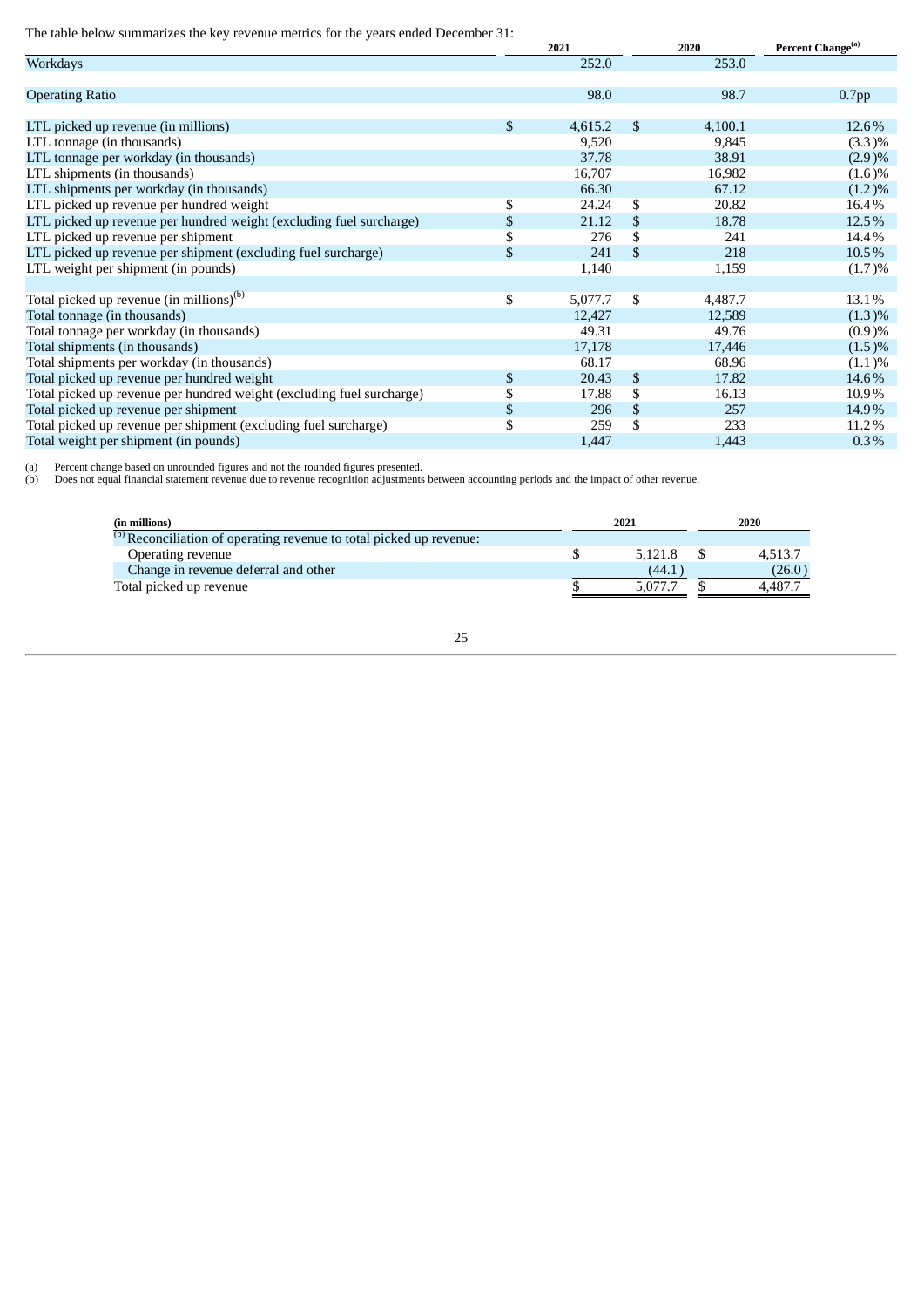#### *2020 Compared to 2019*

The table below provides summary consolidated financial information and amounts as a percentage of operating revenue for the years ended December 31: **Percent Change**

|                                           |    | 2020    |               | 2019          | 2020 vs. 2019 |            |
|-------------------------------------------|----|---------|---------------|---------------|---------------|------------|
| (in millions)                             |    |         | $\frac{0}{0}$ |               | $\frac{0}{0}$ | $\%$       |
| <b>Operating Revenue</b>                  | \$ | 4,513.7 | 100.0         | \$<br>4,871.2 | 100.0         | $(7.3)\%$  |
| <b>Operating Expenses:</b>                |    |         |               |               |               |            |
| Salaries, wages and employee benefits     |    | 2,770.1 | 61.4          | 2,963.7       | 60.8          | $(6.5)\%$  |
| Fuel, operating expenses and supplies     |    | 719.1   | 15.9          | 889.0         | 18.3          | $(19.1)\%$ |
| Purchased transportation                  |    | 638.8   | 14.2          | 614.2         | 12.6          | 4.0%       |
| Depreciation and amortization             |    | 134.9   | 3.0           | 152.4         | 3.1           | $(11.5)\%$ |
| Other operating expenses                  |    | 239.6   | 5.3           | 241.2         | 5.0           | (0.7)%     |
| (Gains) Losses on property disposals, net |    | (45.3)  | (1.0)         | (13.7)        | (0.3)         | $NM^*$     |
| Impairment charges                        |    |         |               | 8.2           | 0.2           | $NM^*$     |
| Total operating expenses                  |    | 4,457.2 | 98.7          | 4,855.0       | 99.7          | $(8.2)\%$  |
| <b>Operating Income</b>                   |    | 56.5    | 1.3           | 16.2          | 0.3           | $NM^*$     |
| <b>Nonoperating Expenses:</b>             |    |         |               |               |               |            |
| Nonoperating expenses, net                |    | 129.6   | 2.9           | 124.5         | 2.6           | $4.1\%$    |
| Loss before income taxes                  |    | (73.1)  | (1.6)         | (108.3)       | (2.2)         | $(32.5)\%$ |
| Income tax expense (benefit)              |    | (19.6)  | (0.4)         | (4.3)         | (0.1)         | $NM^*$     |
| <b>Net Loss</b>                           |    | (53.5)  | (1.2)         | (104.0)       | (2.1)         | $(48.6)\%$ |

(\*) not meaningful

Results of operations during 2020 were impacted by the outbreak of COVID-19 as shipping volumes decreased from typical levels mainly during the second quarter, especially in certain markets that have seen greater case levels of COVID-19. Downward pressure on diesel fuel prices reduced the amount of fuel surcharge revenues, which are typically priced into our services. Partially offsetting these decreases, during the second half of 2020 reduced shipping capacity relative to overall shipment demand created a favorable pricing environment across the industry. As such, our consolidated operating revenue decreased \$357.5 million, during 2020 when compared to 2019.

Due to the trends in shipping volumes and shortages for certain labor resources, the Company maintained a lower headcount than historical levels to match shipment volume trends during the year. Lower headcount levels were also impacted by an imbalance in the available pool of qualified drivers versus overall shipment demand, which is an industry trend. In addition, the Company's 2020 results reflect decreases from 2019 in variable expenses, including fuel and maintenance, among others. Offsetting these variable expense decreases the Company paid higher contractual wage and benefit rates for union employees. Total operating expenses decreased \$397.8 million, for the year ended December 31, 2020 compared to 2019, primarily as a result of decreases in variable expenses. Further material changes are provided below.

*Fuel, operating expenses and supplies*. Fuel, operating expenses and supplies decreased \$169.9 million, primarily due to a \$100.3 million decrease in fuel expense, which was a result of lower fuel prices and fewer miles driven. Additional decreases resulted from cost reduction efforts, including a \$21.0 million reduction in professional services, a \$17.3 million decrease in other operating expenses, and a \$16.4 million decrease in other employee expenses, and an \$11.0 million decrease in vehicle maintenance.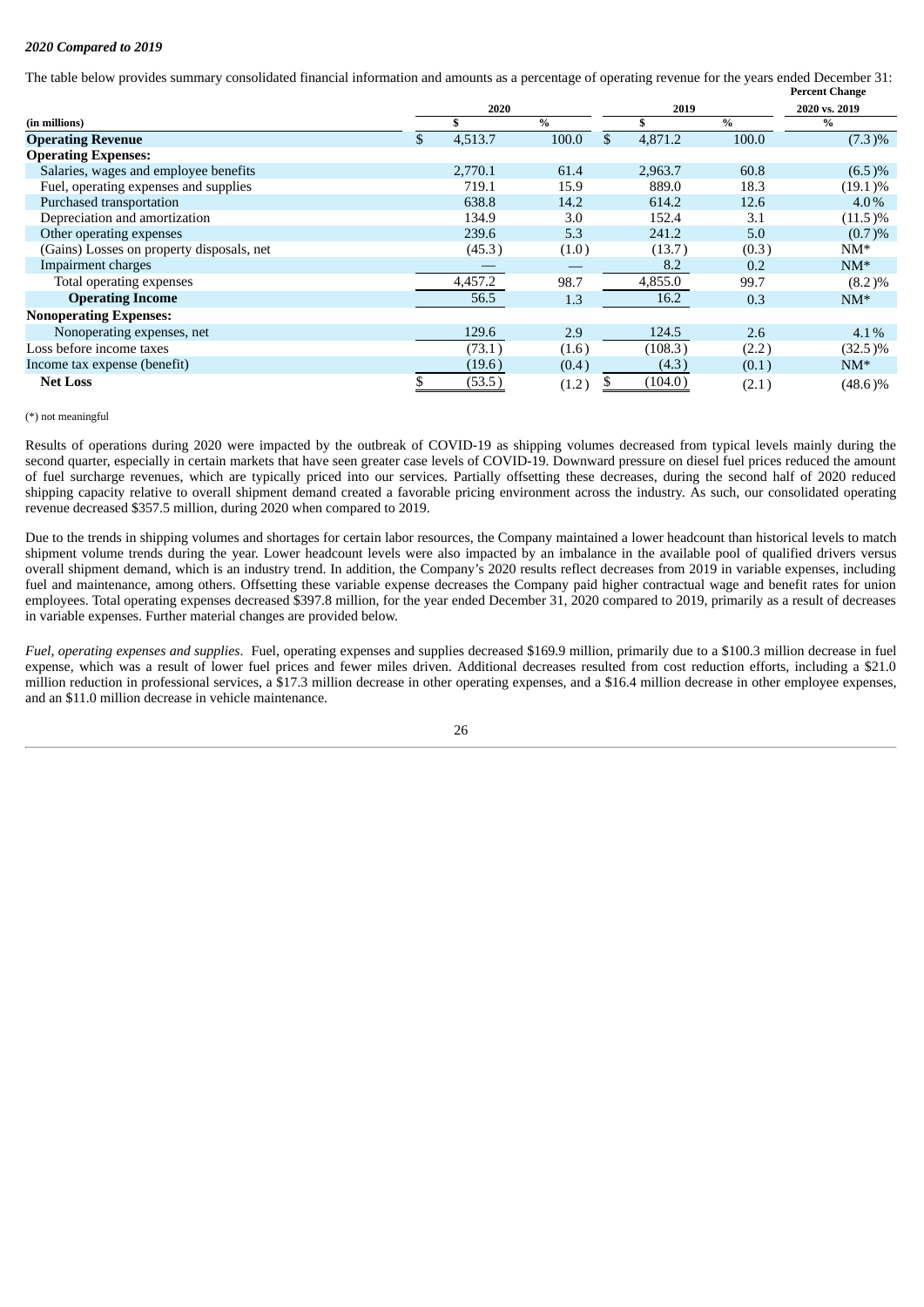*Purchased transportation.* Purchased transportation increased \$24.6 million, primarily due to a \$19.9 million increase in over-the-road purchased transportation due to increased rates which have been impacted by driver shortages, and a \$16.9 million increase in third-party costs due to growth in customer-specific logistics solutions partially offset by a \$6.0 million decrease from reduced usage of local purchased transportation and a \$6.4 million decrease in long-term vehicle rentals.

*Gains on property disposals, net*. Net gains on disposals of property were \$45.3 million during 2020 as compared to \$13.7 million in 2019. The gains in 2020 and 2019 were primarily related to the sale of real properties.

*Impairment charges*. During 2019, we recorded an \$8.2 million impairment charge in the first quarter that reflected the write-down of an intangible asset as a result of rebranding strategies, leading to discontinued use of that tradename.

*Nonoperating expense, net*. Included in the overall increase of approximately 4.1% is an increase in interest expenses that is partially offset by the reduction related to a 2019 debt extinguishment. Interest expense increased \$24.7 million, primarily due to a \$11.7 million increase in interest and associated amortization related to the UST Loans entered into during July 2020 and a \$10.3 million increase in Term Loan interest due to higher rates and amortization. In 2019, the Company incurred \$11.2 million of nonoperating expense related to the extinguishment of debt with no such charge in 2020.

*Income tax.* The Company's effective tax rate for the years ended December 31, 2020 and 2019 was 26.8% and 4.0%, respectively. Significant items impacting the 2020 rate included a benefit recognized due to application of the exception to the rules regarding intraperiod tax allocation, a benefit from the reversal of liability for an uncertain tax position resulting from statute expiration, and a change in the valuation allowance established for the net deferred tax asset balance at December 31, 2020. Significant items impacting the 2019 rate included a provision for net state and foreign taxes, certain permanent items, and a change in the valuation allowance established for the net deferred tax asset balance at December 31, 2019. As of December 31, 2020 and 2019, the Company had a full valuation allowance against our domestic net deferred tax assets.

The table below summarizes the key revenue metrics for the years ended December 31:

|                                                                       | 2020          |              | 2019    | Percent Change <sup>(a)</sup> |  |
|-----------------------------------------------------------------------|---------------|--------------|---------|-------------------------------|--|
| Workdays                                                              | 253.0         |              | 251.5   |                               |  |
|                                                                       |               |              |         |                               |  |
| <b>Operating Ratio</b>                                                | 98.7          |              | 99.7    | $1.0$ pp                      |  |
|                                                                       |               |              |         |                               |  |
| LTL picked up revenue (in millions)                                   | \$<br>4,100.1 | $\mathbb{S}$ | 4,457.2 | $(8.0)\%$                     |  |
| LTL tonnage (in thousands)                                            | 9,845         |              | 10,314  | $(4.5)\%$                     |  |
| LTL tonnage per workday (in thousands)                                | 38.91         |              | 41.01   | $(5.1)\%$                     |  |
| LTL shipments (in thousands)                                          | 16,982        |              | 18,246  | (6.9)%                        |  |
| LTL shipments per workday (in thousands)                              | 67.12         |              | 72.55   | $(7.5)\%$                     |  |
| LTL picked up revenue per hundred weight                              | \$<br>20.82   | \$           | 21.61   | $(3.6)\%$                     |  |
| LTL picked up revenue per hundred weight (excluding fuel surcharge)   | \$<br>18.78   | \$           | 19.05   | $(1.4)\%$                     |  |
| LTL picked up revenue per shipment                                    | \$<br>241     | \$           | 244     | $(1.2)\%$                     |  |
| LTL picked up revenue per shipment (excluding fuel surcharge)         | \$<br>218     | \$.          | 215     | $1.1\%$                       |  |
| LTL weight per shipment (in pounds)                                   | 1,159         |              | 1,131   | 2.6%                          |  |
|                                                                       |               |              |         |                               |  |
| Total picked up revenue (in millions) <sup>(b)</sup>                  | \$<br>4,487.7 | S.           | 4,831.3 | $(7.1)\%$                     |  |
| Total tonnage (in thousands)                                          | 12,589        |              | 12,946  | $(2.8)\%$                     |  |
| Total tonnage per workday (in thousands)                              | 49.76         |              | 51.47   | $(3.3)\%$                     |  |
| Total shipments (in thousands)                                        | 17,446        |              | 18,653  | $(6.5)\%$                     |  |
| Total shipments per workday (in thousands)                            | 68.96         |              | 74.17   | $(7.0)\%$                     |  |
| Total picked up revenue per hundred weight                            | \$<br>17.82   | \$           | 18.66   | $(4.5)\%$                     |  |
| Total picked up revenue per hundred weight (excluding fuel surcharge) | \$<br>16.13   | S            | 16.50   | $(2.3)\%$                     |  |
| Total picked up revenue per shipment                                  | \$<br>257     | \$.          | 259     | (0.7)%                        |  |
| Total picked up revenue per shipment (excluding fuel surcharge)       | \$<br>233     |              | 229     | 1.6%                          |  |
| Total weight per shipment (in pounds)                                 | 1,443         |              | 1,388   | 4.0%                          |  |

(a) Percent change based on unrounded figures and not the rounded figures presented.

(b) Does not equal financial statement revenue due to revenue recognition adjustments between accounting periods and the impact of other revenue.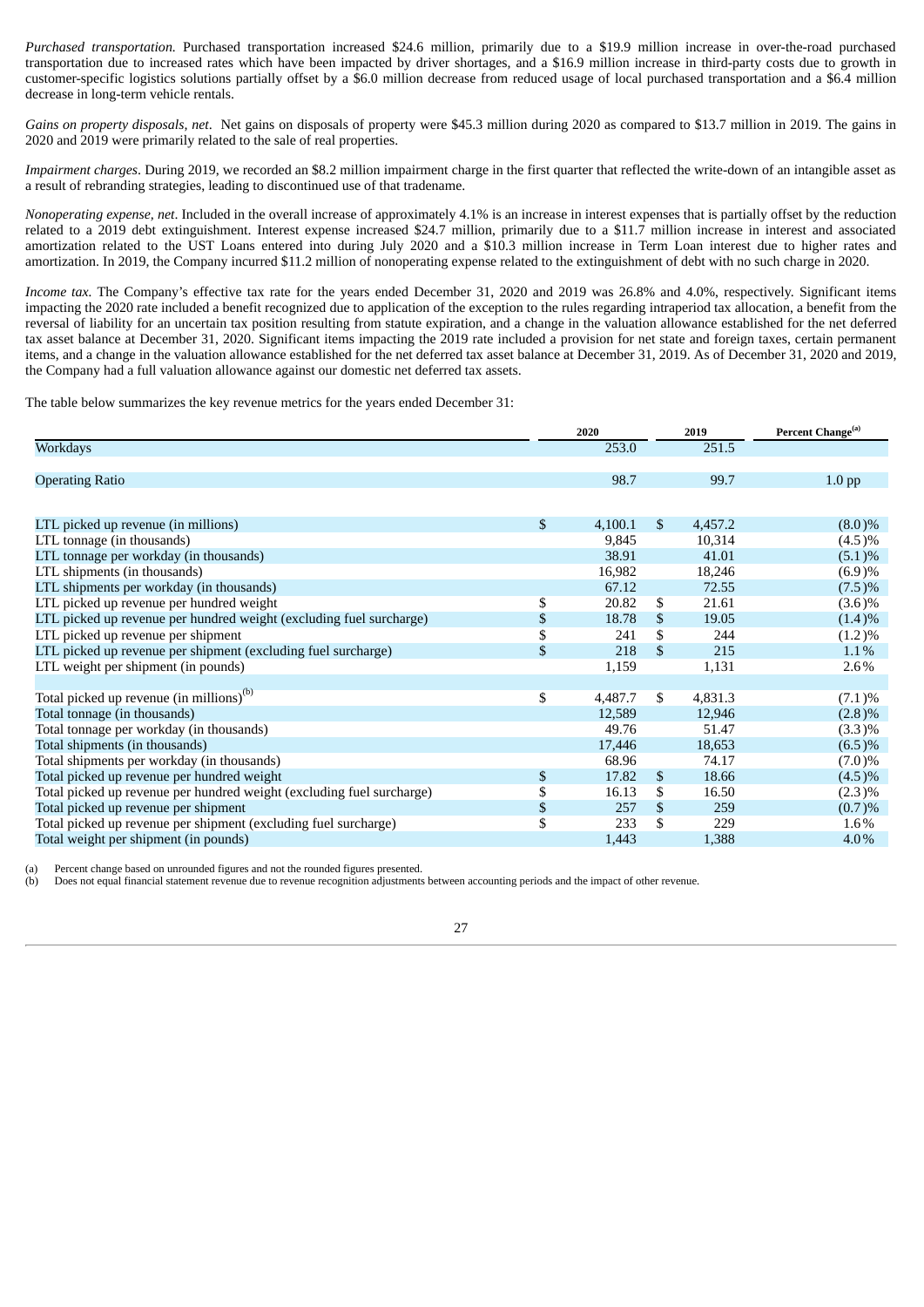| (in millions)                                                                  | 2020    |  |         |  |
|--------------------------------------------------------------------------------|---------|--|---------|--|
| <sup>(b)</sup> Reconciliation of operating revenue to total picked up revenue: |         |  |         |  |
| Operating revenue                                                              | 4.513.7 |  | 4.871.2 |  |
| Change in revenue deferral and other                                           | (26.0   |  | (39.9)  |  |
| Total picked up revenue                                                        | 4.487.  |  | 4.831.3 |  |

## **Certain Non-GAAP Financial Measures**

As previously discussed in the "Our Business" section, we use certain non-GAAP financial measures to assess performance including EBITDA and Adjusted EBITDA. We believe our presentation of EBITDA and Adjusted EBITDA is useful to investors and other users as these measures represent key supplemental information our management uses to compare and evaluate our core underlying business results, particularly in light of our leverage position and the capital-intensive nature of our business. These secondary measures should be considered in addition to the results prepared in accordance with GAAP, but should not be considered a substitute for, or superior to, our GAAP financial measures.

## *Adjusted EBITDA*

The reconciliation of net loss to EBITDA and EBITDA to Adjusted EBITDA for the years ended December 31:

| (in millions)                                           | 2021          | 2020 |        |   | 2019    |
|---------------------------------------------------------|---------------|------|--------|---|---------|
| Reconciliation of net income (loss) to Adjusted EBITDA: |               |      |        |   |         |
| Net loss                                                | \$<br>(109.1) | -S   | (53.5) | S | (104.0) |
| Interest expense, net                                   | 150.4         |      | 135.6  |   | 109.9   |
| Income tax expense (benefit)                            | 3.1           |      | (19.6) |   | (4.3)   |
| Depreciation and amortization                           | 143.6         |      | 134.9  |   | 152.4   |
| <b>EBITDA</b>                                           | 188.0         |      | 197.4  |   | 154.0   |
| <b>Adjustments for TL Agreements:</b>                   |               |      |        |   |         |
| (Gains) losses on property disposals, net               | 0.7           |      | (45.3) |   | (13.7)  |
| Non-cash reserve changes <sup>(a)</sup>                 | 11.6          |      | 2.9    |   | 16.1    |
| Impairment charges                                      |               |      |        |   | 8.2     |
| Letter of credit expense                                | 8.5           |      | 7.3    |   | 6.5     |
| Permitted dispositions and other                        | 0.8           |      | 0.3    |   | (0.9)   |
| Equity-based compensation expense                       | 4.4           |      | 4.7    |   | 6.3     |
| Loss on extinguishment of debt                          |               |      |        |   | 11.2    |
| Non-union pension settlement charges                    | 64.7          |      | 3.6    |   | 1.8     |
| Other, net                                              | 3.0           |      | 3.5    |   | 2.9     |
| Expense amounts subject to 10% threshold (b):           |               |      |        |   |         |
| COVID-19                                                |               |      | 3.9    |   |         |
| Other, net                                              | 24.3          |      | 17.3   |   | 18.2    |
| Adjusted EBITDA prior to 10% threshold                  | 306.0         |      | 195.6  |   | 210.6   |
| Adjustments pursuant to TTM calculation (b)             |               |      | (3.7)  |   |         |
| <b>Adjusted EBITDA</b>                                  | 306.0         |      | 191.9  |   | 210.6   |

(a) Non-cash reserve changes reflect the net non-cash reserve charge for union and nonunion vacation (which includes the impact in 2019 of the New NMFA for the one week of restored vacation), with such non-cash reserve adjustment to be reduced by cash charges in a future period when paid.

(b) Pursuant to the TL Agreements, Adjusted EBITDA limits certain adjustments in aggregate to 10% of the trailing-twelve-month ("TTM") consolidated Adjusted EBITDA, prior to the inclusion of amounts subject to the 10% threshold, for each period ending. Such adjustments include, but are not limited to, restructuring charges, integration costs, severance, and nonrecurring charges. The limitation calculation is updated quarterly based on TTM Adjusted EBITDA, and any necessary adjustment resulting from this limitation, if applicable, will be presented here. The sum of the quarters may not necessarily equal TTM Adjusted EBITDA due to the expiration of adjustments from prior periods.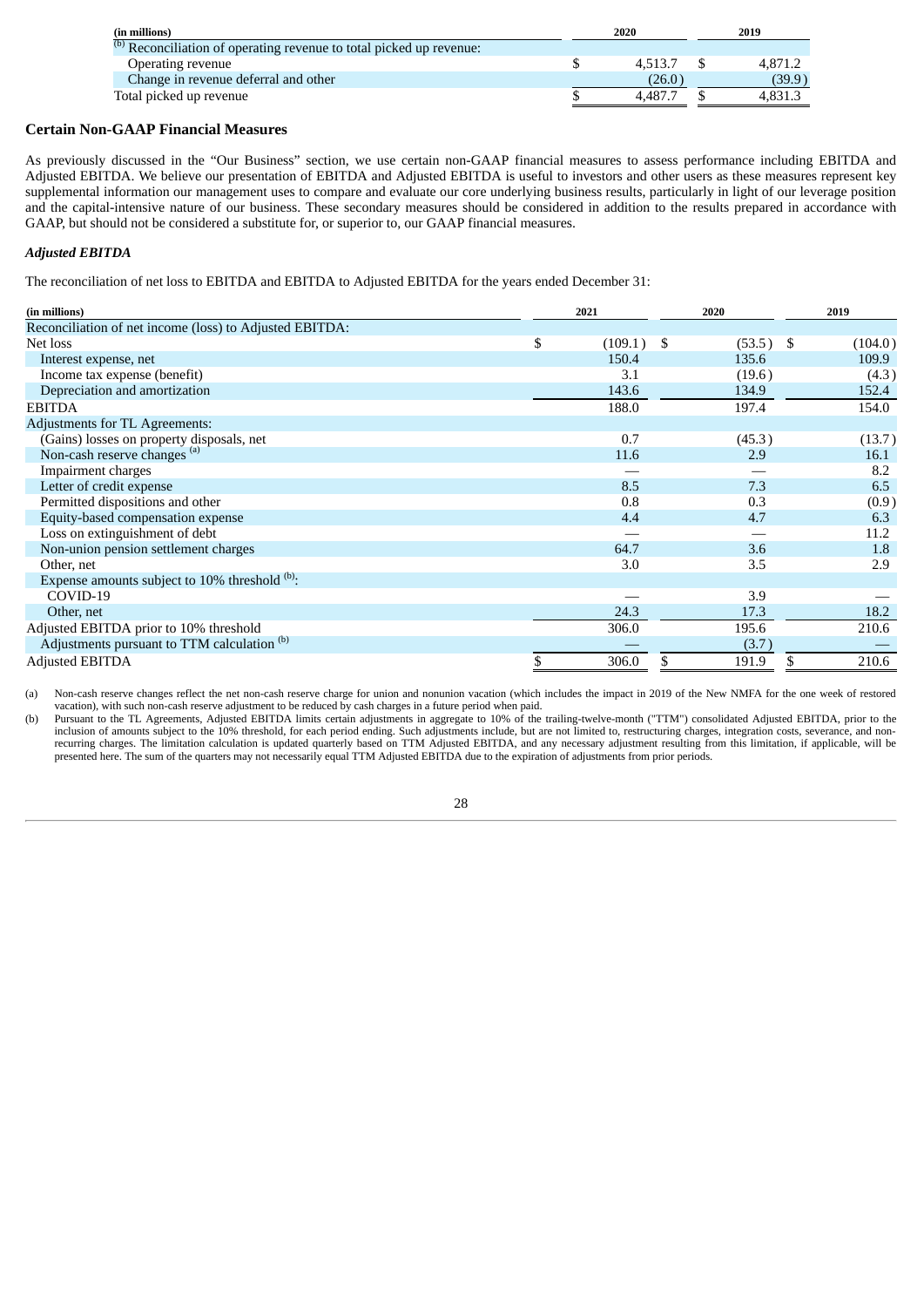## **Financial Condition, Liquidity and Capital Resources**

The following sections provide aggregated information regarding our financial condition, liquidity and capital resources. As of December 31, 2021 and 2020 our total debt was \$1,554.5 million and \$1,225.4 million, respectively.

## *Liquidity*

Our principal sources of liquidity are cash and cash equivalents, available borrowings under our ABL Facility and any prospective net cash flow from operations. As of December 31, 2021 and 2020, our cash and cash equivalents was \$310.7 million and \$439.3 million, respectively.

As of December 31, 2021, our Availability under our ABL Facility was \$93.1 million, and our Managed Accessibility was \$48.1 million. Availability is derived by reducing the amount that may be advanced against eligible receivables plus eligible borrowing base cash by certain reserves imposed by the ABL Agent and our \$356.9 million of outstanding letters of credit. Our Managed Accessibility represents the maximum amount we would access on the ABL Facility and is adjusted for eligible receivables plus eligible borrowing base cash measured as of December 31, 2021. If eligible receivables fall below the threshold management uses to measure availability, which is 10% of the borrowing line, the credit agreement governing the ABL Facility permits adjustments from eligible borrowing base cash to restricted cash prior to the compliance measurement date, which for the year-end 2021 is as of January 15, 2022. Cash and cash equivalents and Managed Accessibility totaled \$358.8 million at December 31, 2021.

As of December 31, 2020, our Availability under our ABL Facility was \$43.7 million, and our Managed Accessibility was \$4.0 million. As of January 15, 2021, we had less than 10% of the borrowing line in eligible receivables and moved \$3.1 million of cash into restricted cash, as permitted under the ABL Facility, which effectively put our cash and cash equivalents and Managed Accessibility to \$440.2 million as of December 31, 2020.

The table below summarizes cash and cash equivalents and Managed Accessibility at December 31:

| (in millions)                                                    | 2021  | 2020  |
|------------------------------------------------------------------|-------|-------|
| Cash and cash equivalents                                        | 310.7 | 439.3 |
| Less: amounts placed into restricted cash subsequent to year-end |       | (3.1) |
| Managed Accessibility                                            | 48.1  | 4.0   |
| Total cash and cash equivalents and Managed Accessibility        | 358.8 | 440.2 |

Outside of funding normal operations, our principal uses of cash include making contributions to our various multi-employer pension funds, and meeting our other cash obligations, including, but not limited to, paying principal and interest on our funded debt, payments on equipment leases and investments in capital expenditures.

## *Covenants*

Under the UST Loans and Credit Agreement, beginning at December 31, 2021, the Company has a quarterly requirement to maintain a trailing-twelvemonth ("TTM") Adjusted EBITDA of \$100.0 million. This requirement increases beginning March 31, 2022 to a TTM Adjusted EBITDA of \$150.0 million and increases at June 30, 2022, and thereafter through the maturity of these agreements, to a TTM Adjusted EBITDA of \$200.0 million. Management expects, based on actual and forecasted operating results, the Company will meet this covenant requirement for the period it became effective and the next twelve months.

## *Cash Flows*

The Company's cash flow activities are summarized in the table below, for the years ended December 31:

| (in millions)                                       |  | 2021    | 2020   | 2019 |         |  |
|-----------------------------------------------------|--|---------|--------|------|---------|--|
| Net cash provided by (used in) operating activities |  | 10.2    | 122.5  |      | 21.5    |  |
| Net cash provided by (used in) investing activities |  | (494.0) | (84.5) |      | (117.3) |  |
| Net cash provided by (used in) financing activities |  | 320.6   | 330.8  |      | (22.6)  |  |

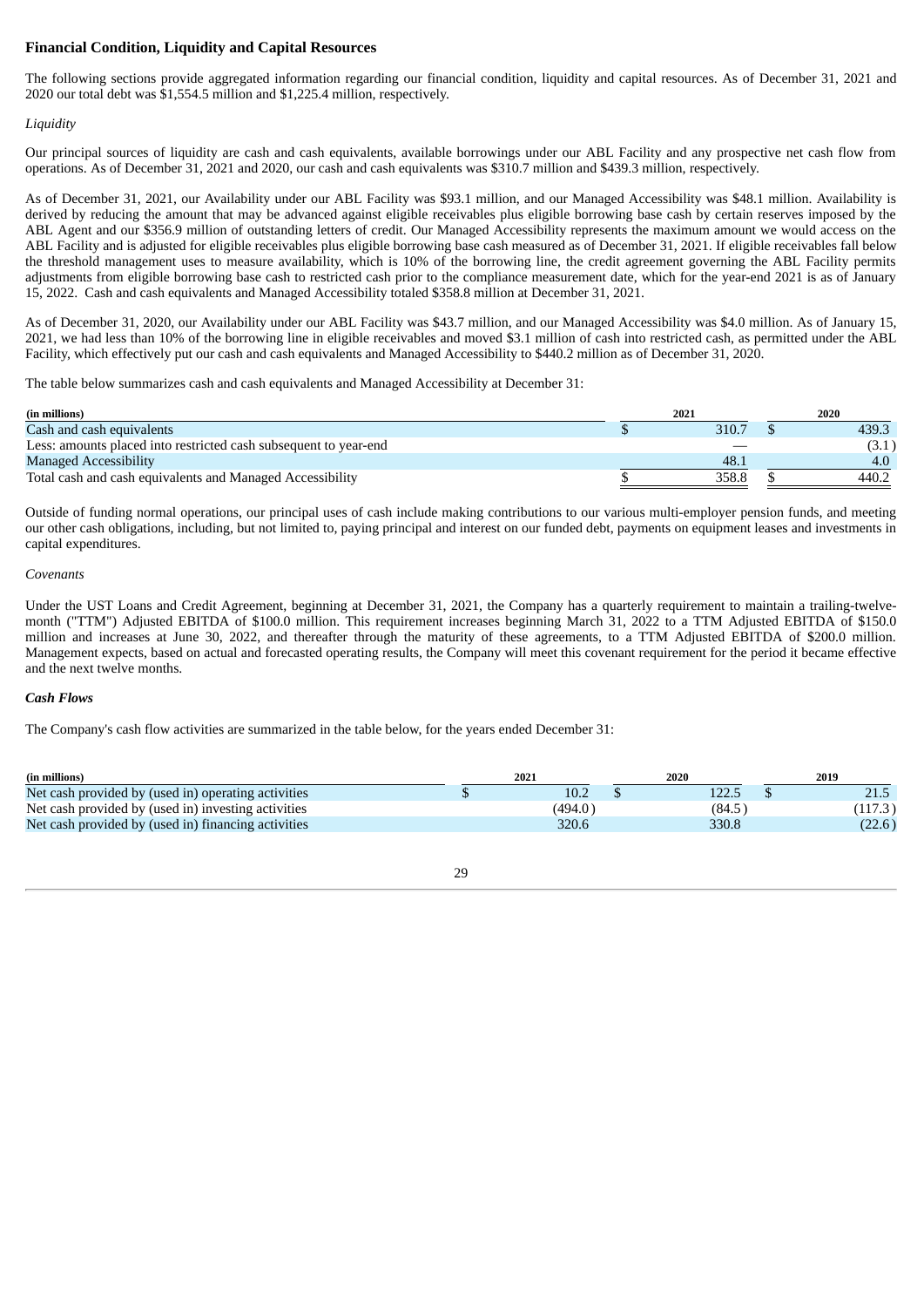## *Operating Cash Flow*

The decrease in cash provided by operating activities for the year ended December 31, 2021 compared to the year ended December 31, 2020 was primarily attributable to an \$118.3 million increase in accounts receivable during 2021. This growth is consistent with the positive yield growth as discussed in our Consolidated Results of Operations, and also reflects the timing of our collections. Additionally, operating cash flows decreased due to \$42.8 million in payments of certain deferred employer payroll taxes, which was offset by a net increase in cash flows from various other working capital changes included in other operating liabilities.

Cash flow from operations increased by \$101.0 million to \$122.5 million for the year ended December 31, 2020 compared to \$21.5 million for the year ended December 31, 2019. The increase in cash flow is primarily related to deferrals of various payments recorded as other operating liabilities. Under the CARES Act, we deferred payment of certain employer payroll taxes incurred in 2020 that resulted in \$85.6 million of liabilities as of December 31, 2020, with 50% due December 31, 2021 and 50% due December 31, 2022. For the year ended 2020 the Company incurred \$42.4 million of interest expenses that were paid-in-kind. Lastly, our operating cash flows from a reduction in lease payments was \$20.1 million driven by a decrease in the number of operating lease agreements for revenue equipment and changes in payment timing.

#### *Investing Cash Flow*

The increase of \$409.5 million of cash used in investing activities for the year ended December 31, 2021 compared to the year ended December 31, 2020 was largely driven by outflows on revenue equipment acquisitions and by lower cash proceeds from the sale of real property. Cash used by investing cash flows are expected to decrease significantly, more consistent with historical levels in 2022 as the UST Credit Agreements funding has been fully utilized.

Cash used in investing activities was \$84.5 million in 2020 compared to \$117.3 million in 2019, largely driven by cash proceeds from the sale of real property as well as a reduction to cash outflows of revenue equipment acquisitions.

#### *Financing Cash Flow*

Net cash used in financing activities for 2021 was \$320.6 million, which consists primarily of amounts drawn on our UST Credit Agreements.

Net cash used in financing activities for 2020 was \$330.8 million, which consists primarily of amounts drawn on our UST Credit Agreements. Net cash used in financing activities for 2019 was \$22.6 million, which consists primarily of \$579.0 million in repayments of our long-term debt, offset by the issuance of \$570.0 million of long-term debt for the Term Loan.

## *Capital Expenditures*

Our capital expenditures focus primarily on the replacement of revenue equipment, investments in information technology and improvements to land and structures. Our business is capital intensive with significant investments in tractors, trailers, refurbished engines, information technology and service center facilities. We determine the amount and timing of capital expenditures based on numerous factors, including availability and attractiveness of financing, anticipated liquidity levels, anticipated financial returns and other factors.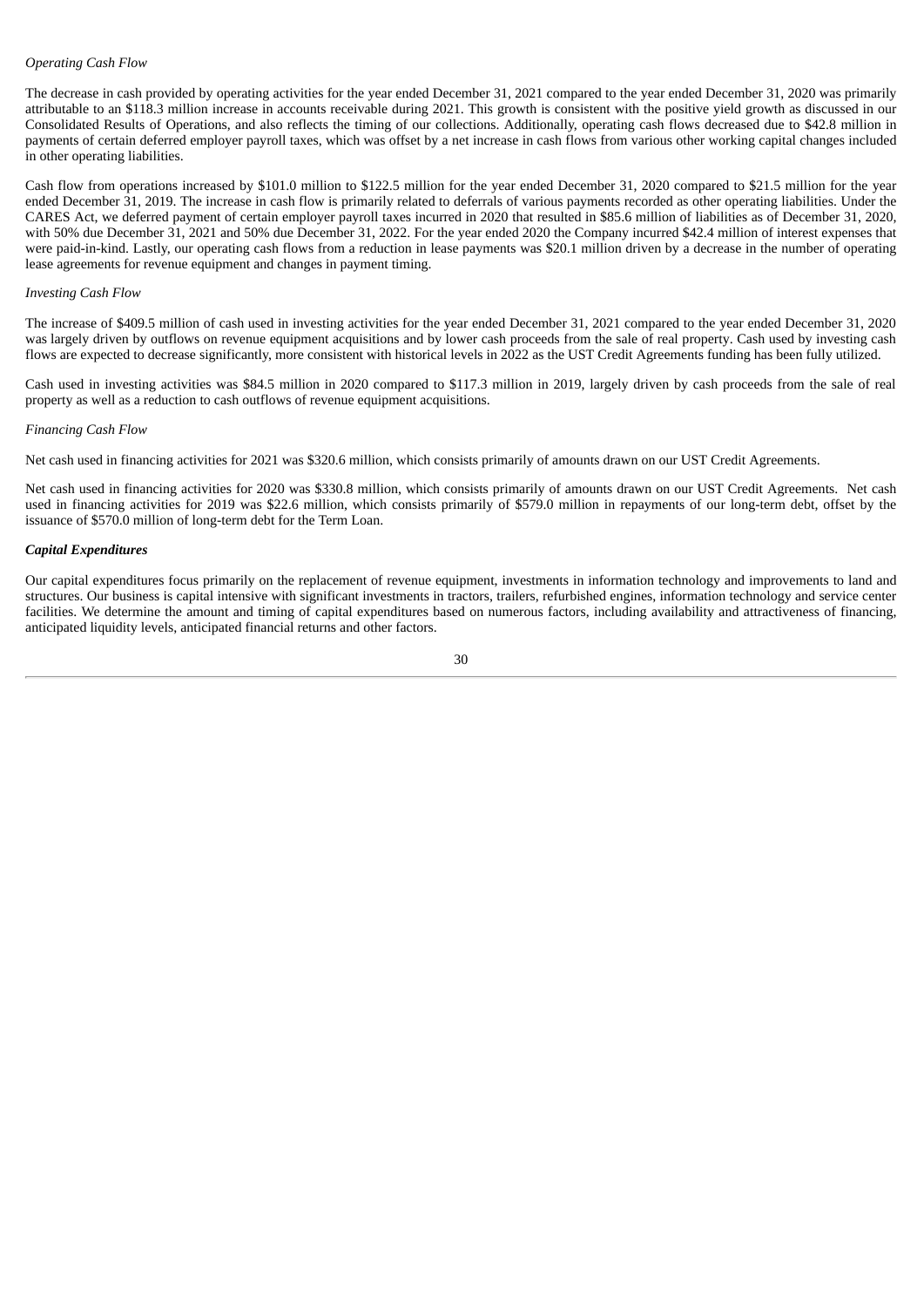The table below summarizes our actual net capital expenditures (net of proceeds from disposals) by type of investment for the years ended December 31:

| (in millions)                                                     | 2021 |       |     | 2020   | 2019 |        |  |
|-------------------------------------------------------------------|------|-------|-----|--------|------|--------|--|
| Acquisition of property and equipment                             |      |       |     |        |      |        |  |
| Revenue equipment                                                 | \$   | 412.1 | \$. | 86.8   | -S   | 88.6   |  |
| Land and structures                                               |      | 22.5  |     | 8.6    |      | 13.2   |  |
| Technology equipment and software                                 |      | 55.6  |     | 33.6   |      | 36.0   |  |
| Other                                                             |      | 7.4   |     | 11.6   |      | 5.4    |  |
| Total capital expenditures                                        |      | 497.6 |     | 140.6  |      | 143.2  |  |
| Proceeds from disposal of property and equipment                  |      |       |     |        |      |        |  |
| Land and structures                                               |      | (1.1) |     | (52.6) |      | (22.9) |  |
| Revenue equipment, technology equipment and software and<br>other |      | (2.5) |     | (3.5)  |      | (3.0)  |  |
| Total proceeds                                                    |      | (3.6) |     | (56.1) |      | (25.9) |  |
| Total net capital expenditures                                    |      | 494.0 | \$  | 84.5   |      | 117.3  |  |

Our capital expenditures for revenue equipment were used primarily to fund the purchase of tractors, trailers and containers and to refurbish engines for our revenue equipment fleet. We also acquire our equipment through operating leases which will vary based on current and anticipated liquidity and lease financing options. For the year ended December 31, 2021, we focused on capital expenditures, as detailed above, and not entering new operating leases. As of December 31, 2021, our operating lease obligations through 2031 totaled \$245.6 million. We expect annual capital expenditures in 2022 to be in the range of \$325 million to \$400 million.

## *Contractual Obligations and Other Commercial Commitments*

The following sections provide certain aggregated information regarding our contractual obligations and commercial commitments as of December 31, 2021 with a focus on obligations and commitments not disclosed elsewhere in this report.

#### *Contractual Cash Obligations*

Material contractual obligations arising in the normal course of business primarily consist of long-term debt and interest payments, operating leases, pension deferral principal and interest payments, workers' compensation and third-party liability claim obligations and deferred payroll taxes. The following table reflects our material cash outflows that we are contractually obligated to make related to long-term debt, including interest, and operating leases as of December 31, 2021:

|                                             | <b>Payments Due by Period</b> |              |  |                                         |  |         |  |                  |                  |       |  |
|---------------------------------------------|-------------------------------|--------------|--|-----------------------------------------|--|---------|--|------------------|------------------|-------|--|
| (in millions)                               |                               | <b>Total</b> |  | Less than<br>$1 - 3$<br>1 year<br>vears |  |         |  | $3 - 5$<br>vears | After<br>5 years |       |  |
| <b>ABL</b> Facility <sup>(a)</sup>          | Φ                             | 18.1         |  | 6.7                                     |  | 11.4    |  |                  |                  |       |  |
| Term Loan <sup>(b)</sup>                    |                               | 744.4        |  | 54.1                                    |  | 690.3   |  |                  |                  |       |  |
| $UST$ Loans <sup>(c)</sup>                  |                               | 804.1        |  | 23.1                                    |  | 781.0   |  |                  |                  |       |  |
| Lease financing obligations <sup>(d)</sup>  |                               | 308.6        |  | 44.8                                    |  | 88.8    |  | 81.5             |                  | 93.5  |  |
| Pension deferral obligations <sup>(e)</sup> |                               | 71.9         |  | 71.9                                    |  | __      |  |                  |                  |       |  |
| Operating leases <sup>(f)</sup>             |                               | 245.6        |  | 94.4                                    |  | 84.0    |  | 27.0             |                  | 40.2  |  |
| Total                                       |                               | 2,192.7      |  | 295.0                                   |  | 1,655.5 |  | 108.5            |                  | 133.7 |  |

(a) The ABL Facility includes future payments for the letter of credit and unused line fees and are not included on the Company's consolidated balance sheets.

(b) The Term Loan includes principal and interest payments but excludes unamortized discounts.<br>(c) The UST Loans includes principal and interest payments, including paid-in-kind interest.

(c) The UST Loans includes principal and interest payments, including paid-in-kind interest.<br>
(d) The lease financing obligations consist primarily of interest payments.

(d) The lease financing obligations consist primarily of interest payments.<br>(e) Pension deferral obligations includes principal and interest payments of (e) Pension deferral obligations includes principal and interest payments on the Second A&R CDA.

(f) Operating leases represent future payments under contractual lease arrangements primarily for revenue equipment and land and structures.

We expect cash contributions, if required at all, for our non-union sponsored pension plans to be nominal in 2022 and in years thereafter. Additional details on self-insurance accruals for claims and deferred payroll taxes are also available in Note 2 and Note 3, respectively, to the consolidated financial statements included in Part II, Item 8 of this Annual Report on Form 10-K.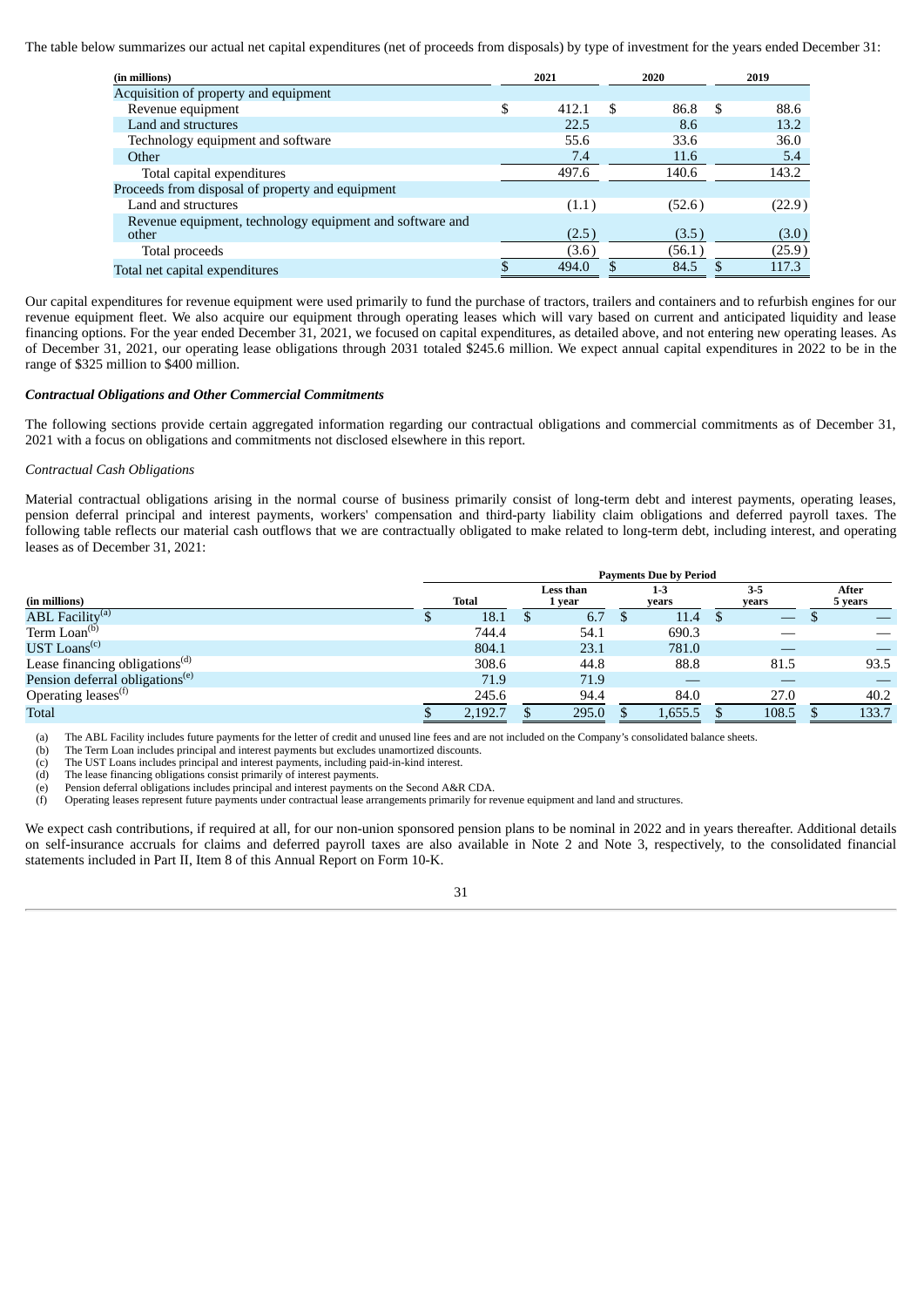#### *Other Commercial Commitments*

The following table reflects other commercial commitments or potential cash outflows that may result from a contingent event, such as a need to borrow short-term funds due to insufficient cash flow.

|                                          | <b>Amount of Commitment Expiration Per Period</b> |              |  |                     |  |              |  |                |  |                  |  |
|------------------------------------------|---------------------------------------------------|--------------|--|---------------------|--|--------------|--|----------------|--|------------------|--|
| (in millions)                            |                                                   | <b>Total</b> |  | Less than<br>1 year |  | 1-3<br>vears |  | $3-5$<br>vears |  | After<br>5 years |  |
| ABL Facility availability <sup>(a)</sup> |                                                   | 93.1         |  |                     |  | 93.1         |  |                |  |                  |  |
| Letters of credit <sup>(b)</sup>         |                                                   | 356.9        |  |                     |  | 356.9        |  |                |  |                  |  |
| Surety bonds <sup>(c)</sup>              |                                                   | 102.1        |  | 98.1                |  | 4.0          |  |                |  |                  |  |
| Total commercial commitments             |                                                   | 552.1        |  | 98.1                |  | 454.0        |  | _              |  |                  |  |

(a) Availability under the ABL Facility is derived by reducing the amount that may be advanced against eligible receivables plus eligible borrowing base cash by certain reserves imposed by the ABL Agent and our outstanding letters of credit.

(b) Letters of credit outstanding are generally required as collateral to support self-insurance programs and do not represent additional liabilities as the underlying self-insurance accruals are already included in our consolidated balance sheets.

(c) Surety bonds are generally required for workers' compensation to support self-insurance programs, which include certain bonds that do not have an expiration date but are redeemable on demand, and do not represent additional liabilities as the underlying self-insurance accruals are already included in our consolidated balance sheets.

We have no off-balance sheet arrangements except for other contractual obligations for letters of credit and surety bonds, which are reflected in the above tables, and normal course service agreements and capital purchases.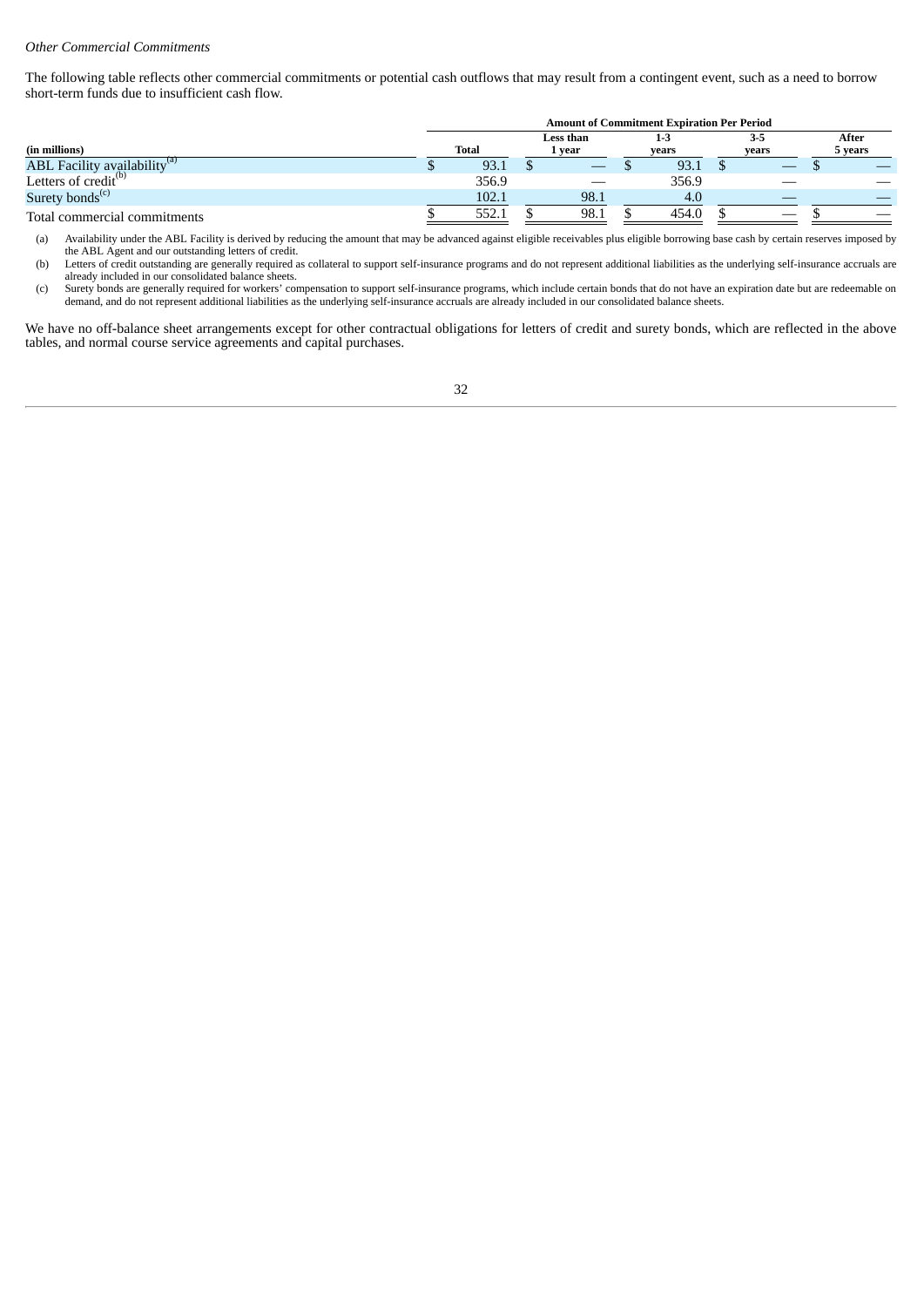## **Critical Accounting Policies**

Preparation of our consolidated financial statements requires accounting policies that involve significant estimates and judgments regarding the amounts included in the consolidated financial statements and disclosed in the accompanying notes to the consolidated financial statements. We continually review the appropriateness of our accounting policies and the accuracy of our estimates including discussion with the Audit & Ethics Committee of our Board of Directors that may make recommendations to management regarding these policies. Even with a thorough process, estimates must be adjusted based on changing circumstances and new information. Actual results could differ from those estimates. Management has identified the policies, further described in the notes to the consolidated financial statements included in Item 8 of this report, described below as requiring significant judgment and having a potential material impact to our consolidated financial statements.

#### *Self-Insurance for Claims*

We are self-insured up to certain limits for workers' compensation and third-party liability claims. We measure the liabilities associated with workers' compensation and third-party liability claims primarily through actuarial methods performed by an independent third-party. Actuarial methods include estimates for the undiscounted liability for claims reported, for claims incurred but not reported and for certain future administrative costs. These estimates are based on historical loss development factors and judgments about the present and expected levels of costs per claim and the time required to settle claims. The effect of future inflation for costs is considered in the actuarial analysis. Actual claims may vary from these estimates due to a number of factors, including but not limited to, accident frequency and severity, claims management, changes in healthcare costs, legal and judicial developments, and overall economic conditions. We discount the actuarial calculations of claims liabilities for each calendar year to present value based on the average U.S. Treasury rate, during the calendar year of occurrence, for maturities that match the initial expected payout of the liabilities. As of December 31, 2021 and 2020, we had \$354.5 million and \$323.3 million accrued for outstanding claims, respectively. Additional details on self-insurance accruals for claims are also available in Note 2 to the consolidated financial statements included in Part II, Item 8 of this Annual Report on Form 10-K.

#### *Non-Union Pension Plans*

The Company sponsors defined benefit pension plans for certain employees not covered by collective bargaining agreements. The qualified plans cover approximately 5,000 participants including those currently receiving benefits and those who have left the Company with deferred benefits. On January 1, 2004, the existing qualified benefit plans were closed to new participants. Effective July 1, 2008, we froze the defined benefit pension plans for all participating employees not covered by collective bargaining agreements. Given the frozen status of the plans, the key estimates in determining pension cost are discount rate and return on plan assets, each of which are discussed below. Additional information on these pension plans is included in Note 4 to the consolidated financial statements included in Part II, Item 8 of this Annual Report on Form 10-K.

#### *Discount Rate*

The discount rate refers to the interest rate used to discount the estimated future benefit payments to their present value, also referred to as the benefit obligation. The discount rate allows us to estimate what it would cost to settle the pension obligations as of the measurement date, December 31, and impacts the following year's annual pension expense. We determine the discount rate by selecting a portfolio of high quality non-callable bonds with interest payments and maturities generally consistent with our expected benefit payments.

Changes in the discount rate can impact our overall net pension position on the balance sheet, however, hedge assets in our asset portfolio work to partially mitigate this impact with changes in asset returns. A 100-basis-point decrease in our discount rate would increase our net pension position on the consolidated balance sheet by approximately \$75.5 million. That same change would decrease our net pension expense by approximately \$2.7 million, driven by the return on assets. The discount rate can fluctuate considerably over periods depending on overall economic conditions that impact long-term corporate bond yields. At December 31, 2021 and 2020, we used a discount rate to determine benefit obligations of 3.08% and 2.81%, respectively.

#### *Return on Plan Assets*

The assumption for expected return on plan assets represents a long-term assumption of our portfolio performance that can impact our annual pension expense. With \$767.4 million of plan assets at December 31, 2021 for the Company's funded pension plans, a 100-basis-point decrease in the assumption for expected rate of return on assets would increase the net annual pension expense by approximately \$6.8 million and would have no effect on the net pension position reflected on the consolidated balance sheet at December 31, 2021.

In determining the expected rate of return on assets, we consider our historical experience in the plans' investment portfolio, historical market data and long-term historical relationships as well as a review of other objective indices including current market

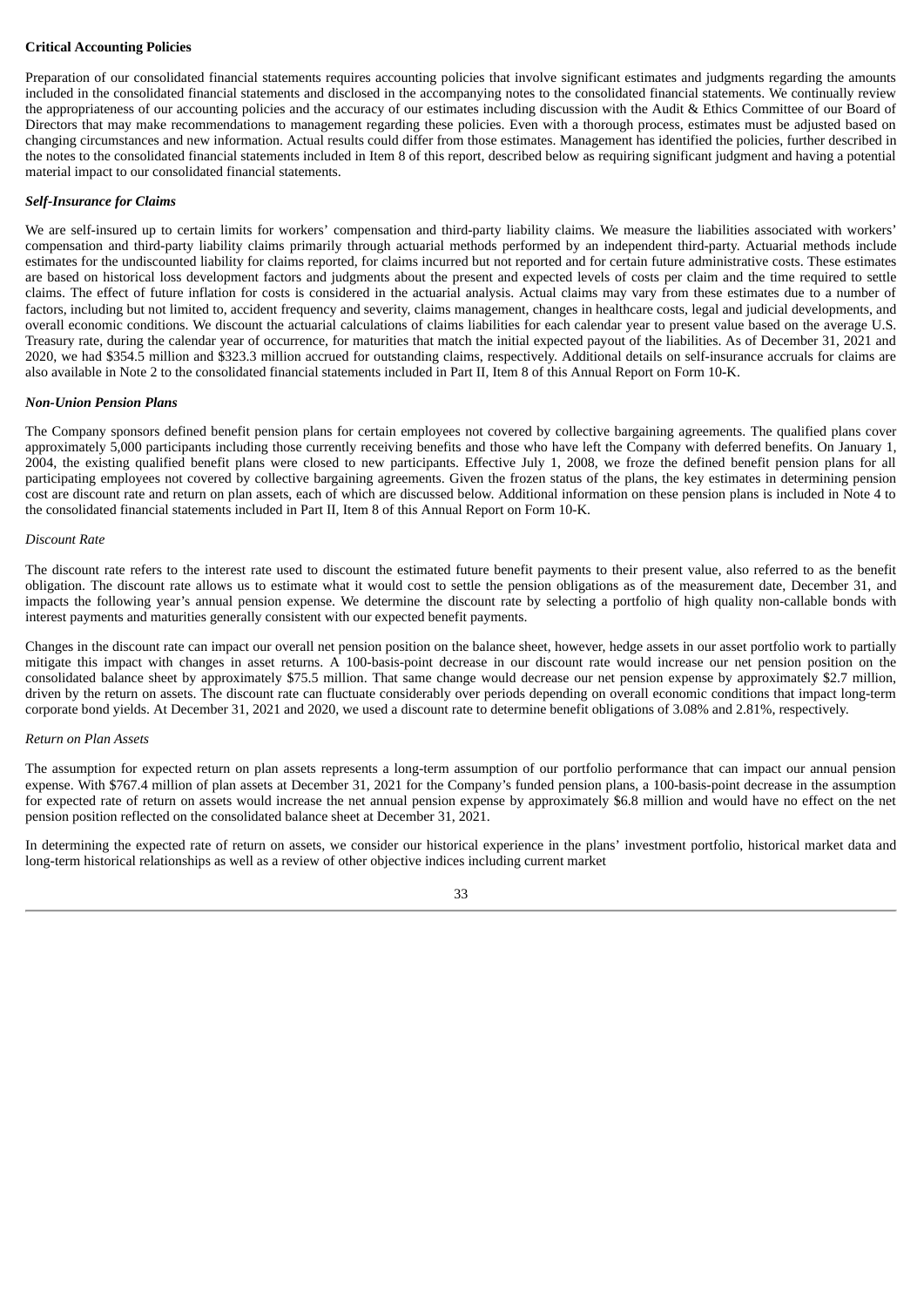factors such as inflation and interest rates. Due to the historically underfunded nature of these plans we previously managed our investment portfolio to hedge risks, but primarily focused on risk seeking assets that would provide an opportunity to close the net funded deficit, thus the Company selected an expected rate of return on assets of 7.0% effective for the 2020 valuations. Based on the improved funded status in comparison to historic levels, which impacts the risk profile of the asset portfolio and various market factors, we selected an expected rate of return on assets of 5.0% effective for the 2021 valuation. We have reviewed our expected long-term rate of return based upon several factors, including those detailed above,

#### *Plan Assets Measurement*

At December 31, 2021, our plan assets included \$343.3 million of investments that are measured at net asset value ("NAV") per share (or its equivalent) using the practical expedient in accordance with the fair value measurement and \$26.6 million of Level 3 investments. Level 3 market values are based on inputs that are supported by little or no market activity and are significant to the fair value of the investment. These investments are subject to estimation to determine fair value which is used to determine components of our annual pension expense and the net pension position reflected on the consolidated balance sheet.

## *Revenue Recognition and Revenue-related Reserves*

The Company's revenues are primarily derived from the transportation services we provide through the delivery of goods over the duration of a shipment. Upon receipt of the bill of lading, the contract existence criteria is met as evidenced by a legally enforceable agreement between two parties where collectability is probable, thus creating the distinct performance obligation. The Company has elected to expense initial direct costs as incurred because the average shipment cycle is less than one week. The Company recognizes revenue and substantially all the purchased transportation expenses on a gross basis because we direct the use of the transportation service provided and remain responsible for the complete and proper shipment.

Inherent within our revenue recognition practices are estimates for revenue associated with shipments in transit and billing adjustments, which are included in our consolidated balance sheets as a reduction to accounts receivable. Additional details on revenue recognition and revenue related reserves are also available in Note 2 to the consolidated financial statements included in Part II, Item 8 of this Annual Report on Form 10-K.

For shipments in transit, we record revenue based on the percentage of service completed as of the period end and recognize delivery costs as incurred. The percentage of service completed for each shipment is based on how far along in the shipment cycle each shipment is in relation to standard transit days. The total revenue earned is accumulated for all shipments in transit at a particular period end and recorded as operating revenue. The magnitude of the impacts of in transit adjustment estimates to the consolidated financial statements are limited due to the short duration, generally less than one week, of the average shipment cycle.

The Company has reviewed our revenue-related reserves and determined that rerate reserves are a critical accounting policy. Given the nature of our transportation services, adjustments may arise which creates variability when establishing the transaction price used to recognize revenue. We have a high volume of performance obligations with similar characteristics, therefore we primarily use historical trends to arrive at estimated reserves. Rerate reserves, which are common for LTL carriers, are established during a process to capture incorrect ratings that require adjustment and could be identified based on many factors, including weight and commodity verifications. Although the majority of rerating occurs in the same month as the original rating, a portion occurs during subsequent periods.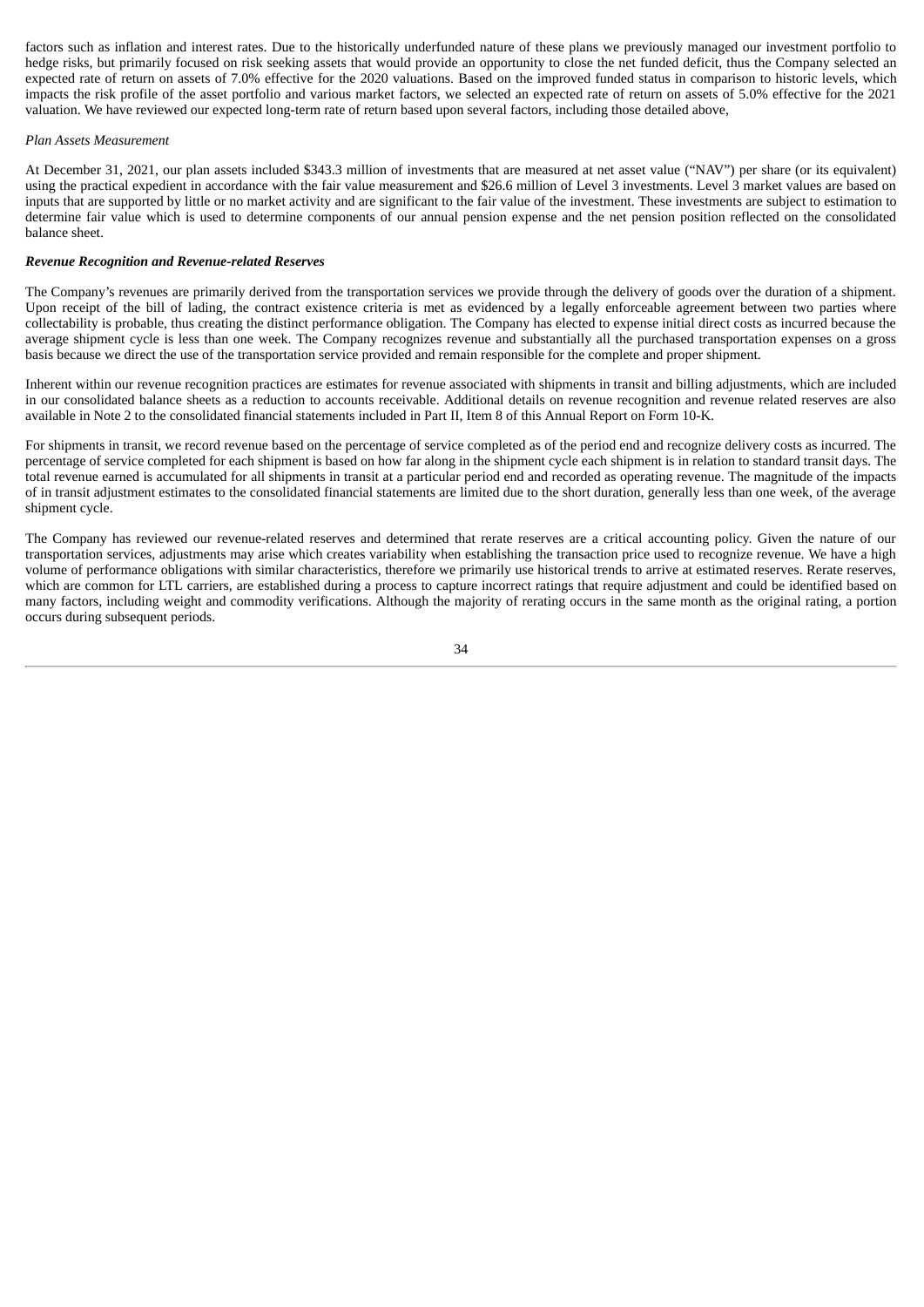#### <span id="page-34-0"></span>Item 7A. Quantitative and Qualitative Disclosures About Market Risk

We have exposure to a variety of market risks, including the effects of interest rates, fuel prices, and foreign exchange rates.

#### **Interest Rates**

To provide adequate funding through seasonal business cycles and minimize overall borrowing costs, we utilize both fixed rate and variable rate financial instruments with varying maturities. At December 31, 2021, we had approximately 15% of our outstanding debt at fixed rates.

The table below provides information regarding the weighted average effective interest rates on our fixed-rate debt as of December 31, 2021.

| (in millions)                            | 2022    |     | 2023       | 2024<br>2025         |  | 2026                    |  | 'hereafter |  | <b>Total</b> |  |                 |
|------------------------------------------|---------|-----|------------|----------------------|--|-------------------------|--|------------|--|--------------|--|-----------------|
| $\mathbf{r}$<br>Fixed-i<br>-rafe<br>debi | . ت     | . . | ں،ب        | $\sim$<br>ں و ب      |  | —                       |  | 0.2        |  | 206.6        |  | ר הרה<br>ن, رن∠ |
| Interest<br>rate                         | $7.0\%$ |     | 40/<br>-70 | $\blacksquare$<br>70 |  | $-0/$<br>-70<br>$\cdot$ |  | $7.7\%$    |  | 18.0%        |  |                 |

A significant portion of the outstanding variable rate debt is currently determined by various USD LIBOR rates subject to a floor of 1.0% plus fixed margins ranging from 3.5% to 7.5%. Based on a 3-month USD LIBOR, a 100 basis point change in the interest rates that applied during the year to our variable rate long-term debt would not have a material impact to either our interest expense or our net income (loss) before taxes. Our evaluation of this exposure included consideration of relevant circumstances, inclusive of the 1.0% floor.

In March 2021, the UK Financial Conduct Authority (the "FCA"), which regulates the London Interbank Offered Rate, or LIBOR, issued an announcement on the future cessation or loss of representativeness of LIBOR benchmark settings currently published by ICE Benchmark Administration. That announcement confirmed that LIBOR will either cease to be provided by any administrator or will no longer be representative after December 31, 2021 for all non-USD LIBOR reference rates, and for 1W and 2M USD LIBOR and after June 30, 2023 for other USD LIBOR reference rates. The Company has historically utilized the USD LIBOR rates that are expected to be available and representative through June 30, 2023. When the USD LIBOR rate is discontinued the Company will utilize a suitable replacement rate as outlined in our debt agreements.

#### **Fuel Prices**

The Company currently has fuel surcharge programs in place. These programs are well established within the industry and customer acceptance of fuel surcharges remains high. Since the amount of fuel surcharge is generally based on average, national diesel fuel prices and is reset weekly, our exposure to fuel price volatility is reduced. In general, under our present fuel surcharge programs, we believe that while rising fuel prices are beneficial to us and falling fuel prices are detrimental to us in the short term, the effects are mitigated over time. We cannot predict the extent to which volatile fluctuations in fuel prices will continue in the future or the extent to which fuel surcharges could be collected to offset fuel-price increases.

#### **Foreign Exchange Rates**

Revenue, operating expenses, assets and liabilities of our Canadian operations are often denominated in local currency, thereby creating limited exposure to fluctuations in exchange rates. The risks related to foreign currency exchange rates have not been and are not expected to be significant to our consolidated financial position or results of operations.

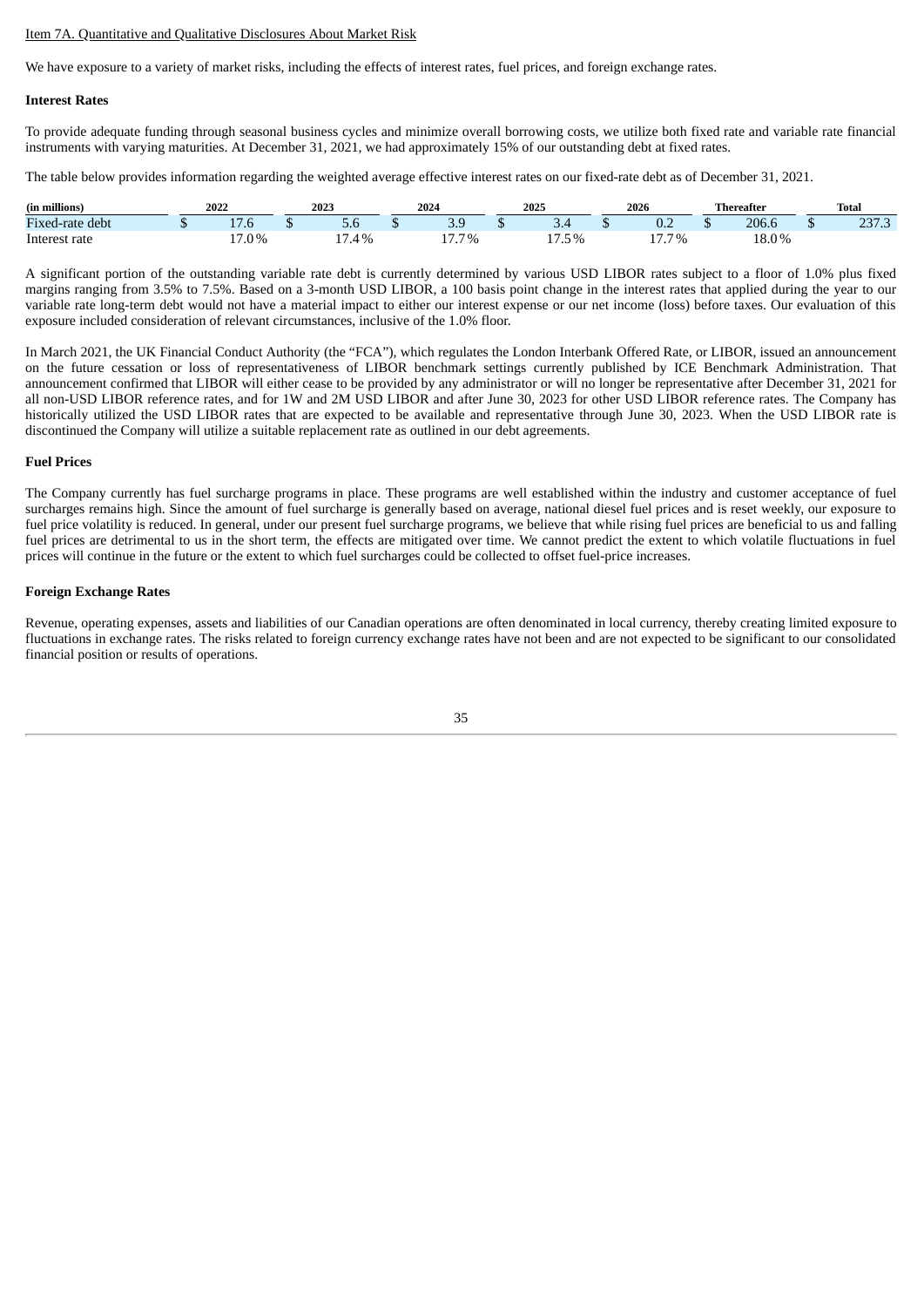## CONSOLIDATED BALANCE SHEETS Yellow Corporation and Subsidiaries

<span id="page-35-0"></span>

| (Amounts in millions except share and per share data)                                                                             | December 31,<br>2021 | December 31,<br>2020 |           |  |
|-----------------------------------------------------------------------------------------------------------------------------------|----------------------|----------------------|-----------|--|
| <b>Assets</b>                                                                                                                     |                      |                      |           |  |
| <b>Current Assets:</b>                                                                                                            |                      |                      |           |  |
| Cash and cash equivalents                                                                                                         | \$<br>310.7          | \$                   | 439.3     |  |
| Restricted amounts held in escrow                                                                                                 | 4.1                  |                      | 38.7      |  |
| Accounts receivable, less allowances of \$13.2 and \$13.8, respectively                                                           | 663.7                |                      | 505.0     |  |
| Prepaid expenses and other                                                                                                        | 65.0                 |                      | 46.8      |  |
| Total current assets                                                                                                              | 1,043.5              |                      | 1,029.8   |  |
| Property and Equipment:                                                                                                           |                      |                      |           |  |
| Cost                                                                                                                              | 3,164.6              |                      | 2,795.5   |  |
| Less - accumulated depreciation                                                                                                   | (2,032.3)            |                      | (2,031.3) |  |
| Net property and equipment                                                                                                        | 1,132.3              |                      | 764.2     |  |
| Deferred income taxes, net                                                                                                        | 1.4                  |                      | 0.9       |  |
| Pension                                                                                                                           | 40.5                 |                      | 63.2      |  |
| Operating lease right-of-use assets                                                                                               | 184.8                |                      | 276.0     |  |
| Other assets                                                                                                                      | 23.1                 |                      | 51.7      |  |
| <b>Total Assets</b>                                                                                                               | \$<br>2,425.6        | \$                   | 2,185.8   |  |
| <b>Liabilities and Shareholders' Deficit</b>                                                                                      |                      |                      |           |  |
| <b>Current Liabilities:</b>                                                                                                       |                      |                      |           |  |
| Accounts payable                                                                                                                  | \$<br>178.4          | $\mathfrak{s}$       | 160.7     |  |
| Wages, vacations and employee benefits                                                                                            | 252.5                |                      | 214.6     |  |
| Current operating lease liabilities                                                                                               | 76.5                 |                      | 114.2     |  |
| Claims and insurance accruals                                                                                                     | 125.9                |                      | 108.2     |  |
| Other accrued taxes                                                                                                               | 72.8                 |                      | 68.6      |  |
| Other current and accrued liabilities                                                                                             | 45.7                 |                      | 30.4      |  |
| Current maturities of long-term debt                                                                                              | 72.3                 |                      | 4.0       |  |
| Total current liabilities                                                                                                         | 824.1                |                      | 700.7     |  |
| <b>Other Liabilities:</b>                                                                                                         |                      |                      |           |  |
| Long-term debt, less current portion                                                                                              | 1,482.2              |                      | 1,221.4   |  |
| Pension and postretirement                                                                                                        | 88.2                 |                      | 16.7      |  |
| Operating lease liabilities                                                                                                       | 118.9                |                      | 172.6     |  |
| Claims and other liabilities                                                                                                      | 275.7                |                      | 297.7     |  |
| Commitments and contingencies                                                                                                     |                      |                      |           |  |
| Shareholders' Deficit:                                                                                                            |                      |                      |           |  |
| Cumulative preferred stock, \$1 par value per share - authorized 5,000,000 shares                                                 |                      |                      |           |  |
| Common stock, \$0.01 par value per share - authorized 95,000,000 shares, issued 50,955,000 and<br>50,192,000 shares, respectively | 0.5                  |                      | 0.5       |  |
| Capital surplus                                                                                                                   | 2,388.3              |                      | 2,383.6   |  |
| Accumulated deficit                                                                                                               | (2,475.0)            |                      | (2,365.9) |  |
| Accumulated other comprehensive loss                                                                                              | (184.6)              |                      | (148.8)   |  |
| Treasury stock, at cost (410 shares)                                                                                              | (92.7)               |                      | (92.7)    |  |
| Total shareholders' deficit                                                                                                       | (363.5)              |                      | (223.3)   |  |
| <b>Total Liabilities and Shareholders' Deficit</b>                                                                                | \$<br>2,425.6        | $\mathbf S$          | 2,185.8   |  |

The accompanying notes are an integral part of these statements.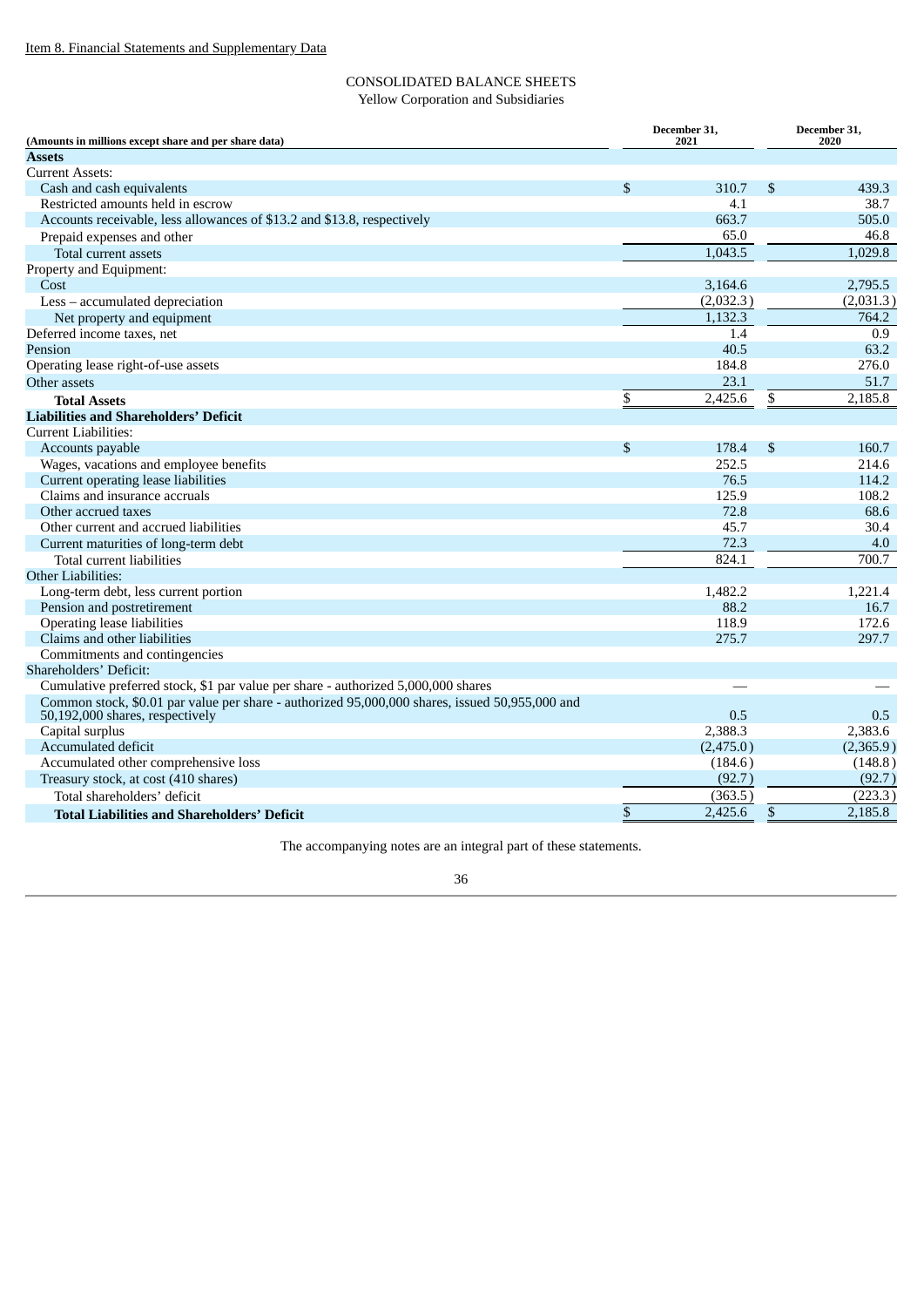#### STATEMENTS OF CONSOLIDATED OPERATIONS Yellow Corporation and Subsidiaries For the Years Ended December 31

| (Amounts in millions except per share data; shares in thousands) | 2021          | 2020                    | 2019          |  |
|------------------------------------------------------------------|---------------|-------------------------|---------------|--|
| <b>Operating Revenue</b>                                         | \$<br>5,121.8 | 4,513.7<br>\$           | \$<br>4,871.2 |  |
| <b>Operating Expenses:</b>                                       |               |                         |               |  |
| Salaries, wages and employee benefits                            | 2,921.7       | 2,770.1                 | 2,963.7       |  |
| Fuel, operating expenses and supplies                            | 858.1         | 719.1                   | 889.0         |  |
| Purchased transportation                                         | 800.2         | 638.8                   | 614.2         |  |
| Depreciation and amortization                                    | 143.6         | 134.9                   | 152.4         |  |
| Other operating expenses                                         | 293.9         | 239.6                   | 241.2         |  |
| (Gains) losses on property disposals, net                        | 0.7           | (45.3)                  | (13.7)        |  |
| Impairment charges                                               |               |                         | 8.2           |  |
| Total operating expenses                                         | 5,018.2       | 4,457.2                 | 4,855.0       |  |
| <b>Operating Income</b>                                          | 103.6         | 56.5                    | 16.2          |  |
| <b>Nonoperating Expenses:</b>                                    |               |                         |               |  |
| Interest expense                                                 | 150.7         | 135.9                   | 111.2         |  |
| Non-union pension and postretirement benefits                    | 59.3          | (6.3)                   | 3.1           |  |
| Loss on extinguishment of debt                                   |               |                         | 11.2          |  |
| Other, net                                                       | (0.4)         |                         | (1.0)         |  |
| Nonoperating expenses, net                                       | 209.6         | 129.6                   | 124.5         |  |
| Loss before income taxes                                         | (106.0)       | (73.1)                  | (108.3)       |  |
| Income tax expense (benefit)                                     | 3.1           | (19.6)                  | (4.3)         |  |
| <b>Net Loss</b>                                                  | (109.1)       | \$<br>(53.5)            | \$<br>(104.0) |  |
|                                                                  |               |                         |               |  |
| Average common shares outstanding - Basic                        | 50,720        | 41,694                  | 33,252        |  |
| Average common shares outstanding - Diluted                      | 50,720        | 41,694                  | 33,252        |  |
| Earnings (Loss) Per Share - Basic                                | \$<br>(2.15)  | (1.28)<br><sup>\$</sup> | \$<br>(3.13)  |  |
| Earnings (Loss) Per Share - Diluted                              | \$<br>(2.15)  | (1.28)<br>\$            | \$<br>(3.13)  |  |

The accompanying notes are an integral part of these statements.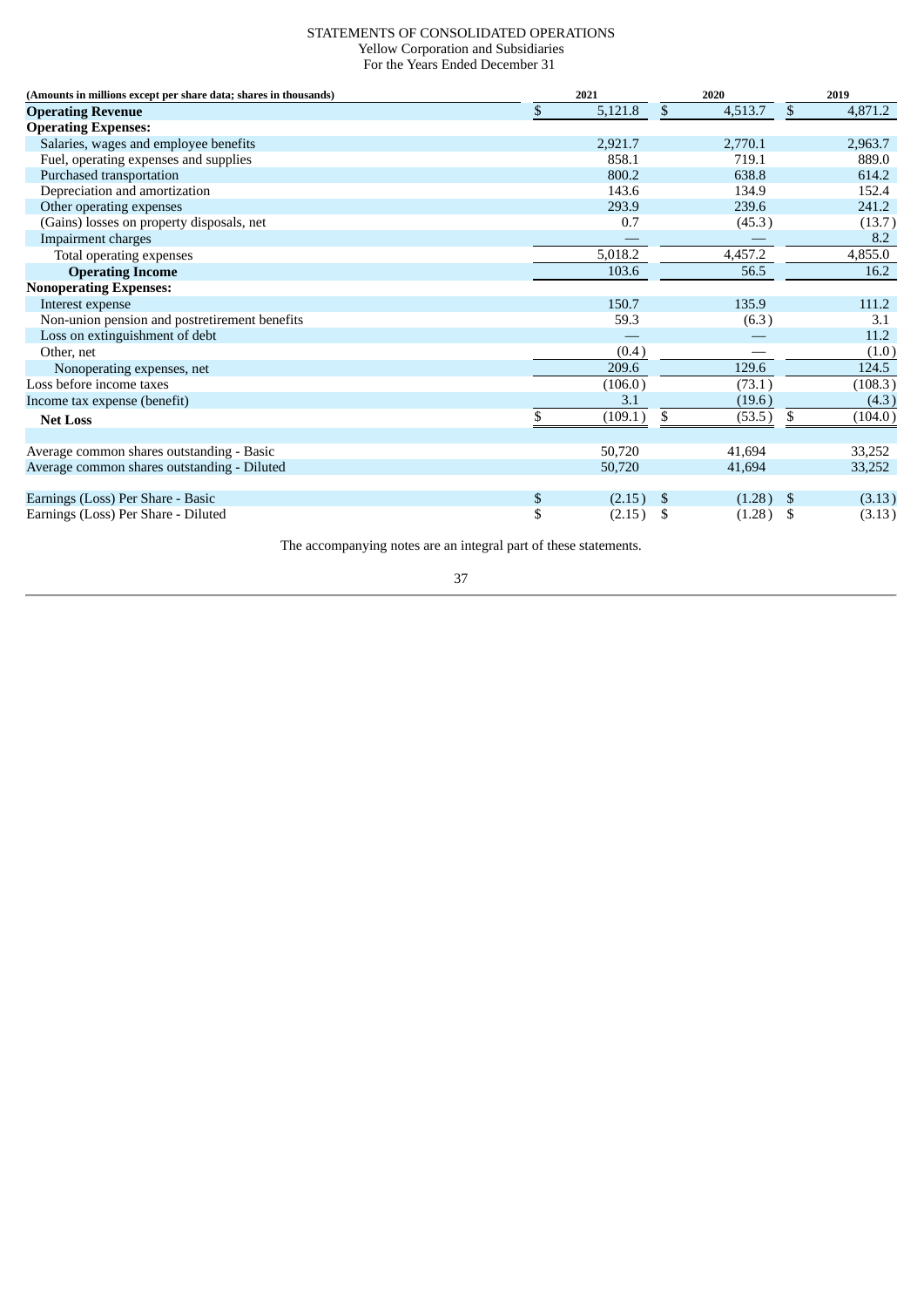### STATEMENTS OF CONSOLIDATED COMPREHENSIVE INCOME (LOSS) Yellow Corporation and Subsidiaries For the Years Ended December 31

| (in millions)                            | 2021    | 2020        | 2019    |
|------------------------------------------|---------|-------------|---------|
| <b>Net Loss</b>                          | (109.1) | $(53.5)$ \$ | (104.0) |
| Other comprehensive income (loss):       |         |             |         |
| Pension, net of tax:                     |         |             |         |
| Net actuarial gains (losses)             | (112.7) | 204.6       | (51.7)  |
| Settlement adjustments                   | 64.7    | 2.7         | 1.8     |
| Amortization of prior net losses         | 12.1    | 12.7        | 12.9    |
| Amortization of prior net service credit | (0.4)   | (0.4)       | (0.4)   |
| Changes in foreign currency translation  | 0.5     | 0.9         | 0.4     |
| Other comprehensive income (loss)        | (35.8)  | 220.5       | (37.0)  |
| <b>Comprehensive Income (Loss)</b>       | (144.9) | 167.0       | (141.0) |

The accompanying notes are an integral part of these statements.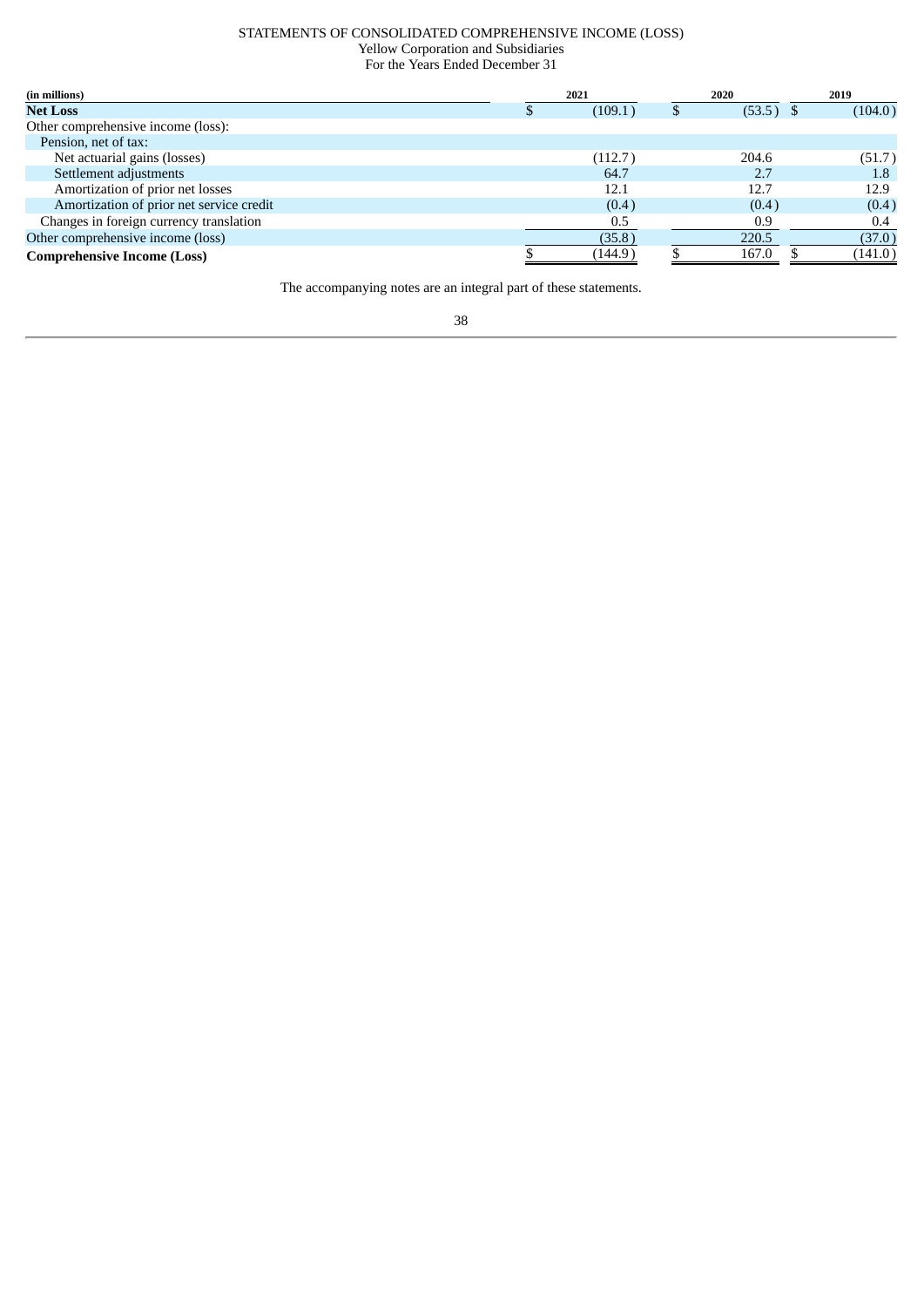# STATEMENTS OF CONSOLIDATED CASH FLOWS Yellow Corporation and Subsidiaries

For the Years Ended December 31

| (in millions)                                                                 | 2021 |         | 2020 |         |      | 2019    |
|-------------------------------------------------------------------------------|------|---------|------|---------|------|---------|
| <b>Operating Activities:</b>                                                  |      |         |      |         |      |         |
| Net loss                                                                      | \$   | (109.1) | \$   | (53.5)  | - \$ | (104.0) |
| Adjustments to reconcile net loss to cash flows from operating activities:    |      |         |      |         |      |         |
| Depreciation and amortization                                                 |      | 143.6   |      | 134.9   |      | 152.4   |
| Lease amortization and accretion expense                                      |      | 133.3   |      | 160.9   |      | 168.0   |
| Lease payments                                                                |      | (134.4) |      | (135.0) |      | (155.1) |
| Paid-in-kind interest                                                         |      | 9.3     |      | 42.4    |      |         |
| Debt-related amortization                                                     |      | 22.9    |      | 17.5    |      | 6.7     |
| Equity-based compensation and employee benefits expense                       |      | 16.1    |      | 21.8    |      | 18.6    |
| Non-union pension settlement charges                                          |      | 64.7    |      | 3.6     |      | 1.8     |
| (Gains) losses on property disposals, net                                     |      | 0.7     |      | (45.3)  |      | (13.7)  |
| Loss on extinguishment of debt                                                |      |         |      |         |      | 11.2    |
| Impairment charges                                                            |      |         |      |         |      | 8.2     |
| Deferred income taxes, net                                                    |      | (0.5)   |      | (14.9)  |      | (3.0)   |
| Other noncash items, net                                                      |      | 0.7     |      | 0.9     |      | (0.3)   |
| Changes in assets and liabilities, net:                                       |      |         |      |         |      |         |
| Accounts receivable                                                           |      | (158.7) |      | (40.4)  |      | 7.1     |
| Accounts payable                                                              |      | 16.8    |      | (3.6)   |      | (14.8)  |
| Other operating assets                                                        |      | (28.1)  |      | (23.9)  |      | (1.5)   |
| Other operating liabilities                                                   |      | 32.9    |      | 57.1    |      | (60.1)  |
| Net cash provided by (used in) operating activities                           |      | 10.2    |      | 122.5   |      | 21.5    |
| <b>Investing Activities:</b>                                                  |      |         |      |         |      |         |
| Acquisition of property and equipment                                         |      | (497.6) |      | (140.6) |      | (143.2) |
| Proceeds from disposal of property and equipment                              |      | 3.6     |      | 56.1    |      | 25.9    |
| Net cash provided by (used in) investing activities                           |      | (494.0) |      | (84.5)  |      | (117.3) |
| <b>Financing Activities:</b>                                                  |      |         |      |         |      |         |
| Issuance of long-term debt, net                                               |      | 325.2   |      | 374.8   |      | 570.0   |
| Repayment of long-term debt                                                   |      | (3.8)   |      | (31.4)  |      | (579.0) |
| Debt issuance costs                                                           |      | (0.2)   |      | (12.0)  |      | (12.7)  |
| Payments for tax withheld on equity-based compensation                        |      | (0.6)   |      | (0.6)   |      | (0.9)   |
| Net cash provided by (used in) financing activities                           |      | 320.6   |      | 330.8   |      | (22.6)  |
| Net Increase (Decrease) In Cash and Cash Equivalents and Restricted Amounts   |      |         |      |         |      |         |
| <b>Held in Escrow</b>                                                         |      | (163.2) |      | 368.8   |      | (118.4) |
| Cash and Cash Equivalents and Restricted Amounts Held in Escrow, Beginning of |      |         |      |         |      |         |
| Year                                                                          |      | 478.0   |      | 109.2   |      | 227.6   |
| Cash and Cash Equivalents and Restricted Amounts Held in Escrow, End of Year  | \$   | 314.8   | \$   | 478.0   | \$   | 109.2   |
| <b>Supplemental Cash Flow Information:</b>                                    |      |         |      |         |      |         |
| Interest paid                                                                 | \$   | (116.8) | - \$ | (67.6)  | -\$  | (106.8) |
|                                                                               |      |         |      |         |      |         |

The accompanying notes are an integral part of these statements.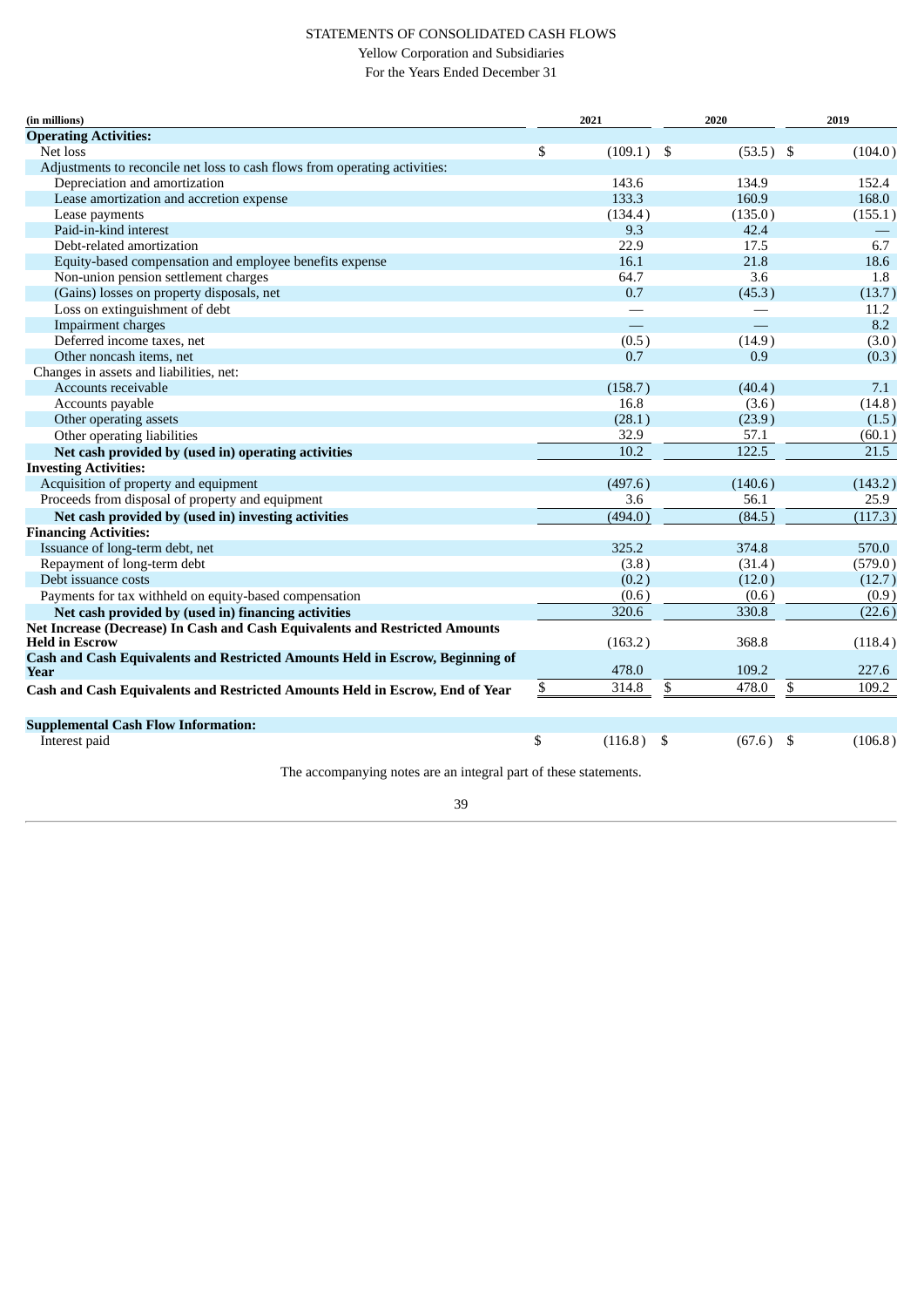### STATEMENTS OF CONSOLIDATED SHAREHOLDERS' DEFICIT Yellow Corporation and Subsidiaries For the Years Ended December 31

| (in millions)                        |               | Preferred<br><b>Stock</b> | <b>Common Stock</b>                  | Capital<br><b>Surplus</b> | <b>Accumulated</b><br><b>Deficit</b> | <b>Accumulated</b><br>Other<br>Comprehensive<br>Loss | <b>Treasury</b><br><b>Stock, At Cost</b> | <b>Total</b><br><b>Shareholders'</b><br><b>Deficit</b> |
|--------------------------------------|---------------|---------------------------|--------------------------------------|---------------------------|--------------------------------------|------------------------------------------------------|------------------------------------------|--------------------------------------------------------|
| <b>Balances at December 31, 2018</b> | \$            |                           | \$<br>$0.3 \text{ } $$               | 2,327.6 \$                | $(2,208.4)$ \$                       | $(332.3)$ \$                                         | $(92.7)$ \$                              | (305.5)                                                |
| Equity-based compensation            |               |                           |                                      | 5.3                       |                                      |                                                      |                                          | 5.3                                                    |
| Net loss                             |               |                           |                                      |                           | (104.0)                              |                                                      |                                          | (104.0)                                                |
| Pension, net of tax:                 |               |                           |                                      |                           |                                      |                                                      |                                          |                                                        |
| Amortization of prior net losses     |               |                           |                                      |                           |                                      | 12.9                                                 |                                          | 12.9                                                   |
| Amortization of prior service credit |               |                           |                                      |                           |                                      | (0.4)                                                |                                          | (0.4)                                                  |
| Settlement adjustment                |               |                           |                                      |                           |                                      | 1.8                                                  |                                          | 1.8                                                    |
| Net actuarial gain (loss)            |               |                           |                                      |                           |                                      | (51.7)                                               |                                          | (51.7)                                                 |
| Foreign currency translation         |               |                           |                                      |                           |                                      | 0.4                                                  |                                          | 0.4                                                    |
| <b>Balances at December 31, 2019</b> | $\mathcal{S}$ |                           | $\mathcal{S}$<br>$\overline{0.3}$ \$ | 2,332.9 \$                | $(2,312.4)$ \$                       | $(369.3)$ \$                                         | $(92.7)$ \$                              | (441.2)                                                |
| Equity-based compensation            |               |                           |                                      | 4.2                       |                                      |                                                      |                                          | 4.2                                                    |
| Equity issuance - UST commitment fee |               |                           | 0.2                                  | 46.5                      |                                      |                                                      |                                          | 46.7                                                   |
| Net loss                             |               |                           |                                      |                           | (53.5)                               |                                                      |                                          | (53.5)                                                 |
| Pension, net of tax:                 |               |                           |                                      |                           |                                      |                                                      |                                          |                                                        |
| Amortization of prior net losses     |               |                           |                                      |                           |                                      | 12.7                                                 |                                          | 12.7                                                   |
| Amortization of prior service credit |               |                           |                                      |                           |                                      | (0.4)                                                |                                          | (0.4)                                                  |
| Settlement adjustment                |               |                           |                                      |                           |                                      | 2.7                                                  |                                          | 2.7                                                    |
| Net actuarial gain (loss)            |               |                           |                                      |                           |                                      | 204.6                                                |                                          | 204.6                                                  |
| Foreign currency translation         |               |                           |                                      |                           |                                      | 0.9                                                  |                                          | 0.9                                                    |
| <b>Balances at December 31, 2020</b> | \$            |                           | 0.5~\$<br>\$                         | 2,383.6 \$                | $(2,365.9)$ \$                       | $(148.8)$ \$                                         | $(92.7)$ \$                              | (223.3)                                                |
| Equity-based compensation            |               |                           |                                      | 4.7                       |                                      |                                                      |                                          | 4.7                                                    |
| Net loss                             |               |                           |                                      |                           | (109.1)                              |                                                      |                                          | (109.1)                                                |
| Pension, net of tax:                 |               |                           |                                      |                           |                                      |                                                      |                                          |                                                        |
| Amortization of prior net losses     |               |                           |                                      |                           |                                      | 12.1                                                 |                                          | 12.1                                                   |
| Amortization of prior service credit |               |                           |                                      |                           |                                      | (0.4)                                                |                                          | (0.4)                                                  |
| Settlement adjustments               |               |                           |                                      |                           |                                      | 64.7                                                 |                                          | 64.7                                                   |
| Net actuarial gain (loss)            |               |                           |                                      |                           |                                      | (112.7)                                              |                                          | (112.7)                                                |
| Foreign currency translation         |               |                           |                                      |                           |                                      | 0.5                                                  |                                          | 0.5                                                    |
| <b>Balances at December 31, 2021</b> | \$            | $\equiv$                  | \$<br>0.5 <sup>5</sup>               | 2,388.3 \$                | $(2,475.0)$ \$                       | $(184.6)$ \$                                         | $(92.7)$ \$                              | (363.5)                                                |

The accompanying notes are an integral part of these statements.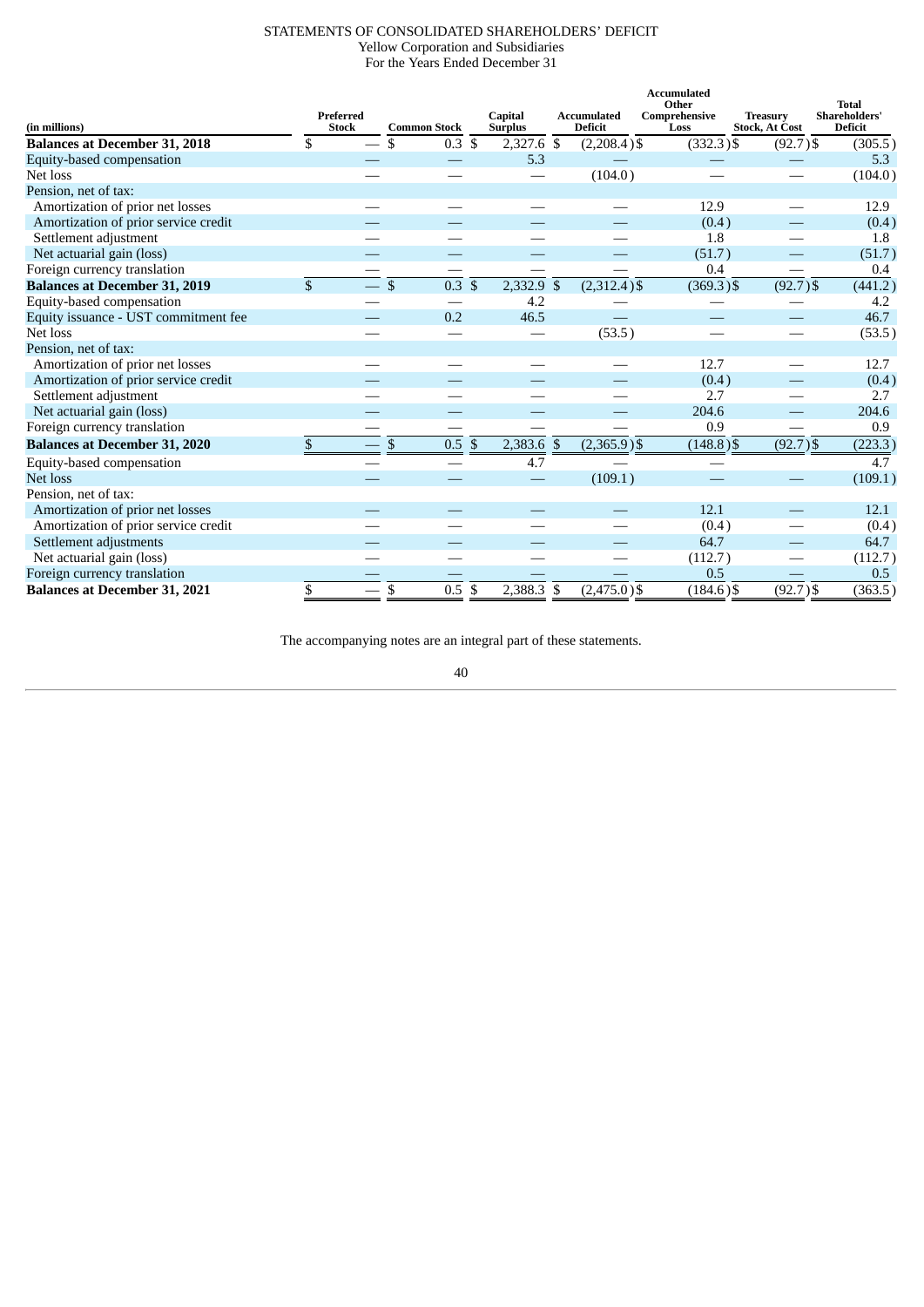### NOTES TO CONSOLIDATED FINANCIAL STATEMENTS Yellow Corporation and Subsidiaries

#### **1. Description of Business**

Yellow Corporation (also referred to as "Yellow," the "Company," "we," "us" or "our") is a holding company that, through its operating subsidiaries, offers its customers a wide range of transportation services. We have one of the largest, most comprehensive less-than-truckload ("LTL") networks in North America with local, regional, national and international capabilities. Through our team of experienced service professionals, we offer expertise in LTL shipments and flexible supply chain solutions, ensuring customers can ship industrial, commercial and retail goods with confidence.

Yellow Corporation provides for the movement of industrial, commercial and retail goods through our LTL subsidiaries including USF Holland LLC ("Holland"), New Penn Motor Express LLC ("New Penn"), USF Reddaway Inc. ("Reddaway"), YRC Inc. and YRC Freight Canada Company (both doing business as, and herein referred to as, "YRC Freight"). Our LTL companies provide regional, national and international services through a consolidated network of facilities located primarily across the United States and Canada. We also offer services through Yellow Logistics, Inc. ("Yellow Logistics" and f/k/a HNRY Logistics, Inc.), our customer-specific logistics solutions provider, specializing in truckload, residential, and warehouse solutions.

The Company's labor force is subject to collective bargaining agreements, which predominantly expire on March 31, 2024.

#### **2. Accounting Policies**

Accounting policies refer to specific accounting principles and the methods of applying those principles to fairly present our financial position and results of operations in accordance with generally accepted accounting principles. The policies discussed below include those that management has determined to be the most appropriate in preparing our consolidated financial statements.

#### *Basis of Presentation*

The accompanying consolidated financial statements include the accounts of Yellow Corporation and its wholly owned subsidiaries. All significant intercompany accounts and transactions have been eliminated in consolidation. We report on a calendar year basis.

### *Use of Estimates*

Management makes estimates and assumptions when preparing the financial statements in conformity with U.S. generally accepted accounting principles which affect the amounts reported in the financial statements and accompanying notes. Actual results could differ from those estimates.

#### *Reclassifications*

Certain reclassifications have been made to prior year's balances to conform with current year presentation.

#### *Segments and Disaggregation of Revenue*

The Company provides LTL services through a single integrated organization based upon the joining of our national and regional operations during the enterprise transformation. The Company's revenue is primarily derived from transporting LTL shipments in the United States and we also offer other services such as truckload services, customer specific logistics solutions, as discussed above, and other services. The Chief Operating Decision Maker ("CODM") is the Chief Executive Officer who manages the business, regularly reviews financial information and allocates resources. Our CODM began evaluating performance and business results, as well as making resource and operating decisions under the single segment view as a result of the business transformation that began during 2019.

As such, the Company has determined it has one reporting segment and the composition of our revenue is summarized below with LTL shipments defined as shipments less than 10,000 pounds that move in our network.

| (in millions)                | Year Ended |         | Year Ended<br><b>December 31, 2021</b><br><b>December 31, 2020</b> |         |         | Year Ended<br><b>December 31, 2019</b> |
|------------------------------|------------|---------|--------------------------------------------------------------------|---------|---------|----------------------------------------|
| LTL revenue                  |            | 4.605.9 |                                                                    | 4.093.3 | 4.494.0 |                                        |
| Other revenue <sup>(a)</sup> |            | 515.9   |                                                                    | 420.4   | 377.2   |                                        |
| Total revenue                |            | 5.121.8 |                                                                    | 4.513.7 | 4,871.4 |                                        |

(a) Other revenue is primarily comprised of truckload shipments by the LTL operating companies.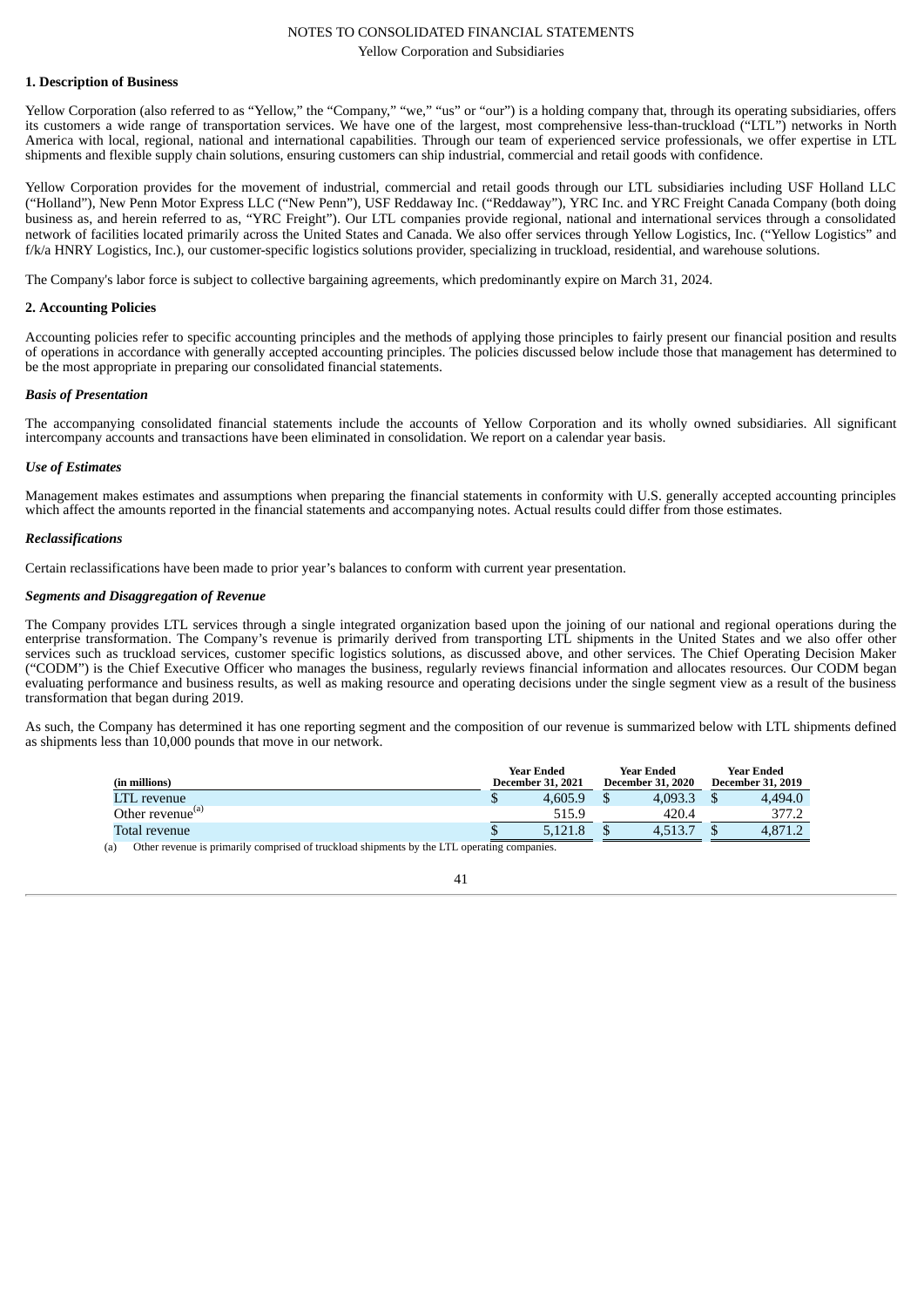#### *Cash and Cash Equivalents*

Cash and cash equivalents include demand deposits and highly liquid investments purchased with maturities of three months or less. Under the Company's cash management system, checks issued but not presented to banks frequently result in book overdraft balances for accounting purposes which are classified within accounts payable in the accompanying consolidated balance sheets. The change in book overdrafts are reported as a component of operating cash flows for accounts payable as they do not represent bank overdrafts.

#### *Fair Value of Financial Instruments*

From time to time, we hold financial assets held at fair value, which consists of restricted cash held in escrow. Restricted amounts held in escrow are either cash or, at times, invested in money market accounts and are recorded at fair value based on quoted market prices and have typically been level 1 fair value assets. Assets are considered level 1 if their valuations are based on quoted prices in active markets for identical assets or liabilities that the entity has the ability to access. As of December 31, 2021 and 2020 we had \$4.1 million and \$38.7 million restricted amounts held in escrow, respectively. The carrying value of cash and cash equivalents, accounts receivable and accounts payable approximates their fair value due to the short-term nature of these instruments.

The fair value of our long-term debt is included in Note 5 to the consolidated financial statements.

#### *Concentration of Credit Risks and Other*

We provide services and extend credit based on an evaluation of the customer's financial condition, without requiring collateral. Exposure to losses on receivables is principally dependent on each customer's financial condition. We monitor our exposure for credit losses and maintain allowances for anticipated losses.

At December 31, 2021, approximately 80% of our labor force was subject to collective bargaining agreements. In 2019, we agreed to a new labor agreement that, among other things, extended the expiration date of our primary labor agreement from March 31, 2019 to March 31, 2024. The agreement also updated the contribution rates under the multi-employer pension plans to which we contribute as discussed in Note 4 to the consolidated financial statements. The new agreement provided for wage and benefits increases through the term of the agreement. Finally, the new agreement provided for certain changes to work rules and our use of purchased transportation.

#### *Revenue Recognition, Revenue-related Reserves and Expected Credit Losses*

The Company's revenues are primarily derived from the transportation services we provide through the delivery of goods over the duration of a shipment. Upon receipt of the bill of lading, the contract existence criteria are met as evidenced by a legally enforceable agreement between two parties where collectability is probable, thus creating the distinct performance obligation. The Company has elected to expense initial direct costs as incurred because the average shipment cycle is less than one week. The Company recognizes revenue and substantially all the purchased transportation expenses on a gross basis because we direct the use of the transportation service provided and remain responsible for the complete and proper shipment.

Inherent within our revenue recognition practices are estimates for revenue associated with shipments in transit, billing adjustments, and expected credit losses for receivables which are included in our consolidated balance sheets as a reduction to accounts receivable.

For shipments in transit, we record revenue based on the percentage of service completed as of the period end and recognize delivery costs as incurred. The percentage of service completed for each shipment is based on how far along in the shipment cycle each shipment is in relation to standard transit days. The total revenue earned is accumulated for all shipments in transit at a particular period end and recorded as operating revenue. The magnitude of the impacts of in transit adjustment estimates to the consolidated financial statements are limited due to the short duration, generally less than one week, of the average shipment cycle. At December 31, 2021 and 2020, our consolidated financial statements included deferred revenue as a reduction to accounts receivable of \$41.3 million and \$31.9 million, respectively.

The Company's revenue-related reserves consist primarily of an allowance for doubtful accounts and rerate reserves. We record an allowance for doubtful accounts based on expected future losses. When estimating the expected future losses, we consider historical uncollectible amounts, known factors surrounding specific customers, as well as overall collection trends. Given the nature of our transportation services, adjustments may arise which create variability when establishing the transaction price used to recognize revenue. We have a high volume of performance obligations with similar characteristics; therefore we primarily use historical trends to arrive at estimated reserves. Rerate reserves, which are common for LTL carriers, are established during a process to capture incorrect ratings that require adjustment and could be identified based on many factors, including weight and commodity verifications. Although the majority of rerating occurs in the same month as the original rating, a portion occurs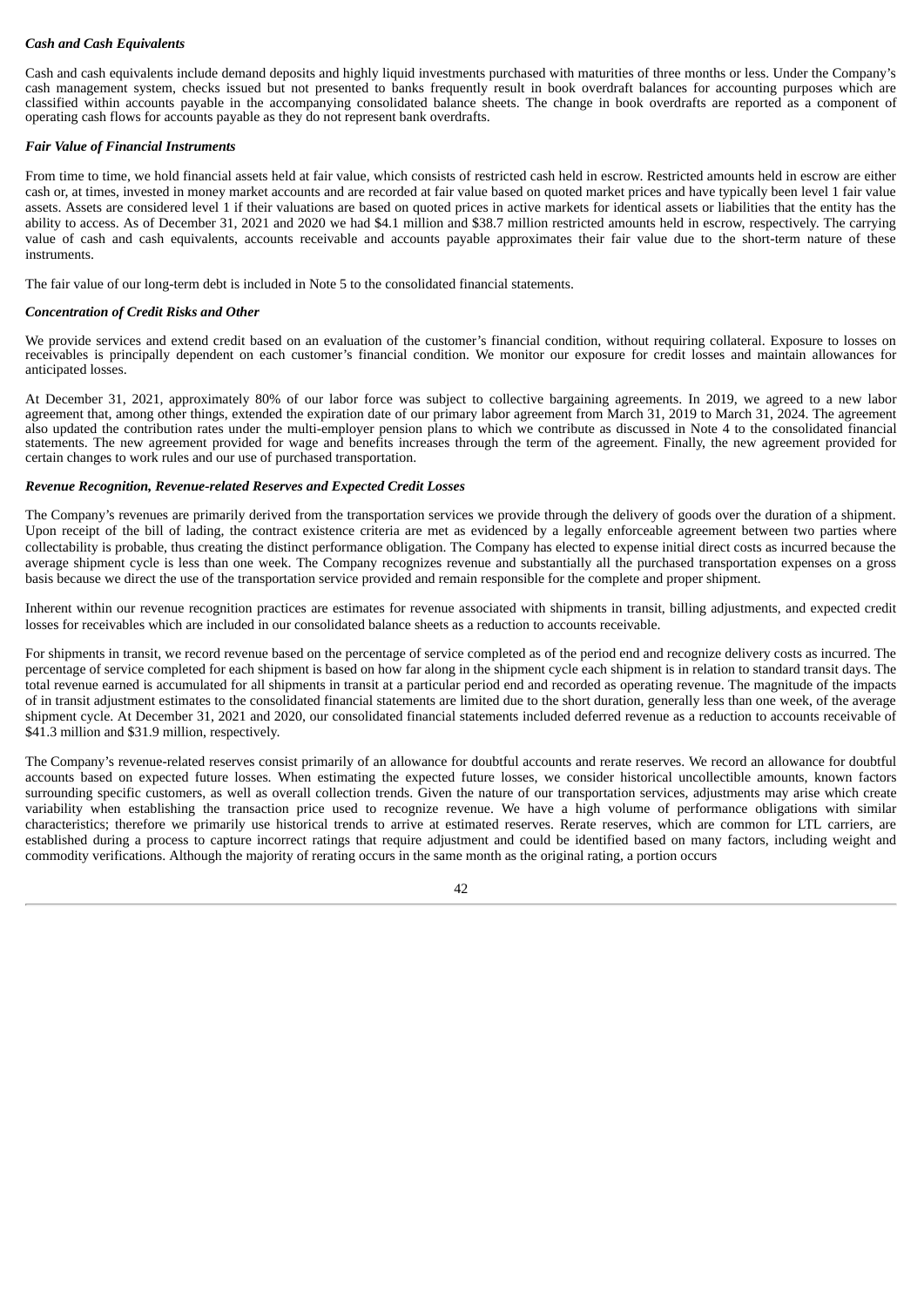during subsequent periods. Our allowance for doubtful accounts totaled \$13.2 million and \$13.8 million as of December 31, 2021 and 2020, respectively. At December 31, 2021 and 2020, our consolidated financial statements included a rerate reserve as a reduction to accounts receivable of \$14.1 million and \$12.6 million, respectively.

#### *Self-Insurance Accruals for Claims*

Claims and insurance accruals, both current and long-term, primarily reflect the estimated settlement cost of claims for workers' compensation and property damage and liability claims (also referred to as third-party liability claims), and include cargo loss and damage not covered by insurance. We establish and modify reserve estimates for workers' compensation and property damage and liability claims primarily based upon actuarial analyses prepared by independent actuaries. These reserves are discounted to present value using a risk-free rate based on the year of occurrence. The risk-free rate is the U.S. Treasury rate for maturities that match the expected payout of such claims and was 0.4%, 0.5% and 2.0% for workers' compensation claims incurred as of December 31, 2021, 2020 and 2019, respectively. The rate was 0.2%, 0.5% and 2.1% for property damage and liability claims incurred as of December 31, 2021, 2020 and 2019, respectively. The process of determining reserve requirements utilizes historical loss development factors and involves an evaluation of accident frequency and severity, claims management, changes in health care costs and certain future administrative costs. The effect of future inflation for costs is considered in the actuarial analysis. Adjustments to previously established reserves are included in operating results in the year of adjustment.

Expected aggregate undiscounted amounts and material changes to these amounts related to workers' compensation and property damage and liability claims, or third-party liability claims, as of December 31 are presented below:

|                                                            | Workers'     | <b>Third-Party</b><br>Liability |         |
|------------------------------------------------------------|--------------|---------------------------------|---------|
| (in millions)                                              | Compensation | <b>Claims</b>                   | Total   |
| Undiscounted settlement cost estimate at December 31, 2019 | 285.6        | 73.8                            | 359.4   |
| Estimated settlement cost for 2020 claims                  | 95.0         | 36.4                            | 131.4   |
| Claim payments, net of recoveries                          | (88.1)       | (53.6)                          | (141.7) |
| Change in estimated settlement cost for prior claim years  | (17.3)       | 13.4                            | (3.9)   |
| Undiscounted settlement cost estimate at December 31, 2020 | 275.2        | 70.0                            | 345.2   |
| Estimated settlement cost for 2021 claims                  | 92.4         | 38.1                            | 130.5   |
| Claim payments, net of recoveries                          | (94.8)       | (41.0)                          | (135.8) |
| Change in estimated settlement cost for prior claim years  | (5.5)        | 38.6                            | 33.1    |
| Undiscounted settlement cost estimate at December 31, 2021 | 267.3        | 105.7                           | 373.0   |
| Discounted settlement cost estimate at December 31, 2021   | 250.2        | 104.3                           | 354.5   |

In addition to the amounts above, accrued settlement cost amounts for cargo claims and other insurance related amounts, none of which are discounted, totaled \$17.1 million and \$11.1 million at December 31, 2021 and 2020, respectively.

Estimated cash payments to settle claims, exclusive of cargo claims, which were incurred on or before December 31, 2021, for the next five years and thereafter are as follows:

|               | <b>Third-Party</b><br><b>Liability</b><br>Workers' |              |   |               |    |              |
|---------------|----------------------------------------------------|--------------|---|---------------|----|--------------|
| (in millions) |                                                    | Compensation |   | <b>Claims</b> |    | <b>Total</b> |
| 2022          |                                                    | 77.6         | D | 37.7          | ۰D | 115.3        |
| 2023          |                                                    | 45.1         |   | 29.4          |    | 74.5         |
| 2024          |                                                    | 29.0         |   | 19.0          |    | 48.0         |
| 2025          |                                                    | 21.0         |   | 10.2          |    | 31.2         |
| 2026          |                                                    | 14.5         |   | 4.7           |    | 19.2         |
| Thereafter    |                                                    | 80.1         |   | 4.7           |    | 84.8         |
| Total         |                                                    | 267.3        |   | 105.7         |    | 373.0        |
|               |                                                    |              |   |               |    |              |

#### *Equity-Based Compensation*

We have various equity-based employee compensation plans, which are described more fully in Note 7 to our consolidated financial statements. We recognize compensation costs for non-vested shares based on the grant date fair value. For our equity grants, with no performance requirement, we recognize compensation cost on a straight-line basis over the requisite service period based on the grant-date fair value. For our performance-based awards, the Company expenses the grant date fair value of the awards which are probable of being earned in the performance period over the respective service period.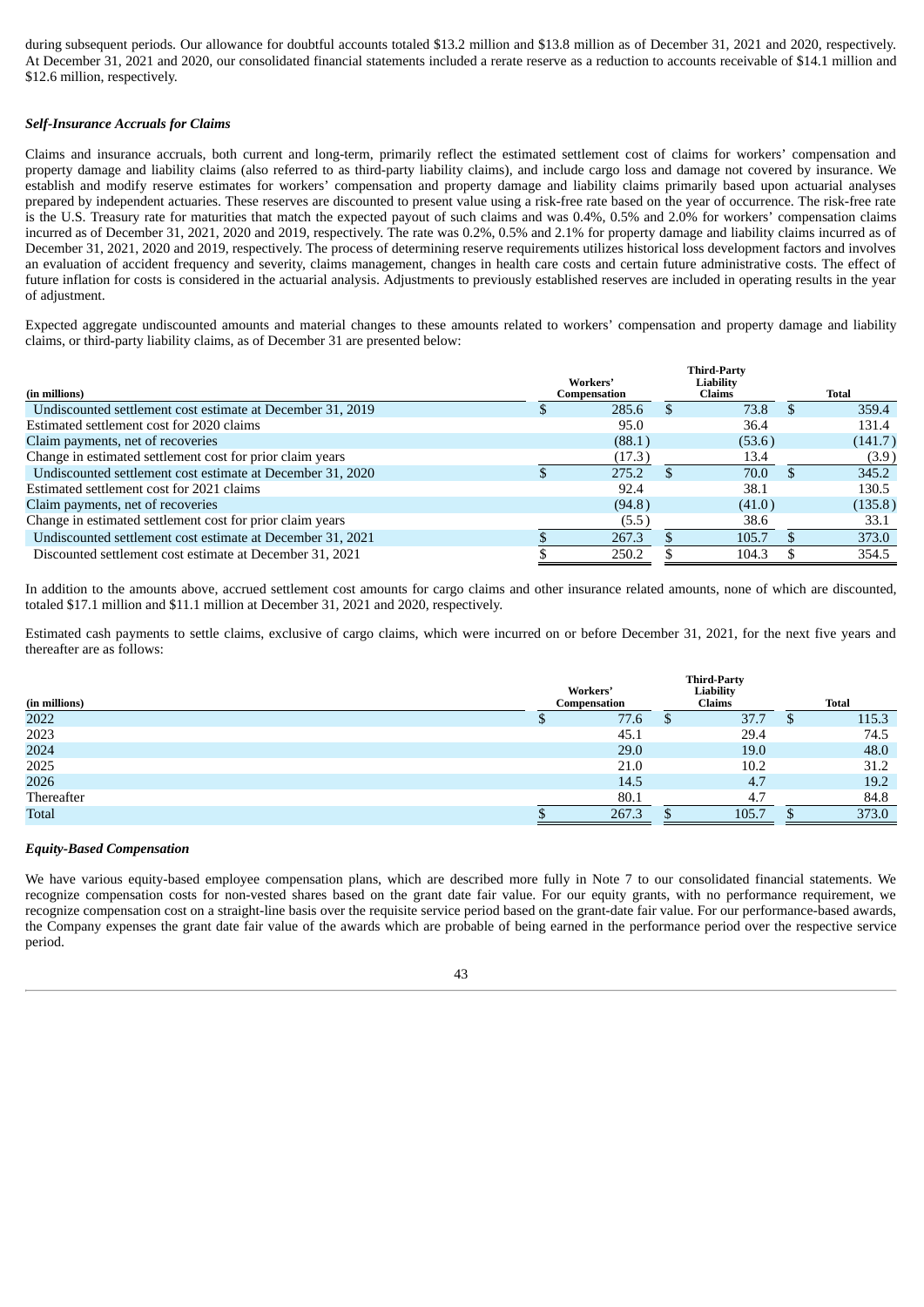### *Property and Equipment*

The following is a summary of the components of our property and equipment at cost at December 31:

| (in millions)                                             | 2021    | 2020    |
|-----------------------------------------------------------|---------|---------|
| Land                                                      | 235.4   | 235.7   |
| <b>Structures</b>                                         | 798.0   | 780.3   |
| Revenue equipment                                         | 1,537.1 | 1,236.8 |
| Technology equipment and software                         | 372.3   | 321.5   |
| Other, including miscellaneous field operations equipment | 221.8   | 221.2   |
| Total property and equipment, at cost                     | 3.164.6 | 2,795.5 |

We carry property and equipment at cost less accumulated depreciation. We compute depreciation using the straight-line method based on the following service lives:

|                                   | Years     |
|-----------------------------------|-----------|
| <b>Structures</b>                 | $10 - 30$ |
| Revenue equipment                 | $10 - 20$ |
| Technology equipment and software | $3 - 7$   |
| Other                             | $3 - 10$  |

For the years ended December 31, 2021, 2020 and 2019, depreciation expense was \$137.1 million, \$133.0 million and \$150.5 million, respectively.

We charge maintenance and repairs to expense as incurred and betterments are capitalized. The cost of replacement tires is expensed at the time those tires are placed into service, as is the case with other repair and maintenance costs. Leasehold improvements are capitalized and amortized over the shorter of their useful lives or the remaining lease term.

Our capital expenditures focus primarily on the replacement of revenue equipment, investments in information technology and improvements to land and structures. In addition to purchasing new revenue equipment, we also rebuild the engines of our tractors (at certain time or mile intervals). Because rebuilding an engine increases its useful life, we capitalize these costs and depreciate over the remaining useful life of the unit. The cost of engines on newly acquired revenue equipment is capitalized and depreciated over the estimated useful life of the related equipment.

Our investment in technology equipment and software consists primarily of freight movement, automation, administrative, and related software. The Company capitalizes certain costs associated with developing or obtaining internal-use software. Capitalizable costs include external direct costs of materials and services utilized in developing or obtaining the software and payroll and payroll-related costs for employees directly associated with the development of the project.

Long-lived assets are reviewed for impairment when events or changes in circumstances indicate that the carrying amount of an asset may not be recoverable. If impairment indicators are present and the estimated future undiscounted cash flows expected to be generated by that asset or asset group are less than the carrying value of the long-lived assets, the carrying value would be reduced to the estimated fair value.

#### *Leases*

The Company determines if a contractual agreement is a lease or contains a lease at inception. The Company leases certain revenue equipment and real estate, predominantly through operating leases, and we have an immaterial number of leases in which we are a lessor. Operating leases are expensed on a straight-line basis over the life of the lease beginning on the lease commencement date. The Company determines the lease term by assuming the exercise of renewal options that are reasonably certain. The lease term is used to determine whether a lease is finance or operating and is used to calculate rent expense. Additionally, the depreciable life of leased assets and leasehold improvements is limited by the expected lease term. Operating lease balances are classified as operating lease right-of-use ("ROU") assets and current and long-term operating lease liabilities on our consolidated balance sheet. The Company elected the short-term lease recognition exemption and short-term leases, which have an initial term of 12 months or less, are not included in our ROU assets, or corresponding lease liabilities. Lastly, the Company has an immaterial amount of finance leases.

ROU assets represent the Company's right to use an underlying asset for the lease term and lease liabilities represent our obligation to make lease payments arising from the lease. Operating lease ROU assets and liabilities are recognized at commencement date based on the present value of lease payments over the lease term. As most of the Company's leases do not

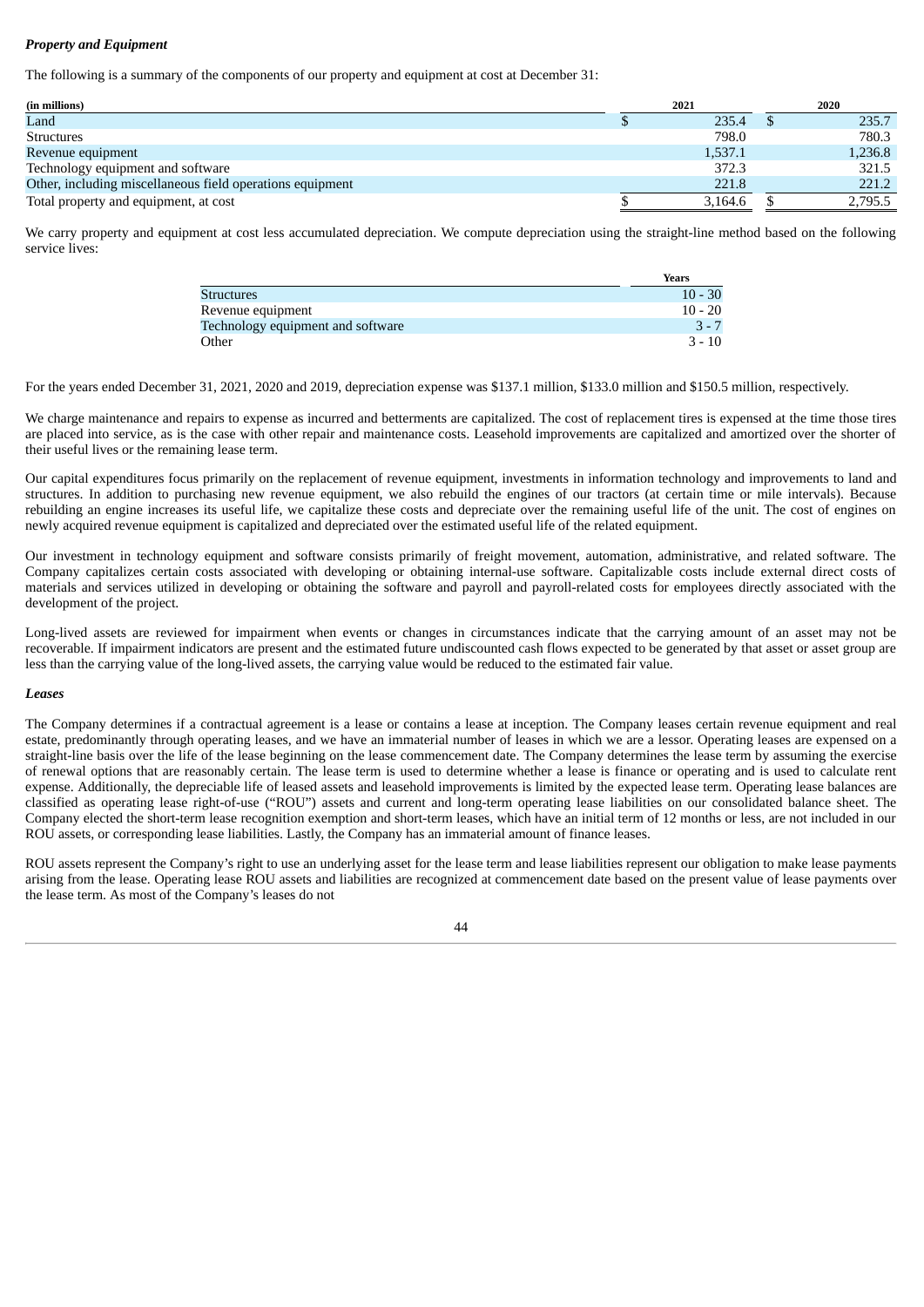provide an implicit rate, we use our incremental borrowing rate adjusted for duration and other factors to represent the rate we would have to pay to borrow on a collateralized basis based on the information available at commencement date in determining the present value of lease payments. Our lease terms may include options to extend or terminate the lease and we will adjust the life of the lease when it is reasonably certain that we will exercise these options.

Key assumptions include discount rate, the impact of purchase options and renewal options on our lease term, as well as the assessment of residual value guarantees. The Company has lease agreements with lease and non-lease components, which are generally accounted for as a single lease component. We have variable lease components, including lease payments with payment escalation based on the Consumer Price Index, and other variable items, such as common area maintenance and taxes.

The Company's revenue equipment leases generally have purchase options. However, in most circumstances we are not typically certain of exercising the purchase option as we may sign a new lease, return the equipment to the lessor, or exercise the option as circumstances dictate. Our revenue equipment leases often contain residual value guarantees, but they are not reflected in our lease liabilities as our lease rates are such that residual value guarantees are not expected to be owed at the end of our leases. Wrecked units are expensed in full upon damage and paid out to the lessor.

The Company's real estate leases will often have an option to extend the lease, but we are typically not reasonably certain of exercising options to extend as we have the ability to move to more advantageous locations over time, relocate to other leased and owned locations, or discontinue service from particular locations over time as customer demand changes.

#### *Income Taxes*

The Company uses the asset and liability method to reflect income taxes on these consolidated financial statements, which results in the recognition of deferred tax assets and liabilities by applying enacted tax rates to the differences between the carrying value of existing assets and liabilities and their respective tax basis and to loss carryforwards. Tax credit carryforwards are recorded as deferred tax assets. The effect on deferred tax assets and liabilities of a change in tax rates is recognized in income in the period that the change occurs. The Company assesses the validity of deferred tax assets and loss and tax credit carryforwards and provides valuation allowances when it determines it is more likely than not that such assets, losses, or credits will not be realized. We have not recognized deferred taxes relative to foreign subsidiaries' earnings that are deemed to be permanently reinvested. Any related income tax associated with such earnings are not material. We account for residual income tax effects in accumulated other comprehensive income using the portfolio method and will release the residual tax effect only when the entire portfolio of defined benefit pension plans are terminated.

#### *Newly-Adopted Accounting Standards*

In December 2019, the Financial Accounting Standards Board issued Accounting Standards Update ("ASU") 2019-12, *Income Taxes (Topic 740):Simplifying the Accounting for Income Taxes*. The amendments of ASU 2019-12 are meant to simplify and reduce the cost of accounting for income taxes. The new standard became effective for the Company on a prospective basis on January 1, 2021. ASU 2019-12, upon becoming effective, also removed certain exceptions to the general principles in Topic 740 including the general intraperiod tax allocation exception, and clarified and amended existing guidance to improve consistent application. The exception to the intraperiod tax allocation rules was a factor in 2020 and certain previous years.

While there are additional recently issued accounting standards that are applicable to the Company, none of these standards are expected to have a material impact on our consolidated financial statements and accompanying notes.

### **3. Other Accrued Taxes**

The primary components of Other accrued taxes at December 31 are as follows:

| (in millions)                                      | 2021                     | 2020         |
|----------------------------------------------------|--------------------------|--------------|
| Current portion of deferred employer payroll taxes | 42.8                     | 42.O         |
| Other <sup>(a)</sup>                               | 30.0                     | ס בר<br>20.O |
| Total                                              | $\blacksquare$<br>$\sim$ | 68.6         |
| .<br>$\sim$ $\sim$<br>.                            | .                        |              |

(a) Other includes liabilities related to operating taxes and licenses, employer payroll taxes, real estate taxes, and other immaterial tax liabilities of varying types.

Under the Coronavirus Aid, Relief, and Economic Security Act (the "CARES Act"), the Company deferred payment of certain employer payroll taxes. Approximately half of these deferred payments were made in December 2021 and the remaining amount outstanding of \$42.8 million at December 31, 2021 and is classified as current as shown in the table above.

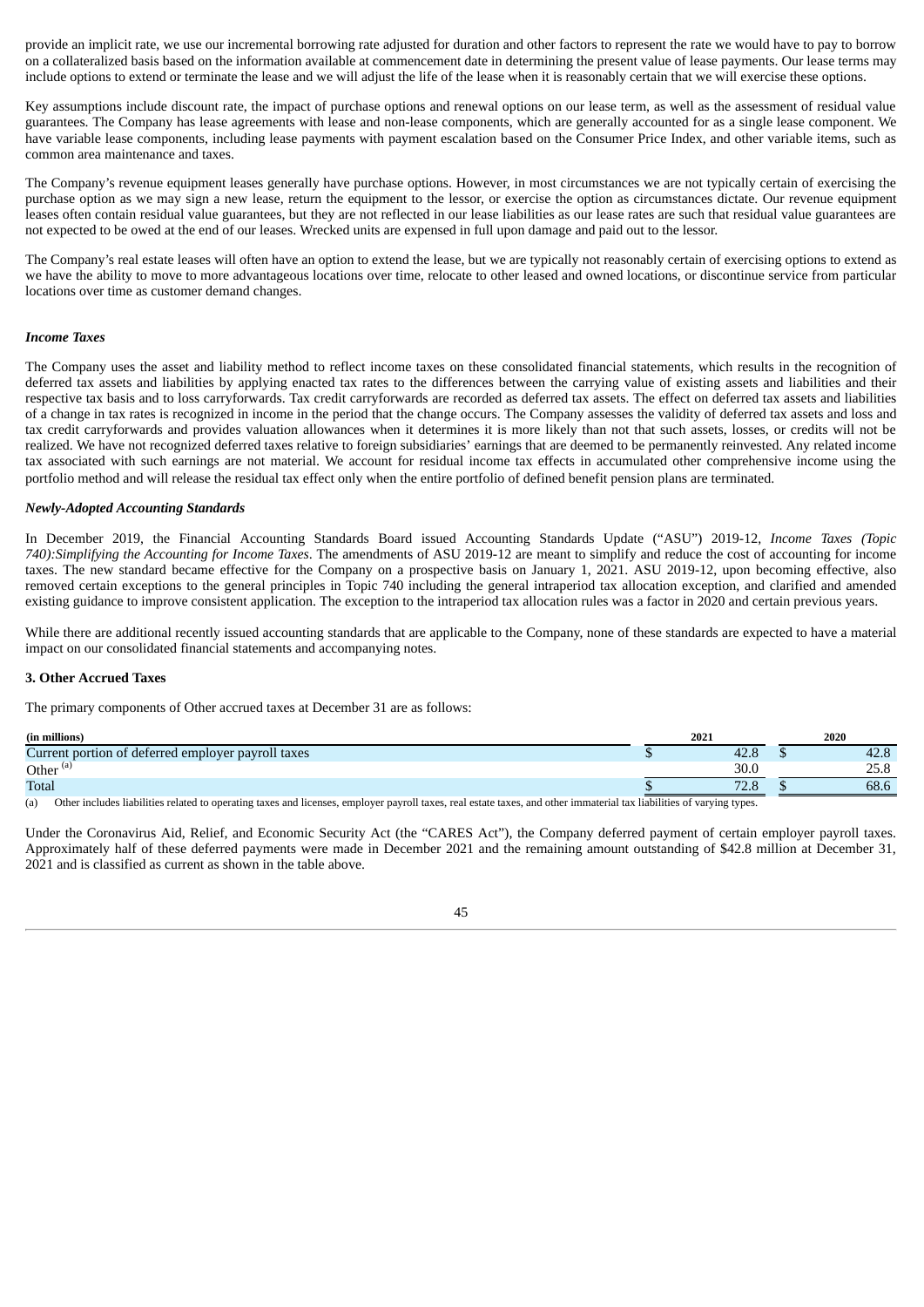#### **4. Employee Benefits**

#### *Non-Union Pension Plans*

Yellow Corporation and certain of our operating subsidiaries sponsor qualified defined benefit pension plans for certain employees not covered by collective bargaining agreements, which as of December 31, 2021 includes approximately 5,000 current, former and retired employees. These domestic, qualified non-union pension plans include the Yellow Corporation Pension Plan, the Roadway LLC Pension Plan, and the Yellow Retirement Pension Plan (formerly known as the YRC Retirement Pension Plan) (collectively, the "Plans"). Qualified pension benefits are based on years of service and the employees' covered earnings. Employees covered by collective bargaining agreements participate in various multi-employer pension plans to which the Company contributes, as discussed separately below. The Plans closed to new participants effective January 1, 2004 and benefit accruals for participants were frozen effective July 1, 2008. Our actuarial valuation measurement date for the Plans is December 31.

Our long-term strategy has been focused on de-risking the Plans and improving the overall funded status. In prior years, the Company has worked to execute this strategy through efforts that included amending the Plans to provide an automatic commencement of benefit at age 65, regardless of employment status, in an effort to reduce our long-term pension obligations and ongoing annual pension expense, and one plan was amended to permit the payment of lump sum benefit payments for all participants. These amendments triggered immaterial non-cash settlement charges that are included in certain tabular disclosures below, due to the amount of lump sum benefit payments distributed from plan assets. The lump sum benefit payments reduce pension obligations and are funded from existing plan assets. The non-cash settlement charges result from the requirement to expense the unrecognized actuarial losses associated with the lump sum settlements, which are reflected in nonoperating expenses. These charges had no effect on total equity because the actuarial losses were already recognized in accumulated other comprehensive loss. Accordingly, the effect on retained earnings was offset by a corresponding reduction in accumulated other comprehensive loss.

On December 6, 2021, the Plans entered into a contract for a group annuity to transfer the obligation to pay the remaining retirement benefits of certain specific plan participants in the Plans to a highly rated insurance company (the "Partial Pension Annuitization"). Upon issuance of the group annuity contracts, the value of each affected retiree's benefit obligation was irrevocably guaranteed by the insurer. The plan participants will not have any changes to their benefits as a result of the transfer. By irrevocably transferring the obligations to the insurer, the Company reduced its overall pension projected benefit obligation by approximately \$243 million. The purchase of group annuity contracts was funded directly by assets of the Plans of approximately \$253 million.

Prior to the Partial Pension Annuitization, the Plans had approximately 8,500 participants. The Partial Pension Annuitization eliminated pension plan volatility for approximately 3,700 retirees and beneficiaries and may result in future annual savings for the Plans, including for Pension Benefit Guarantee Corporation premiums. Consistent with our long-term strategy, the Company and the Plans expect to continue to look for opportunities to manage the domestic, qualified non-union pension plans obligations, which may include additional settlements in future years.

As a result of the Partial Pension Annuitization, the Company recorded a non-cash, non-operating settlement loss during the fourth quarter of 2021 of approximately \$54.9 million reflecting the accelerated recognition of unamortized losses in these plans from the obligation that was settled. The Company believes the transfer has strengthened its consolidated balance sheet and reduced the risk from volatility in pension plan obligations, while continuing to meet commitments to retirees and beneficiaries.

During the year ended December 31, 2021, our pension expense exclusive of the impacts of the Partial Pension Annuitization, detailed above, was \$4.2 million, which includes a \$9.8 million expense recognition of other settlements from lump sum payouts during the year. Using our current plan assumptions for the discount rate of 3.08% and an assumed 5.00% return on assets we expect to record income of \$1.8 million for the year ended December 31, 2022, which excludes potential settlements.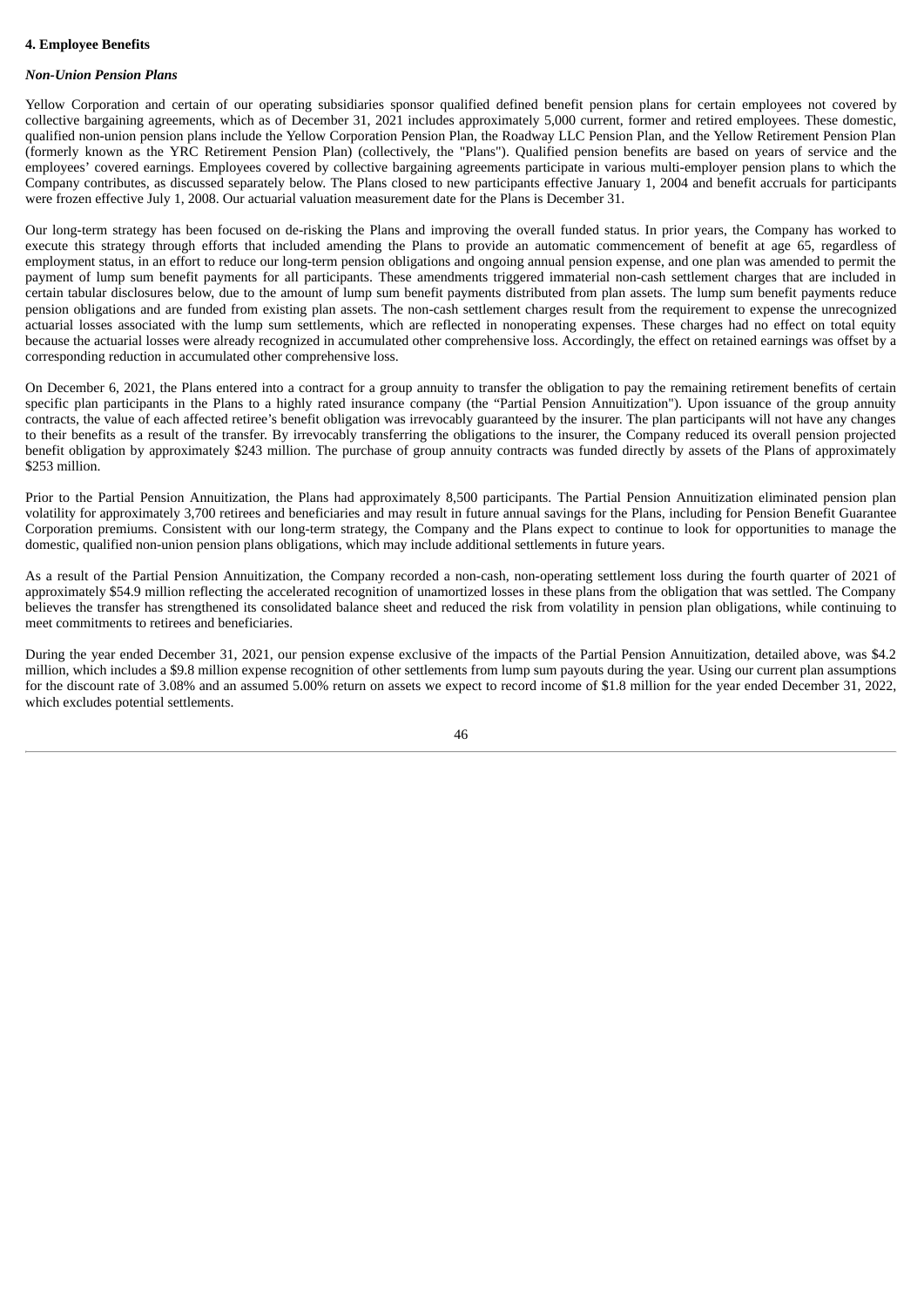### *Funded Status*

The reconciliation of the beginning and ending balances of the projected benefit obligation and the fair value of plan assets for the years ended December 31, 2021 and 2020, and the funded status at December 31, 2021 and 2020, is as follows:

| (in millions)                                           | 2021 |         |     | 2020    |
|---------------------------------------------------------|------|---------|-----|---------|
| <b>Change in benefit obligation:</b>                    |      |         |     |         |
| Benefit obligation at beginning of year                 | \$   | 1,142.3 | -S  | 1,128.8 |
| Interest cost                                           |      | 30.7    |     | 37.1    |
| Benefits paid, including lump sum and annuity transfers |      | (353.0) |     | (102.1) |
| Actuarial (gain) loss                                   |      | (6.7)   |     | 78.5    |
| Other                                                   |      |         |     |         |
| Benefit obligation at year end                          |      | 813.3   |     | 1,142.3 |
| Change in plan assets:                                  |      |         |     |         |
| Fair value of plan assets at prior year end             | \$   | 1.190.7 | -S  | 900.0   |
| Actual return on plan assets                            |      | (71.4)  |     | 356.3   |
| <b>Employer contributions</b>                           |      | 1.1     |     | 36.5    |
| Benefits paid, including lump sum and annuity transfers |      | (353.0) |     | (102.1) |
| Fair value of plan assets at year end                   | \$   | 767.4   | \$. | 1,190.7 |
| Funded status at year end                               | \$   | (45.9)  |     | 48.4    |

The net underfunded status of the plans of \$45.9 million at December 31, 2021 and the net overfunded status of the plans of \$48.4 million at December 31, 2020 are recognized in the consolidated balance sheets as shown in the table below. No plan assets are expected to be returned to the Company during the year ending December 31, 2022.

Amounts recognized in the consolidated balance sheets for these pension plans at December 31 are as follows:

| (in millions)              | 2021   |   | 2020   |
|----------------------------|--------|---|--------|
| Noncurrent assets          | 40.5   | w | 63.2   |
| <b>Current liabilities</b> | (0.6)  |   | (0.7)  |
| Noncurrent liabilities     | (85.8) |   | (14.1) |
| Total                      | (45.9) |   | 48.4   |

Amounts recognized in accumulated other comprehensive loss at December 31 consist of:

| (in millions)            | 2021  | 2020                 |
|--------------------------|-------|----------------------|
| Net actuarial loss       | 207.3 | 171 E<br><b>TIT'</b> |
| Net prior service credit | (8.9) | (9.4)                |
| <b>Total</b>             | 198.4 | 162.1                |

As shown above, included in accumulated other comprehensive loss at December 31, 2021, are unrecognized actuarial losses of \$198.4 million (\$188.8 million, net of tax).

Information for pension plans with an accumulated benefit obligation ("ABO") in excess of plan assets and plan assets that exceed ABO at December 31, 2021 and 2020 is as follows:

|                                |                                     | <b>At December 31, 2021</b> |       |
|--------------------------------|-------------------------------------|-----------------------------|-------|
| (in millions)                  | <b>ABO</b> Exceeds<br><b>Assets</b> | <b>Assets Exceed</b><br>ABO | Total |
| Projected benefit obligation   | 759.3                               | 54.0                        | 813.3 |
| Accumulated benefit obligation | 759.3                               | 54.0                        | 813.3 |
| Fair value of plan assets      | 673.2                               | 94.2                        | 767.4 |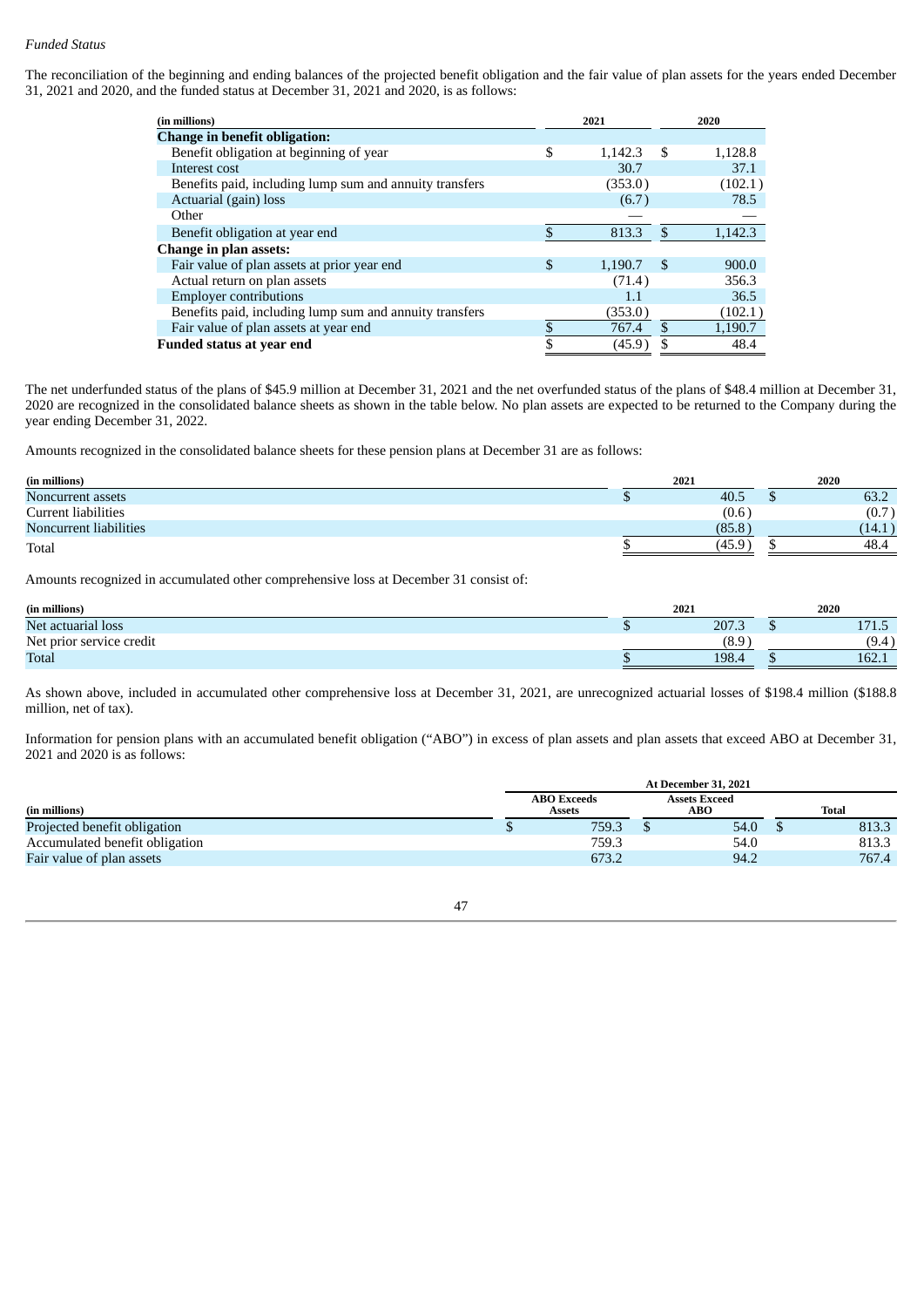|                                  | <b>At December 31, 2020</b> |                                     |  |                             |  |              |  |  |  |  |
|----------------------------------|-----------------------------|-------------------------------------|--|-----------------------------|--|--------------|--|--|--|--|
| (in millions)                    |                             | <b>ABO</b> Exceeds<br><b>Assets</b> |  | <b>Assets Exceed</b><br>ABO |  | <b>Total</b> |  |  |  |  |
| Projected benefit obligation     |                             | 482.9                               |  | 659.4                       |  | 1,142.3      |  |  |  |  |
| Accumulated benefit obligation   |                             | 482.9                               |  | 659.4                       |  | 1,142.3      |  |  |  |  |
| <b>Fair value of plan assets</b> |                             | 468.1                               |  | 722.6                       |  | 1,190.7      |  |  |  |  |

*Assumptions*

Weighted average actuarial assumptions used to determine benefit obligations at December 31:

|               | 2021  | 2020           |
|---------------|-------|----------------|
| Discount rate | 3.08% | $\Omega$<br>70 |
|               |       |                |

Weighted average assumptions used to determine net periodic benefit cost for the years ended December 31:

|                                   | 2021                      | 2020                      | 2019                    |
|-----------------------------------|---------------------------|---------------------------|-------------------------|
| Discount rate                     | 2.81%                     | $3.56\%$                  | 4.44%                   |
| Expected rate of return on assets | $5.0\%$                   | 7.0%                      | 7.0%                    |
|                                   | Pri-2012                  | Pri-2012                  | Pri-2012                |
| Mortality table (a)               | $(MP-2021$ Scale, Custom) | $(MP-2020$ Scale, Custom) | (MP-2019 Scale, Custom) |

(a) The 2021, 2020 and 2019 mortality tables were based on a custom mortality improvement scale to reflect expectations of underlying plan participants.

The discount rate refers to the interest rate used to discount the estimated future benefit payments to their present value, also referred to as the benefit obligation. The discount rate allows us to estimate what it would cost to settle the pension obligations as of the measurement date, December 31, and is used as the interest rate factor in the following year's pension cost. We determine the discount rate by selecting a portfolio of high quality noncallable bonds such that the coupons and maturities exceed or are similar to our expected benefit payments.

In determining the expected rate of return on assets, we consider our historical experience in the plans' investment portfolio, historical market data and long-term historical relationships as well as a review of other objective indices including current market factors such as inflation and interest rates. Due to the historically underfunded nature of these plans we previously managed our investment portfolio to hedge risks, but primarily focused on risk seeking assets that would provide an opportunity to close the net funded deficit thus the Company selected an expected rate of return on assets of 7.0% effective for the 2020 valuation.

Based on the improved funded status in comparison to historic levels, which impacts the risk profile of the asset portfolio and various market factors, we selected an expected rate of return on assets of 5.0% effective for the 2021 valuation. We have reviewed our expected long-term rate of return based upon several factors, including those detailed above, and determined that we will not modify the expected rate of return of 5.0% for 2022. In addition, we will continue to review our expected long-term rate of return on an annual basis and, if and when appropriate, revise that assumption. The pension trust holds no Company securities.

Our asset allocation as of December 31, 2021 and 2020, and targeted long-term asset allocation for the plans are as follows:

|                        | 2021 | 2020 | Target |
|------------------------|------|------|--------|
| <b>Equities</b>        | 32%  | 60%  | 38%    |
| <b>Debt Securities</b> | 49%  | 31%  | 30%    |
| <b>Absolute Return</b> | 19%  | 9%   | 32%    |

As detailed in the table directly above, as of December 31, 2021 and 2020 there were some relatively large differences between the asset allocations and the targeted allocations that were primarily reflective of different short-term circumstances in each year. There was a significant growth in equities in 2020 primarily related to an initial public offering and a subsequent lock-up period on that investment and in 2021 a need for liquidity to manage the Partial Pension Annuitization transaction.

### *Future Contributions and Benefit Payments*

We expect cash contributions, if required at all, for the defined benefit pension plans that the Company sponsors to be nominal for 2022 and in years thereafter. The average remaining life expectancy of plan participants is approximately 22 years.

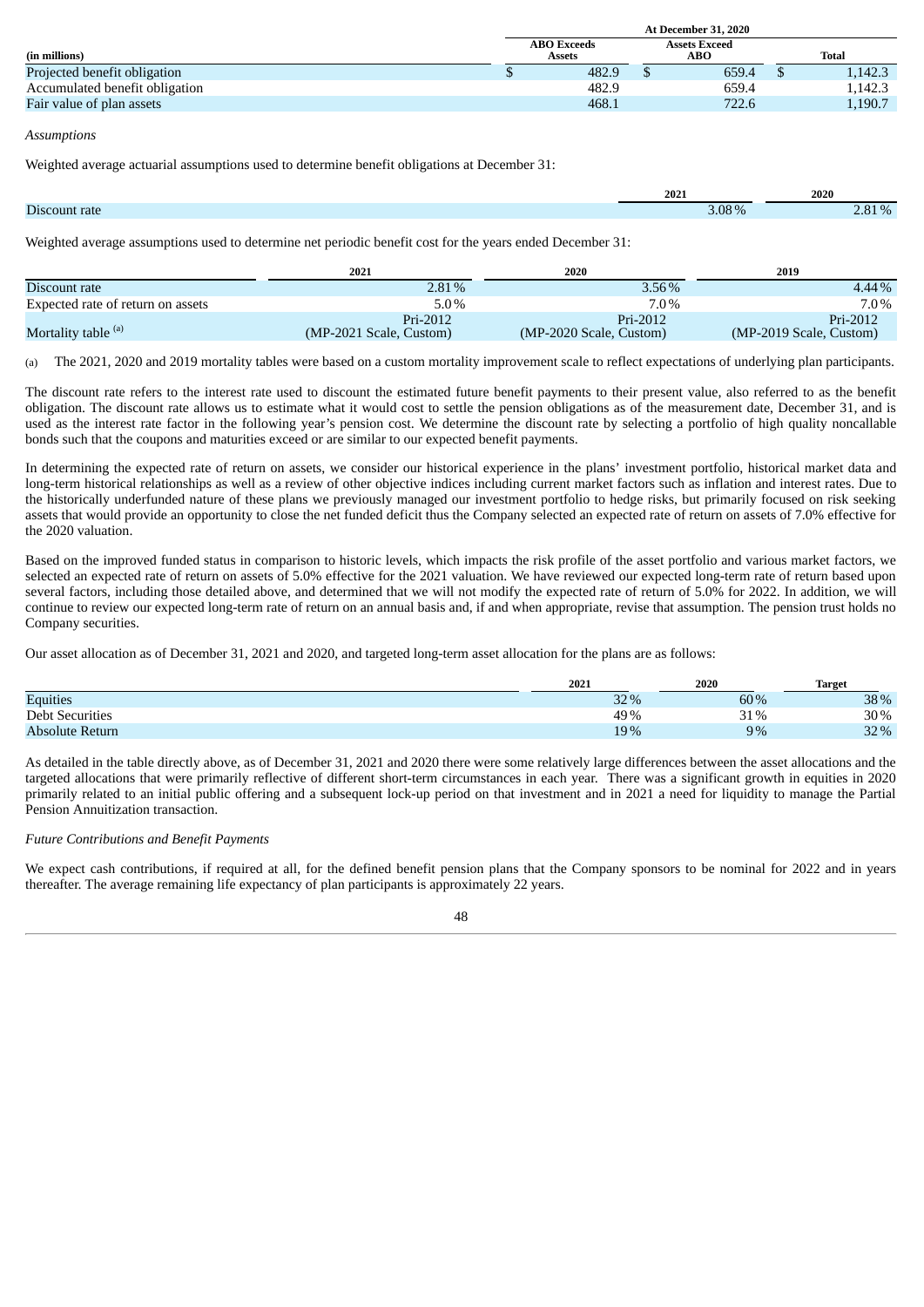Expected benefit payments from the Plans for each of the next five years and the total cumulative benefit payments for the following five years ended December 31 are as follows:

| <br>$\overline{\phantom{a}}$<br>ı millione<br>1 i n | 2022             | 2023 | 2024            | 2025 |   | 2026 | 2027-<br>-2031 |
|-----------------------------------------------------|------------------|------|-----------------|------|---|------|----------------|
| Expec<br>'ent.                                      | co<br><b>bo.</b> | ,,,, | $\sim$<br>ں ۔ ب |      | . | ---  | ----           |

#### *Pension and Other Post-retirement Costs*

The components of our net periodic pension cost, other post-retirement costs and other amounts recognized in other comprehensive loss (income) before tax for the years ended December 31, 2021, 2020 and 2019 were as follows:

| (in millions)                                                                                            |    | 2021   |    | 2020         |     | 2019   |
|----------------------------------------------------------------------------------------------------------|----|--------|----|--------------|-----|--------|
| Net periodic benefit cost:                                                                               |    |        |    |              |     |        |
| Interest cost                                                                                            | S  | 30.7   | S  | 37.1         | -\$ | 45.7   |
| Expected return on plan assets                                                                           |    | (48.0) |    | (61.1)       |     | (57.3) |
| Amortization of prior net losses                                                                         |    | 12.1   |    | 14.3         |     | 12.8   |
| Amortization of prior net service credit                                                                 |    | (0.4)  |    | (0.4)        |     | (0.4)  |
| Settlement - Annuitization(s)                                                                            |    | 54.9   |    |              |     |        |
| Settlements - All Others                                                                                 |    | 9.8    |    | 3.6          |     | 1.8    |
| Net periodic pension cost (benefit)                                                                      |    | 59.1   |    | $(6.5)$ \$   |     | 2.6    |
| Other changes in plan assets and benefit obligations recognized in other comprehensive<br>loss (income): |    |        |    |              |     |        |
| Net actuarial (gains) losses and other adjustments                                                       | \$ | 112.7  | £. | $(216.7)$ \$ |     | 51.9   |
| Settlement - Annuitization(s)                                                                            |    | (54.9) |    |              |     |        |
| Settlements - All Others                                                                                 |    | (9.8)  |    | (3.6)        |     | (1.8)  |
| Amortization of prior net losses                                                                         |    | (12.1) |    | (14.3)       |     | (12.8) |
| Amortization of prior net service credit                                                                 |    | 0.4    |    | 0.4          |     | 0.4    |
| Total recognized in other comprehensive loss (income)                                                    |    | 36.3   |    | (234.2)      | -S  | 37.7   |
| Total recognized in net periodic benefit cost and other comprehensive loss (income)                      |    | 95.4   |    | (240.7)      |     | 40.3   |

During the year ended December 31, 2021, there was no income tax expense (benefit) related to amounts in other comprehensive income. During the years ended December 31, 2020 and 2019 the income tax expense (benefit) related to amounts in other comprehensive (income) loss was \$14.6 million and \$(0.3) million, respectively.

#### *Gains and Losses*

Gains and losses occur due to changes in the amount of either the projected benefit obligation or plan assets from experience being different than assumed and from changes in assumptions. We recognize an amortization of the net gain or loss as a component of net pension cost for a year if, as of the beginning of the year, that net gain or loss exceeds ten percent of the greater of the benefit obligation or the market-related value of plan assets. If an amortization is required, it equals the amount of net gain or loss that exceeds the ten percent corridor, amortized over the average remaining life expectancy of plan participants.

#### *Fair Value Measurement*

Our pension assets are stated at fair value. Fair value is the price that would be received to sell an asset or paid to transfer a liability in an orderly transaction between market participants at the measurement date. The fair value of Level 1 assets are based on quoted market prices. The majority of the Level 1 assets presented in the table below include common stock of both U.S. and, to a lesser extent, international companies, and mutual funds, which are actively traded and priced in the market. The fair value of Level 2 assets are based on other significant observable inputs, including quoted prices for similar securities. The Level 2 assets presented in the below table consist primarily of fixed income and absolute return funds where values are based on the quoted prices of similar securities and observable market data. Level 3 assets are those where the fair value is determined based on unobservable inputs. The Level 3 assets consist primarily of private equities, and the assets are either priced at cost less cash distributions for recent asset purchases, third-party valuations or discounted cash flow methods. Assets that are not considered Level 1, 2 or 3 assets are valued at the net asset value ("NAV") of the underlying investments held, as determined by the fund managers.

The methods and assumptions used by third-party pricing sources may include a variety of factors, such as recently executed transactions, existing contracts, economic conditions, industry or market developments, and overall credit ratings. These estimated fair values may differ significantly from the values that would have been used had a ready market for these investments existed and as such, differences could be material. The availability of observable data is monitored by plan management to assess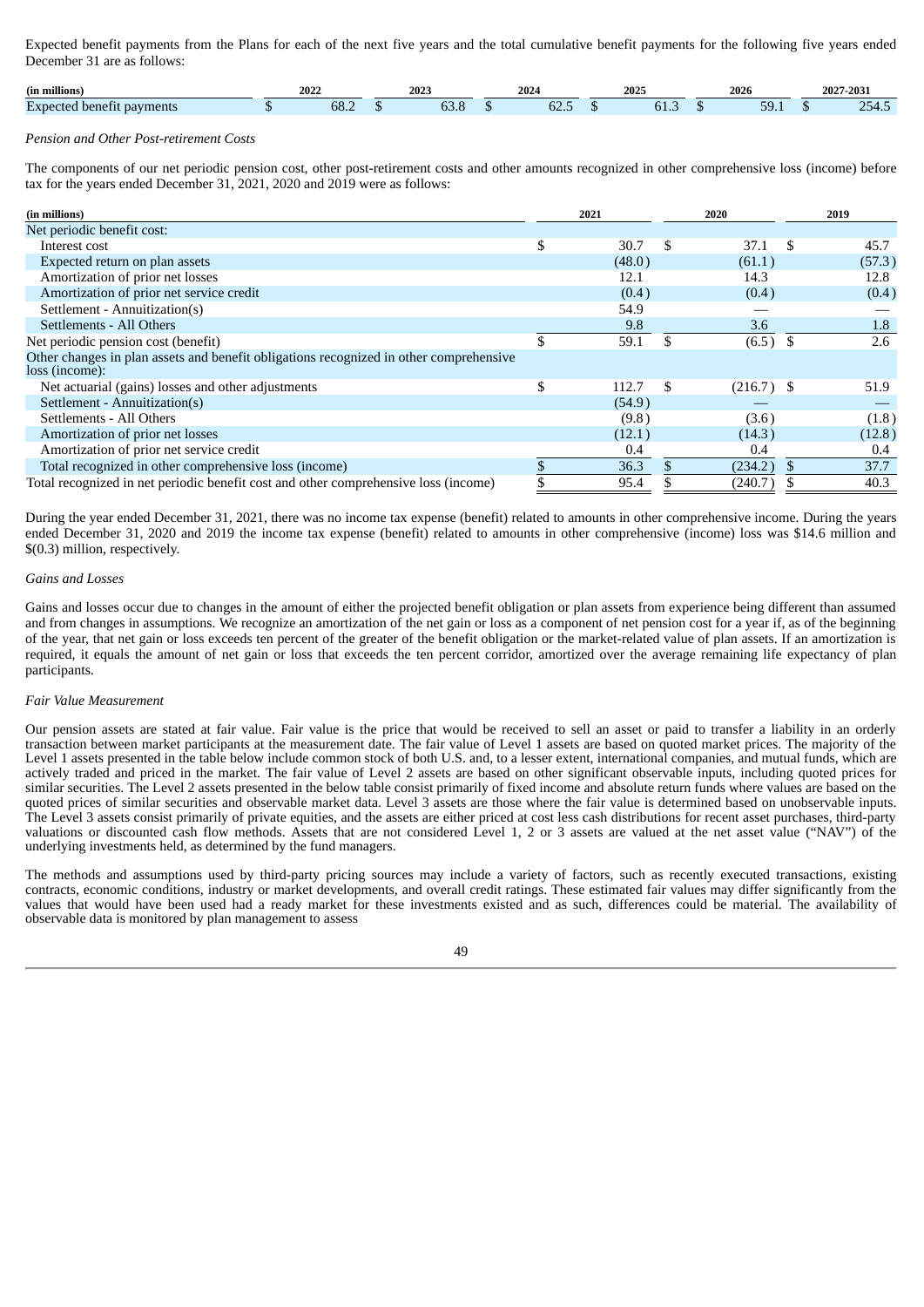appropriate classification of financial instruments within the fair value hierarchy. Depending upon the availability of such inputs, specific securities may transfer between levels. In such instances, the transfer is reported at the end of the reporting period.

The tables below detail by level, within the fair value hierarchy, the pension assets at fair value as of December 31, 2021 and December 31, 2020:

|                                            | Pension Assets at Fair Value as of December 31, 2021 |       |                |       |                |       |  |         |
|--------------------------------------------|------------------------------------------------------|-------|----------------|-------|----------------|-------|--|---------|
| (in millions)                              | Total                                                |       | <b>Level 1</b> |       | <b>Level 2</b> |       |  | Level 3 |
| <b>Equities</b>                            |                                                      | 59.0  | -S             | 59.0  |                |       |  |         |
| Private equities                           |                                                      | 18.6  |                |       |                |       |  | 18.6    |
| Fixed income:                              |                                                      |       |                |       |                |       |  |         |
| Corporate and other                        |                                                      | 81.4  |                |       |                | 73.4  |  | 8.0     |
| Government                                 |                                                      | 206.2 |                | 8.2   |                | 198.0 |  |         |
| Interest bearing                           |                                                      | 58.9  |                | 57.5  |                | 1.4   |  |         |
| Investments measured at NAV <sup>(a)</sup> |                                                      | 343.3 |                |       |                |       |  |         |
| Total plan assets                          |                                                      | 767.4 |                | 124.7 |                | 272.8 |  | 26.6    |

|                                            |  |              | Pension Assets at Fair Value as of December 31, 2020 |  |                |  |                |
|--------------------------------------------|--|--------------|------------------------------------------------------|--|----------------|--|----------------|
| (in millions)                              |  | <b>Total</b> | Level 1                                              |  | <b>Level 2</b> |  | <b>Level 3</b> |
| <b>Equities</b>                            |  | 518.9        | 518.4                                                |  | 0.5            |  |                |
| Private equities                           |  | 36.9         |                                                      |  |                |  | 36.9           |
| Fixed income:                              |  |              |                                                      |  |                |  |                |
| Corporate and other                        |  | 32.1         | 6.0                                                  |  | 17.7           |  | 8.4            |
| Government                                 |  | 250.5        | 55.4                                                 |  | 195.1          |  |                |
| Interest bearing                           |  | 67.0         | 8.7                                                  |  | 58.3           |  |                |
| Investments measured at NAV <sup>(a)</sup> |  | 285.3        |                                                      |  |                |  |                |
| Total plan assets                          |  | 1,190.7      | 588.5                                                |  | 271.6          |  | 45.3           |

(a) Certain investments that are measured at fair value using the NAV per share (or its equivalent) practical expedient have not been categorized in the fair value hierarchy.

The table below presents the activity of our assets measured at fair value on a recurring basis using significant unobservable inputs (Level 3):

| (in millions)                | <b>Private Equities</b> |        |  | <b>Fixed income</b> | <b>Total Level 3</b> |  |
|------------------------------|-------------------------|--------|--|---------------------|----------------------|--|
| Balance at December 31, 2019 |                         | 36.4   |  | 8.4                 | 44.8                 |  |
| Transfers in                 |                         | 19.4   |  |                     | 19.4                 |  |
| Purchases                    |                         | __     |  | 1.6                 | 1.6                  |  |
| <b>Sales</b>                 |                         | (7.7)  |  | (1.4)               | (9.1)                |  |
| Unrealized losses            |                         | (11.2) |  | (0.2)               | (11.4)               |  |
| Balance at December 31, 2020 |                         | 36.9   |  | 8.4                 | 45.3                 |  |
| Purchases                    |                         | 1.0    |  | 0.8                 | 1.8                  |  |
| <b>Sales</b>                 |                         | (24.4) |  | (1.3)               | (25.7)               |  |
| Unrealized gain              |                         | 5.1    |  | 0.1                 | 5.2                  |  |
| Balance at December 31, 2021 |                         | 18.6   |  | 8.0                 | 26.6                 |  |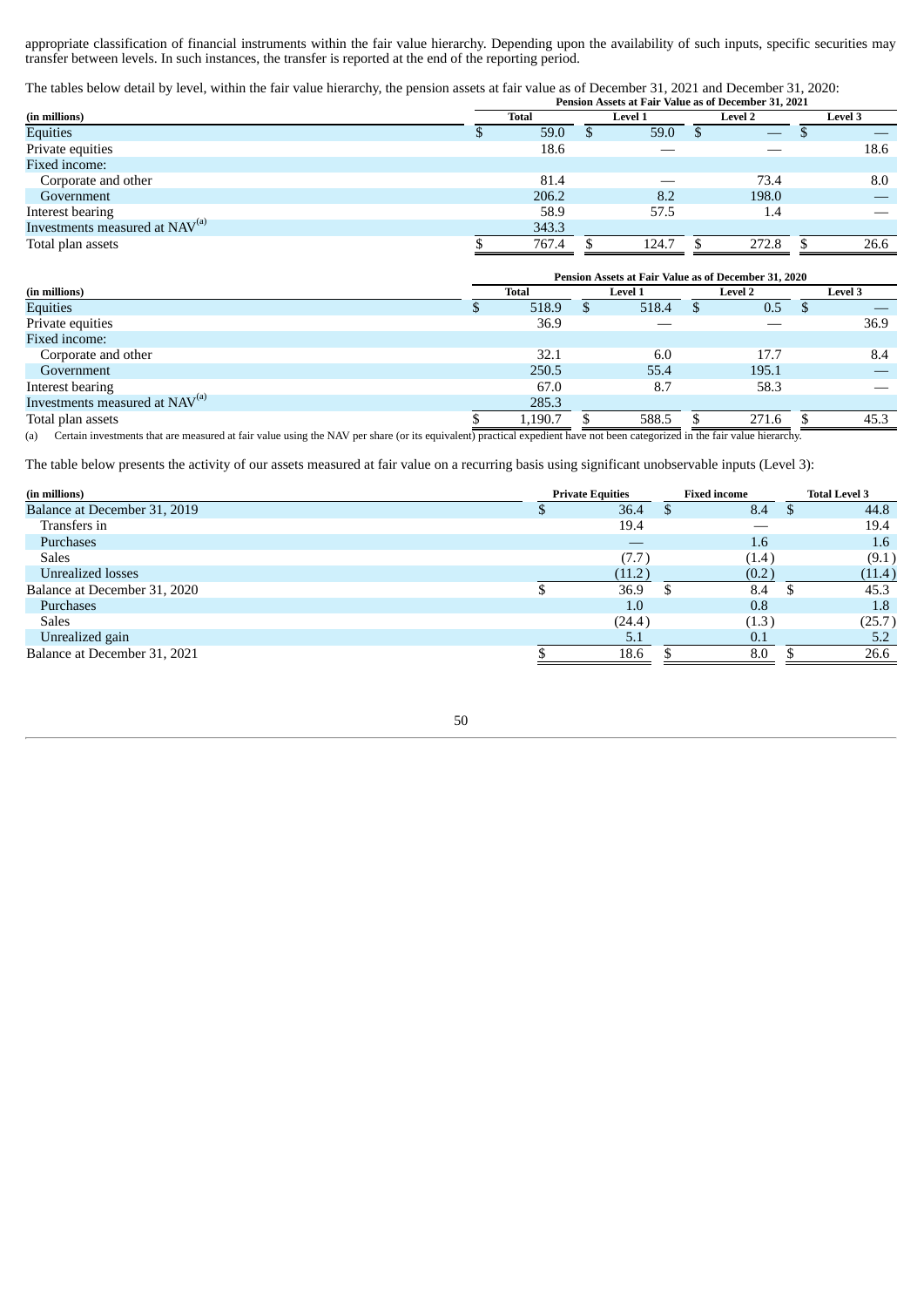The following table sets forth a summary of the assets for which a reported NAV is used to estimate the fair value as of December 31, 2021: **Fair value estimated using Net Asset Value per Share**

|                                 | r an vanit committed asing rut risset vanit per share |                   |  |                         |                           |                                    |  |  |  |  |  |
|---------------------------------|-------------------------------------------------------|-------------------|--|-------------------------|---------------------------|------------------------------------|--|--|--|--|--|
| (in millions)                   |                                                       | <b>Fair Value</b> |  | Unfunded<br>Commitments | Redemption<br>Frequency   | <b>Redemption Notice</b><br>Period |  |  |  |  |  |
| Private equities <sup>(a)</sup> |                                                       | 122.7             |  | 7.5                     | Redemptions not permitted |                                    |  |  |  |  |  |
| Fixed income <sup>(b)</sup>     |                                                       | 41.5              |  |                         | Monthly, Quarterly        | 35-90 days                         |  |  |  |  |  |
| Equities <sup>(c)</sup>         |                                                       | 59.0              |  |                         | Monthly, Quarterly        | $3-60$ days                        |  |  |  |  |  |
| Absolute return <sup>(d)</sup>  |                                                       | 120.1             |  |                         | Monthly, Quarterly        | $5-90$ days                        |  |  |  |  |  |
| <b>Total</b>                    |                                                       | 343.3             |  |                         |                           |                                    |  |  |  |  |  |

(a) Consists of private equity investments in pharmaceuticals and companies primarily in the technology and healthcare sectors.

(b) Consists of investment in debt securities, secured and unsecured, including collateralized loan obligations of global companies, primarily across the U.S. and Europe. While certain fixed income investments allow redemptions, others do not.

(c) Consists of public equity investments in U.S. and non-U.S. markets.

(d) Consists of investments in publicly traded securities including long and short positions in equities and exchange traded funds, equity index options, corporate and convertible debt securities and other derivatives on equities, commodities and interest rates.

The following table sets forth a summary of the assets for which a reported NAV is used to estimate the fair value as of December 31, 2020:

|                                 |                   |       | Fair value estimated using Net Asset Value per Share |                         |                           |                                    |  |  |  |  |  |
|---------------------------------|-------------------|-------|------------------------------------------------------|-------------------------|---------------------------|------------------------------------|--|--|--|--|--|
| (in millions)                   | <b>Fair Value</b> |       |                                                      | Unfunded<br>Commitments | Redemption<br>Frequency   | <b>Redemption Notice</b><br>Period |  |  |  |  |  |
| Private equities <sup>(a)</sup> |                   | 119.0 |                                                      | L.5                     | Redemptions not permitted |                                    |  |  |  |  |  |
| Fixed income <sup>(b)</sup>     |                   | 30.5  |                                                      |                         | Monthly, Quarterly        | 35-90 days                         |  |  |  |  |  |
| Equities <sup>(c)</sup>         |                   | 58.3  |                                                      |                         | Monthly                   | $3-30$ days                        |  |  |  |  |  |
| Absolute return <sup>(d)</sup>  |                   | 77.5  |                                                      |                         | Monthly, Quarterly        | 3-75 days                          |  |  |  |  |  |
| Total                           |                   | 285.3 |                                                      |                         |                           |                                    |  |  |  |  |  |

(a) Consists of private equity investments in pharmaceuticals and companies primarily in the technology and healthcare sectors.

(b) Primarily consists of investments in royalty payments from marketers of pharmaceuticals and related debt securities.

(c) Consists of public equity investments in U.S. and non-U.S. markets.

Consists of investments in global markets, including derivative securities of equity and fixed income indexes, commodities and interest rates.

Historically, the investment strategy for private equities has consisted of direct investments or investments through limited partnerships with managers who purchase interests in non-public companies. In addition, the typical investment strategies of the fixed income and equity funds was based on fundamental and quantitative analysis and consisted of long and hedged strategies. Lastly, the general strategy of the absolute return funds consisted of alternative investment techniques, including derivative instruments and other unconventional assets, to achieve an absolute return rate.

#### *Multi-Employer Plans*

The Company contributes to various separate multi-employer health, welfare and pension plans for employees that are covered by our collective bargaining agreements (approximately 80% of total employees of the Company and its subsidiaries). The collective bargaining agreements determine the amounts of these contributions. The health and welfare plans provide medical related benefits to active employees and retirees. The pension plans provide retirement benefits to retired participants. We recognize multi-employer pension cost within salaries, wages and employee benefits the contractually required contributions for the period and recognize as a liability any contributions due and unpaid at period end. We do not directly manage the multi-employer plans to which we contribute. These pension plans' assets and liabilities are not included in our consolidated balance sheets. The trusts covering these plans are generally managed by trustees, half of whom the unions appoint and half of whom various contributing employers appoint.

We expensed the following amounts related to these plans for the years ended December 31:

| (in millions)      | 2021 |       |  | 2020            | 2019 |                        |  |
|--------------------|------|-------|--|-----------------|------|------------------------|--|
| Health and welfare |      | 485.2 |  | 488.7           | ╜    | 503.5                  |  |
| Pension            |      | 114.5 |  | $\sim$<br>140.U |      | 27c<br>147.U           |  |
| Total              |      | 599.7 |  | 612.3           | - 12 | ር ጋ 1<br><b>D</b> 2T.T |  |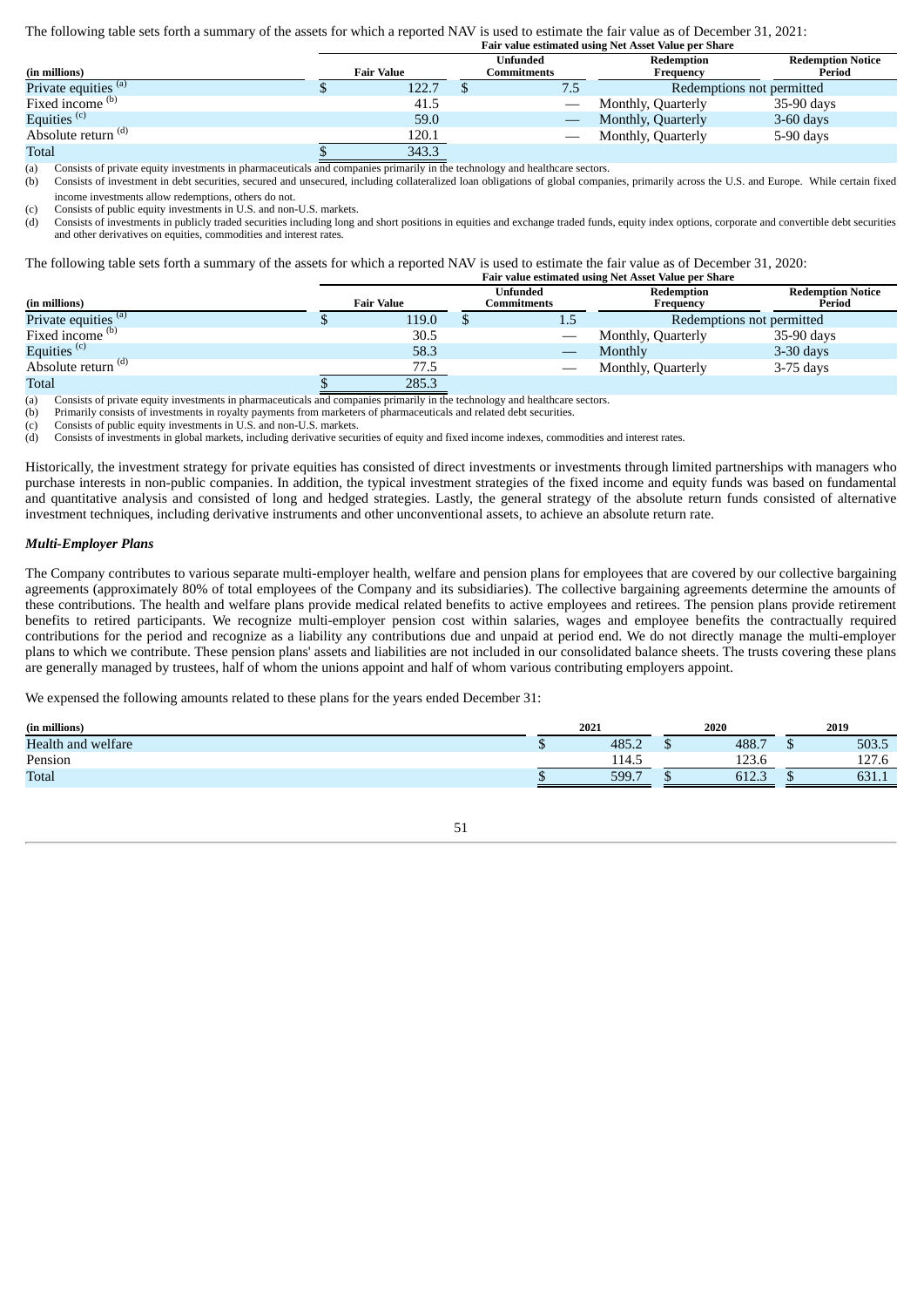The following table provides additional information related to our participation in individually significant multi-employer pension plans:

|                                                                         |                   | Pension Protection Zone Status <sup>(b)</sup> |                                  | Funding<br><b>Improvement</b> or | Employer                 | <b>Expiration Date</b><br>of Collective-<br><b>Bargaining</b> |
|-------------------------------------------------------------------------|-------------------|-----------------------------------------------|----------------------------------|----------------------------------|--------------------------|---------------------------------------------------------------|
| Pension Fund <sup>(a)</sup>                                             | <b>EIN Number</b> | 2021                                          | 2020                             | <b>Rehabilitation Plan</b>       | <b>Surcharge Imposed</b> | <b>Agreement</b>                                              |
| Central States, Southeast and<br><b>Southwest Areas Pension</b><br>Fund | 36-6044243        | Critical and<br><b>Declining</b>              | Critical and<br><b>Declining</b> | Yes                              | N <sub>o</sub>           | 3/31/2024                                                     |
| Teamsters National 401(k)<br>Savings Plan <sup>(c)</sup>                | 52-1967784        | N/A                                           | N/A                              | N/A                              | No                       | 3/31/2024                                                     |
| Road Carriers Local 707<br>Pension Fund                                 | 51-6106510        | Critical and<br>Declining                     | Critical and<br><b>Declining</b> | Yes                              | N <sub>o</sub>           | 3/31/2024                                                     |
| Teamsters Local 641 Pension<br>Fund                                     | 22-6220288        | Critical and<br>Declining                     | Critical and<br>Declining        | Yes                              | No                       | 3/31/2024                                                     |

a) The determination of individually significant multi-employer plans is based on our contributions to the plans relative to our total contributions over the periods presented, as well as our contributions to the plans relative to the total contributions that the individual plans received during the periods presented.

b) The Pension Protection Zone Status indicated herein is based on information that the Company obtained from the plans' Forms 5500. Unless otherwise noted, the most recent PPA zone status available for 2021 and 2020 is for the plan's year-end during calendar years 2020 and 2019, respectively. Among other factors, plans in the critical or critical and declining zone are generally less than 65 percent funded, plans in the endangered zone are less than 80 percent funded, and plans in the green zone are at least 80 percent funded.

c) The policies of the Western Conference of Teamsters Pension Trust precluded the Company from reentering the plan on June 1, 2011. The plan did not assess a withdrawal liability and has not done so since June 1, 2011. Contributions related to the employees previously covered by this plan are now being made to the Teamsters National 401(k) Plan.

The Company was listed in the Central States, Road Carriers Local 707 Pension Fund and Teamsters Local 641 Pension Fund's Forms 5500 as providing more than 5 percent of the total contributions for 2021 and 2020.

We contributed a total of \$115.4 million, \$115.0 million and \$128.8 million in cash to the multi-employer pension funds for the years ended December 31, 2021, 2020 and 2019, respectively. The following table provides the pension amounts contributed by fund for those funds that are considered to be individually significant for the years ended December 31:

| (in millions)                                              | 2021 | 2020 | 2019 |
|------------------------------------------------------------|------|------|------|
| Central States, Southeast and Southwest Areas Pension Fund | 68.4 | 69.0 |      |
| Teamsters National 401(k) Savings Plan                     | 18.9 | 17.5 | 19.0 |
| Road Carriers Local 707 Pension Fund                       | 1.9  |      | 2.5  |
| Teamsters Local 641 Pension Fund                           |      |      |      |

In March 2021, the American Rescue Plan Act of 2021 (the "ARPA") was passed, which includes, among many other provisions, significant financial assistance for eligible, underfunded multi-employer pension plans. The Company believes that several multi-employer pension plans for employees covered by our collective bargaining agreements are eligible, including the Central States, Southeast and Southwest Areas Pension Fund and the Teamsters Local 641 Pension Fund. The special financial assistance provided by the ARPA is designed to cover the payments of accrued pension benefits through the 2051 plan year and is not subject to any repayment obligations. The Pension Benefit Guaranty Corporation ("PBGC") has issued the application requirements for special financial assistance and additional guidance, and has begun providing approvals to certain plans. Based upon our understanding of these regulations and guidance, the Company does not anticipate any material short-term impacts of this financial assistance. The Company is monitoring applications submitted by the relevant multi-employer pension plans. In January 2022, the Road Carriers Local 707 Pension Fund received the PBGC's approval that should result in this plan receiving \$725.6 million in special financial assistance.

If we fail to make our required contributions to a multi-employer plan, it would expose us to penalties including potential withdrawal liabilities. The Company has no intention of triggering such withdrawal liabilities due to contributions or otherwise.

### *401(k) Savings Plans*

We sponsor the Yellow Corporation 401(k) Plan and the Reddaway Hourly 401(k) Plan, which are defined contribution plans primarily for employees that our collective bargaining agreements do not cover. The plans permit participants to make contributions to the plans and permit the employer of participants to make contributions on behalf of the participants. Additionally, the Reddaway Hourly 401(k) Plan allows for a non-elective employer contribution. Including non-elective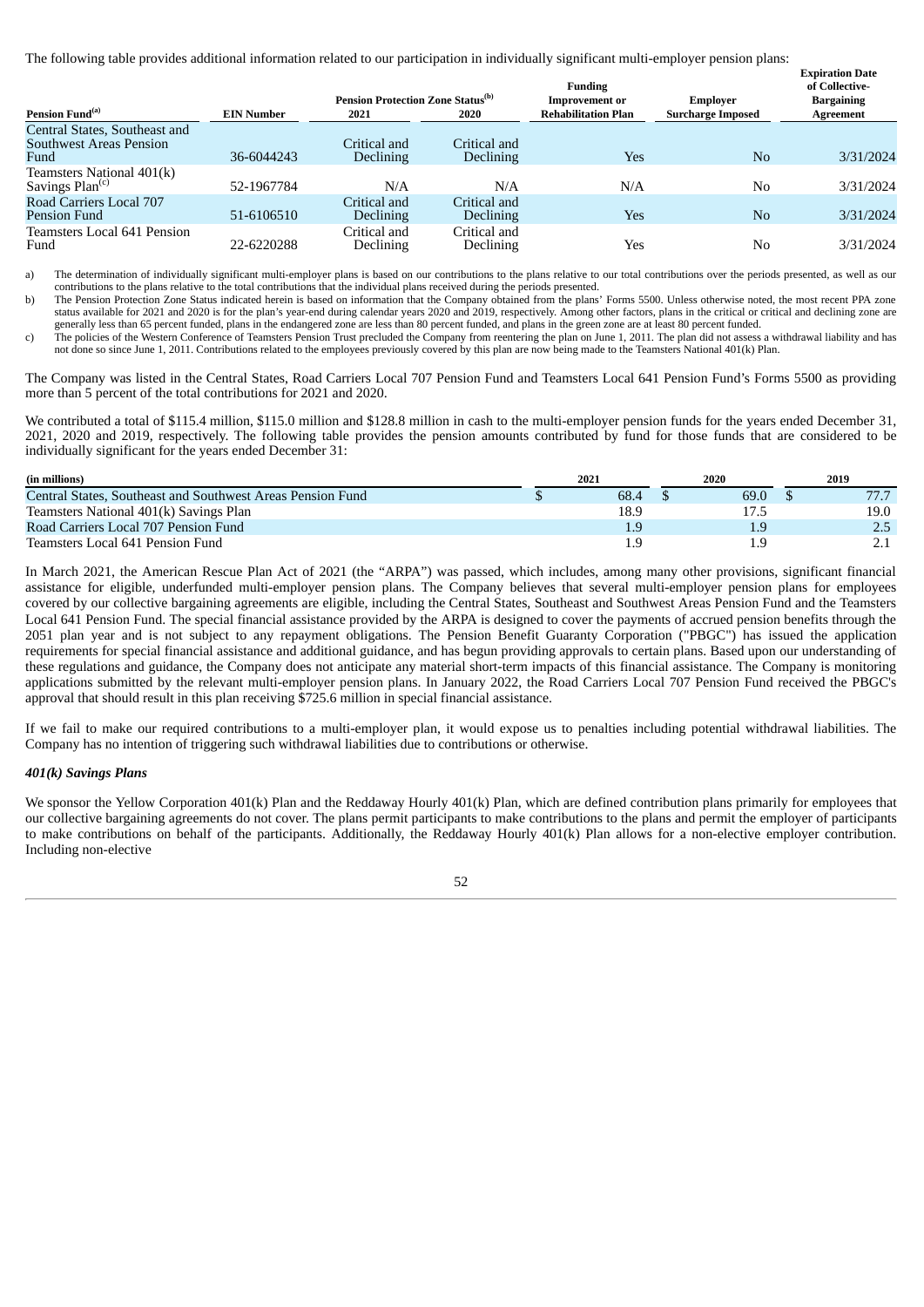employer contributions, total employer contributions were \$6.7 million in 2021, \$3.7 million in 2020 and \$12.8 million in 2019. Our employees covered under collective bargaining agreements may also participate in union-sponsored 401(k) plans.

#### *Annual Incentive Awards*

The Company provides an annual incentive compensation plan (Annual Incentive Plan, or AIP) to certain salaried employees across various levels of the organization which is based on factors such as operating revenues and Adjusted EBITDA achieved for the year, compared to targeted operating results. Results from operations include incentive compensation expense of \$33.1 million and \$10.0 million in 2021 and 2020, respectively, primarily for the AIP. There were no such expenses in 2019.

#### **5. Debt and Financing**

Our outstanding debt as of December 31, 2021 and December 31, 2020 consisted of the following:

|                                                               |    |                  |                 |      |                   | <b>Debt</b>       |     |                   |            | <b>Effective</b> |
|---------------------------------------------------------------|----|------------------|-----------------|------|-------------------|-------------------|-----|-------------------|------------|------------------|
| As of December 31, 2021 (in millions)                         |    | <b>Par Value</b> | <b>Discount</b> |      | Commitment<br>Fee | Issuance<br>Costs |     | <b>Book Value</b> |            | Interest<br>Rate |
| UST Loan Tranche $A^{(a)}$                                    | \$ | 311.4            |                 |      | $(12.9)$ \$       | (3.4)             | -S  | 295.1             |            | $6.4\%$          |
| <b>UST Loan Tranche B</b>                                     |    | 400.0            |                 |      | (17.3)            | (4.5)             |     | 378.2             | (b)<br>(c) | $6.5\%$          |
| Term Loan <sup>(a)</sup>                                      |    | 612.5            | (15.0)          |      |                   | (6.6)             |     | 590.9             |            | 9.5%             |
| <b>ABL Facility</b>                                           |    |                  |                 |      |                   |                   |     |                   |            | N/A              |
| Secured Second A&R CDA                                        |    | 24.1             |                 |      |                   |                   |     | 24.1              |            | $7.7\%$          |
| Unsecured Second A&R CDA                                      |    | 42.5             |                 |      |                   | (0.1)             |     | 42.4              | (d)        | $7.7\%$          |
| Lease financing obligations                                   |    | 224.0            |                 |      |                   | (0.2)             |     | 223.8             |            | 17.4%            |
| Total debt                                                    | S  | 1,614.5          | (15.0)          | - \$ | $(30.2)$ \$       | (14.8)            | \$. | 1,554.5           |            |                  |
| Current maturities of Term Loan                               |    | (1.5)            |                 |      |                   |                   |     | (1.5)             |            |                  |
| Current maturities of Secured and Unsecured<br>Second A&R CDA |    | (66.6)           |                 |      |                   | 0.1               |     | (66.5)            |            |                  |
| Current maturities of lease financing obligations             |    | (4.3)            |                 |      |                   |                   |     | (4.3)             |            |                  |
| Long-term debt, less current portion                          |    | 1,542.1          | (15.0)          |      | (30.2)            | (14.7)            |     | 1,482.2           |            |                  |

(a) The Par Value and the Book Value both reflect the accumulated cash funds that have been drawn, plus the accumulated paid-in-kind interest.<br>(b) Variable interest rate based on the Eurodollar rate, which is currently det

Variable interest rate based on the Eurodollar rate, which is currently determined by the 1, 2, 3 or 6-month USD LIBOR, with a floor of 1.0%, plus a fixed margin of 3.5%.

(c) Variable interest rate based on the Eurodollar rate, which is currently determined by the 1, 3 or 6-month USD LIBOR, with a floor of 1.0%, plus a fixed margin of 7.5%.

(d) Interest rate for lease financing obligations is derived from the difference between total rent payment and calculated principal amortization over the life of lease agreements.

| As of December 31, 2020 (in millions)<br><b>Par Value</b><br><b>Book Value</b><br><b>Discount</b><br>Rate<br>Fee<br>Costs<br>UST Loan Tranche $A^{(a)}$<br>302.3<br>(4.6)<br>280.0<br>(17.7)<br>S.<br>D<br>(b)<br><b>UST Loan Tranche B</b><br>69.2<br>74.8<br>(4.4)<br>(1.2)<br>(c)<br>582.7<br>613.0<br>Term Loan<br>(21.0)<br>(9.3)<br><b>ABL Facility</b> | <b>Effective</b><br><b>Interest</b> |
|---------------------------------------------------------------------------------------------------------------------------------------------------------------------------------------------------------------------------------------------------------------------------------------------------------------------------------------------------------------|-------------------------------------|
|                                                                                                                                                                                                                                                                                                                                                               |                                     |
|                                                                                                                                                                                                                                                                                                                                                               | 6.5%                                |
|                                                                                                                                                                                                                                                                                                                                                               | $6.5\%$                             |
|                                                                                                                                                                                                                                                                                                                                                               | $9.5\%$                             |
|                                                                                                                                                                                                                                                                                                                                                               | N/A                                 |
| Secured Second A&R CDA<br>24.1<br>(0.1)<br>24.0                                                                                                                                                                                                                                                                                                               | $7.7\%$                             |
| <b>Unsecured Second A&amp;R CDA</b><br>43.9<br>43.8<br>(0.1)<br>(d)                                                                                                                                                                                                                                                                                           | $7.7\%$                             |
| 225.7<br>Lease financing obligations<br>225.9<br>(0.2)                                                                                                                                                                                                                                                                                                        | 17.2%                               |
| Total debt<br>1.225.4<br>(15.5)<br>1.284.0<br>(21.0)<br>(22.1)<br>S<br>- S<br>ъ.                                                                                                                                                                                                                                                                              |                                     |
| Current maturities of Unsecured Second A&R CDA<br>(1.4)<br>(1.4)                                                                                                                                                                                                                                                                                              |                                     |
| Current maturities of lease financing obligations<br>(2.6)<br>(2.6)                                                                                                                                                                                                                                                                                           |                                     |
| Long-term debt, less current portion<br>1,280.0<br>1,221.4<br>(21.0)<br>(22.1)<br>(15.5)                                                                                                                                                                                                                                                                      |                                     |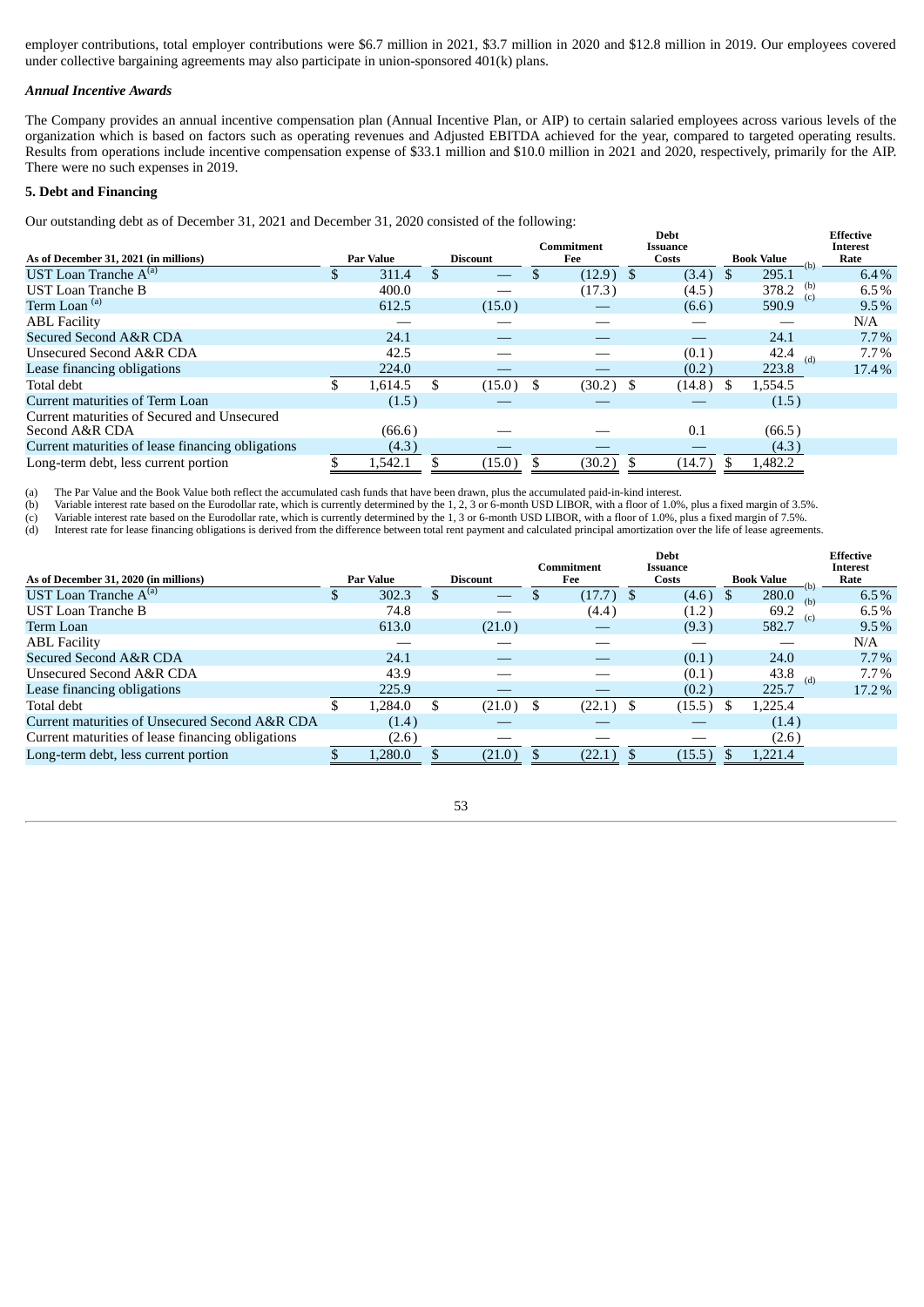#### *US Treasury Loan*

On July 7, 2020, the Company and certain of its subsidiaries, as guarantors (the "Term Guarantors"), entered into the UST Tranche A Term Loan Credit Agreement (the "Tranche A UST Credit Agreement") with The Bank of New York Mellon, as administrative agent and collateral agent and the UST Tranche B Term Loan Credit Agreement (the "Tranche B UST Credit Agreement" and together with the Tranche A UST Credit Agreement, the "UST Credit Agreements") with The Bank of New York Mellon, as administrative agent and collateral agent, pursuant to which the United States Treasury ("UST") committed to an aggregate of \$700.0 million to the Company pursuant to the CARES Act. The obligations of the Company under the UST Credit Agreements are unconditionally guaranteed by the Term Guarantors.

The UST Credit Agreements have maturity dates of September 30, 2024, with a single payment at maturity of the outstanding balance. The Tranche A UST Credit Agreement consists of a \$300.0 million term loan and bears interest at a rate of Eurodollar rate (subject to a floor of 1.0%) plus a margin of 3.5% per annum, consisting of 1.50% in cash and the remainder paid-in-kind. Proceeds from the Tranche A UST Credit Agreement were used to meet the Company's contractual obligations and maintain working capital. The Tranche B UST Credit Agreement consists of a \$400.0 million term loan and bears interest at a rate of Eurodollar rate (subject to a floor of 1.0%) plus a margin of 3.5% per annum, paid in cash. Proceeds from the Tranche B UST Credit Agreement were used predominantly for the acquisition of tractors and trailers. Obligations under the UST Credit Agreements are secured by a perfected first priority security interest in the escrow or controlled account supporting the respective UST Credit Facility, certain tractors and trailers (in the case of the Tranche B UST Credit Agreement) and a perfected junior priority security interest (subject in each case to permitted liens) in substantially all other assets of the Company and the Term Guarantors, subject to certain exceptions.

The UST Credit Agreements were funded through a series of draws made over time as the proceeds are utilized for the purposes outlined by the agreements. Funds drawn on the UST Credit Agreements are initially segregated into restricted accounts and those funds were included in "Restricted amounts held in escrow" in the accompanying consolidated balance sheet. Borrowings are subject to the various requirements stated in the UST Credit Agreements.

The Company issued 15,943,753 shares of common stock as consideration related to the UST Credit Agreements, which has impacted both the capital surplus and common stock, for the par value per share. Accordingly, the fair value of those shares at issuance of approximately \$46.7 million was recorded as a commitment fee that will be amortized into interest expense on a straight-line basis over the term of the availability of the UST funds, which ends on September 30, 2024. The Company initially classified the unamortized commitment fee both as a non-current asset, included within other assets, and as a reduction to long-term debt and financing, less current portion, for the remaining balance associated with the undrawn UST funds and the drawn UST funds, respectively, on our consolidated balance sheet as of December 31, 2020. As the Company drew funds, a portion of the commitment fee was reclassified from other assets to a reduction to long-term debt and financing, less current portion, based on the amount of UST funds drawn compared to total UST funds available. As of December 31, 2021, all unamortized commitment fees are classified as a reduction to long-term debt and financing.

As a result of entering into the UST Credit Agreements, the Company incurred \$12.2 million in debt issuance costs for the origination, legal and related fees. The debt issuance costs will be amortized into interest expense on a straight-line basis over the term of the UST funds, which ends September 30, 2024. The Company initially classified the debt issuance costs both as a non-current asset, included within other assets, and as a reduction to long-term debt and financing, less current portion, for the remaining balances associated with the undrawn UST Funds and the drawn UST funds, respectively, on our consolidated balance sheet as of December 31, 2020. As the Company drew funds, a portion of the debt issuance costs were reclassified from other assets to a reduction to long-term debt and financing, less current portion, based on the amount of UST funds drawn compared to total UST funds available. As of December 31, 2021, all unamortized debt issuance costs are classified as a reduction to long-term debt and financing.

Under the UST Credit Agreements and Term Loan (discussed below), beginning at December 31, 2021, the Company has a quarterly requirement to maintain a minimum trailing-twelve-month ("TTM") Adjusted EBITDA of \$100.0 million. This requirement increases beginning March 31, 2022 to a TTM Adjusted EBITDA of \$150.0 million and increases at June 30, 2022, and thereafter through the maturity of these agreements, to a TTM Adjusted EBITDA of \$200.0 million. Management expects, based on actual and forecasted operating results, the Company will meet this covenant requirement for the period it became effective and the next twelve months.

Adjusted EBITDA, defined in our UST Credit Agreements and the Term Loan Agreement (defined below), as amended, (collectively, the "TL Agreements") as "Consolidated EBITDA," is a measure that reflects our earnings before interest, taxes, depreciation, and amortization expense, and is further adjusted for, among other things, letter of credit fees, equity-based compensation expense, net gains or losses on property disposals, restructuring charges, transaction costs related to issuances of debt, non-recurring consulting fees, non-cash impairment charges, integration costs, severance, nonrecurring charges, the gains

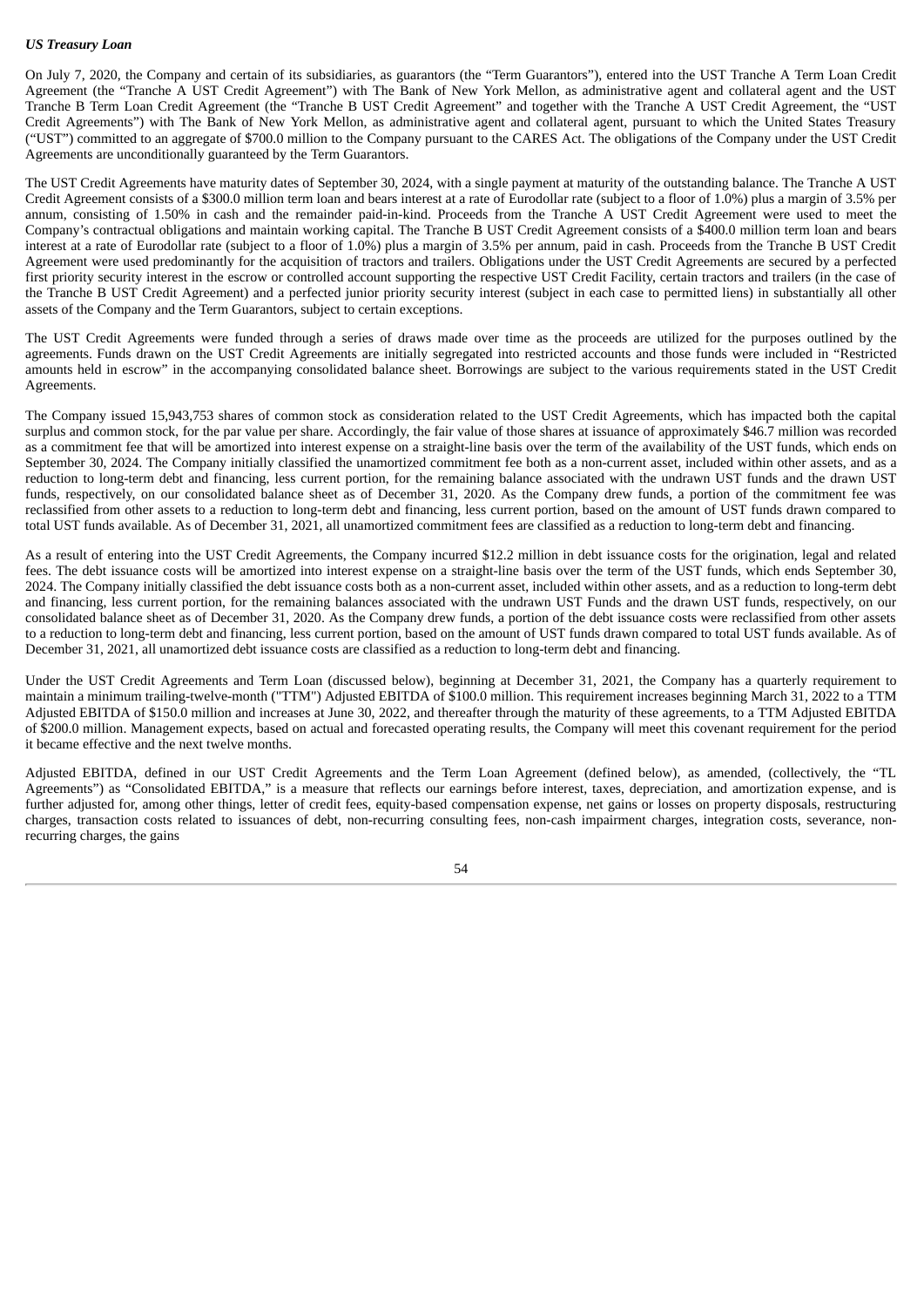or losses from permitted dispositions, discontinued operations, and certain non-cash expenses, charges and losses (provided that if any of such non-cash expenses, charges or losses represents an accrual or reserve for potential cash items in any future period, the cash payment in respect thereof in such future period will be subtracted from Adjusted EBITDA in such future period to the extent paid). Certain expenses that qualify as adjustments are capped at 10.0% of the trailing-twelve-month Adjusted EBITDA, in aggregate. Adjustments subject to the 10.0% cap include, but are not limited to, restructuring charges, integration costs, severance, and non-recurring charges. Additionally, all net gains from the disposition of properties are excluded from the definition of Adjusted EBITDA. Therefore any gains previously recognized in Adjusted EBITDA, as that term was previously defined in our filings with the Securities and Exchange Commission (the "SEC"), in accordance with its definition in the Prior Term Loan Agreement, will not be included in the calculation of Adjusted EBITDA under the TL Agreements.

#### *Term Loan*

On September 11, 2019, the Company and certain of its subsidiaries, as guarantors (the "Term Guarantors"), amended and restated the existing credit facilities under the credit agreement dated February 13, 2014 (the "Prior Term Loan Agreement") and entered into a \$600.0 million term loan agreement ("Term Loan") with funds managed by Apollo Global Management, LLC acting collectively as lead lender, and Alter Domus, as administrative agent and collateral agent. The obligations of the Company under the agreement governing (the "Term Loan Agreement") are unconditionally guaranteed by the Term Guarantors.

The Term Loan has a maturity date of June 30, 2024, with a single payment due at maturity of the outstanding balance. The Term Loan initially bore interest at Eurodollar rate (subject to a floor of 1.0%) plus a margin of 7.5% per annum, payable at least quarterly in cash, subject to a 1.0% margin step down in the event the Company achieves greater than \$400.0 million in trailing-twelve-month Adjusted EBITDA. Obligations under the Term Loan are secured by a perfected first priority security interest in (subject to permitted liens) assets of the Company and the Term Guarantors, including but not limited to all of the Company's wholly owned terminals, tractors and trailers, subject to certain limited exceptions.

On April 7, 2020, the Company and certain of its subsidiaries entered into Amendment No. 1 (the "First Term Loan Amendment") to the Term Loan Agreement as a result of expected future covenant and liquidity tightening due to unprecedented economic deterioration. Beginning the last two weeks of March 2020, our industry and the economy at-large experienced an unexpected and significant decline in economic activity due to the impact of the 2019 coronavirus disease ("COVID-19") and the resulting business shutdown and shelter-in-place orders made across North America by various governmental entities and private enterprises. The First Term Loan Amendment principally provided additional liquidity allowing the Company to defer quarterly interest payments for the quarter ended March 31, 2020 and the quarter ending June 30, 2020 with almost all of such interest to be paid-in-kind. The First Term Loan Amendment also provided for a waiver with respect to the Adjusted EBITDA financial covenant during each fiscal quarter during the fiscal year ending December 31, 2020. The interest rate was retroactively reset to a fixed 14% during the first six months of 2020.

On July 7, 2020, the Company and the Term Guarantors entered into Amendment No. 2 (the "Second Term Loan Amendment") to the Term Loan Agreement. The material terms of the Second Term Loan Amendment include, among other things, a consent to the refinancing and conforming changes to the description of collateral set forth in the UST Credit Agreements, permanently capitalizing previously paid-in-kind interest on borrowings under the Term Loan Agreement, and that all future interest shall accrue at Eurodollar rate plus a margin of 7.5% per annum and 6.5% per annum in the case of alternative base rate borrowings paid in cash. Additionally, the Company is subject to certain financial covenant requirements identical to those of the UST credit agreements.

### *\$450 Million ABL Facility*

On February 13, 2014, we entered into our \$450 million asset-based loan facility (the "ABL Facility") from a syndicate of banks arranged by Citizens Bank N.A. (formerly known as RBS Citizens, N.A.) (the "ABL Agent"), Merrill Lynch, Pierce, Fenner & Smith and CIT Finance LLC. The Company and our subsidiaries, YRC Freight, Reddaway, Holland and New Penn are borrowers under the ABL Facility, and certain of the Company's domestic subsidiaries are guarantors thereunder.

Availability under the ABL Facility is derived by reducing the amount that may be advanced against eligible receivables plus eligible borrowing base cash by certain reserves imposed by the ABL Agent and our outstanding letters of credit and revolving loans. Eligible borrowing base cash is cash that is deposited from time to time into a segregated restricted account and is included in "Restricted amounts held in escrow" in the accompanying consolidated balance sheet.

At our option, borrowings under the ABL Facility bear interest at either: (i) the applicable USD LIBOR rate plus 2.25%, as amended, or (ii) the base rate (as defined in the ABL Facility) plus 1.25%, as amended. Letter of credit fees equal to the applicable USD LIBOR margin in effect, 2.25% as amended, are charged quarterly in arrears on the average daily stated amount of all letters of credit outstanding during the quarter. Unused line fees are charged quarterly in arrears (such unused line fee percentage is

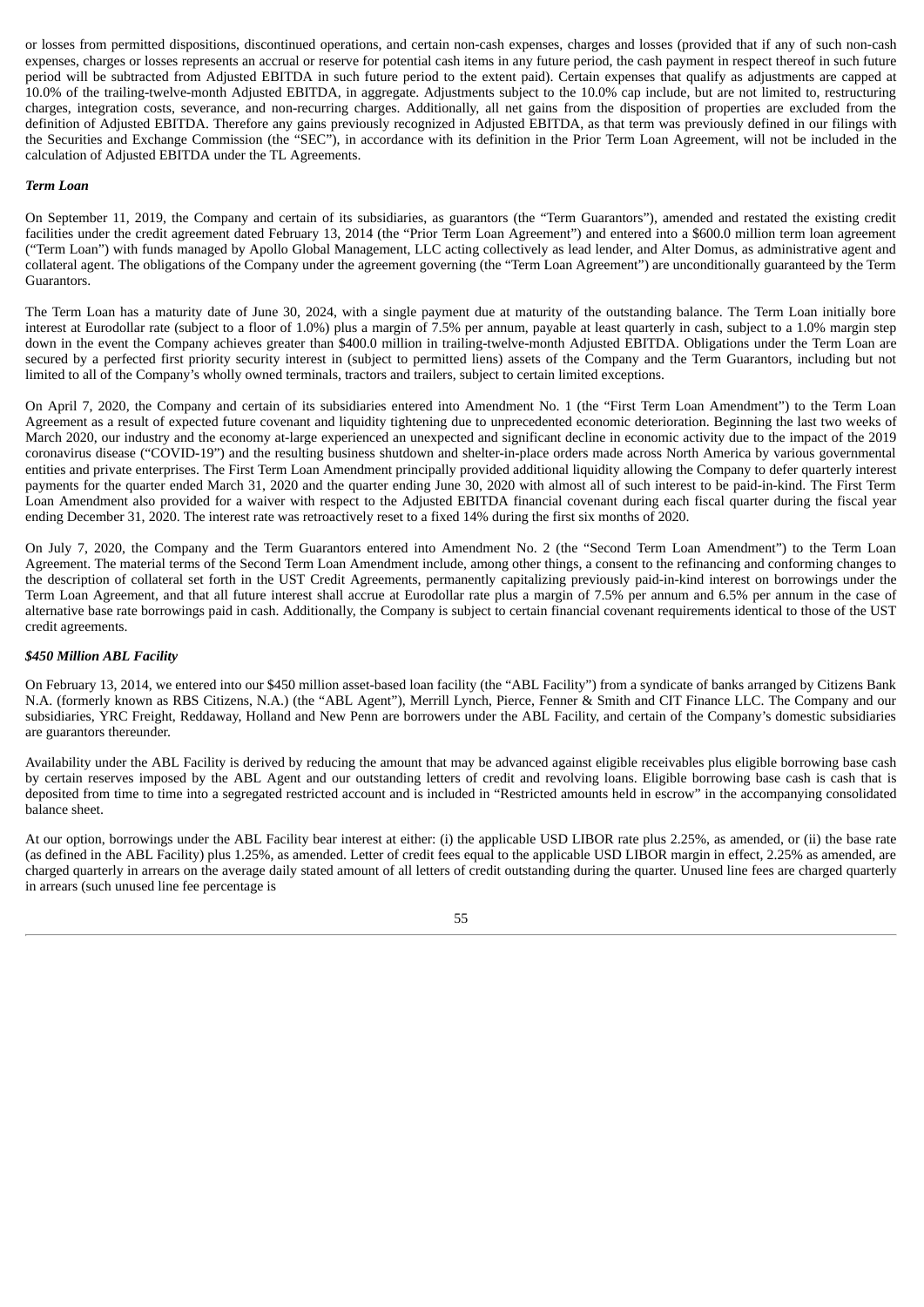equal to 0.375% per annum if the average revolver usage is less than 50% or 0.25% per annum if the average revolver usage is greater than 50%).

The ABL Facility is secured by a perfected first priority security interest (subject to permitted liens) in accounts receivable, cash, deposit accounts and other assets related to accounts receivable of the Company and the other loan parties and an additional second priority security interest (subject to permitted liens) in substantially all remaining assets of the borrowers and the guarantors other than the CDA collateral.

The ABL Facility contains conditions, representations and warranties, events of default and indemnification provisions that are customary for financings of this type, including, but not limited to, a springing minimum fixed charge coverage ratio covenant, borrowing base reporting, limitations on incurrence of debt, investments, liens on assets, certain sale and leaseback transactions, transactions with affiliates, mergers, consolidations, purchases and sales of assets, and restricted payments. Certain provisions relating to investments, restricted payments and capital expenditures are relaxed upon meeting specified payment conditions or debt repayment conditions.

On July 7, 2020, the Company and certain of its subsidiaries entered into Amendment No. 6 (the "ABL Treasury Amendment") in which the maturity date of the ABL Facility was extended to January 9, 2024 and it included a consent to the refinancing and conforming changes to the description of collateral set forth in the UST Credit Agreements as well as an increase of 0.5% to applicable margin to borrowings under the ABL Facility (which increase is already reflected above).

As of December 31, 2021, our Availability under our ABL Facility was \$93.1 million, and our Managed Accessibility is \$48.1 million. Availability is derived by reducing the amount that may be advanced against eligible receivables plus eligible borrowing base cash by certain reserves imposed by the ABL Agent and our \$356.9 million of outstanding letters of credit. Our Managed Accessibility represents the maximum amount we would access on the ABL Facility and is adjusted for eligible receivables plus eligible borrowing base cash measured as of December 31, 2021. If eligible receivables fall below the threshold management uses to measure availability, which is 10% of the borrowing line, the Credit Agreement governing the ABL Facility permits adjustments from eligible borrowing base cash to restricted cash prior to the applicable compliance measurement date, which for the year-end 2021 is as of January 15, 2022. Cash and cash equivalents and Managed Accessibility was \$358.8 million as of December 31, 2021.

As of December 31, 2020, our Availability under our ABL Facility was \$43.7 million, and our Managed Accessibility was \$4.0 million. As of January 15, 2021, we had less than 10% of the borrowing line in eligible receivables and moved \$3.1 million of cash into restricted cash, as permitted under the ABL Facility, which effectively put our cash and cash equivalents and Managed Accessibility was \$440.2 million as of December 31, 2020.

The table below summarizes cash and cash equivalents and Managed Accessibility at December 31:

| (in millions)                                                    | 2021    | 2020 |       |  |
|------------------------------------------------------------------|---------|------|-------|--|
| Cash and cash equivalents                                        | 310.7   |      | 439.3 |  |
| Less: amounts placed into restricted cash subsequent to year-end |         |      | (3.1) |  |
| Managed Accessibility                                            | $-48.1$ |      | 4.0   |  |
| Total cash and cash equivalents and Managed Accessibility        | 358.8   |      | 440.2 |  |

#### *Second Amended and Restated Contribution Deferral Agreement*

Pursuant to the terms of the collective bargaining agreement with the IBT, the Company's subsidiaries began making contributions to the Funds (defined below) for the month beginning June 1, 2011 at the rate of 25% of the contribution rate in effect on July 1, 2009. Certain of our subsidiaries are parties to the Amended and Restated Contribution Deferral Agreement (the "A&R CDA") with certain multiemployer pension funds named therein (collectively, the "Funds") pursuant to which we are permitted to continue to defer pension payments and deferred interest owed to such Funds as of July 22, 2011 (each, "Deferred Pension Payments" and "Deferred Interest"). The A&R CDA was last amended in January 2018 (herein referred to as the "Amended Second A&R CDA"). The Deferred Pension Payments and Deferred Interest bear interest at a floating rate as set forth in the Amended Second A&R CDA as well as annual scheduled amortization equal to 2.0% of the amount outstanding as of November 30 of each applicable year. The Amended Second A&R CDA further provides for first lien on certain security first priority real estate collateral and a maturity date of December 31, 2022 on the Deferred Pension Payments and Deferred Interest obligations.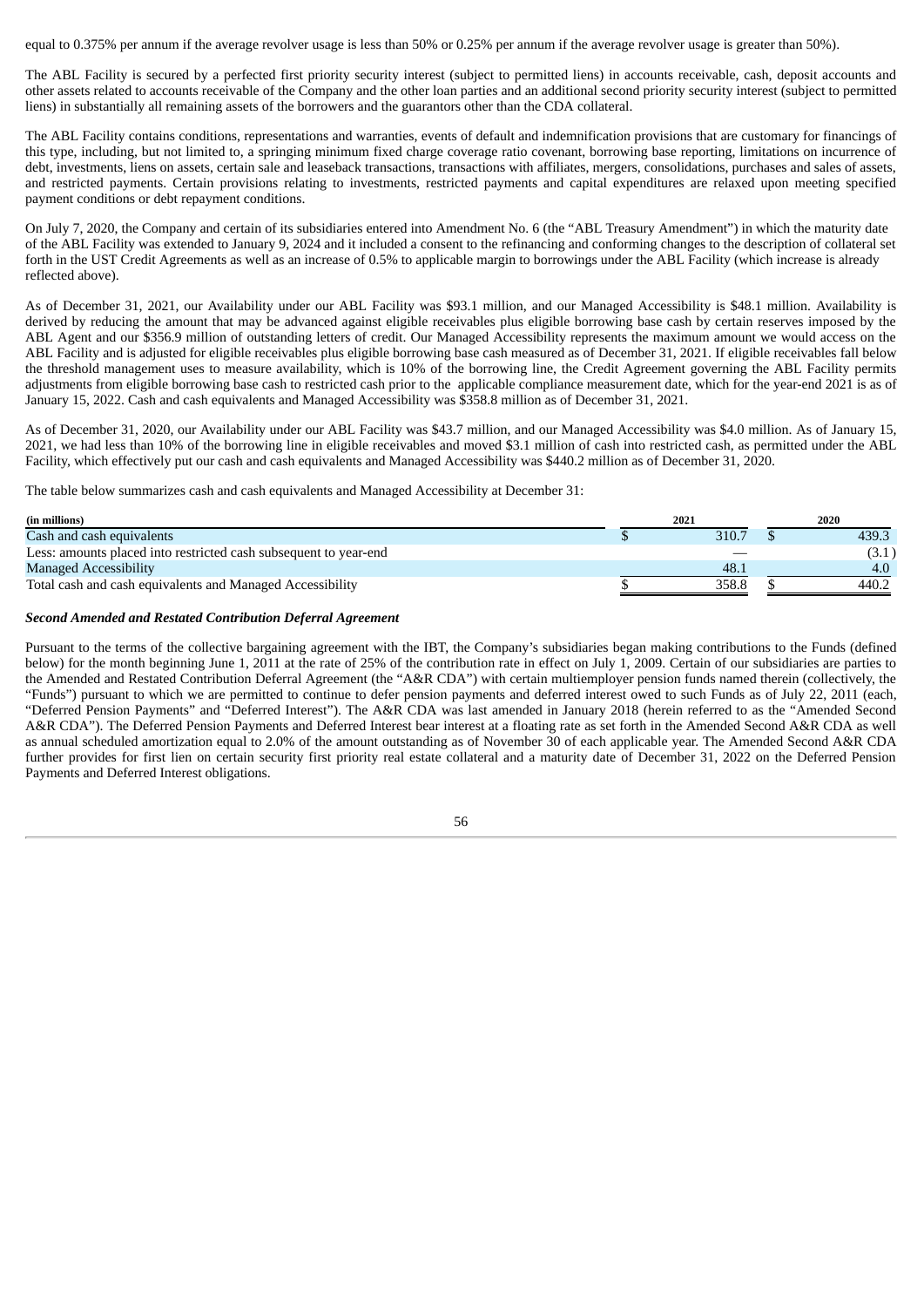### *Maturities*

The principal maturities over the next five years and thereafter of total debt as of December 31, 2021 was as follows:

| (in millions) | <b>UST Tranche</b><br>$A^{(a)}$ | <b>UST Tranche B</b> | Term Loan     | <b>ABL Facility</b>            | <b>Second A&amp;R</b><br><b>CDA</b> | <b>Lease Financing</b><br>Obligations <sup>(b)</sup> | <b>Total</b> |
|---------------|---------------------------------|----------------------|---------------|--------------------------------|-------------------------------------|------------------------------------------------------|--------------|
| 2022          |                                 |                      | $1.5^{\circ}$ |                                | 66.6                                | 4.3                                                  | 72.4         |
| 2023          |                                 |                      |               |                                |                                     | 5.6                                                  | 5.6          |
| 2024          | 311.4                           | 400.0                | 611.0         |                                |                                     | 3.9                                                  | 1,326.3      |
| 2025          |                                 |                      |               |                                |                                     | 3.4                                                  | 3.4          |
| 2026          |                                 |                      |               |                                |                                     | 0.2                                                  | 0.2          |
| Thereafter    |                                 |                      |               |                                |                                     | 206.6                                                | 206.6        |
| <b>Total</b>  | 311.4                           | 400.0                | 612.5         | $\overbrace{\hspace{25mm}}^{}$ | 66.6                                | 224.0                                                | 1,614.5      |
|               |                                 |                      |               |                                |                                     |                                                      |              |

(a) A portion of the applicable interest is paid-in-kind, which may impact the relevant principal maturities prospectively.<br>(b) Lease financing obligations subsequent to 2026 of \$206.6 million consist primarily of interest

Lease financing obligations subsequent to 2026 of \$206.6 million consist primarily of interest payments.

### *Fair Value Measurement*

The book value and estimated fair values of our long-term debt, including current maturities and other financial instruments, are summarized as follows:

|                             | <b>December 31, 2021</b> |                   |                   |         |                   |         | <b>December 31, 2020</b> |         |  |
|-----------------------------|--------------------------|-------------------|-------------------|---------|-------------------|---------|--------------------------|---------|--|
| (in millions)               |                          | <b>Book Value</b> | <b>Fair Value</b> |         | <b>Book Value</b> |         | <b>Fair Value</b>        |         |  |
| <b>UST Loans</b>            | Ψ                        | 673.3             |                   | 636.5   |                   | 349.2   |                          | 322.0   |  |
| Term Loan                   |                          | 590.9             |                   | 612.9   |                   | 582.7   |                          | 611.0   |  |
| Second A&R CDA              |                          | 66.5              |                   | 66.6    |                   | 67.8    |                          | 67.8    |  |
| Lease financing obligations |                          | 223.8             |                   | 223.7   |                   | 225.7   |                          | 225.8   |  |
| Total debt                  |                          | 1,554.5           |                   | 1,539.7 |                   | 1,225.4 |                          | 1,226.6 |  |

The fair values of the Term Loan and Second A&R CDA were estimated based on observable prices (level two inputs for fair value measurements). The fair value of the UST Loans is estimated using certain inputs that are unobservable (level three input for fair value measurement), which are based on the discounted amount of future cash flows using our current estimated incremental rate of borrowing for similar liabilities or assets. The fair value of the lease financing obligations are estimated using a publicly traded secured loan with similar characteristics (level three input for fair value measurement).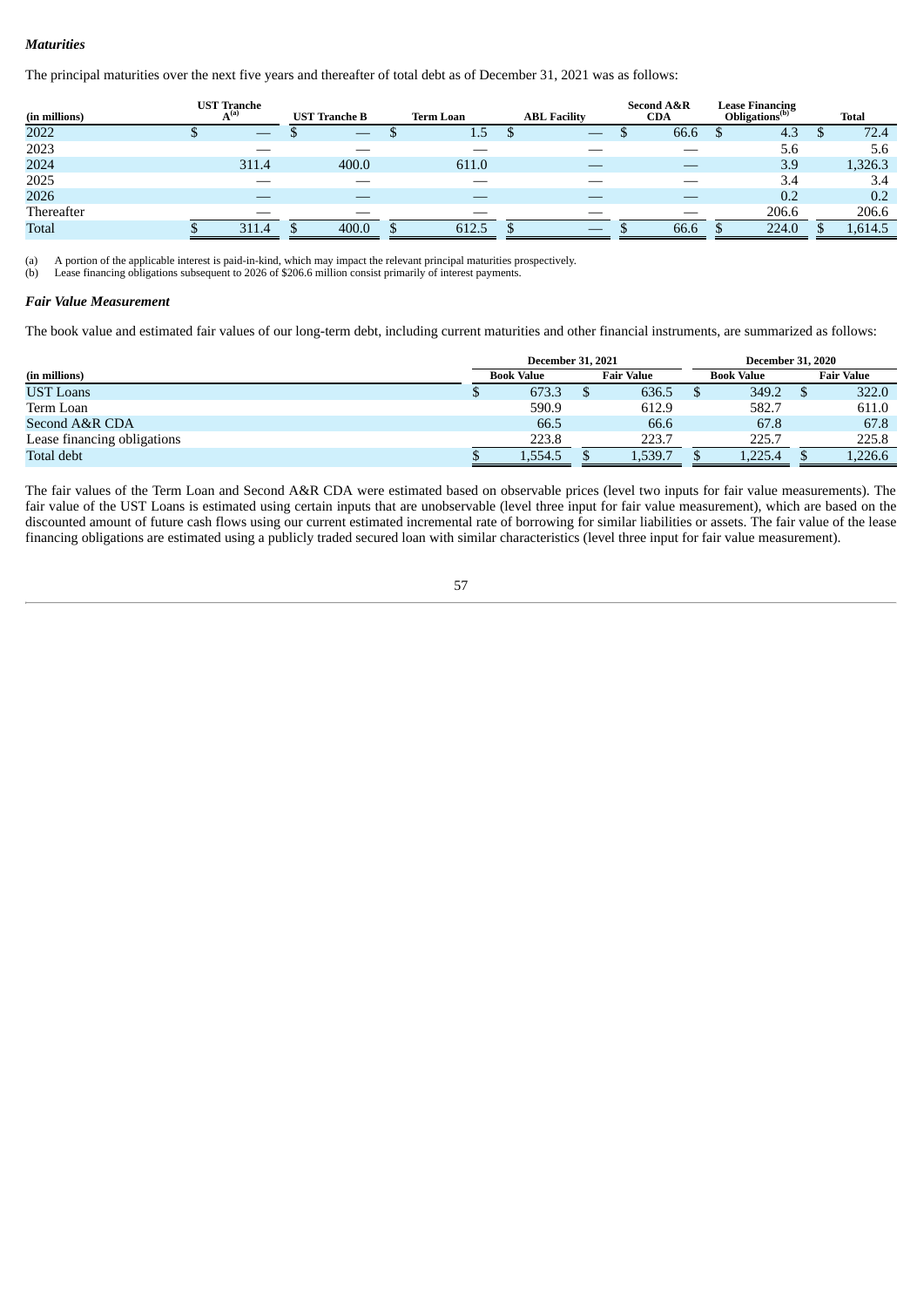### **6. Leases**

| <b>Leases (in millions)</b>         |               | <b>December 31, 2021</b>               |                                        | <b>December 31, 2020</b> |  |
|-------------------------------------|---------------|----------------------------------------|----------------------------------------|--------------------------|--|
| <b>Assets</b>                       |               |                                        |                                        |                          |  |
| Operating lease right-of-use assets | \$            | 184.8                                  | \$                                     | 276.0                    |  |
| <b>Liabilities</b>                  |               |                                        |                                        |                          |  |
| Current                             |               |                                        |                                        |                          |  |
| Current operating lease liabilities | \$            | 76.5                                   | \$                                     | 114.2                    |  |
| Noncurrent                          |               |                                        |                                        |                          |  |
| Operating lease liabilities         |               | 118.9                                  |                                        | 172.6                    |  |
| Total lease liabilities             |               | 195.4                                  |                                        | 286.8                    |  |
| <b>Lease Cost (in millions)</b>     |               | <b>Year Ended December 31,</b><br>2021 | <b>Year Ended December 31,</b><br>2020 |                          |  |
| Operating lease cost <sup>(a)</sup> | $\mathcal{S}$ | 133.3                                  | \$.                                    | 160.9                    |  |
| Short-term cost <sup>(b)</sup>      |               | 30.1                                   |                                        | 16.3                     |  |
| Variable lease cost <sup>(b)</sup>  |               | 10.8                                   |                                        | 9.7                      |  |
| Total lease cost                    |               | 174.2                                  |                                        | 186.9                    |  |

(a) Operating lease cost represent non-cash amortization of ROU assets and accretion of the discounted lease liabilities and is segregated on the statement of consolidated cash flows. (b) These costs are classified as operating expense and recorded primarily within purchased transportation.

| <b>Remaining Maturities of Lease Liabilities (in millions)</b> | <b>Operating Leases</b> |  |  |
|----------------------------------------------------------------|-------------------------|--|--|
| 2022                                                           | 94.4                    |  |  |
| 2023                                                           | 56.9                    |  |  |
| 2024                                                           | 27.1                    |  |  |
| 2025                                                           | 15.2                    |  |  |
| 2026                                                           | 11.8                    |  |  |
| After 2026                                                     | 40.2                    |  |  |
| Total lease payments                                           | 245.6                   |  |  |
| Less: Imputed interest                                         | 50.2                    |  |  |
| Present value of lease liabilities                             | 195.4                   |  |  |

| <b>Lease Term and Discount Rate</b>                              | 2021  | 2020  |
|------------------------------------------------------------------|-------|-------|
| Weighted-average remaining lease term - operating leases (years) |       | C     |
| Weighted-average discount rate - operating leases                | 11.6% | 12.1% |

| <b>Other Information (in millions)</b>                                 | <b>Year Ended December 31,</b><br>2021 | Year Ended December 31.<br>2020 |
|------------------------------------------------------------------------|----------------------------------------|---------------------------------|
| Cash paid for amounts included in the measurement of lease liabilities |                                        |                                 |
| Operating cash flows from operating leases                             | 136.3 \$                               | 134.0                           |
| Leased assets obtained in exchange for new operating lease liabilities | 18.3                                   | 13.5                            |

### **7. Equity-Based Compensation Plans**

We reserved 2.5 million shares for issuance to key management personnel and directors under the 2019 Incentive and Equity Award Plan, in addition to the 5.0 million shares reserved for the Amended and Restated 2011 Incentive and Equity Award Plan. As of December 31, 2021, 1.9 million shares remain available for future issuance under these plans. The plans permit the issuance of restricted stock and stock units, as well as options, stock appreciation rights, and performance stock and performance stock unit awards. Awards under the plan can be generally satisfied in cash or shares at the discretion of the Board of Directors. According to the plan provisions, the stock units provide the holders the right to receive one share of our Common Stock upon vesting (and distribution) of one stock unit. The plan requires the exercise price of any option granted may not be less than the fair market value of a share of our Common Stock on the date of grant.

Additionally, we reserved 3.0 million shares for issuance to employees under the 2020 employee stock purchase plan. As of December 31, 2021, 2.9 million shares remain available for future issuance under this plan.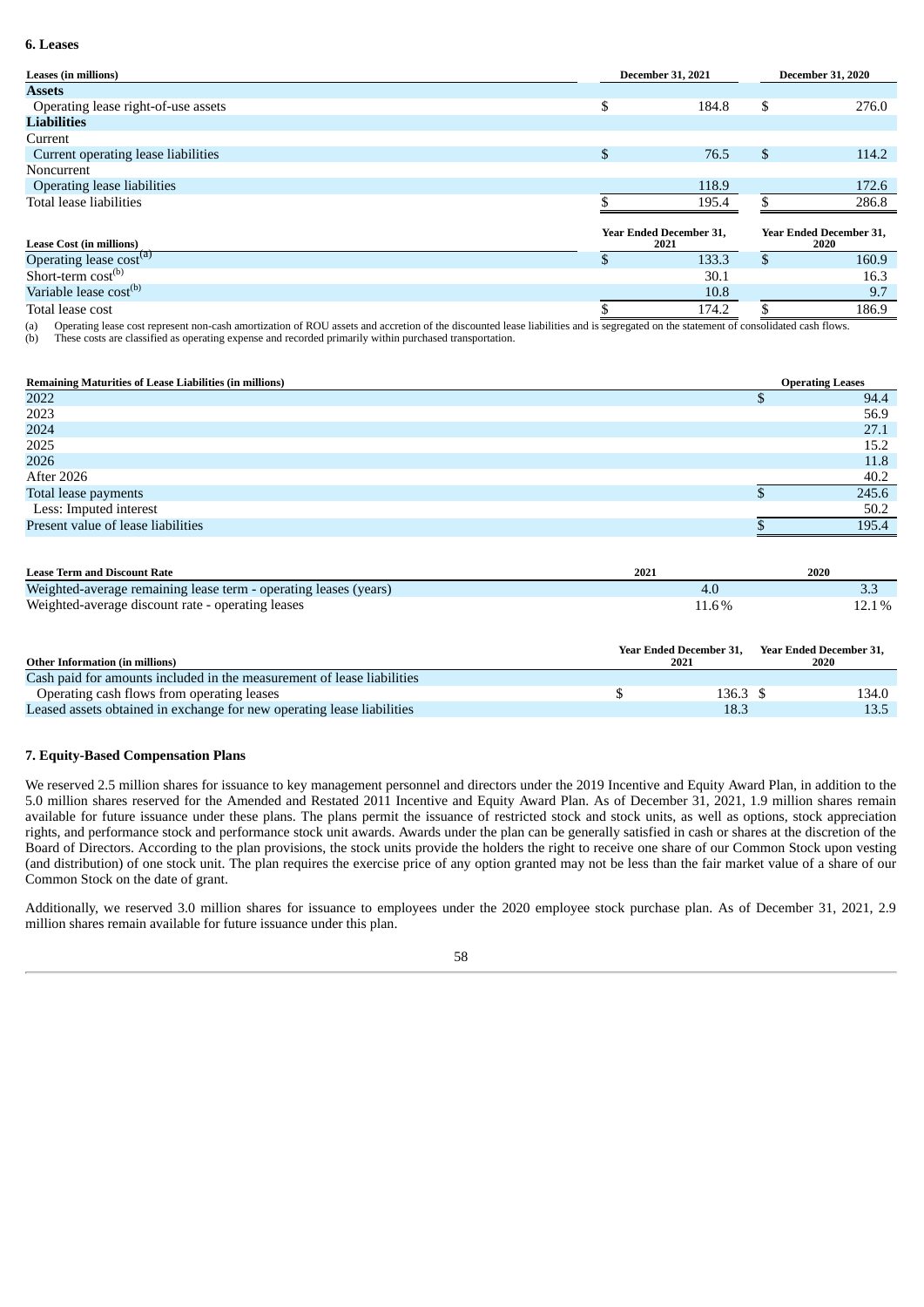### *Restricted Stock and Stock Units*

A summary of the activity of our unvested restricted stock and stock unit awards are presented in the following table:

|                               | <b>Shares/units</b><br>(in thousands) | Average<br><b>Grant-Date</b><br><b>Fair Value</b> |
|-------------------------------|---------------------------------------|---------------------------------------------------|
| Unvested at December 31, 2018 | 1.416                                 | \$<br>10.65                                       |
| Granted                       | 437                                   | 5.39                                              |
| Vested and distributed        | (779)                                 | 9.16                                              |
| Forfeited                     | (81)                                  | 10.74                                             |
| Unvested at December 31, 2019 | 993                                   | 9.50                                              |
| Granted                       | 1,656                                 | 2.12                                              |
| Vested and distributed        | (820)                                 | 5.44                                              |
| Forfeited                     | (258)                                 | 2.96                                              |
| Unvested at December 31, 2020 | 1,571                                 | 4.90                                              |
| Granted                       | 1,151                                 | 7.21                                              |
| Vested and distributed        | (709)                                 | 5.28                                              |
| Forfeited                     | (239)                                 | 3.21                                              |
| Unvested at December 31, 2021 | 1,774                                 | 6.48                                              |

**Weighted**

As of December 31, 2021, all of the members of the Board of Directors have deferred receipt of the Common Stock underlying some or all of the restricted stock units they have been awarded until a later date, such as when the director ceases to serve on the Board or, under certain circumstances, upon a change of control. Thus, while some of these restricted stock units have vested, the directors have not yet received the underlying Common Stock. For the years ended December 31, 2021, 2020, and 2019, the total number of restricted stock units that are vested but for which the underlying Common Stock has not been distributed was 570,000, 580,000, and 500,000, respectively; these shares are shown as unvested in the above table.

The intrinsic value of unvested shares as of December 31, 2021 was \$22.3 million. The Company records expense on a straight-line basis over the vesting term. For the years ended December 31, 2021, 2020 and 2019, the Company recorded compensation expense for restricted stock and stock unit awards of \$3.8 million, \$2.9 million, and \$3.6 million, respectively. Unrecognized compensation expense related to restricted stock and stock unit awards of \$5.3 million at December 31, 2021 is expected to be recognized over a weighted-average period of 1.7 years.

The vesting provisions for the restricted stock and stock unit awards and the related number of shares granted during the year ended December 31 are as follows:

|                                                                              | Shares/units (in thousands) |       |      |
|------------------------------------------------------------------------------|-----------------------------|-------|------|
| <b>Vesting Terms</b>                                                         | 2021                        | 2020  | 2019 |
| 33.3% within 30 days and 33.3% on the 1 and 2 year anniversary of grant date | 494                         |       |      |
| 20% per year for five years                                                  | 492                         |       |      |
| 100% immediately                                                             | 135                         | 129   | 186  |
| 25% immediately and 25% on the 1, 2 and 3 year anniversary of grant date     |                             | 1,500 |      |
| Other various vesting terms                                                  | 30                          |       | 251  |
| Total restricted stock and stock units granted                               | 1.151                       | 1.656 | 437  |

The fair value of non-vested shares is determined based on the closing trading price of our shares on the grant date. The fair value of shares vested and distributed during the years ended December 31, 2021, 2020 and 2019 was \$3.7 million, \$4.5 million, and \$7.1 million, respectively.

The outstanding awards under our stock compensation plans are considered participating securities in our earnings (loss) per share calculation. See Note 10 for additional details.

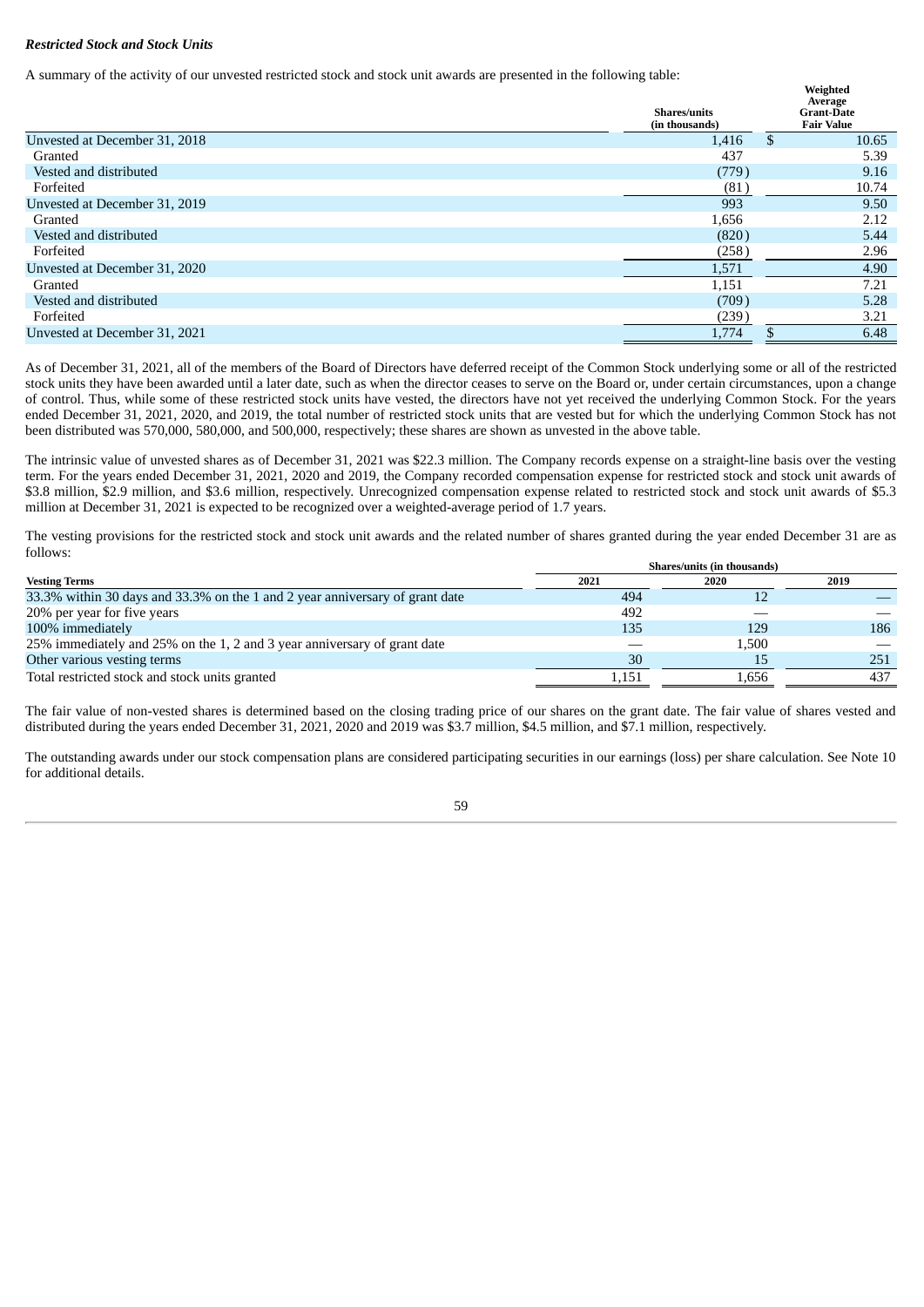#### **8. Income Taxes**

Deferred tax assets (liabilities) were comprised of the following at December 31:

| (in millions)                       | 2021 |              | 2020        |
|-------------------------------------|------|--------------|-------------|
| Depreciation                        | \$   | $(104.5)$ \$ | (83.8)      |
| Operating lease right-of-use assets |      | (42.1)       | (65.3)      |
| Deferred revenue                    |      |              | (3.3)       |
| Intangibles                         |      | (1.4)        | (2.9)       |
| <b>State taxes</b>                  |      | (17.9)       | (19.6)      |
| Other, including debt and interest  |      | (13.7)       | (22.3)      |
| Deferred tax liabilities            |      | (179.6)      | (197.2)     |
| Claims and insurance                |      | 88.6         | 84.4        |
| Net operating loss carryforwards    |      | 219.1        | 216.7       |
| Employee benefit accruals           |      | 55.6         | 23.9        |
| Sale/leaseback transactions         |      | 50.8         | 53.0        |
| Operating lease liabilities         |      | 46.3         | 68.7        |
| Employer payroll taxes              |      | 9.7          | <b>20.0</b> |
| Other, including debt and interest  |      | 39.0         | 37.0        |
| Deferred tax assets                 |      | 509.1        | 503.7       |
| Valuation allowance                 |      | (328.1)      | (305.6)     |
| Net deferred tax assets             |      | 181.0        | 198.1       |
| Net deferred tax asset              | \$   | 1.4          | \$<br>0.9   |

Cash paid, net of refunds received, for income taxes is nominal for all years presented.

As of December 31, 2021, the Company has remaining federal net operating loss carryforwards of approximately \$795.0 million. Deemed ownership changes that occurred in January 2014 and in prior years imposed annual and cumulative limits under the Internal Revenue Code on the utilization of these carryforwards. These limits are not expected to inhibit the Company's ability to utilize these losses over their carry forward periods. Carryforwards of \$656.6 million incurred prior to 2018 expire between 2030 and 2037. Pursuant to the Tax Cuts and Jobs Act of 2017, net operating losses incurred after 2017 are available to be carried forward indefinitely. As of December 31, 2021, the Company has only nominal amounts of general business and other credit carryforwards, which will likely not be utilized and will expire between 2027 and 2031 if not used.

As of December 31, 2021 and 2020, a valuation allowance of \$328.1 million and \$305.6 million, respectively, has been established for deferred tax assets because, based on available sources of future taxable income, it is more likely than not that those assets will not be realized.

A reconciliation between income taxes at the federal statutory rate and the consolidated effective tax rate follows for the years ended December 31:

|                                                       | 2021       | 2020       | 2019       |
|-------------------------------------------------------|------------|------------|------------|
| Federal statutory rate                                | 21.0%      | 21.0%      | 21.0%      |
| State income taxes, net                               | $(1.1\%)$  | $(1.2\%)$  | $(0.7\%)$  |
| Foreign tax rate differential                         | $(1.3\%)$  | $(1.0\%)$  | $(2.6\%)$  |
| Permanent differences                                 | $(3.0\%)$  | $(2.3\%)$  | $(0.6\%)$  |
| Valuation allowance                                   | $(18.7\%)$ | $(19.7\%)$ | $(17.7\%)$ |
| Benefit from intraperiod tax allocation               | $-$ %      | 20.0%      | $-$ %      |
| Net change in unrecognized tax benefits               | $0.3\%$    | 8.9%       | $0.6\%$    |
| Other, net (primarily prior year return to provision) | $(0.1\%)$  | 1.1%       | 4.0%       |
| Effective tax rate                                    | $(2.9\%)$  | 26.8%      | 4.0%       |

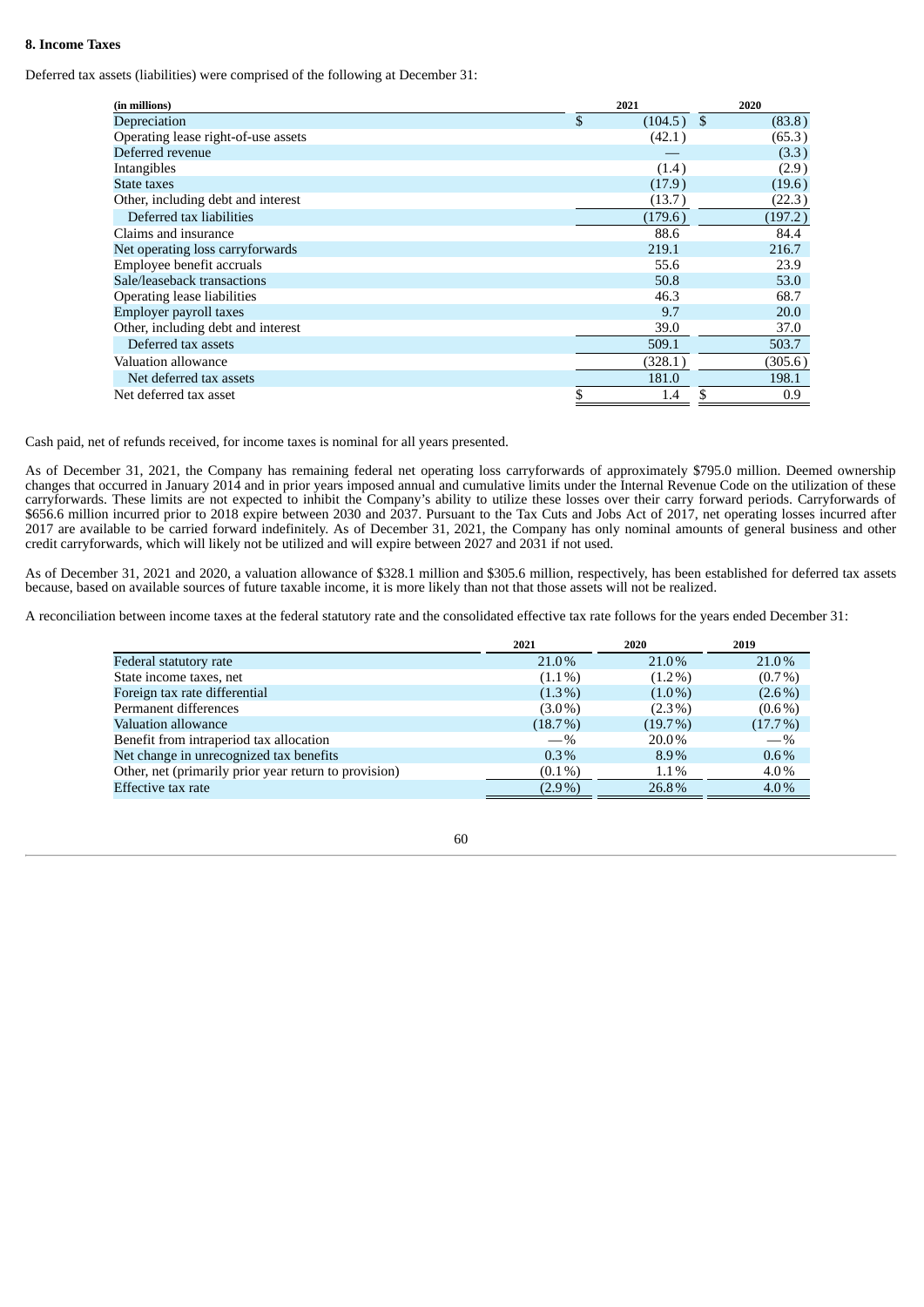The income tax provision (benefit) consisted of the following for the years ended December 31:

| (in millions)                                   | 2021               |                | 2020        | 2019          |
|-------------------------------------------------|--------------------|----------------|-------------|---------------|
| Current:                                        |                    |                |             |               |
| Federal                                         | \$                 | \$             | $(6.2)$ \$  |               |
| <b>State</b>                                    | 1.4                |                | 0.4         | (3.3)         |
| Foreign                                         | 2.2                |                | 1.1         | 2.0           |
| Current income tax expense (benefit)            | 3.6                |                | (4.7)       | (1.3)         |
|                                                 |                    |                |             |               |
| Deferred:                                       |                    |                |             |               |
| Federal                                         |                    |                | (9.4)       |               |
| <b>State</b>                                    |                    |                | (5.2)       |               |
| Foreign                                         | (0.5)              |                | (0.3)       | (3.0)         |
| Deferred income tax benefit                     | (0.5)              |                | (14.9)      | (3.0)         |
|                                                 |                    |                |             |               |
| Income tax expense (benefit)                    | \$<br>3.1          | $\mathfrak{S}$ | (19.6)      | \$<br>(4.3)   |
|                                                 |                    |                |             |               |
| Based on the income (loss) before income taxes: |                    |                |             |               |
| Domestic                                        | \$<br>$(111.3)$ \$ |                | $(77.4)$ \$ | (104.7)       |
| Foreign                                         | 5.3                |                | 4.3         | (3.6)         |
| Income (Loss) before income taxes               | \$<br>(106.0)      | \$             | (73.1)      | \$<br>(108.3) |

The Company applies the intraperiod tax allocation rules to allocate income taxes among continuing operations, other comprehensive income (loss), and additional paid-in capital when our situation meets the criteria as prescribed in the rule. The Company adopted ASU 2019-12 (see Note 2 – Accounting Policies) on January 1, 2021. ASU 2019-12 removed the exception to the intraperiod tax allocation rules on a prospective basis; as such, there was no domestic deferred benefit recognized in 2021. During 2020, the Company recognized \$14.6 million of deferred benefit in the statement of consolidated operations and an equal and offsetting deferred tax expense in other comprehensive income (loss) included in the statement of consolidated comprehensive income (loss) due to the application of the exception within the intraperiod tax allocation rules. This allocation has no effect on total tax provision or total valuation allowance. There was no domestic deferred benefit recognized in 2019 as the exception did not apply.

#### *Uncertain Tax Positions*

A rollforward of the total amount of unrecognized tax benefits for the years ended December 31 is as follows:

| (in millions)                                 | 2021 |       | 2020 |        |
|-----------------------------------------------|------|-------|------|--------|
| Unrecognized tax benefits at January 1        |      | 40.7  | .S   | 58.5   |
|                                               |      |       |      |        |
| Increases related to:                         |      |       |      |        |
| Tax positions taken during a prior period     |      |       |      |        |
| Tax positions taken during the current period |      | 0.3   |      | 0.3    |
|                                               |      |       |      |        |
| Decreases related to:                         |      |       |      |        |
| Tax positions taken during a prior period     |      |       |      | (0.2)  |
| Lapse of applicable statute of limitations    |      | (0.6) |      | (17.9) |
|                                               |      |       |      |        |
| Unrecognized tax benefits at December 31      |      | 40.4  |      | 40.7   |

At December 31, 2021 and 2020, there are \$3.0 million and \$3.3 million, respectively, of benefits that, if recognized, would affect the effective tax rate. The differences between these amounts and the amounts appearing in the table above represent unrecognized tax benefits which have been netted against deferred tax assets for net operating loss carryforwards and not recorded to the liability for unrecognized tax benefits. During the years ended December 31, 2021 and December 31, 2020 we paid no amounts to settle audits.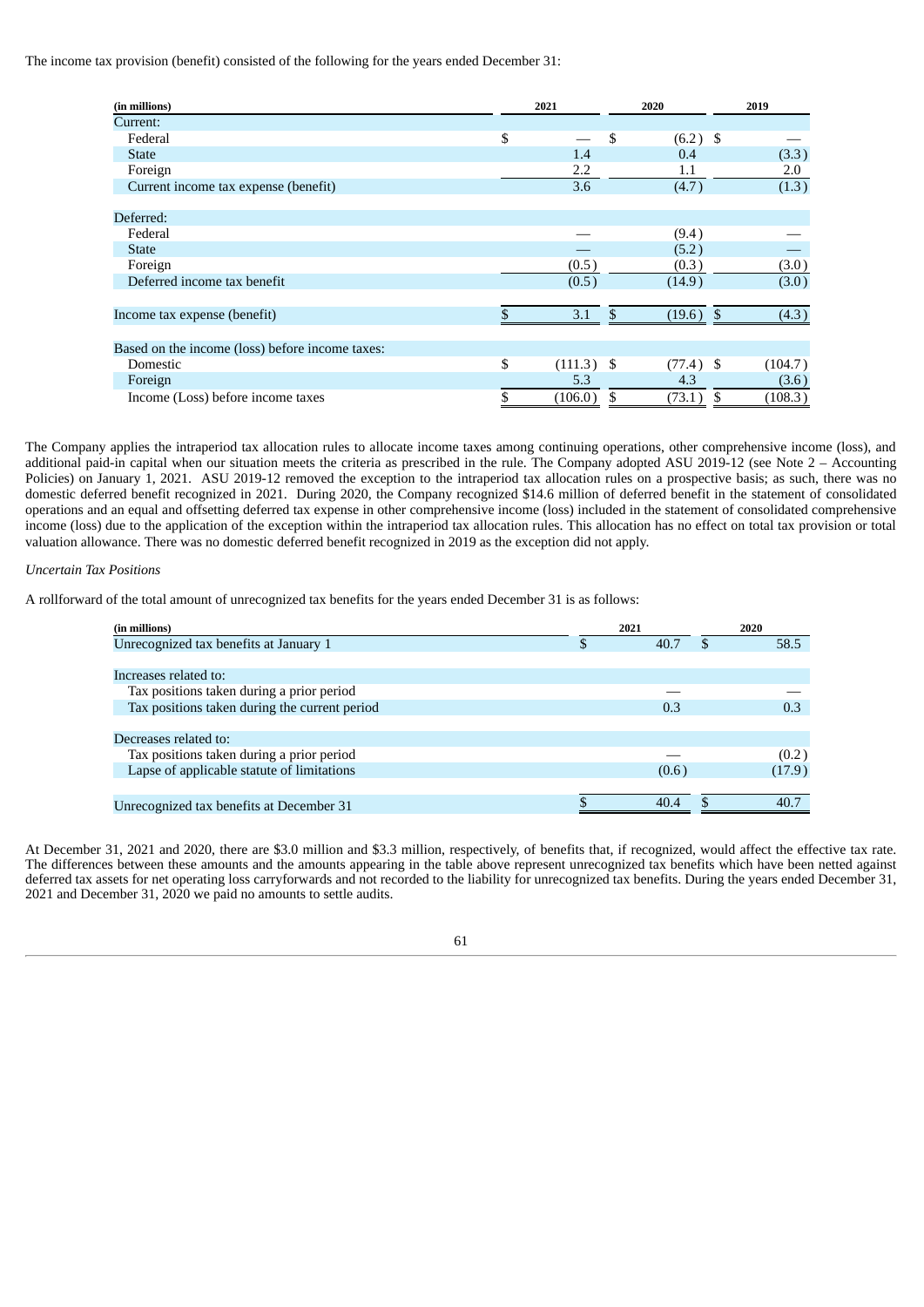The Company experienced only nominal activity with regard to interest on uncertain tax positions for both 2021 and 2020. The Company accrued no penalties relative to uncertain tax positions in either 2021 or 2020. The Company has elected to treat interest and penalties on uncertain tax positions as "Interest expense" and "Other operating expenses", respectively.

It is reasonably possible that the existing unrecognized tax benefits may decrease over the next twelve months by as much as \$7.3 million because of developments in examinations, or from the expiration of statutes of limitation.

Tax years that remain subject to examination for our major tax jurisdictions as of December 31, 2021:

| Statute remains open   | 2014-2020 |
|------------------------|-----------|
| Tax years not examined | 2014-2021 |

In 2020, the CARES Act was enacted in response to the COVID-19 pandemic. The CARES Act contained numerous income tax provisions, such as relaxing the limitations on the deductibility of interest and the carryback of net operating losses for specific periods. The Company performed an analysis of these provisions and due to the unavailability of excess taxable income in the current or carry back periods, and the application of a valuation allowance to deferred tax assets, the Company's effective income tax rate and its tax provision are unaffected by the income tax provisions of the CARES Act.

#### **9. Shareholders' Deficit**

The following reflects the activity in the shares of our common stock for the years ended December 31:

| Common Shares (in thousands)         | 2021   | 2020   | 2019   |
|--------------------------------------|--------|--------|--------|
| Beginning balance                    | 50,192 | 33,715 | 33,090 |
| Equity issuance - UST commitment fee |        | 15.944 |        |
| Issuance of equity awards, net       | 763    | 533    | 625    |
| Ending balance                       | 50.955 | 50.192 | 33,715 |

The shares issued to the UST are subject to a voting trust agreement entered on July 9, 2020 which provides that all shares of the Company's common stock owned by the UST shall be delivered to a voting trust and voted in proportion as all other common stock are voted, subject to certain exceptions defined therein.

The Company issued to the IBT one share of Series A Voting Preferred Stock that entitles the holder to appoint two directors to the Company's Board of Directors.

#### **10. Earnings (Loss) Per Share**

We calculate basic earnings (loss) per share by dividing our net earnings (loss) available to common shareholders by our weighted-average shares outstanding at the end of the period. When appropriate, the calculation for diluted earnings (loss) per share adjusts the weighted average shares outstanding for our dilutive unvested shares and stock units using the treasury stock method. Our calculations for basic and dilutive earnings (loss) per share for the years ended December 31 are as follows:

| (dollars in millions, except per share data, shares and stock units in thousands) | 2021               | 2020        | 2019    |
|-----------------------------------------------------------------------------------|--------------------|-------------|---------|
| Basic and dilutive net income (loss)                                              | \$<br>$(109.1)$ \$ | $(53.5)$ \$ | (104.0) |
|                                                                                   |                    |             |         |
| Basic weighted average shares outstanding                                         | 50,720             | 41.694      | 33,252  |
| Effect of dilutive securities:                                                    |                    |             |         |
| Unvested shares and stocks units <sup>(a)</sup>                                   |                    |             |         |
| Dilutive weighted average shares outstanding                                      | 50,720             | 41.694      | 33,252  |
|                                                                                   |                    |             |         |
| Basic earnings (loss) per share <sup>(b)</sup>                                    | \$<br>$(2.15)$ \$  | $(1.28)$ \$ | (3.13)  |
| Diluted earnings (loss) per share <sup>(b)</sup>                                  | \$<br>(2.15)       | $(1.28)$ \$ | (3.13)  |

a) Includes unvested shares of Common Stock, unvested stock units, and vested stock units for which the underlying Common Stock has not been distributed.

b) Earnings (loss) per share is based on unrounded figures and not the rounded figures presented.

Given our net loss position for the years ended December 31, 2021, 2020 and 2019, there are no dilutive securities for these periods.

Our anti-dilutive securities for the years ended December 31 are as follows:

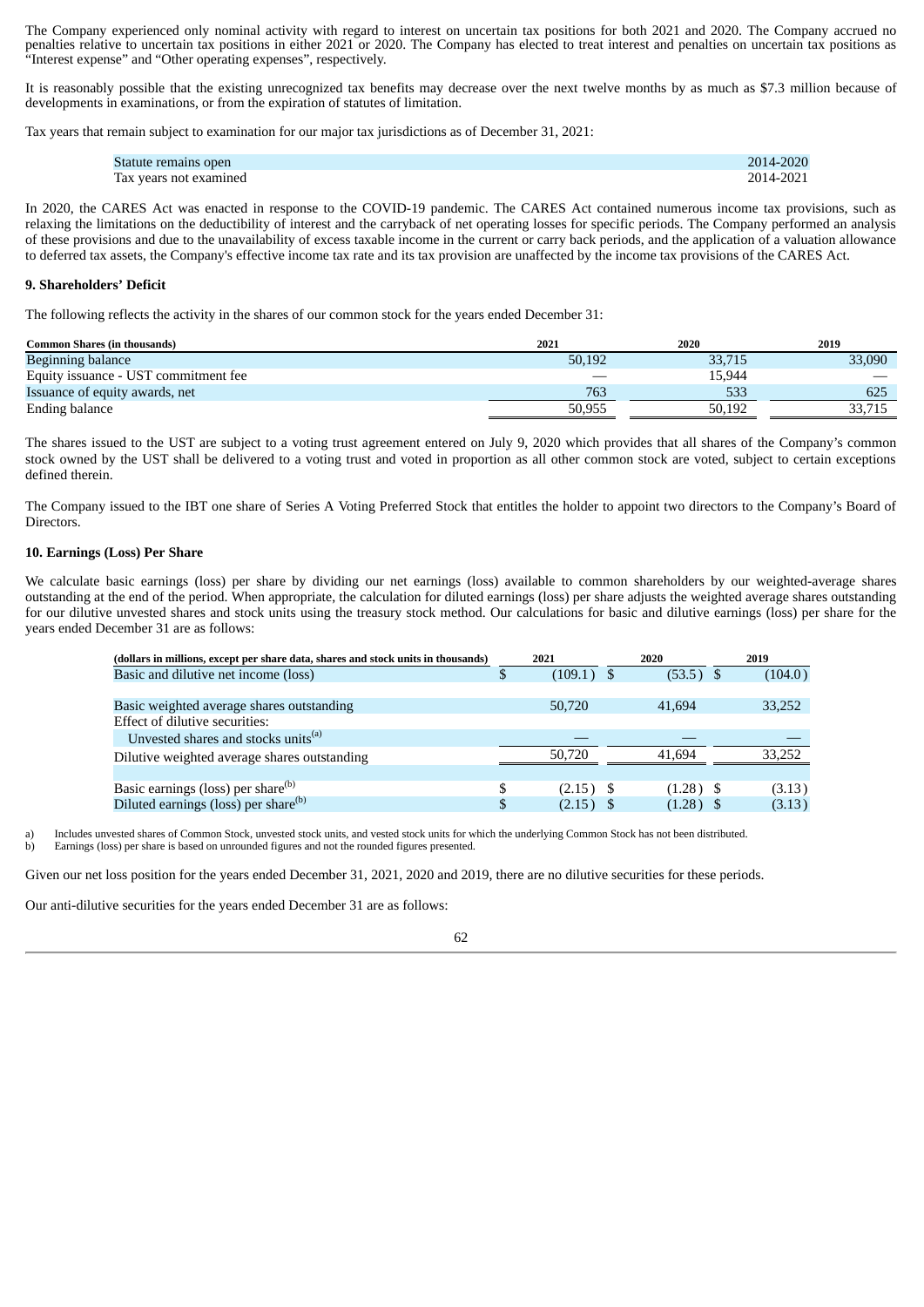| (shares in<br>ı thousands                    | 2021 | 2020 | 2019 |
|----------------------------------------------|------|------|------|
| shares and options<br>Anti-dilutive unvested |      | ᅩᅩ   |      |

#### **11. Commitments, Contingencies, and Uncertainties**

### *Department of Defense Complaint*

In December 2018, the United States on behalf of the United States Department of Defense filed a complaint in Intervention against the Company (and two other defendants) in the U.S. District Court for the Western District of New York captioned United States ex rel. James Hannum v. YRC Freight, Inc.; Roadway Express, Inc.; and Yellow Transportation, Inc., Civil Action No. 08-0811(A). The complaint alleges that the Company violated the False Claims Act by overcharging the Department of Defense for freight carrier services by failing to comply with the contractual terms of freight contracts between the Department of Defense and the Company and related government procurement rules. The complaint also alleges claims for unjust enrichment and breach of contract. Under the False Claims Act, the complaint seeks treble damages, civil penalties, attorneys' fees and costs of suit, all in unspecified amounts. The remaining common causes of action seek an undetermined amount for an alleged breach of contract or alternatively causes constituting unjust enrichment or a payment by mistake. The Company has moved to dismiss the case, and the court heard oral arguments on the motion on August 12, 2019. On July 17, 2020, the Magistrate Judge to whom the case had been referred issued a Report and Recommendation recommending that the District Judge grant the Company's motion to dismiss in part with respect to one claim and deny it in all other respects. On May 10, 2021, the District Court entered a Decision and Order adopting Magistrate Judge's Report and Recommendation and Decision and Order. On December 6, 2021, the District Court granted a sixty day stay of all proceedings to allow parties time to discuss a potential resolution in this action. On February 3, 2022, the United States filed a Status Report and Motion to Stay (the "Motion") with the District Court to facilitate efforts to reach a settlement agreement. The Motion was granted on February 4, 2022, and will stay all proceedings another sixty days. If these efforts fail to result in a settlement, the parties anticipate returning to the Court to request a resumption of the lawsuit and to seek a further order governing the timing of the action. Management believes the Company has meritorious defenses against the remaining counts and intends to vigorously defend this action. We are unable to estimate the possible loss, or range of possible loss, associated with these claims at this time.

### *Shareholder Derivative Complaint*

In February 2021, two putative shareholders filed an action derivatively and on behalf of the Company naming Douglas A. Carty, Raymond J. Bromark, William R. Davidson, Matthew A. Doheny, Robert L. Friedman, James E. Hoffman, Michael J. Kneeland, Patricia M. Nazemetz, James F. Winestock, Jamie G. Pierson, Darren D. Hawkins, James L. Welch and Stephanie D. Fisher individually as defendants and the Company as the nominal defendant. The case, captioned Bhandari, et al. v. Carty, et al., Case No. 2021-0090-SG, was filed in the Court of Chancery in the State of Delaware. The complaint alleged that the Company was exposed to harm by the individual defendants' purported conduct concerning its freight-billing practices as alleged in the Department of Defense complaint and a settled class action securities complaint. The complaint asserts that the individual defendants breached their fiduciary duties and were unjustly enriched as a result of their purported conduct. Claims similar to those raised in Bhandari had been raised in two shareholder derivative cases that were previously disclosed by the Company and have been dismissed. The defendants moved to dismiss the action on April 19, 2021. On July 16, 2021, the putative shareholders moved for entry of an order dismissing the Bhandari action without prejudice. On July 19, 2021, the Court entered an order dismissing the action without prejudice.

#### *Other Legal Matters*

We are involved in litigation or proceedings that arise in ordinary business activities. When possible, we insure against these risks to the extent we deem prudent, but no assurance can be given that the nature or amount of such insurance will be sufficient to fully indemnify us against liabilities arising out of pending and future legal proceedings. Many of these insurance policies contain self-insured retentions in amounts we deem prudent. Based on our current assessment of information available as of the date of these consolidated financial statements, we believe that our consolidated financial statements include adequate provisions for estimated costs and losses that may be incurred within the litigation and proceedings to which we are a party.

#### **12. Related Party Transactions**

We are deemed a related party under the applicable accounting standards with the United States federal government as a result of entering the UST Credit Agreements in 2020 and the associated issuance of common stock to the UST. In the ordinary course of business, the Company has continued to regularly transact with various authorities associated with the United States federal government (the "U.S. government") and to also operate in an industry subject to various U.S. government regulations. These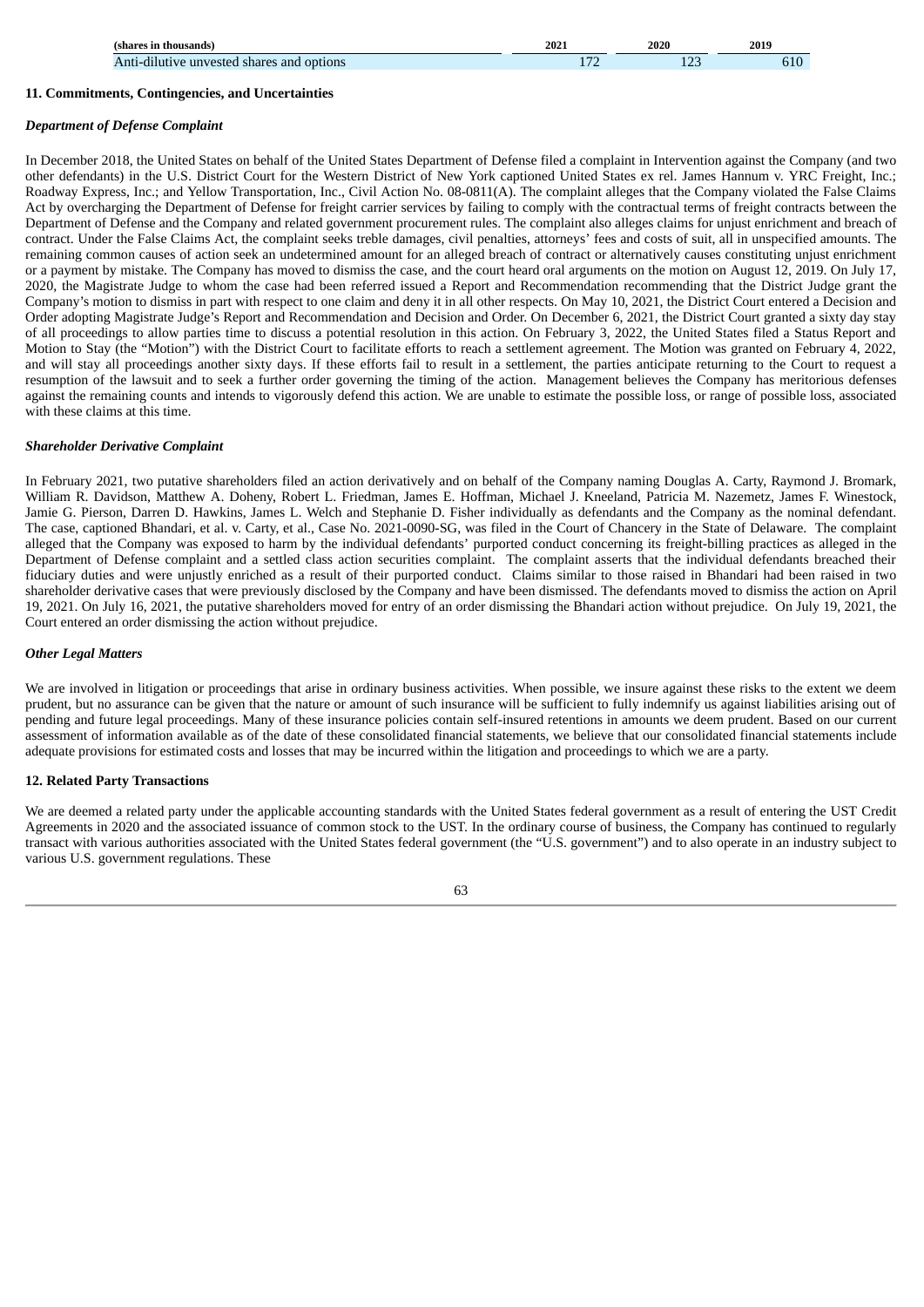transactions and regulatory oversight relationships include the Company providing a full range of transportation services to various U.S. government entities and the Company being subject to certain applicable U.S. government regulations such as those of the U.S. Departments of Transportation and Homeland Security, as examples.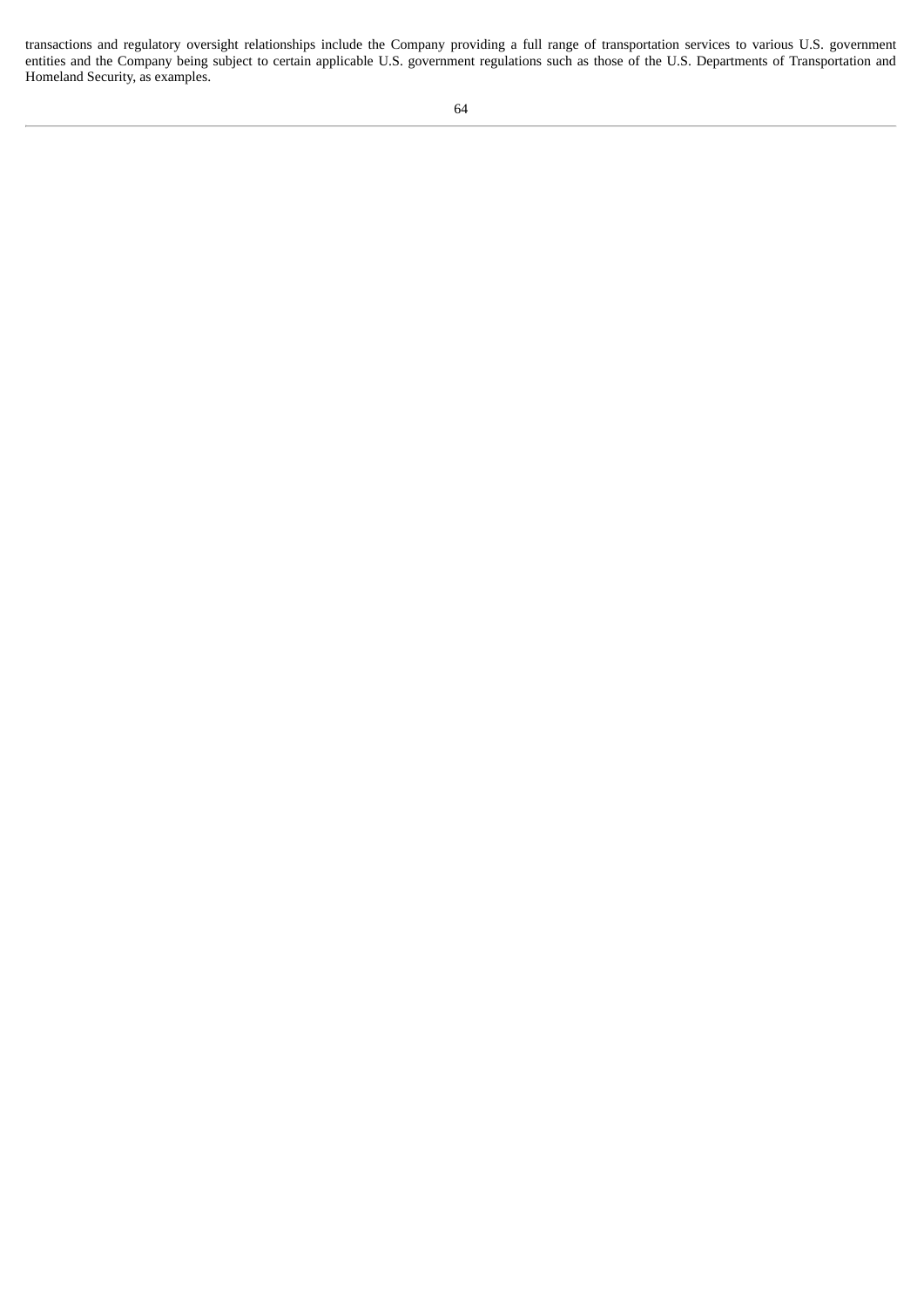### **Report of Independent Registered Public Accounting Firm**

### To the Shareholders and Board of Directors Yellow Corporation:

#### *Opinion on the Consolidated Financial Statements*

We have audited the accompanying consolidated balance sheets of Yellow Corporation and subsidiaries (the Company) as of December 31, 2021 and 2020, the related consolidated statements of operations, comprehensive income (loss), shareholders' deficit, and cash flows for each of the years in the three-year period ended December 31, 2021, and the related notes (collectively, the consolidated financial statements). In our opinion, the consolidated financial statements present fairly, in all material respects, the financial position of the Company as of December 31, 2021 and 2020, and the results of its operations and its cash flows for each of the years in the three-year period ended December 31, 2021, in conformity with U.S. generally accepted accounting principles.

We also have audited, in accordance with the standards of the Public Company Accounting Oversight Board (United States) (PCAOB), the Company's internal control over financial reporting as of December 31, 2021, based on criteria established in *Internal Control – Integrated Framework (2013)* issued by the Committee of Sponsoring Organizations of the Treadway Commission, and our report dated February 4, 2022 expressed an unqualified opinion on the effectiveness of the Company's internal control over financial reporting.

#### *Basis for Opinion*

These consolidated financial statements are the responsibility of the Company's management. Our responsibility is to express an opinion on these consolidated financial statements based on our audits. We are a public accounting firm registered with the PCAOB and are required to be independent with respect to the Company in accordance with the U.S. federal securities laws and the applicable rules and regulations of the Securities and Exchange Commission and the PCAOB.

We conducted our audits in accordance with the standards of the PCAOB. Those standards require that we plan and perform the audit to obtain reasonable assurance about whether the consolidated financial statements are free of material misstatement, whether due to error or fraud. Our audits included performing procedures to assess the risks of material misstatement of the consolidated financial statements, whether due to error or fraud, and performing procedures that respond to those risks. Such procedures included examining, on a test basis, evidence regarding the amounts and disclosures in the consolidated financial statements. Our audits also included evaluating the accounting principles used and significant estimates made by management, as well as evaluating the overall presentation of the consolidated financial statements. We believe that our audits provide a reasonable basis for our opinion.

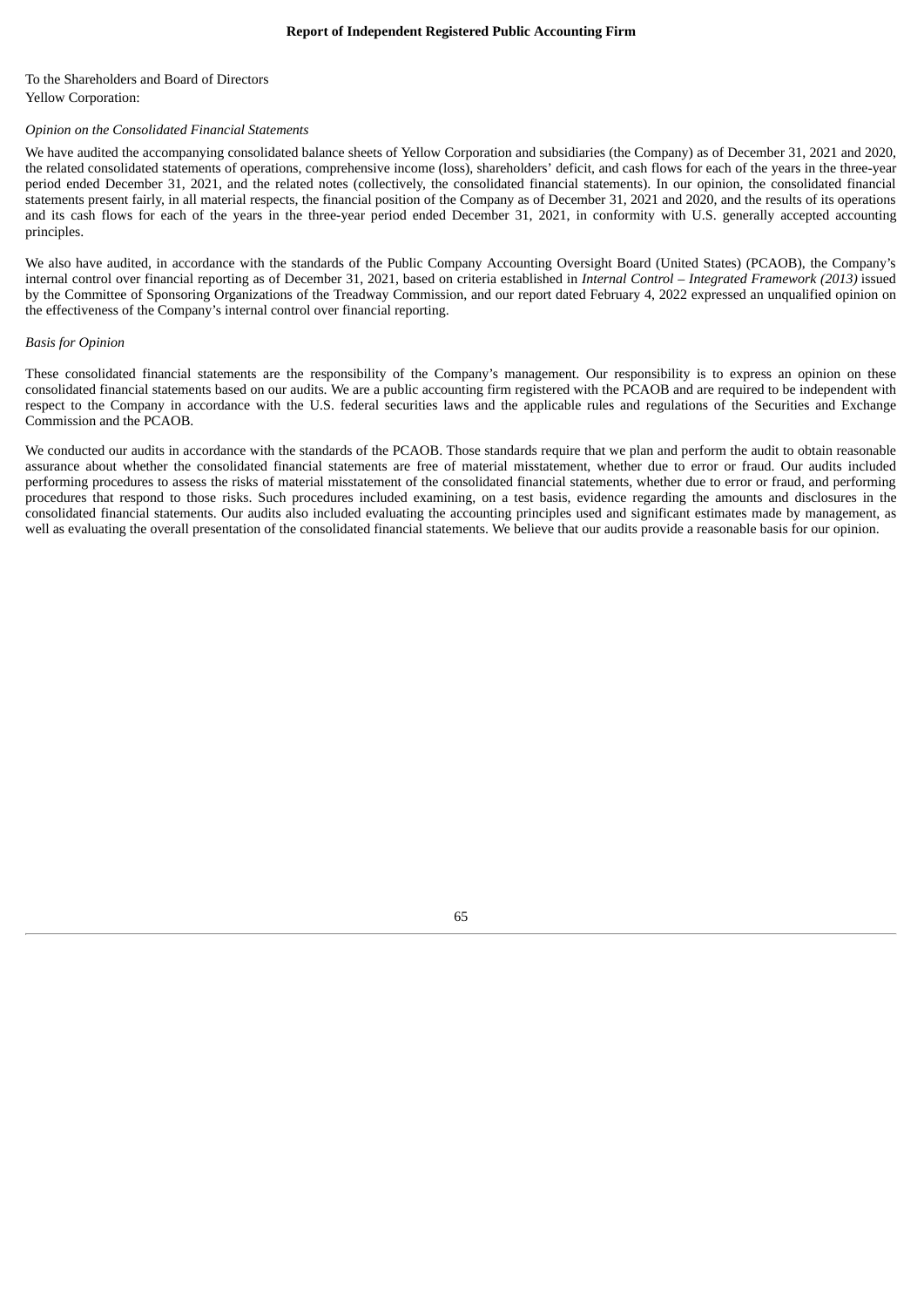The critical audit matter communicated below is a matter arising from the current period audit of the consolidated financial statements that was communicated or required to be communicated to the audit committee and that: (1) relates to accounts or disclosures that are material to the consolidated financial statements and (2) involved our especially challenging, subjective, or complex judgments. The communication of a critical audit matter does not alter in any way our opinion on the consolidated financial statements, taken as a whole, and we are not, by communicating the critical audit matter below, providing a separate opinion on the critical audit matter or on the accounts or disclosures to which it relates.

#### Self-insurance accruals

As described in Note 2 to the consolidated financial statements, the Company establishes accruals for workers' compensation and property damage and liability claims based upon actuarial analyses prepared by independent actuaries. The Company has recorded accruals for workers' compensation claims of \$250.2 million and property damage and liability claims of \$104.3 million as of December 31, 2021. The accruals for workers' compensation and property damage and liability claims are based upon individual case estimates and actuarial estimates for loss development factors based upon past experience. These estimates are based on historical loss experience and judgments about the present and expected levels of costs per claim and the time required to settle claims.

We identified the evaluation of the estimate of the Company's self-insurance accruals for workers' compensation and property damage and liability claims as a critical audit matter. Subjective auditor judgment and specialized skills and knowledge were required to evaluate the selection of actuarial methods and assumptions used in estimating the accruals for claims. Specifically, evaluating the loss development factor assumptions used in the Company's actuarial analysis involved a high degree of complexity and subjectivity.

The following are the primary procedures we performed to address this critical audit matter. We evaluated the design and tested the operating effectiveness of certain internal controls related to the Company's self-insurance process, including controls over the selection of actuarial methods and development of loss development factor assumptions used in estimating the self-insurance accruals for claims. We involved actuarial professionals with specialized skills and knowledge who assisted in:

- assessing the actuarial methods used by the Company for consistency with generally accepted actuarial standards
- evaluating the Company's ability to estimate self-insurance accruals by comparing its historical estimates based on actuarial methods with actual claim activity
- evaluating the Company's actuarial loss development factor assumptions underlying the accruals for consistency with the Company's historical reported and paid loss development
- developing an independent range for claim accruals using the Company's historical loss data and independently developed actuarial assumptions and comparing those expectations to the Company's claim accruals.

#### /s/ KPMG LLP

We have served as the Company's auditor since 2002.

Kansas City, Missouri February 4, 2022

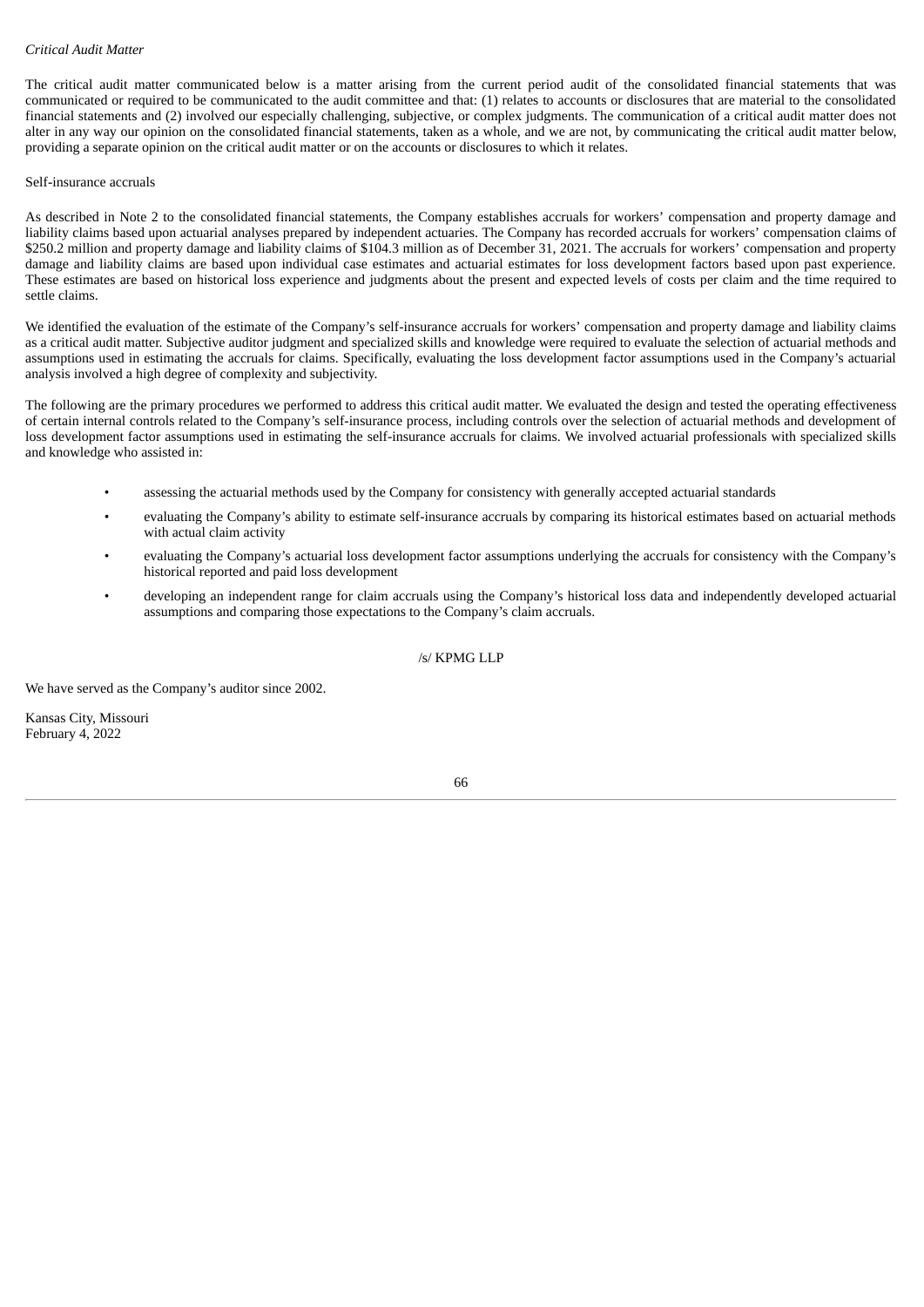#### **Report of Independent Registered Public Accounting Firm**

### To the Shareholders and Board of Directors Yellow Corporation:

#### *Opinion on Internal Control Over Financial Reporting*

We have audited Yellow Corporation and subsidiaries' (the Company) internal control over financial reporting as of December 31, 2021, based on criteria established in *Internal Control – Integrated Framework (2013)*issued by the Committee of Sponsoring Organizations of the Treadway Commission. In our opinion, the Company maintained, in all material respects, effective internal control over financial reporting as of December 31, 2021, based on criteria established in *Internal Control – Integrated Framework (2013)* issued by the Committee of Sponsoring Organizations of the Treadway Commission.

We also have audited, in accordance with the standards of the Public Company Accounting Oversight Board (United States) (PCAOB), the consolidated balance sheets of the Company as of December 31, 2021 and 2020, the related consolidated statements of operations, comprehensive income (loss), shareholders' deficit, and cash flows for each of the years in the three-year period ended December 31, 2021, and the related notes (collectively, the consolidated financial statements), and our report dated February 4, 2022 expressed an unqualified opinion on those consolidated financial statements.

#### *Basis for Opinion*

The Company's management is responsible for maintaining effective internal control over financial reporting and for its assessment of the effectiveness of internal control over financial reporting, included in the accompanying Management's Report on Internal Control over Financial Reporting. Our responsibility is to express an opinion on the Company's internal control over financial reporting based on our audit. We are a public accounting firm registered with the PCAOB and are required to be independent with respect to the Company in accordance with the U.S. federal securities laws and the applicable rules and regulations of the Securities and Exchange Commission and the PCAOB.

We conducted our audit in accordance with the standards of the PCAOB. Those standards require that we plan and perform the audit to obtain reasonable assurance about whether effective internal control over financial reporting was maintained in all material respects. Our audit of internal control over financial reporting included obtaining an understanding of internal control over financial reporting, assessing the risk that a material weakness exists, and testing and evaluating the design and operating effectiveness of internal control based on the assessed risk. Our audit also included performing such other procedures as we considered necessary in the circumstances. We believe that our audit provides a reasonable basis for our opinion.

#### *Definition and Limitations of Internal Control Over Financial Reporting*

A company's internal control over financial reporting is a process designed to provide reasonable assurance regarding the reliability of financial reporting and the preparation of financial statements for external purposes in accordance with generally accepted accounting principles. A company's internal control over financial reporting includes those policies and procedures that (1) pertain to the maintenance of records that, in reasonable detail, accurately and fairly reflect the transactions and dispositions of the assets of the company; (2) provide reasonable assurance that transactions are recorded as necessary to permit preparation of financial statements in accordance with generally accepted accounting principles, and that receipts and expenditures of the company are being made only in accordance with authorizations of management and directors of the company; and (3) provide reasonable assurance regarding prevention or timely detection of unauthorized acquisition, use, or disposition of the company's assets that could have a material effect on the financial statements.

Because of its inherent limitations, internal control over financial reporting may not prevent or detect misstatements. Also, projections of any evaluation of effectiveness to future periods are subject to the risk that controls may become inadequate because of changes in conditions, or that the degree of compliance with the policies or procedures may deteriorate.

/s/ KPMG LLP

Kansas City, Missouri February 4, 2022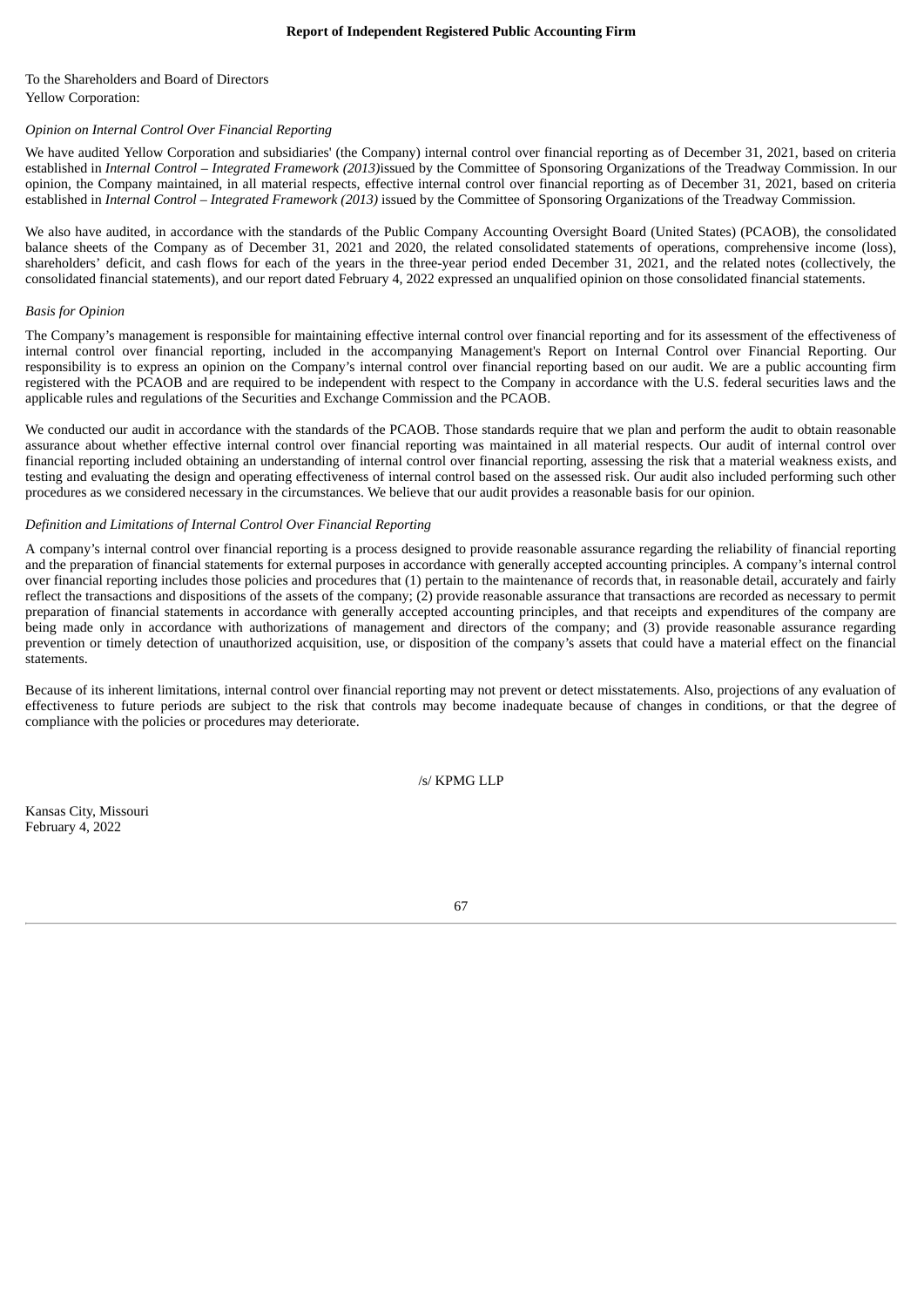### Item 9. Changes in and Disagreements with Accountants on Accounting and Financial Disclosure

Not applicable.

### Item 9A. Controls and Procedures

#### *Evaluation of Disclosure Controls and Procedures*

As required by the Exchange Act, we maintain disclosure controls and procedures designed to ensure that information we are required to disclose in reports that we file or submit under the Exchange Act, is recorded, processed, summarized and reported within the time periods specified in the SEC's rules and forms. Our disclosure controls and procedures include, without limitation, controls and procedures designed to ensure that information we are required to disclose in reports that we file or submit under the Exchange Act is accumulated and communicated to our management, including our principal executive and principal financial officers, as appropriate to allow timely decisions regarding required disclosure. Our management, with the participation of our principal executive and financial officers, has evaluated our disclosure controls and procedures as of December 31, 2021 and has concluded that our disclosure controls and procedures were effective as of December 31, 2021.

#### *Changes in Internal Control Over Financial Reporting*

There were no changes in our internal controls over financial reporting that occurred during the fiscal quarter ended December 31, 2021 that have materially affected, or are reasonably likely to materially affect our internal controls over financial reporting.

### *Management's Report on Internal Control Over Financial Reporting*

The Company's management is responsible for establishing and maintaining effective internal control over our financial reporting, which is designed to provide reasonable assurance regarding the reliability of financial reporting and the preparation of consolidated financial statements for external purposes in accordance with generally accepted accounting principles.

Our management assessed the effectiveness of our system of internal control over financial reporting as of December 31, 2021 based on the framework established in *Internal Control - Integrated Framework (2013)* issued by the Committee of Sponsoring Organizations of the Treadway Commission.

Based on its assessment using those criteria, our management concluded that, as of December 31, 2021, our system of internal control over financial reporting was effective.

KPMG LLP, the independent registered public accounting firm that audited our December 31, 2021 consolidated financial statements, has issued an audit report on our system of internal control over financial reporting. The KPMG LLP audit report is included herein.

#### Item 9B. Other Information

None.

Item 9C. Disclosure Regarding Foreign Jurisdictions that Prevent Inspections

None.

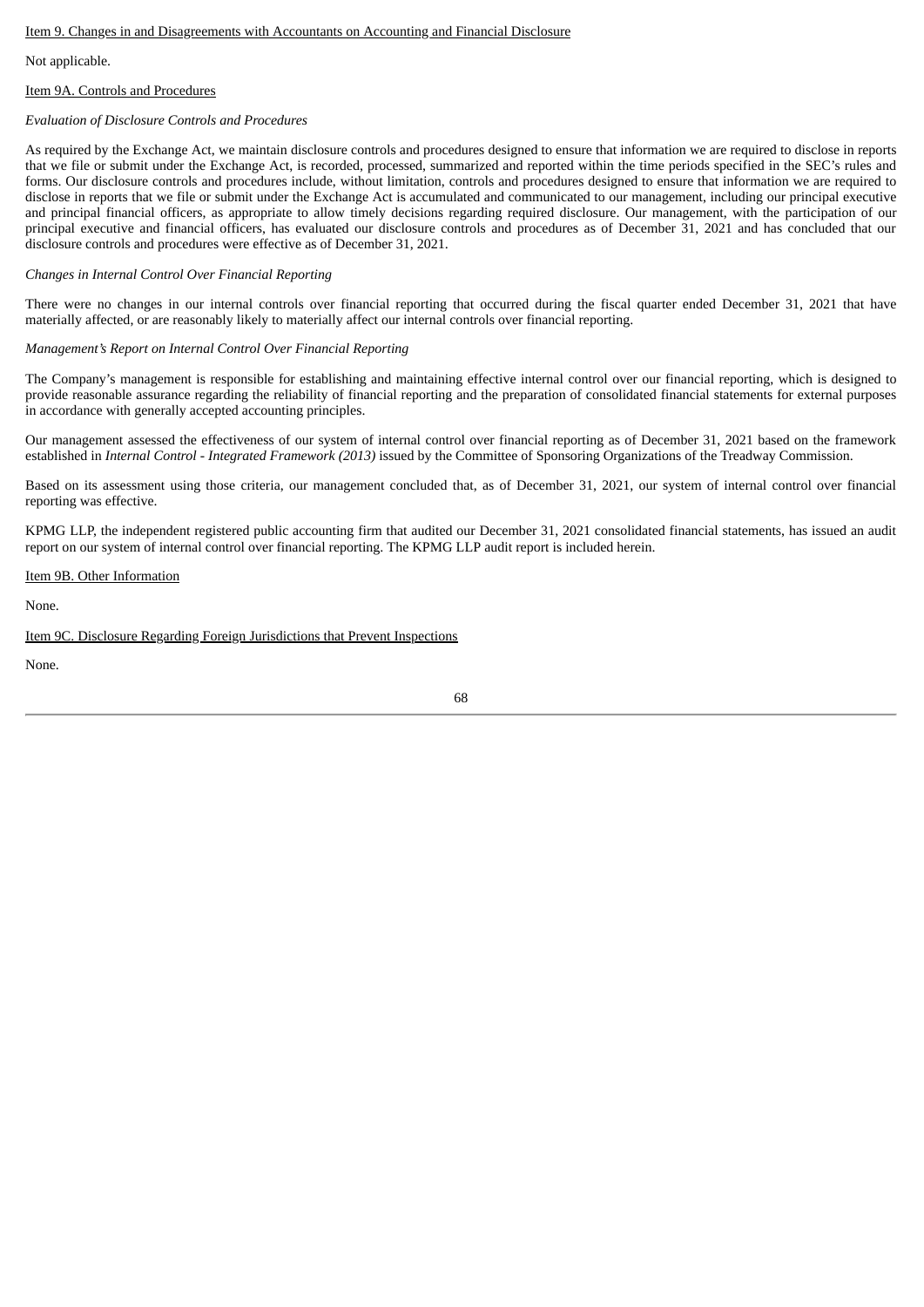### Item 10. Directors, Executive Officers and Corporate Governance

Pursuant to General Instruction G to Form 10-K, the information required by this item, other than information regarding (i) our executive officers, which is incorporated by reference to Part I of this Form 10-K under the heading "Information about our Executive Officers," and (ii) our code of ethics, which is described below and titled the "Code of Business Conduct," is included under the captions "Directors to be Elected by our Stockholders," "Directors Selected by the Holder of our Series A Preferred Stock," "Stockholder Proposals and Director Nomination for 2022 Annual Meeting," "Structure and Functioning of the Board Audit & Ethics Committee," and "Section 16(a) Beneficial Ownership Reporting Compliance" in our Proxy Statement related to the 2022 Annual Meeting of Stockholders and is incorporated herein by reference.

### **Code of Business Conduct**

We have adopted a written Code of Business Conduct that applies to all of our directors, officers and employees, including our principal executive officer, principal financial officer and principal accounting officer. It is available under "Governance" and therein under "Documents & Charters" on our website located at www.myyellow.com. We intend to disclose any amendments or waivers to our Code of Business Conduct by posting such information on our website located at www.myyellow.com, other than technical, administrative or non-substantive amendments, and any waivers, including implicit waivers, from any provision of our Code of Business Conduct that applies to our principal executive officer, principal financial officer, principal accounting officer or controller, which information will be disclosed via SEC filing.

### Item 11. Executive Compensation

Pursuant to General Instruction G to Form 10-K, the information required by this item is included under the captions "Compensation Committee Interlocks and Insider Participation," "Director Compensation," "Compensation Discussion and Analysis," "Compensation Committee Report" and "Executive Compensation" in our Proxy Statement related to the 2022 Annual Meeting of Stockholders and is incorporated herein by reference.

### Item 12. Security Ownership of Certain Beneficial Owners and Management and Related Shareholder Matters

Pursuant to General Instruction G to Form 10-K, the information required by this item is included under the captions "Security Ownership of Management and Directors," "Security Ownership of Certain Beneficial Owners" and "Equity Compensation Plan Information" in our Proxy Statement related to the 2022 Annual Meeting of Stockholders and is incorporated herein by reference.

### Item 13. Certain Relationships and Related Transactions, and Director Independence

Pursuant to General Instruction G to Form 10-K, the information required by this item is included under the captions "Structure and Functioning of the Board" and "Certain Relationships and Related Transactions" in our Proxy Statement related to the 2022 Annual Meeting of Stockholders and is incorporated herein by reference.

### Item 14. Principal Accountant Fees and Services

Pursuant to General Instruction G to Form 10-K, the information required by this item is included under the caption "Audit and Audit-Related Fees" in our Proxy Statement related to the 2022 Annual Meeting of Stockholders and is incorporated herein by reference.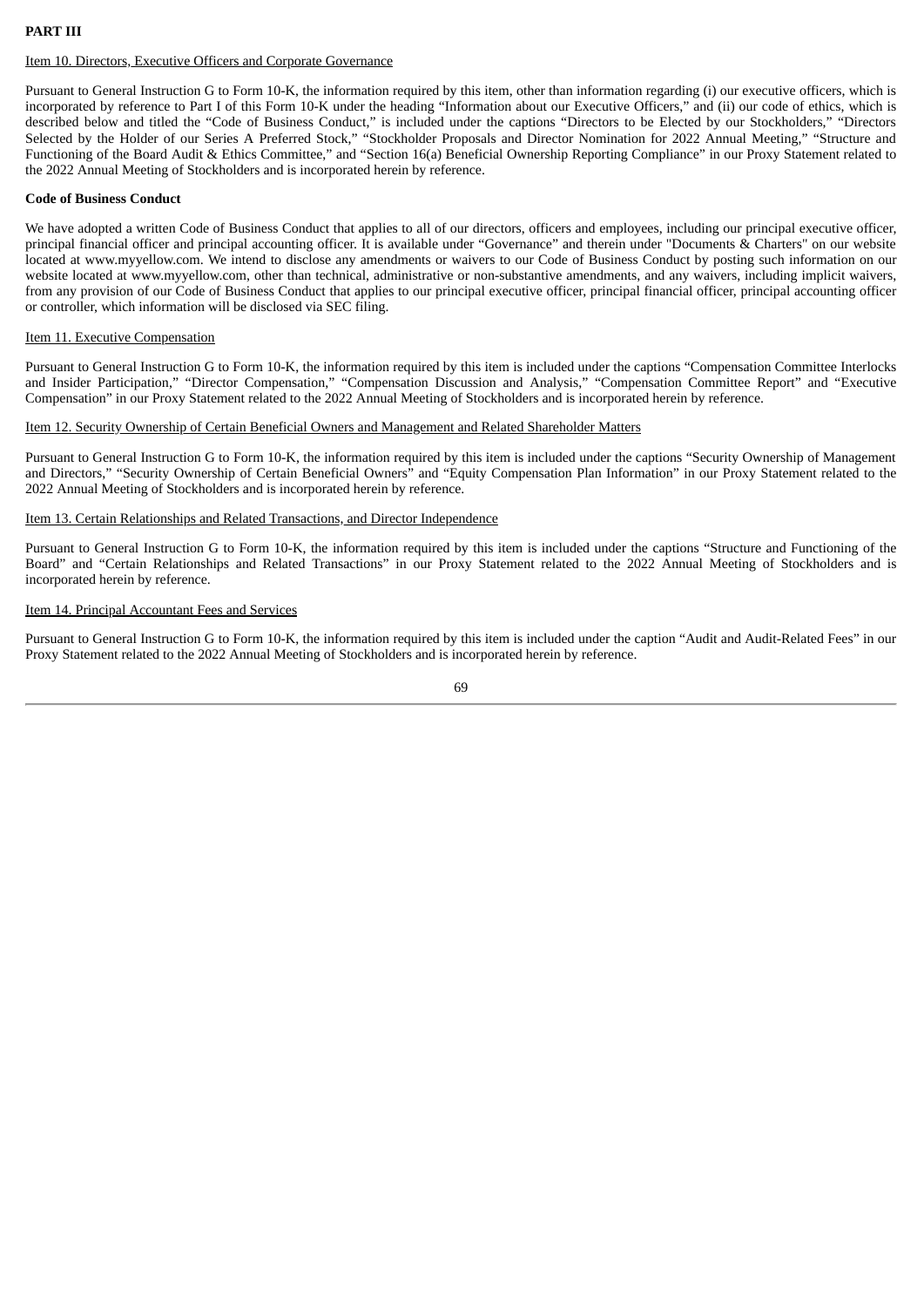### **PART IV**

# Item 15. Exhibits and Financial Statement Schedules

(a)(1) Financial Statements

The consolidated financial statements of the Company included under Item 8 - Financial Statements and Supplementary Data.

## (a)(3) Exhibits

| 3.1.1 | Amended and Restated Certificate of Incorporation of the Company (incorporated by reference to Exhibit 3.1 to Current Report on Form |
|-------|--------------------------------------------------------------------------------------------------------------------------------------|
|       | 8-K, filed on September 16, 2011, File No. 000-12255).                                                                               |

- 3.1.2 Certificate of Designations of Series A Voting Preferred Stock [\(incorporated](https://www.sec.gov/Archives/edgar/data/0000716006/000119312511196217/d8k.htm) by reference to Exhibit 3.1 to Current Report on Form 8-K, filed on July 25, 2011, File No. 000-12255)
- 3.1.3 Certificate of Amendment to the Certificate of [Incorporation](https://www.sec.gov/Archives/edgar/data/716006/000119312514102367/d695445dex31.htm) of the Company (incorporated by reference to Exhibit 3.1 to Current Report on Form 8-K, filed on March 17, 2014, File No. 000-12255).
- 3.1.4 Certificate of Ownership and Merger, effective February 4, 2021, changing the name of the Company to Yellow Corporation [\(incorporated](https://www.sec.gov/Archives/edgar/data/716006/000156459021004307/yrcw-ex31_133.htm) by reference to Exhibit 3.1 to Current Report on Form 8-K, filed on February 4, 2021, File No. 000-12255).
- 3.2 Second Amended and Restated Bylaws of the Company, adopted as of February 4, 2021 [\(incorporated](https://www.sec.gov/Archives/edgar/data/716006/000156459021004307/yrcw-ex32_515.htm) by reference to Exhibit 3.2 to Current Report on Form 8-K, filed on February 4, 2021, File No. 000-12255).

# (4) Instruments Defining the Right of Security Holders, Including Indentures

4.1\* [Description](#page-75-0) of Common Stock

# (10) Material Contracts

- 10.1.1 National Master Freight Agreement, effective April 1, 2008, among the International Brotherhood of Teamsters, YRC Inc. (formerly, Yellow [Transportation,](https://www.sec.gov/Archives/edgar/data/716006/000119312508025469/dex101.htm) Inc. and Roadway Express, Inc.), USF Holland Inc. and New Penn Motor Express, Inc. (incorporated by reference to Exhibit 10.1 to Current Report on Form 8-K, filed on February 11, 2008, File No. 000-12255).
- 10.1.2 Amended and Restated Memorandum of [Understanding](https://www.sec.gov/Archives/edgar/data/716006/000119312509148794/dex101.htm) on the Job Security Plan, dated July 9, 2009, among the International Brotherhood of Teamsters, YRC Inc., USF Holland Inc. and New Penn Motor Express, Inc. (incorporated by reference to Exhibit 10.1 to Current Report on Form 8-K, filed on July 14, 2009, File No. 000-12255).
- 10.1.3 Agreement for the Restructuring of the YRC Worldwide Inc. Operating Companies and related Term [Sheet/Proposal](https://www.sec.gov/Archives/edgar/data/716006/000119312510219854/dex101.htm) (the "Restructuring  $Plan$ "), dated September 24, 2010, among the International Brotherhood of Teamsters, YR Motor Express, Inc. (incorporated by reference to Exhibit 10.1 to Current Report on Form 8-K, filed on September 29, 2010, File No.  $000 - 12255$ ).
- 10.1.4 Certification and Amendment (dated December 31, 2010) and Certification and Second Amendment (dated February 28, 2011) to the [Restructuring](https://www.sec.gov/Archives/edgar/data/716006/000119312511066014/dex1034.htm) Plan Term Sheet (incorporated by reference to Exhibit 10.3.4 to Annual Report on Form 10-K for the year ended December 31, 2010, File No. 000-12255).
- 10.1.5 Extension of the Agreement for the [Restructuring](https://www.sec.gov/Archives/edgar/data/716006/000119312514043473/d672613dex101.htm) of the YRC Worldwide Inc. Operating Companies, dated February 7, 2014, by and among YRC Inc. (d/b/a YRC Freight), USF Holland Inc., New Penn Motor Express, Inc., USF Reddaway Inc. and the Teamsters National Freight Industry Negotiating Committee of the International Brotherhood of Teamsters (incorporated by reference to Exhibit 10.1 to Current Report on Form 8-K, filed on February 10, 2014, File No. 000-12255).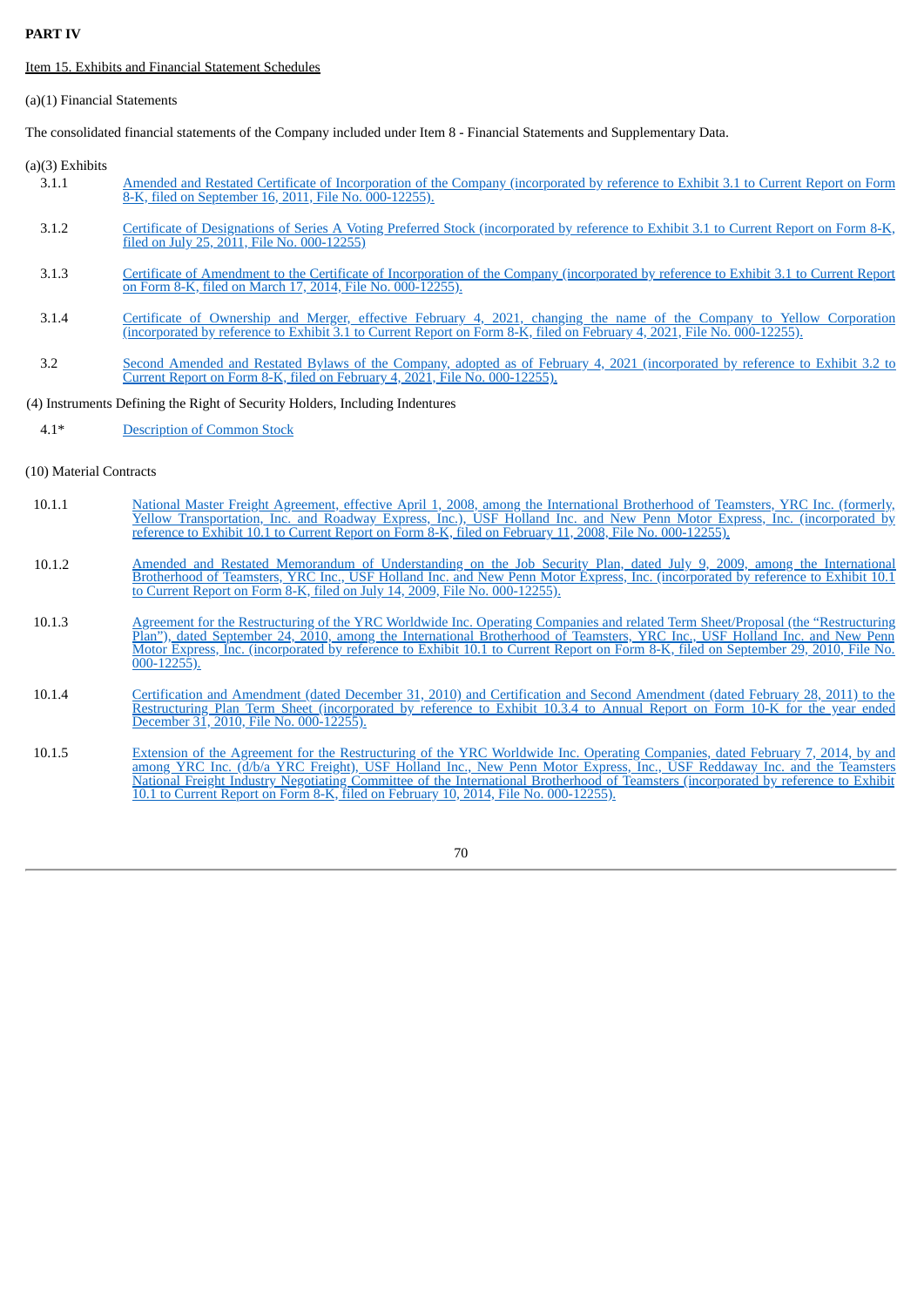- 10.1.6 National Master Freight Agreement, effective May 14, 2019, among the International Brotherhood of Teamsters, YRC Inc., Holland LLC and New Penn Motor Express LLC (Conformed copy for reference only) [\(incorporated](https://www.sec.gov/Archives/edgar/data/716006/000071600619000010/yrcw-2019630xex101.htm) by reference to Exhibit 10.1 to Quarterly Report on Form 10-Q for the quarter ended June 30, 2019, File No. 000-12255).
- 10.2.1 Second Amended and Restated Contribution Deferral Agreement, dated as of January 31, 2014, among YRC Inc., USF Holland Inc., New Penn Motor Express, Inc. and USF Reddaway Inc., collectively as primary obligors, the Trustees for the Central States, Southeast and Southwest Areas Pension Fund, the Wilmington Trust Company, as agent, and the other funds party thereto [\(incorporated](https://www.sec.gov/Archives/edgar/data/716006/000119312514031213/d667949dex101.htm) by reference to Exhibit 10.1 to the Current Report on Form 8-K, filed on January 31, 2014, File No. 000-12255).
- 10.2.2 Letter Agreement, dated as of January 29, 2014 and effective as of January 31, 2014, among Central States, Southeast and Southwest Areas Pension Fund, YRC, Inc., USF Holland Inc., New Penn Motor Express, Inc., USF Reddaway Inc., as primary obligors, YRC Worldwide Inc., as primary guarantor, and certain additional guarantors [\(incorporated](https://www.sec.gov/Archives/edgar/data/716006/000119312514031213/d667949dex102.htm) by reference to Exhibit 10.2 to Current Report on Form 8-K, filed on January 31, 2014, File No. 000-12255).
- 10.2.3 Amendment No. 1 to Second Amended and Restated Contribution Deferral Agreement among YRC Inc., USF Holland LLC, New Penn<br>Motor Express LLC and USF Reddaway Inc., collectively as primary obligors, the Trustees for th Southwest Areas Pension Fund, the Wilmington Trust Company, as agent, and the other funds party thereto [\(incorporated](https://www.sec.gov/Archives/edgar/data/716006/000119312518026584/d520490dex101.htm) by reference to Exhibit 10.1 to Current Report on Form 8-K, filed on January 31, 2018, File No. 000-12255).
- 10.3.1 Amended and Restated Credit Agreement, dated as of September 11, 2019, by and among the Company, as borrower, the subsidiaries of the borrower party thereto from time to time, the lenders from time to time party thereto, and Cortland Products Corp., as [administrative](https://www.sec.gov/Archives/edgar/data/716006/000071600619000012/yrcw-2019930xex101.htm) agent and collateral agent for the lenders (incorporated by reference to Exhibit 10.1 to Quarterly Report on Form 10-Q for the quarter ended September 30, 2019, File No. 000-12255).
- 10.3.2 Amendment No. 1 to Amended and Restated Credit Agreement, dated April 7, 2020, by and among the Company, as borrower, the subsidiaries of the borrower party thereto from time to time, the lenders from time to time party thereto, and Cortland Products Corp. (n/k/a Alter Domus Products Corp.), as [administrative](https://www.sec.gov/Archives/edgar/data/0000716006/000156459020024217/yrcw-ex101_587.htm) agent and collateral agent for the lenders (incorporated by reference to Exhibit 10.1 to the Quarterly Report on Form 10-Q for the quarter ended March 31, 2020, File No. 000-12255).
- 10.3.3 Amendment No. 2 to Amended and Restated Credit Agreement, dated July 7, 2020, by and among the Company, as borrower, the subsidiaries of the borrower party thereto from time to time, the lenders from time to time party thereto, and Alter Domus Products Corp., as [administrative](https://www.sec.gov/Archives/edgar/data/716006/000156459020035521/yrcw-ex108_590.htm) agent and collateral agent for the lenders (incorporated by reference to Exhibit 10.6 to the Quarterly Report on Form 10-Q for the quarter ended September 30, 2020, File No. 000-12255).
- 10.4.1† Loan and Security Agreement, dated as of February 13, 2014, among the Company, as [administrative](https://www.sec.gov/Archives/edgar/data/716006/000071600614000006/yrcw-20131231xex1011.htm) borrower, the other borrowers named therein, the guarantors named therein, certain financial institutions, as lenders, and RBS Citizens Business Capital a division of RBS Asset Finance, Inc., a subsidiary of RBS Citizens, N.A., as agent, and RBS Citizens, N.A., Merrill Lynch, Pierce, Fenner & Smith and CIT Finance LLC, as joint lead arrangers and joint bookrunners (incorporated by reference to Exhibit 10.11 to Annual Report on Form 10-K for the year ended December 31, 2013, File No. 000-12255).
- 10.4.2 Amendment No. 1 to Loan and Security Agreement, dated as of September 23, 2015, by and among the Company, certain of the Company's subsidiaries party thereto, the lenders party thereto and RBS Citizens Business Capital, as agent [\(incorporated](https://www.sec.gov/Archives/edgar/data/716006/000119312515329162/d79434dex102.htm) by reference to Exhibit 10.2 to Current Report on Form 8-K, filed on September 25, 2015, File No. 000-12255).
- 10.4.3 Amendment No. 2 to Loan and Security Agreement, dated as of June 28, 2016, by and among the Company, certain of the Company's subsidiaries party thereto, the lenders party thereto and Citizens Business Capital as agent [\(incorporated](https://www.sec.gov/Archives/edgar/data/716006/000119312516638425/d210822dex101.htm) by reference to Exhibit 10.1 to Current Report on Form 8-K, filed on June 30, 2016, File No. 000-12255).
- 10.4.4 Amendment No. 3 to Loan and Security Agreement by and among the Company, certain of the Company's subsidiaries party thereto, the lenders party thereto and Citizens Business Capital as agent [\(incorporated](https://www.sec.gov/Archives/edgar/data/716006/000119312518026584/d520490dex102.htm) by reference to Exhibit 10.2 to Current Report on Form 8- K, filed on January 31, 2018, File No. 000-12255).

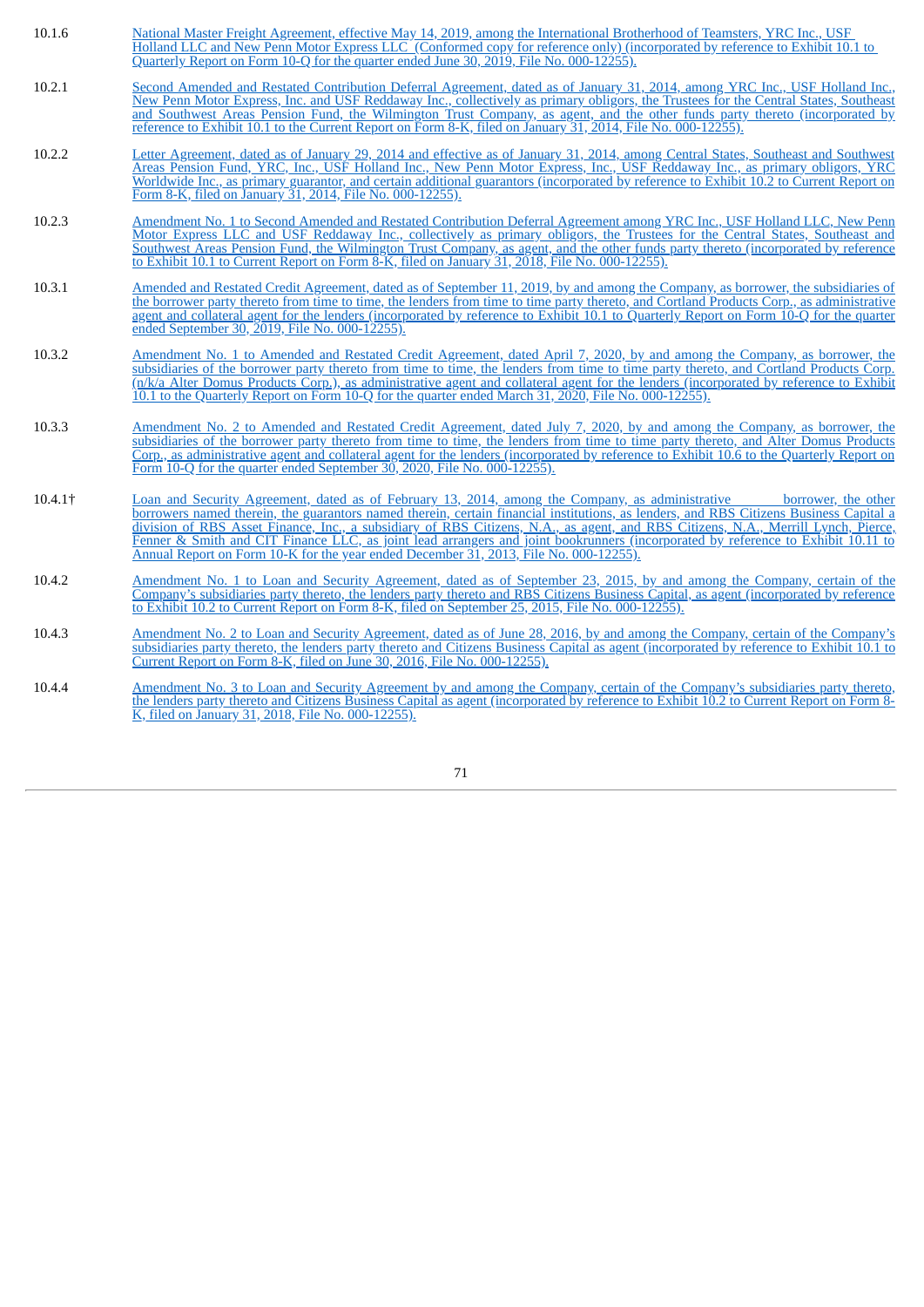| 10.4.5 | Amendment No. 5 to Loan and Security Agreement by and among the Company, certain of the Company's subsidiaries party thereto,           |
|--------|-----------------------------------------------------------------------------------------------------------------------------------------|
|        | the lenders party thereto and Citizens Business Capital as agent (incorporated by reference to Exhibit 10.2 to Quarterly Report on Form |
|        | 10-O for the quarter-ended September 30, 2019. File No. 000-12255).                                                                     |

- 10.4.6 Amendment No. 6 to Loan and Security Agreement by and among the Company, certain of the Company's subsidiaries party thereto, the lenders party thereto and Citizens Business Capital as agent (incorporated by reference to Exhibit 10.5 to Quarterly Report on Form 10-Q for the [quarter-ended](https://www.sec.gov/Archives/edgar/data/716006/000156459020035521/yrcw-ex106_589.htm) September 30, 2020, File No. 000-12255).
- 10.5 UST Tranche A Term Loan Credit Agreement, dated July 7, 2020, by and among the Company, as borrower, the subsidiaries of the borrower party thereto from time to time, the lenders from time to time party thereto, and The Bank of New York Mellon, as [administrative](https://www.sec.gov/Archives/edgar/data/716006/000156459020035521/yrcw-ex104_568.htm) agent and collateral agent for the lenders. (incorporated by reference to Exhibit 10.3 to Quarterly Report on Form 10-Q for the quarter-ended September 30, 2020, File No. 000-12255).
- 10.6 UST Tranche B Term Loan Credit Agreement, dated July 7, 2020, by and among the Company, as borrower, the subsidiaries of the borrower party thereto from time to time, the lenders from time to time party thereto, and The Bank of New York Mellon, as [administrative](https://www.sec.gov/Archives/edgar/data/716006/000156459020035521/yrcw-ex105_567.htm) agent and collateral agent for the lenders. (incorporated by reference to Exhibit 10.4 to Quarterly Report on Form 10-Q for the quarter-ended September 30, 2020, File No. 000-12255).
- 10.7 Share Issuance Agreement, dated June 30, 2020, between the Company and the United States Department of the Treasury [\(incorporated](https://www.sec.gov/Archives/edgar/data/0000716006/000119312520188904/d48416dex101.htm) by reference to Exhibit 10.1 to the Current Report on Form 8-K filed on July 7, 2020, File No. 000-12255).
- 10.8 Voting Rights Agreement, dated July 9, 2020, among the Company, the United States Department of the Treasury, and The Bank of New York Mellon, as trustee. (incorporated by reference to Exhibit 10.1 to Quarterly Report on Form 10-Q for the [quarter-ended](https://www.sec.gov/Archives/edgar/data/716006/000156459020035521/yrcw-ex102_570.htm) September <u>30, 2020, File No. 000-12255).</u>
- 10.9 Registration Rights Agreement, dated July 9, 2020, between the Company and the United States Department of the Treasury. (incorporated by reference to Exhibit 10.2 to Quarterly Report on Form 10-Q for the [quarter-ended](https://www.sec.gov/Archives/edgar/data/716006/000156459020035521/yrcw-ex103_569.htm) September 30, 2020, File No. 000- 12255).
- (10) Management Contracts, Compensatory Plans and Arrangements
- 10.10.1\* Yellow Corporation Fifth Amended and Restated Director [Compensation](#page-78-0) Plan, effective January 22, 2022.
- 10.10.2 Form of Director Restricted Stock Unit Agreement for [Non-Employee](https://www.sec.gov/Archives/edgar/data/716006/000071600615000043/yrcw-2015630xex102.htm) Director (incorporated by reference to Exhibit 10.2 to Quarterly Report on Form 10-Q for the quarter ended June 30, 2015, File No. 000-12255).
- 10.11 Form of [Indemnification](https://www.sec.gov/Archives/edgar/data/716006/000119312507055710/dex105.htm) Agreement between the Company and each of its directors and executive officers (incorporated by reference to Exhibit 10.5 to Current Report on Form 8-K, filed on March 15, 2007, File No. 000-12255).
- 10.12 YRC Worldwide Inc. 2019 Incentive and Equity Award Plan [\(incorporated](https://www.sec.gov/Archives/edgar/data/716006/000156459020010103/yrcw-ex1073_590.htm) by reference to Exhibit 10.2 to Annual Report on Form 10-K for the year ended December 31, 2019, File No. 000-12255).
- 10.13.1 YRC Worldwide Inc. [Supplemental](https://www.sec.gov/Archives/edgar/data/716006/000119312506152735/dex101.htm) Executive Pension Plan, effective January 1, 2005 (incorporated by reference to Exhibit 10.1 to Current Report on Form 8-K, filed on July 25, 2006, File No. 000-12255).
- 10.13.2 Amendment to YRC Worldwide Inc. [Supplemental](https://www.sec.gov/Archives/edgar/data/716006/000119312508148085/dex103.htm) Executive Pension Plan (incorporated by reference to Exhibit 10.3 to Current Report <u>on Form 8-K, filed on July 8, 2008, File No. 000-12255).</u>
- 10.13.3 Second Amendment to YRC Worldwide Inc. [Supplemental](https://www.sec.gov/Archives/edgar/data/716006/000119312512083494/d273159dex10303.htm) Executive Pension Plan (incorporated by reference to Exhibit 10.30.3 to Annual Report on Form 10-K for the year ended December 31, 2011, File No. 000-12255).
- 10.14.1 Yellow Corporation Pension Plan, as amended and restated as of January 1, 2004 [\(incorporated](https://www.sec.gov/Archives/edgar/data/716006/000095013704001846/c83426exv10w27.txt) by reference to Exhibit 10.27 to Annual Report on Form 10-K for the year ended December 31, 2003, File No. 000-12255).
- 10.14.2 Amendment No. 1 to Yellow Corporation Pension Plan, as amended and restated as of January 1, 2004 [\(incorporated](https://www.sec.gov/Archives/edgar/data/716006/000119312505221269/dex102.htm) by reference to Exhibit 10.2 to Quarterly Report on Form 10-Q for the quarter ended September 30, 2005, File No. 000-12255).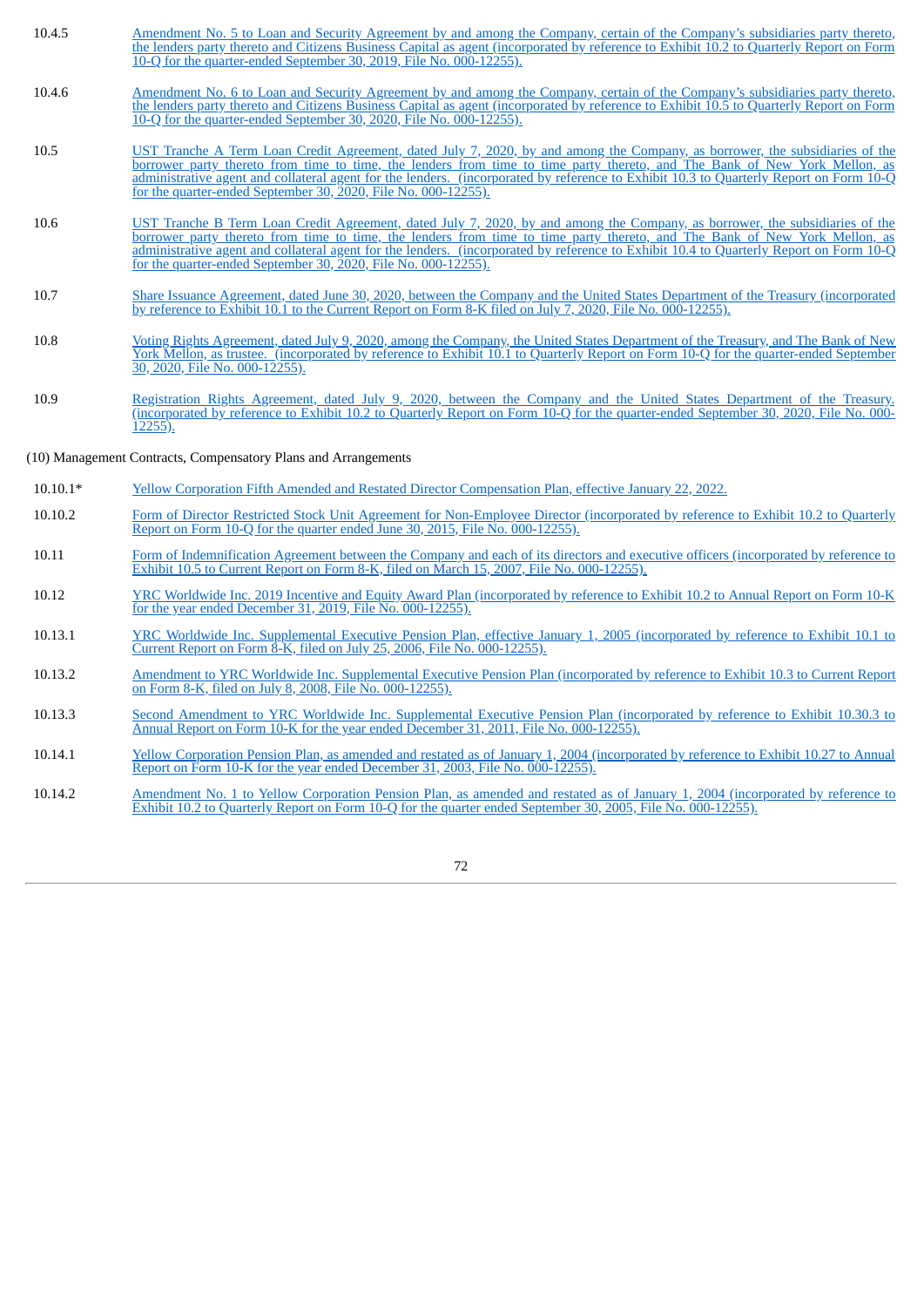- 10.14.3 Amendment No. 2 to Yellow Corporation Pension Plan, as amended and restated as of January 1, 2004 [\(incorporated](https://www.sec.gov/Archives/edgar/data/716006/000119312511066014/dex10283.htm) by reference to Exhibit 10.28.3 to Annual Report on Form 10-K for the year ended December 31, 2010, File No. 000-12255).
- 10.14.4 Amendment No. 3 to Yellow Corporation Pension Plan, as amended and restated as of January 1, 2004 [\(incorporated](https://www.sec.gov/Archives/edgar/data/716006/000119312508148085/dex102.htm) by reference to Exhibit 10.2 to Current Report on Form 8-K, filed on July 8, 2008, File No. 000-12255).
- 10.14.5 Amendment No. 4 to Yellow Corporation Pension Plan, as amended and restated as of January 1, 2004 [\(incorporated](https://www.sec.gov/Archives/edgar/data/716006/000119312509042369/dex10225.htm) by reference to Exhibit 10.22.5 to Annual Report on Form 10-K for the year ended December 31, 2008, File No. 000-12255).
- 10.14.6 Amendment No. 5 and Amendment No. 6 to Yellow Corporation Pension Plan, as amended and restated as of January 1, 2004 [\(incorporated](https://www.sec.gov/Archives/edgar/data/716006/000119312510058523/dex10286.htm) by reference to Exhibit 10.28.6 to Annual Report on Form 10-K for the year ended December 31, 2009, File No. 000- 12255).
- 10.14.7 Amendment No. 7 to Yellow Corporation Pension Plan, as amended and restated as of January 1, 2004 [\(incorporated](https://www.sec.gov/Archives/edgar/data/716006/000119312510182535/dex107.htm) by reference to Exhibit 10.7 to Quarterly Report on Form 10-Q for the quarter ended June 30, 2010, File No. 000-12255).
- 10.15 Severance Agreement, dated as of May 1, 2018, between Darren D. Hawkins and the Company [\(incorporated](https://www.sec.gov/Archives/edgar/data/716006/000071600618000008/yrcw-2018331xex105.htm) by reference to Exhibit 10.5 to Quarterly Report on Form 10-Q for the quarter ended March 31, 2018, File No. 000-12255).
- 10.16 YRC Worldwide Amended and Restated Severance Plan, dated March 9, 2020 [\(incorporated](https://www.sec.gov/Archives/edgar/data/716006/000156459020010103/yrcw-ex1016_780.htm) by reference to Exhibit 10.16 to Annual Report on Form 10-K for the year ended December 31, 2019, File No. 000-12255).
- 10.17 Form of Retention Agreement [\(incorporated](https://www.sec.gov/Archives/edgar/data/716006/000156459020045821/yrcw-ex101_9.htm) by reference to Exhibit 10.1 to Current Report on Form 8-K filed on October 5, 2020).
- 10.18 Yellow Corporation 2021 Bonus Plan [\(incorporated](https://www.sec.gov/Archives/edgar/data/0000716006/000156459021008809/yell-ex101_9.htm) by reference to Exhibit 10.1 to Current Report on Form 8-K filed on February 25, 2021, File No. 000-12255)
- 10.19 Yellow Corporation Form of Restricted Stock Unit Agreement under YRC Worldwide Inc. 2019 Incentive and Equity Award Plan and successor plans thereto [\(incorporated](https://www.sec.gov/Archives/edgar/data/0000716006/000156459021008809/yell-ex102_10.htm) by reference to Exhibit 10.2 to Current Report on Form 8-K filed on February 25, 2021, File No.  $000 - 12255$
- 10.20 Severance Agreement and Release, dated April 23, 2021 between Thomas J. O'Conner and the Company [\(incorporated](https://www.sec.gov/Archives/edgar/data/716006/000156459021024038/yell-ex101_416.htm) by reference to Exhibit 10.1 to Quarterly Report on Form 10-Q for the quarter ended March 31, 2021, File No. 000-12255
- 10.21 Severance Agreement and Release, dated April 14, 2021 between Scott D. Ware and the Company [\(incorporated](https://www.sec.gov/Archives/edgar/data/716006/000156459021024038/yell-ex102_415.htm) by reference to Exhibit 10.2 to Quarterly Report on Form 10-Q for the quarter ended March 31, 2021, File No. 000-12255).
- 10.22 Yellow Corporation 2020 Employee Stock Purchase Plan (incorporated by reference to Exhibit 99.1 to Registration Statement on Form S-8, filed on November 2, 2020, File No. [333-249800\).](https://www.sec.gov/Archives/edgar/data/0000716006/000119312520284000/d42755dex991.htm)
- 21.1\* [Subsidiaries](#page-86-0) of the Company.
- 23.1\* Consent of KPMG LLP, [Independent](#page-87-0) Registered Public Accounting Firm.
- 31.1\* Certification of Darren D. Hawkins pursuant to Exchange Act Rules 13a-14 and 15d-14, as adopted pursuant to Section 302 of the [Sarbanes-Oxley](#page-88-0) Act of 2002.
- 31.2\* Certification of Daniel L. Olivier pursuant to Exchange Act Rules 13a-14 and 15d-14, as adopted pursuant to Section 302 of the [Sarbanes-Oxley](#page-89-0) Act of 2002.
- 32.1\* Certification of Darren D. Hawkins pursuant to 18 U.S.C. Section 1350, as adopted pursuant to Section 906 of the [Sarbanes-Oxley](#page-90-0) Act of 2002.
- 32.2\* Certification of Daniel L. Olivier pursuant to 18 U.S.C. Section 1350, as adopted pursuant to Section 906 of the [Sarbanes-Oxley](#page-91-0) Act of 2002.
- 101.INS\* XBRL Instance Document

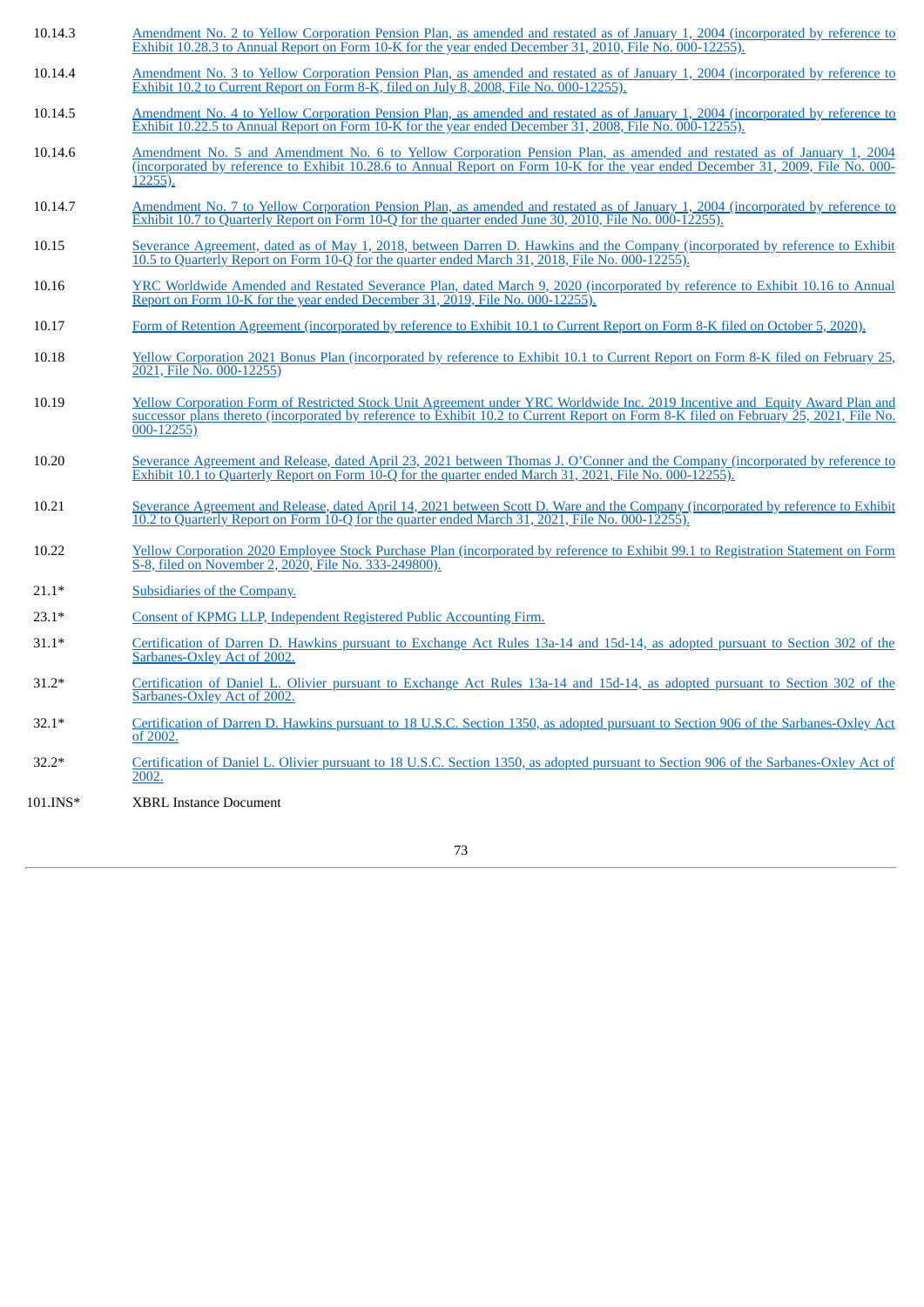| 101.SCH*    | <b>XBRL Taxonomy Extension Schema</b>                                       |
|-------------|-----------------------------------------------------------------------------|
| $101.CAL*$  | <b>XBRL Taxonomy Extension Calculation Linkbase</b>                         |
| $101.$ DEF* | <b>XBRL Taxonomy Extension Definition Linkbase</b>                          |
| $101.LAB*$  | XBRL Taxonomy Extension Label Linkbase                                      |
| 101.PRE*    | <b>XBRL Taxonomy Extension Presentation Linkbase</b>                        |
| 104         | Cover Page Interactive Data File (embedded within the Inline XBRL document) |

\* Indicates documents filed herewith.

† Confidential portions of this exhibit have been filed separately with the SEC pursuant to a request for confidential treatment.

# Item 16. Form 10-K Summary

Not applicable.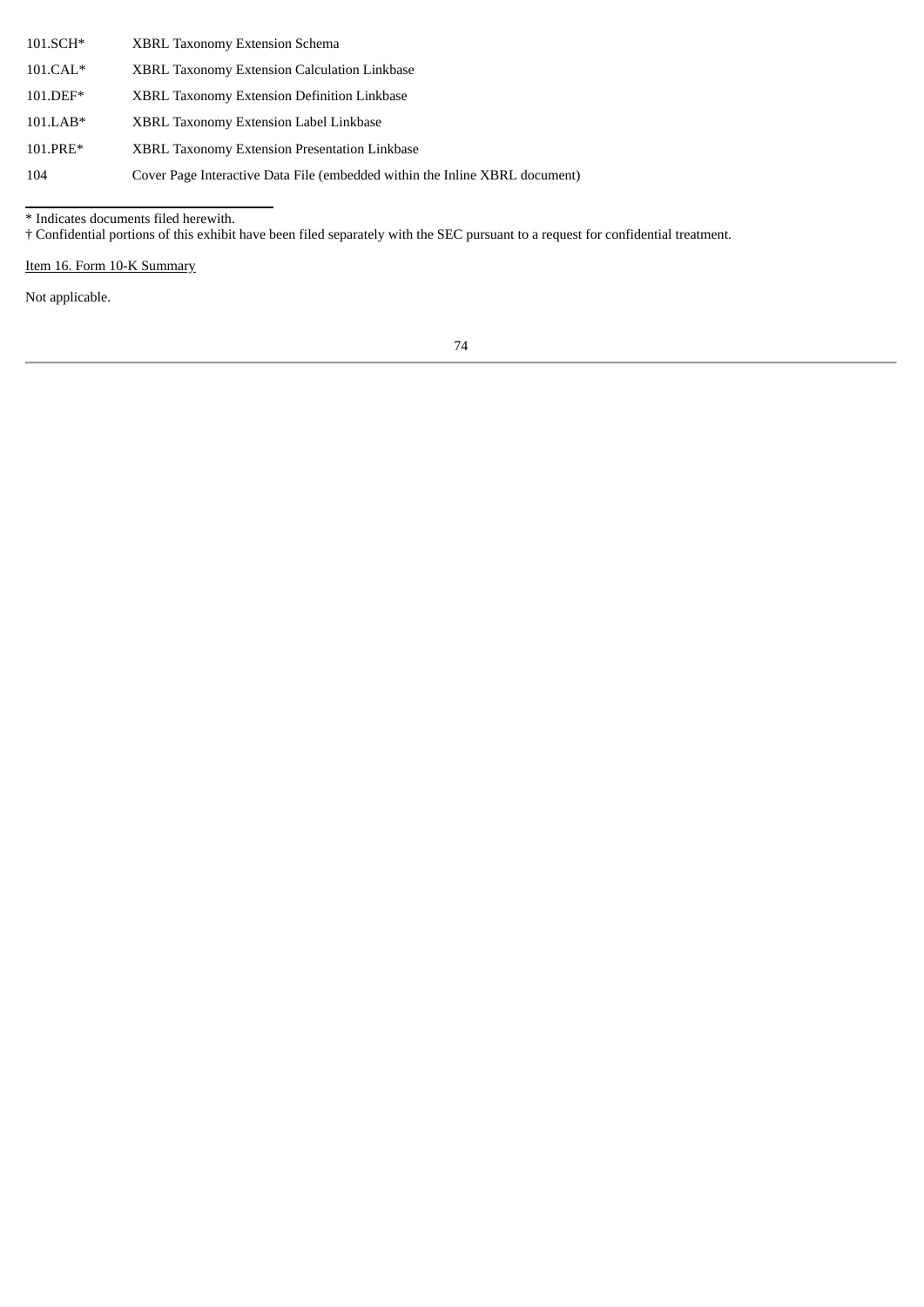**SIGNATURES** 

Pursuant to the requirements of Section 13 or 15(d) of the Securities Exchange Act of 1934, the registrant has duly caused this report to be signed on its behalf by the undersigned, thereunto duly authorized.

Yellow Corporation

Date: February 4, 2022 By: /s/ Darren D. Hawkins

Darren D. Hawkins Chief Executive Officer

#### **POWER OF ATTORNEY**

Know all people by these presents, that each person whose signature appears below constitutes and appoints Darren D. Hawkins and Leah K. Dawson, and each of them, his or her true and lawful attorney-in-fact and agent, with full power of substitution and resubstitution, for him or her and in his or her name, place and stead, in any and all capacities, to sign any amendments to this annual report on Form 10-K, and to file the same, with all exhibits thereto, with the Securities and Exchange Commission, granting unto said attorney-in-fact and agent full power and authority to do and perform each and every act and thing requisite and necessary to be done in and about the premises, as fully and to all intents and purposes as he or she might or could do in person, hereby confirming all that said attorney-in-fact and agent, or his substitute, may lawfully do or cause to be done by virtue hereof. Pursuant to the requirements of the Securities Exchange Act of 1934, this report has been signed below by the following persons on behalf of the registrant and in the capacities and on the dates indicated.

| /s/ Darren D. Hawkins<br>Darren D. Hawkins       | Chief Executive Officer and Director | February 4, 2022 |
|--------------------------------------------------|--------------------------------------|------------------|
| /s/ Daniel L. Olivier<br>Daniel L. Olivier       | <b>Chief Financial Officer</b>       | February 4, 2022 |
| /s/ James R. Faught<br>James R. Faught           | <b>Chief Accounting Officer</b>      | February 4, 2022 |
| /s/ Douglas A. Carty<br>Douglas A. Carty         | Director                             | February 4, 2022 |
| /s/ Matthew A. Doheny<br>Matthew A. Doheny       | Director                             | February 4, 2022 |
| /s/ Javier L. Evans<br>Javier L. Evans           | Director                             | February 4, 2022 |
| /s/ James E. Hoffman<br>James E. Hoffman         | Director                             | February 4, 2022 |
| /s/ Shaunna D. Jones<br>Shaunna D. Jones         | Director                             | February 4, 2022 |
| /s/ Susana Martinez<br>Susana Martinez           | Director                             | February 4, 2022 |
| /s/ David S. McClimon<br>David S. McClimon       | Director                             | February 4, 2022 |
| /s/ Patricia M. Nazemetz<br>Patricia M. Nazemetz | Director                             | February 4, 2022 |
| /s/ Chris T. Sultemeier<br>Chris T. Sultemeier   | Director                             | February 4, 2022 |

75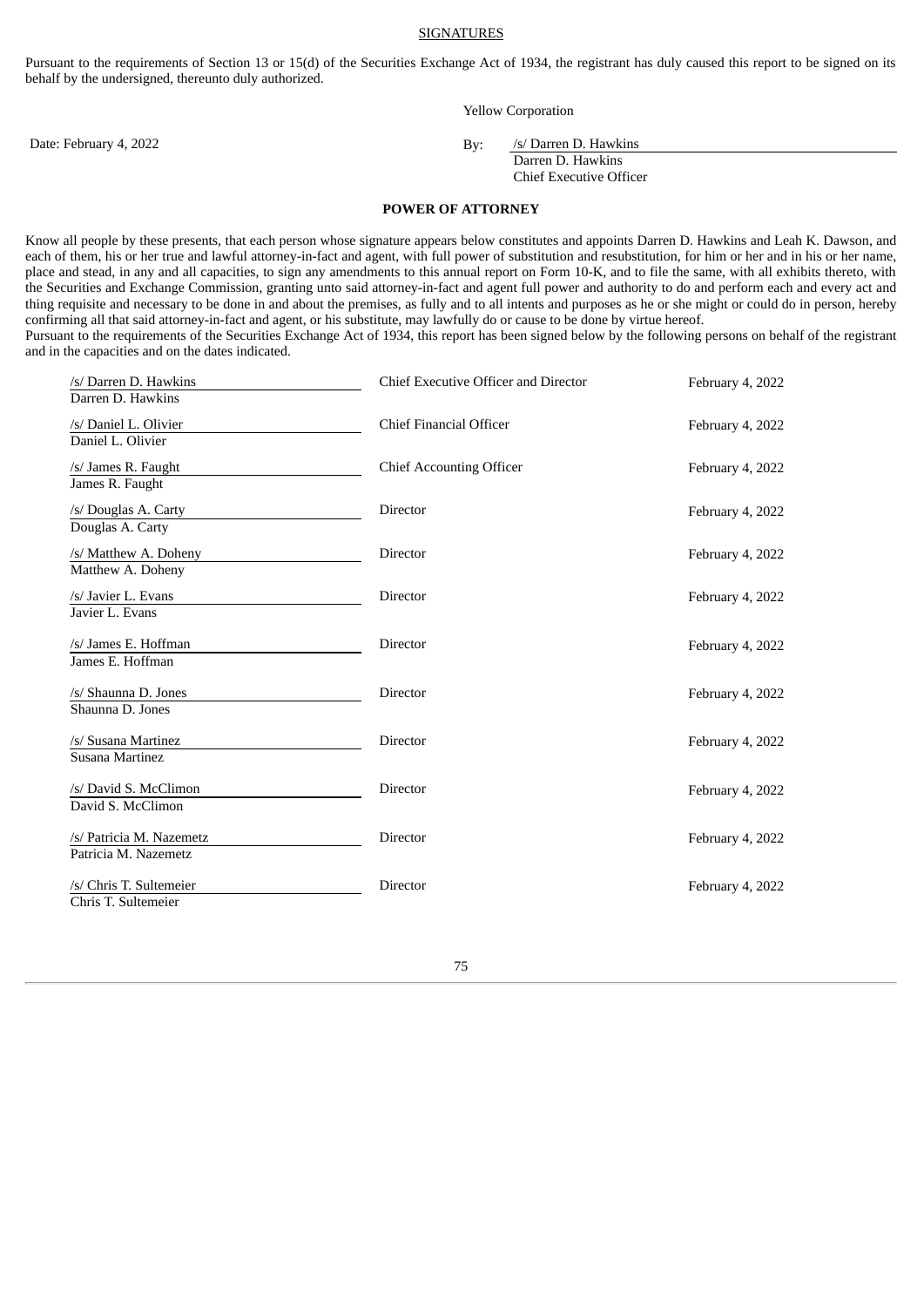The following is a description of the common stock, \$0.01 par value per share (the "Common Stock"), of Yellow Corporation (the "Company"), which is the only security of the Company registered pursuant to Section 12 of the Securities Exchange Act of 1934, as amended (the "Exchange Act"). The following summary description of the Common Stock is not complete and is qualified in its entirety by reference to our Amended and Restated Articles of Incorporation, as amended, our Amended and Restated Bylaws, as amended, and applicable provisions of the Delaware General Corporation Law (the "DGCL").

#### **Common Stock**

#### *General*

Our certificate of incorporation authorizes us to issue 33,333,333 shares of Common Stock.

#### *Dividends*

Subject to the preferences applicable to outstanding shares of preferred stock (if any), the holders of shares of Common Stock are entitled to receive ratably any dividends declared by our board of directors out of the funds legally available for that purpose.

#### *Liquidation*

In the event of liquidation, holders of shares of Common Stock will be entitled to receive any assets remaining after the payment of our debts and the expenses of liquidation, subject to the preferences applicable to outstanding shares of preferred stock (if any).

#### *Other*

The holders of shares of Common Stock have no pre-emptive, subscription or conversion rights. All issued and outstanding shares of common stock are validly issued, fully paid and nonassessable.

#### *Transfer Agent*

The transfer agent and registrar for our Common Stock is Computershare Trust Company, N.A.

### **Voting Rights**

Our Common Stock is entitled to one vote per share.

Except as otherwise required by law, the certificate of incorporation, or any preferred stock designation, holders of Common Stock are not entitled to vote on any amendment to the certificate of incorporation or any preferred stock designation that relates solely to the terms of one or more outstanding series of preferred stock if the holders of such affected series of preferred stock are entitled to vote thereon pursuant to the certificate of incorporation, any preferred stock designation, or the DGCL.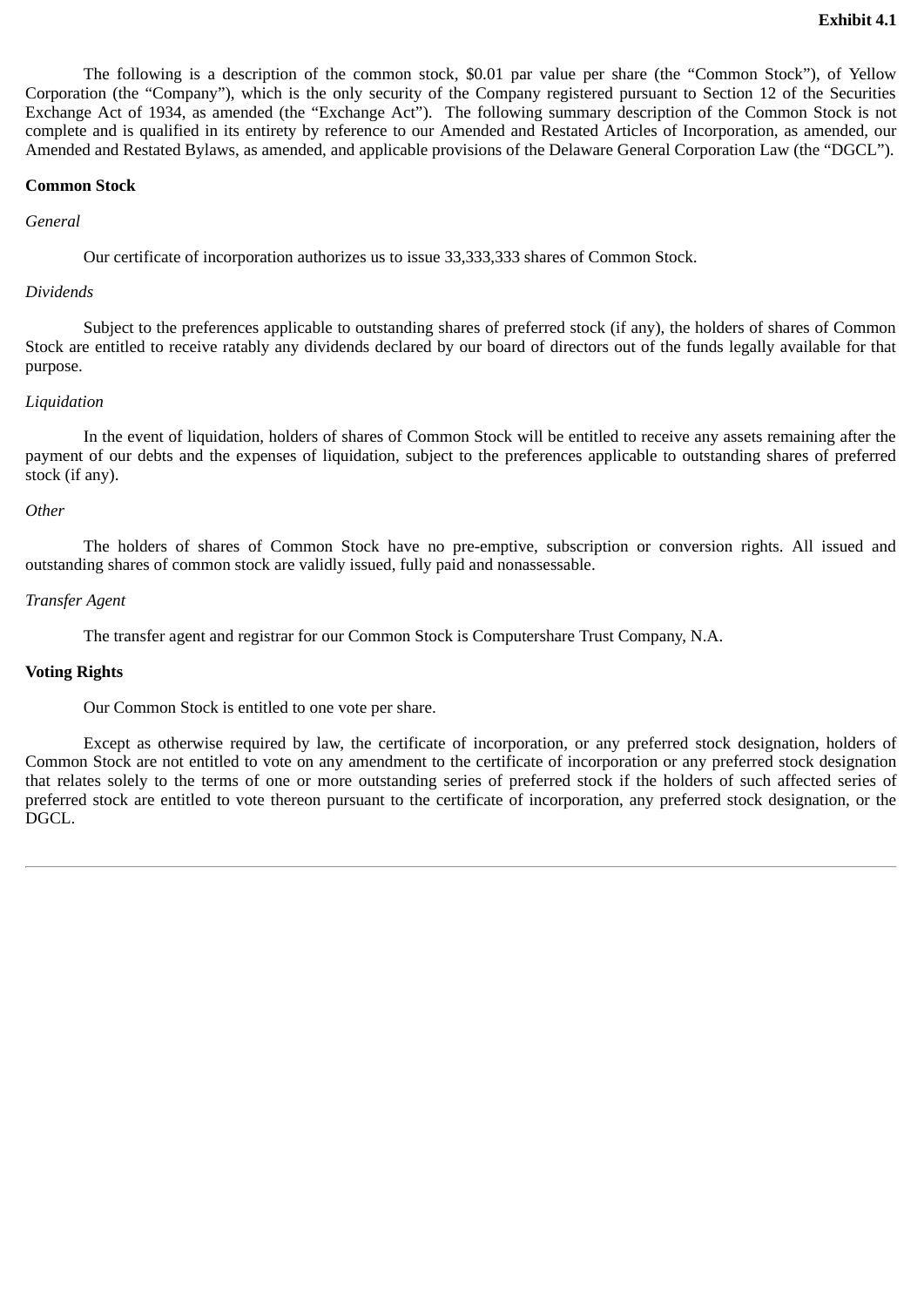#### **Delaware Anti-Takeover Law; No Super-Majority Approval**

We are not subject to Section 203 of the DGCL ("Section 203"). In general, Section 203 prohibits a publicly held Delaware corporation from engaging in various "business combination" transactions with any interested stockholder for a period of three years following the time that such person became an interested stockholder, unless certain conditions are satisfied.

The certificate of incorporation does not require "super-majority" approval of any business combination transactions.

#### **Board Size; Director Election and Removal**

Our certificate of incorporation provides that the board shall initially consist of nine persons until the precise number of directors, other than those who may be elected by the holders of one or more series of preferred stock voting separately by class or series, shall be fixed from time to time pursuant to a resolution adopted by a majority of the whole board (the total number of directors the Company would have if there were no vacancies). Other than the directors appointed by the International Brotherhood of Teamsters (the "IBT") as the holder of the one share of the Company's Series A Voting Preferred Stock, board members are elected annually at the annual meeting of stockholders and serve one-year terms to expire at the following annual meeting of stockholders. Newly created directorships resulting from any increase in the authorized number of directors or vacancies on the Board are filled by a majority vote of the directors then in office, and directors so chosen shall serve for a term expiring at the next annual meeting of stockholders.

Members of the board may be removed from office at any time, with or without cause, by the affirmative vote of holders of a majority of the voting power. However, vacancies on the board resulting from the removal of a director appointed by the IBT may be filled solely by the IBT as the holder of the one share of the Company's Series A Voting Preferred Stock.

#### **Stockholder Meetings; Written Consent**

Stockholders are entitled to take action by written consent if the consent is signed by holders of not less than the minimum voting power that would be necessary to authorize or take the action at a stockholder meeting and if the board of directors approves in advance the taking of such action. Special meetings of the stockholders may be called by the secretary of the Company upon the written request of at least 25% of the voting power if certain notice requirements are met.

#### **Amendment of Bylaws**

The bylaws of the Company may be amended or repealed, or new bylaws may be adopted, by the affirmative vote of a majority of the voting power or by the affirmative vote of a majority of the whole board of directors.

#### **Director Indemnification**

The Company's directors shall not be personally liable to the Company or its stockholders for monetary damages for breach of fiduciary duty as a director, except for liability (i) for any breach of the director's duty of loyalty to the Company or its stockholders, (ii) for acts or omissions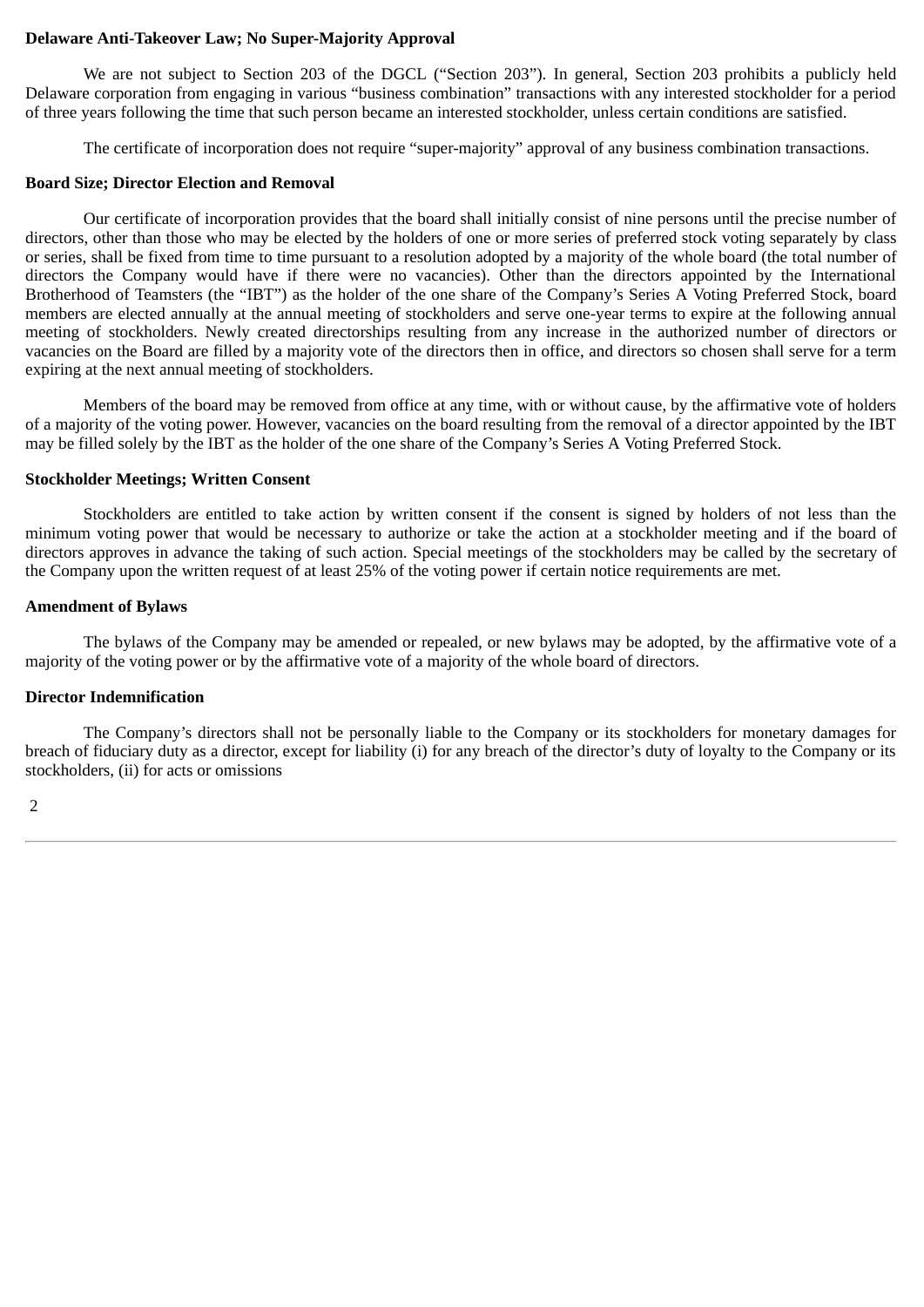not in good faith or which involve intentional misconduct or a knowing violation of law, (iii) under Section 174 of the DGCL, or (iv) for any transaction from which the director derived an improper personal benefit. If the DGCL is amended to permit further elimination or limitation of the personal liability of the directors, then the liability of the Company's directors shall be eliminated or limited to the fullest extent permitted by the DGCL, as so amended.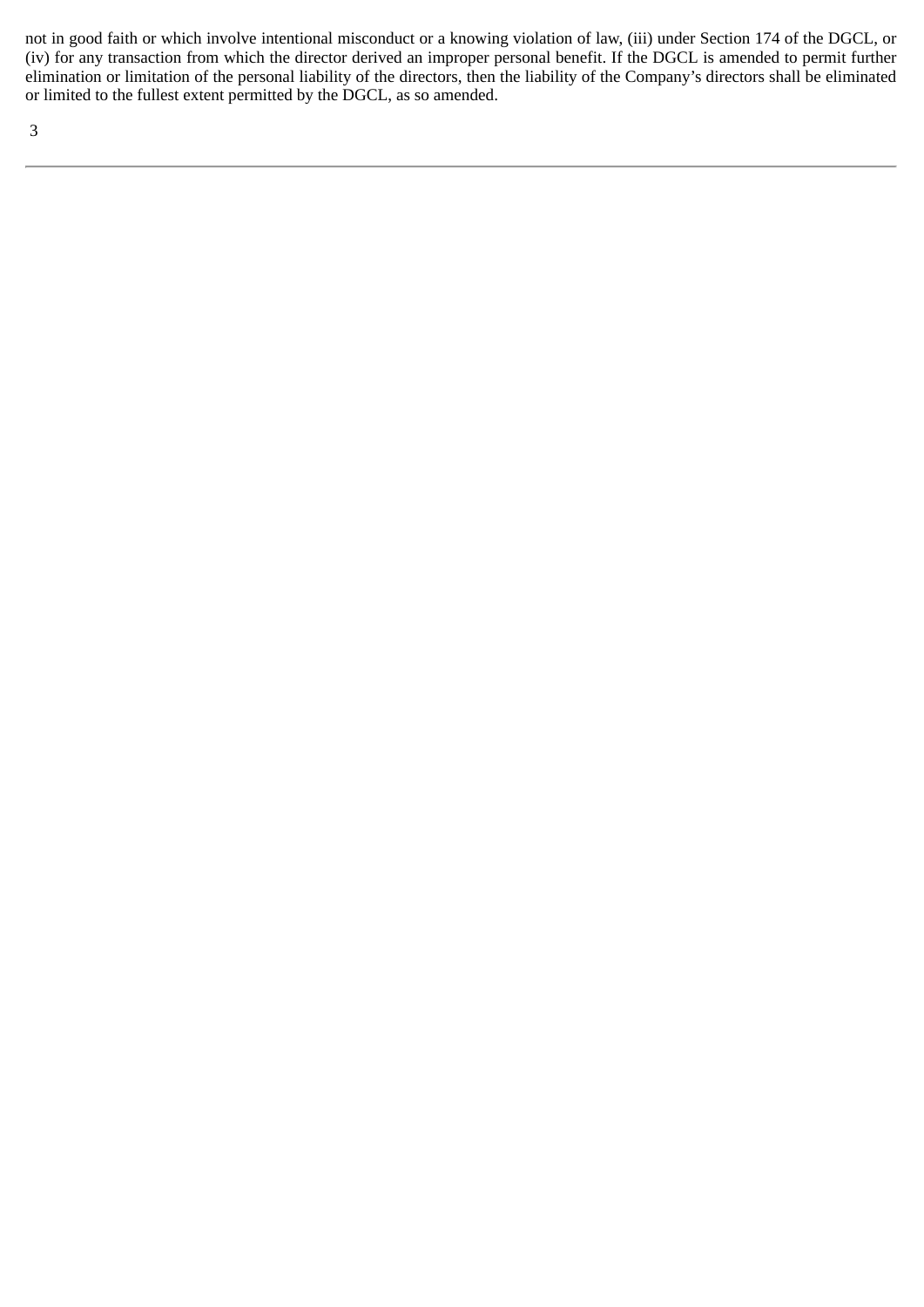### **YELLOW CORPORATION FIFTH AMENDED AND RESTATED DIRECTOR COMPENSATION PLAN**

On January 19, 2022 (the "Effective Date"), the Board adopted this Fifth Restatement of the March 11, 2020 Fourth Restatement of the Plan, which was originally effective August 30, 2011.

This Director Compensation Plan (this "Plan") of Yellow Corporation, a Delaware corporation (the "Company"), is adopted effective as of the date first set forth above and amends, restates and replaces any and all prior plans relating to the compensation payable to the Company's Board, provided, however, that the provisions of Section 5 shall only apply to RSUs that are granted following the Effective Date and, for the avoidance of doubt, RSUs granted prior to the Effective Date shall be governed by the version of the Plan as in effect as of the date of grant applicable to those shares.

#### **DEFINITIONS, ADMINISTRATION AND CONSTRUCTION**.

The following capitalized terms used in this Plan shall have the following meanings given to each of them in this Section 1(a):

"Board" means the Board of Directors of the Company.

"Committee" means any committee of the Board.

"Common Stock" means Company Common Stock, \$0.01 par value per share.

"Compensation Committee" means the Compensation Committee of the Board.

"Equity Award" means an award of Common Stock or Common Stock derivatives to a Participant pursuant to the terms of this Plan and any equity incentive plan maintained by the Company, including the YRC Worldwide Inc. 2011 Incentive and Equity Award Plan and the YRC Worldwide Inc. 2019 Incentive and Equity Award Plan.

"Participant" means a member of the Board who is not an employee of the Company.

"Restricted Stock Units" or "RSUs" are a form of Equity Award and shall have the same meaning as in the YRC Worldwide Inc. 2019 Incentive and Equity Award Plan.

"Secretary" means the Secretary of the Company.

The Compensation Committee shall administer this Plan. The Compensation Committee may adopt rules for the administration of this Plan as it may deem necessary or advisable. The Compensation Committee has full and absolute discretion in the exercise of each and every aspect of the rights, power, authority and duties retained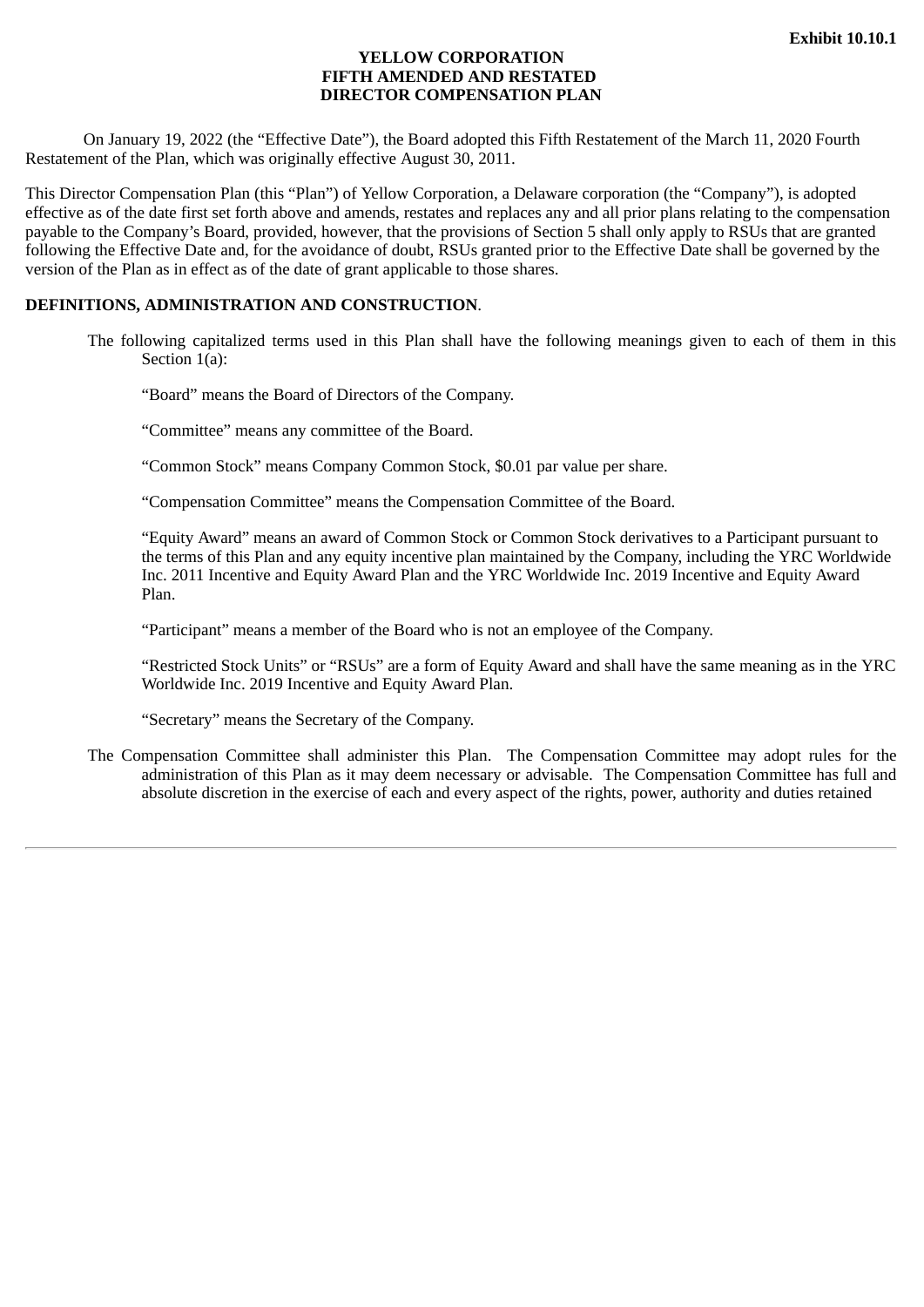or granted it under this Plan, including the authority to determine all facts, to interpret this Plan, to apply the terms of this Plan to the facts determined, to make decisions based upon those facts and to make any and all other decisions required of it by this Plan, such as the right to benefits, the correct amount and form of benefits, the determination of any appeal, the review and correction of the actions of any prior administrative committee, and the other rights, powers, authority and duties specified in this paragraph and elsewhere in this Plan. Notwithstanding any provision of law, or any explicit or implicit provision of this document, any action taken, or finding, interpretation, ruling or decision made by the Compensation Committee in the exercise of any of its rights, powers, authority or duties under this Plan shall be final and conclusive as to all parties, including without limitation all Participants, former Participants and beneficiaries, regardless of whether the Compensation Committee or one or more of its members may have an actual or potential conflict of interest with respect to the subject matter of the action, finding, interpretation, ruling or decision. No final action, finding, interpretation, ruling or decision of the Compensation Committee shall be subject to de novo review in any judicial proceeding. No final action, finding, interpretation, ruling or decision of the Compensation Committee may be set aside unless it is held to have been arbitrary and capricious by a final judgment of a court having jurisdiction with respect to the issue.

Except as expressly stated to the contrary, references in this Plan to "including" mean "including, without limitation" and to "persons" mean natural persons and legal entities.

#### **RETAINERS**.

- From time to time, the Board (or at its direction, the Compensation Committee) may set retainers for Participants for their service as a member of the Board or one or more of the Board's Committees. The current retainers for Participants are listed on Exhibit A.
- Annual retainers shall be paid in advance in quarterly installments on January 1, April 1, July 1 and October 1 (or on the first business day immediately following such payment date). A Participant who joins the Board mid-term shall receive a pro-rated retainer based on the number of days remaining in his/her initial term. The initial payment shall be made as soon as administratively practicable following the Participant's commencement as a member of the Board.

#### **MEETING FEES AND EXPENSE REIMBURSEMENTS**.

No additional compensation shall be paid for attending or participating in Board or Committee meetings. Participants will be reimbursed for reasonable business expenses, including travel expenses, incurred in the performance of their duties for the Company, including, without limitation, traveling to meetings.

2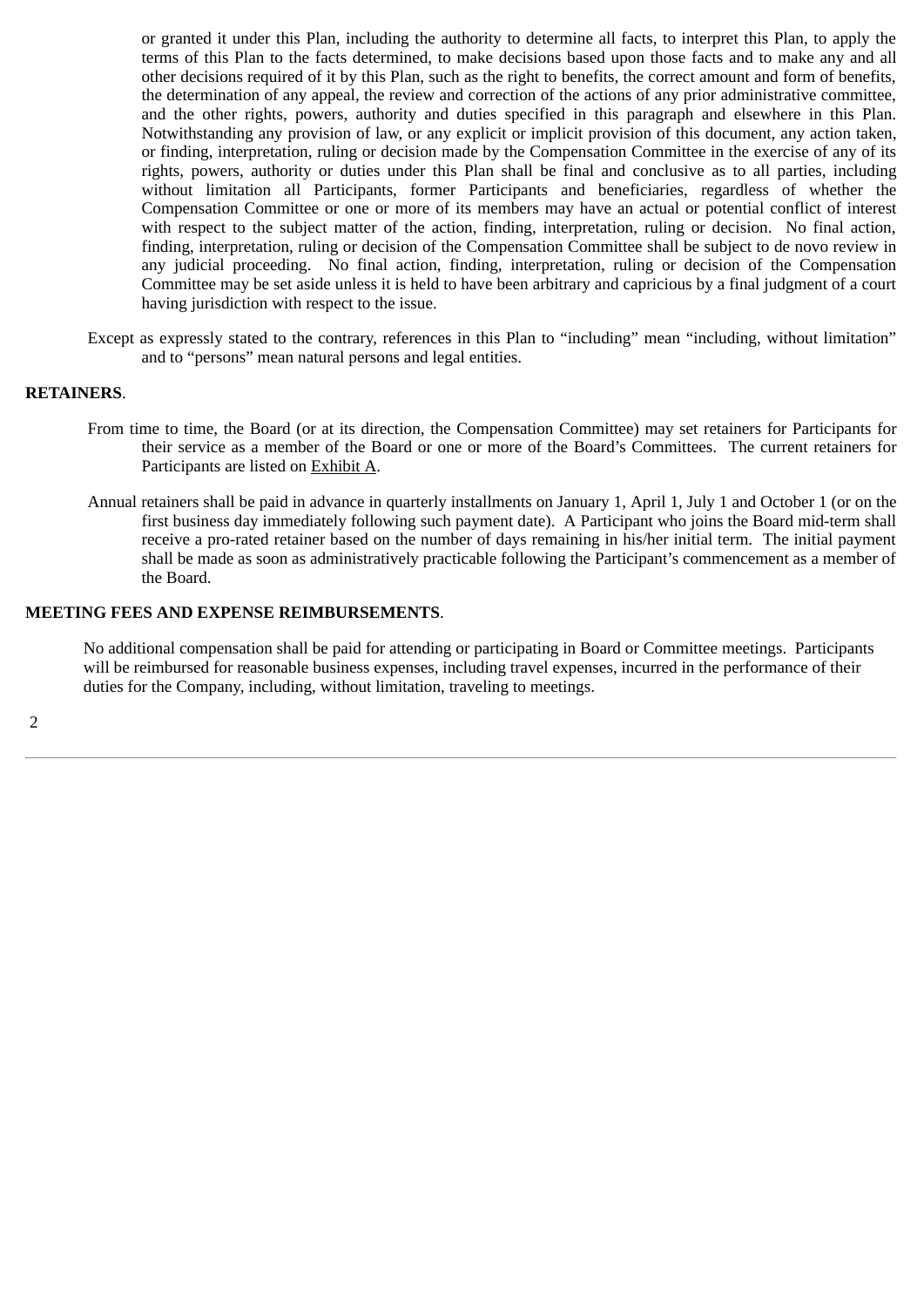#### **EQUITY AWARDS**.

From time to time, the Board (or at its direction, the Compensation Committee) may make grants of Equity Awards to Participants as compensation for their service on the Board with such terms and conditions as are stated in the grant. The grant shall be made pursuant to this Plan and any equity incentive plan maintained by the Company pursuant to which the Common Stock is authorized to be issued.

#### **RESTRICTED STOCK UNITS**.

- **Generally**. This Section 5, except as expressly specified otherwise, applies only with respect to RSUs granted on or after the Effective Date.
- **Grants**. On such date as determined by the Board in 2021 and each year thereafter ("Grant Date"), each Participant shall receive a grant of that number of RSUs equal to \$100,000 divided by the volume-weighted average trading price for the 30-day period immediately preceding the Grant Date. In addition to the annual grant described in the preceding sentence, the Board (or at its discretion, the Compensation Committee) may make such additional grants from time-to-time upon whatever terms it deems appropriate.
- **Vesting**. The RSUs granted following the Effective Date shall be fully vested as of the Grant Date. An RSU that has satisfied the vesting terms described herein is referred to as a "Vested RSU".
- **Deferral Elections**. Pursuant to a written election (a "Deferral Election"), a Participant may defer delivery of all or a portion of the shares of Common Stock underlying the RSUs beyond the three-year delivery date set forth below, in accordance with this Section 5 and the rules prescribed by the Compensation Committee. The Company (or its designee) shall maintain an account for each Participant to record any Deferral Election made with respect to RSUs. All Deferral Elections must be delivered to the Secretary. Commencing with any RSUs that are granted for services performed in any fiscal year that commences in calendar year 2020 or later, (i) any prior Deferral Elections shall cease to apply to any such RSUs and (ii) a Participant shall only be allowed to make a Deferral Election with the express consent of the Committee.
	- **Deferral Election**. Except as otherwise provided in this Section 5, a Deferral Election with respect to RSUs must be made not later than the close of the Participant's taxable year immediately preceding the service year for which the RSUs are granted as compensation (or such other time as permitted under Section 409A of the Internal Revenue Code of 1986, as amended, and any applicable Internal Revenue Service guidance and Treasury Regulations issued thereunder ("Section 409A")). For example, a Director's Deferral Election for any RSUs granted in 2022 as compensation for services rendered in 2022, must be made no later than December 31, 2021. A Participant's Deferral Election may be changed at any time prior to the last permissible date for making the Deferral Election, and shall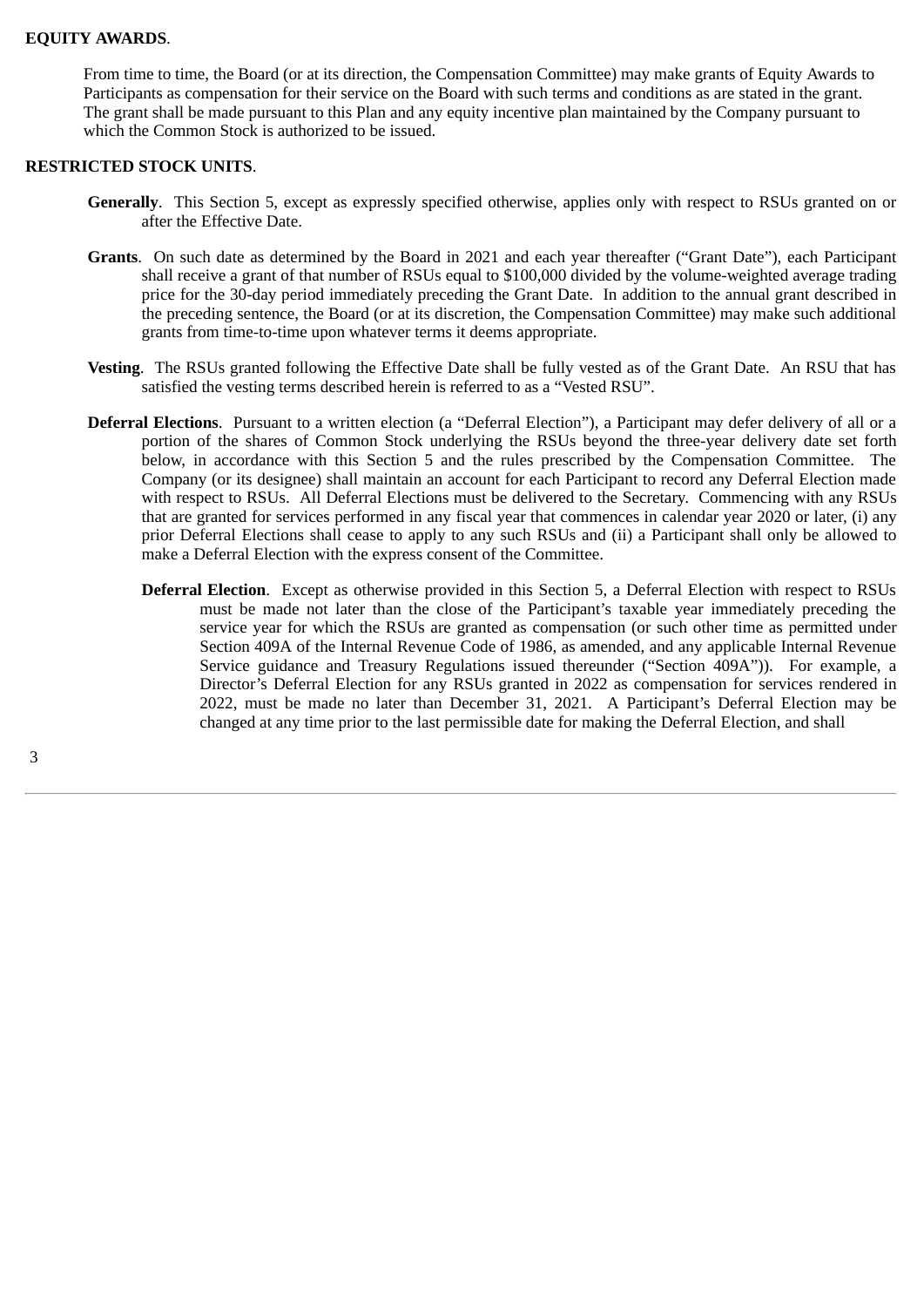thereafter be irrevocable. A form of the Deferral Election is included in Exhibit B.

- **First Year of Eligibility**. In the case of the first year in which a director becomes eligible to participate in the Plan, the director may make an initial Deferral Election within 30 days after the director first becomes eligible to participate. Such election shall only apply with respect to RSUs relating to services performed after the election. Whether a Participant is treated as newly eligible for participation under this Plan shall be determined in accordance with Section 409A, including: (i) rules that treat all elective deferral account balance plans as one plan, and (ii) rules that treat a previously eligible director as newly eligible if his/her benefits had been previously distributed or if he/she has been ineligible for 24 months.
- **Evergreen Election.** A Participant may elect that his/her Deferral Election for an upcoming year will continue in effect for subsequent years until modified by the Participant (an "Evergreen Election"). If a Participant makes an Evergreen Election, the Participant may unilaterally modify such Deferral Election (to either terminate, increase or decrease the portion of his future RSUs which are subject to deferral) by providing a written modification of the Deferral Election to the Secretary. The modification shall become effective as of the first day of January following the date such written modification is received by the Secretary or sooner if permitted under the special thirteen month election.
- **Subsequent Deferral Election**. A Participant shall be entitled to delay the delivery of shares of Common Stock underlying the RSUs pursuant to his initial Deferral Election (a "Subsequent Deferral Election") provided: (1) the Subsequent Deferral Election does not take effect until at least twelve (12) months after the date on which the Subsequent Deferral Election is made, (2) if the Subsequent Deferral Election relates to a payment event other than the death or Disability of the Participant, the Subsequent Deferral Election defers payment for a period of at least five (5) years from the date such payment would otherwise have been made but for such Subsequent Deferral Election, and (3) if the Subsequent Deferral Election relates to a payment at a specified time or pursuant to a fixed schedule, the Subsequent Deferral Election is made not less than 12 months before the date the payment is scheduled to be paid.

**Delivery of Shares**. The Company shall deliver one share of Common Stock for each Vested RSU, as described below:

**RSUs Granted After the Effective Date**. If the Participant does not timely elect to further defer delivery of the shares of Common Stock underlying the Vested RSUs pursuant to (ii) below, the Company shall deliver to the Participant one share of Common Stock for each Vested RSU on the earlier of the Participant's separation from service with the Board, death, Disability, Change in Control, or the third anniversary of the Grant Date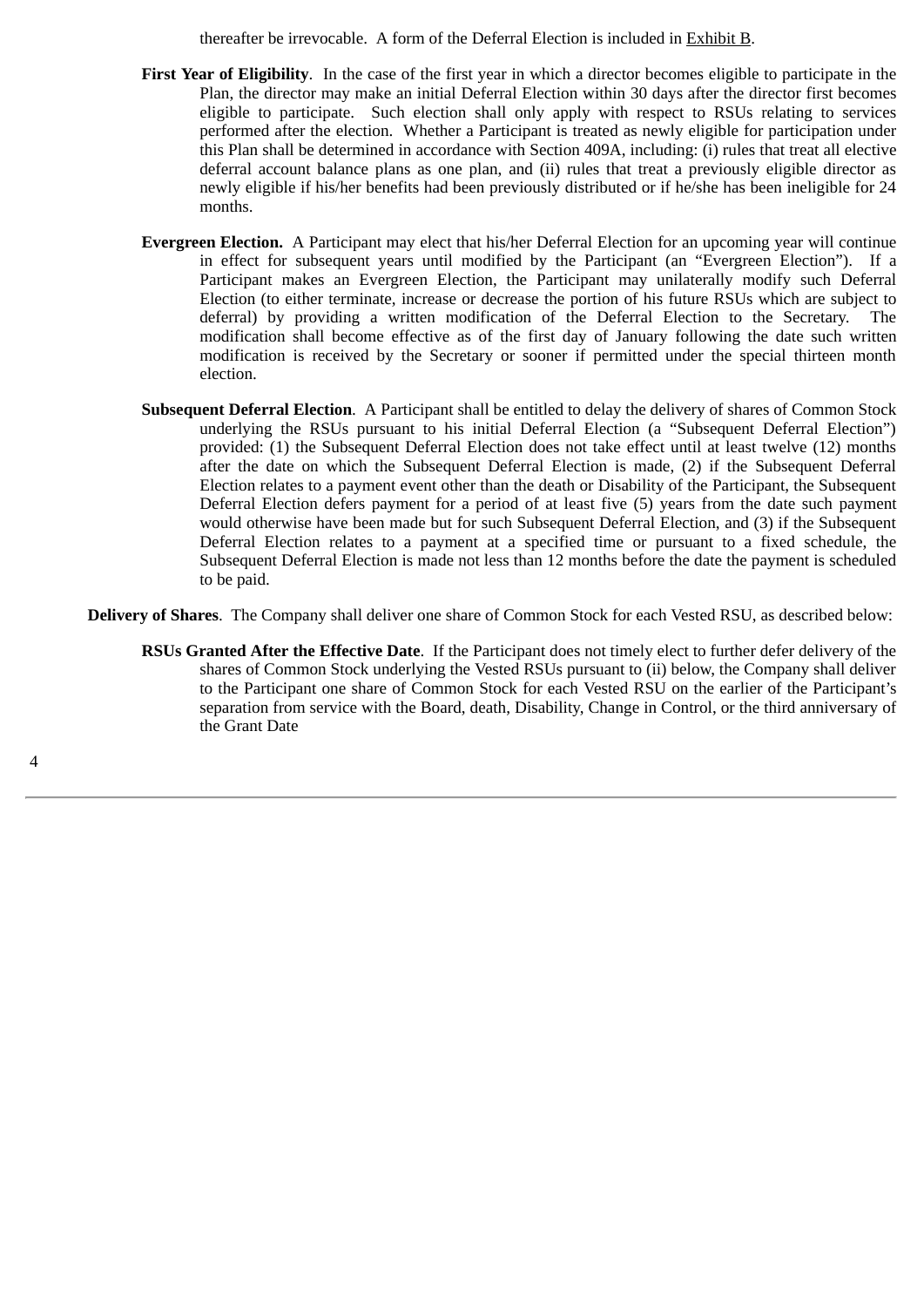(each a "Payment Event"). Actual delivery of the Common Stock shall be made within 90 days of the Payment Event, if such Payment Event is a separation from service, death, Disability, or the third anniversary of the Grant Date. Upon a Change in Control, delivery of the Common Stock shall occur on the date of the Change in Control.

**RSU Deferral Election**. If a Participant timely elects to defer delivery of the shares of Common Stock underlying the Vested RSUs pursuant to a Deferral Election on file with the Company's Secretary, the Company shall deliver to the Participant one share of Common Stock for each Vested RSU for which a Deferral Election has been made on the earlier of either:

the Participant's separation from service, death, Disability, Change in Control; or

the Participant's separation from service, death, Disability, Change in Control or the date specified by the Participant in his/her Deferral Election, which date must be a specified date later than the third anniversary of the Grant Date (each of the above a "Deferred Payment Event").

Actual delivery of the Common Stock shall be made within 90 days of the Deferred Payment Event, if such Deferred Payment Event is a separation from service, death, Disability, or a specified date elected by the Participant. Upon a Change in Control, delivery of the Common Stock shall occur on the date of the Change in Control.

- **Change in Control**. Notwithstanding the foregoing, if the Participant's RSUs are not exempt from Section 409A (x) the Company shall not deliver shares of Common Stock upon a Change in Control, unless the Change in Control also constitutes an event described in Section  $409A(a)(2)(A)(v)$  and the Treasury Regulations thereunder and (y) and the Payment Event is the Participant's separation from service, and the Participant is a "specified employee" for purposes of Section 409A(a)(2)(B)(i), then the Company shall not deliver shares of Common Stock until the date which is six months following the separation from service (or, if earlier, the date of death of the Participant), to the extent required to avoid the excise tax under Section 409A.
- **Dividend Equivalents**. If the Company declares a cash dividend on its Common Stock, the Company shall credit to a bookkeeping account established for each Participant an amount equal to the cash value of the dividend that would have been paid to the Participant if each RSU (whether vested or unvested) was a share of Common Stock held by the Participant ("Dividend Equivalents"). No interest or other additions shall be earned on amounts credited to such Dividend Equivalent account. Dividend Equivalents shall be paid at the same time as the delivery date of the shares of Common Stock underlying the Vested RSUs to which the accrued Dividend Equivalents relate.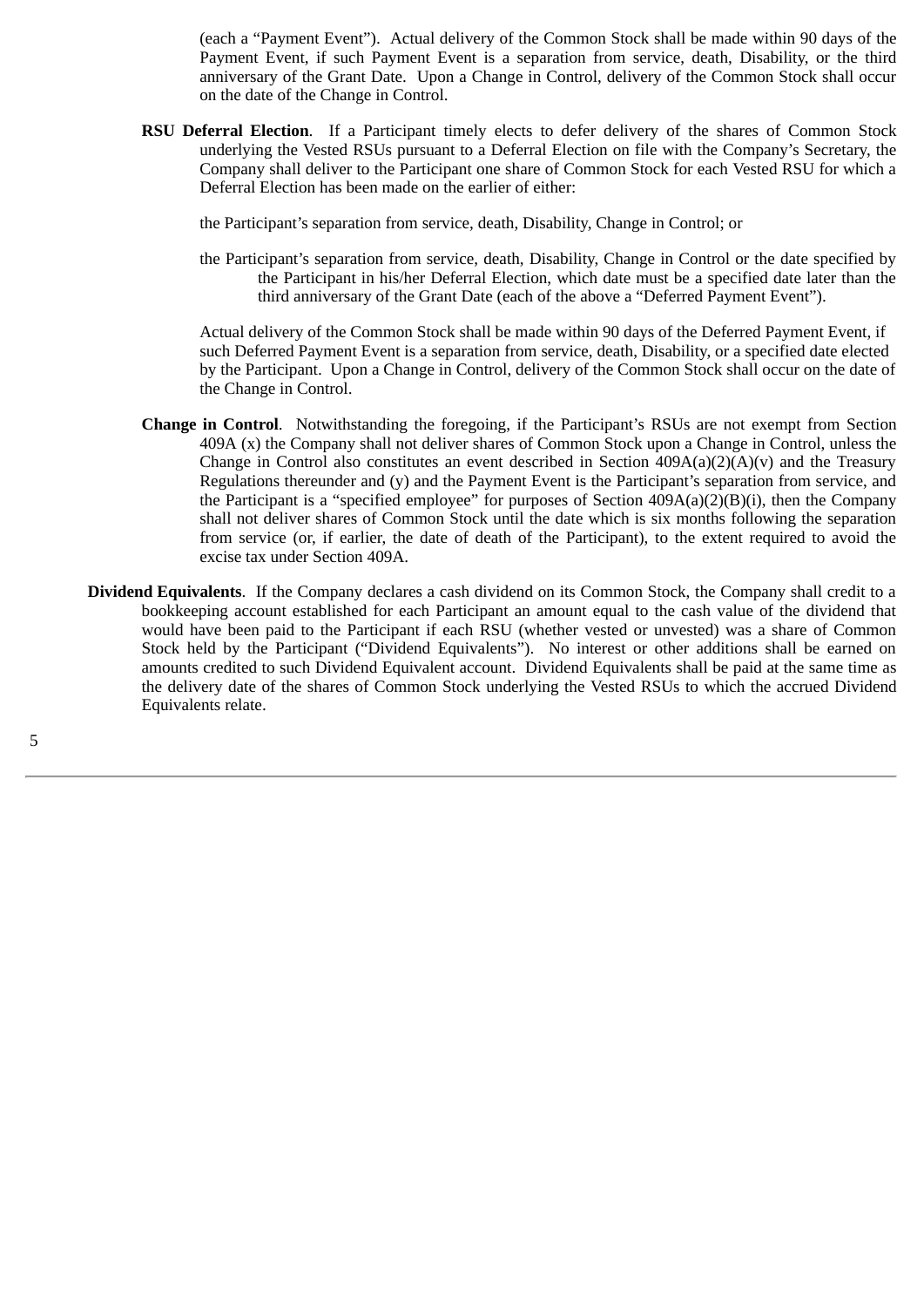- **Beneficiary**. If a Participant dies prior to the shares of Common Stock being delivered to the Participant pursuant to 5(e)(i) and (ii) above, the Company shall pay any amounts deferred under this Plan to the beneficiary or beneficiaries, if any, that the Participant designates to the Secretary in writing during the Participant's lifetime. During his/her lifetime, the Participant may revoke or change any designation of beneficiary by delivering the revocation or designation in writing to the Secretary. If no beneficiary is designated or survives the Participant, then the accounts shall be issued and paid to the Participant's surviving spouse (or, if none, personal representative). Any payment under this Section 5(g) shall be made no later than 60 days after the Participant's death.
- **Unfunded**. The Participant understands that all deferrals hereunder (*i.e.*, the balance of his/her accounts) are unfunded, will be represented by appropriate bookkeeping entries and any such amounts due the Participant shall be unsecured, general obligations of the Company.
- **409A**. This Section 5 and any Equity Award agreement shall be interpreted and administered in a manner so that any amount or benefit payable hereunder shall be paid or provided in a manner that is either exempt from or compliant with the requirements of Section 409A. Neither the Company nor its directors, officers, executives, or advisers shall be held liable for any taxes, interest, penalties or other monetary amounts owed by a Participant as a result of the application of Section 409A. Notwithstanding anything in this Plan or any Equity Award agreement to the contrary, all payments and benefits under this Plan that would constitute non- exempt "deferred compensation" for purposes of Section 409A and that would otherwise be payable or distributable hereunder by reason of the Participant's separation from service on the Board, will not be payable or distributable to the Participant unless the circumstances giving rise to such separation from service meet any description or definition of "separation from service" in Section 409A (without giving effect to any elective provisions that may be available under such definition). If this provision prevents the payment or distribution of any amount or benefit, such payment or distribution shall be made on the date, if any, on which an event occurs that constitutes a Section 409A-compliant "separation from service."

#### **GENERAL**.

- Except by the laws of descent and distribution if a Participant dies, the rights and benefits of this Plan may not be assigned or otherwise transferred. A Participant shall cease to be a Participant under this Plan upon the Participant's termination of his/her directorship with the Company whether by death, disability, retirement, resignation or removal.
- Any notice to the Company that this Plan requires shall be in writing, addressed to the Secretary and be effective when the Secretary receives the notice.
- This Plan and any determination or action taken respecting this Plan shall be governed by and construed in accordance with the laws of the State of Delaware, without reference to its law of conflicts of law.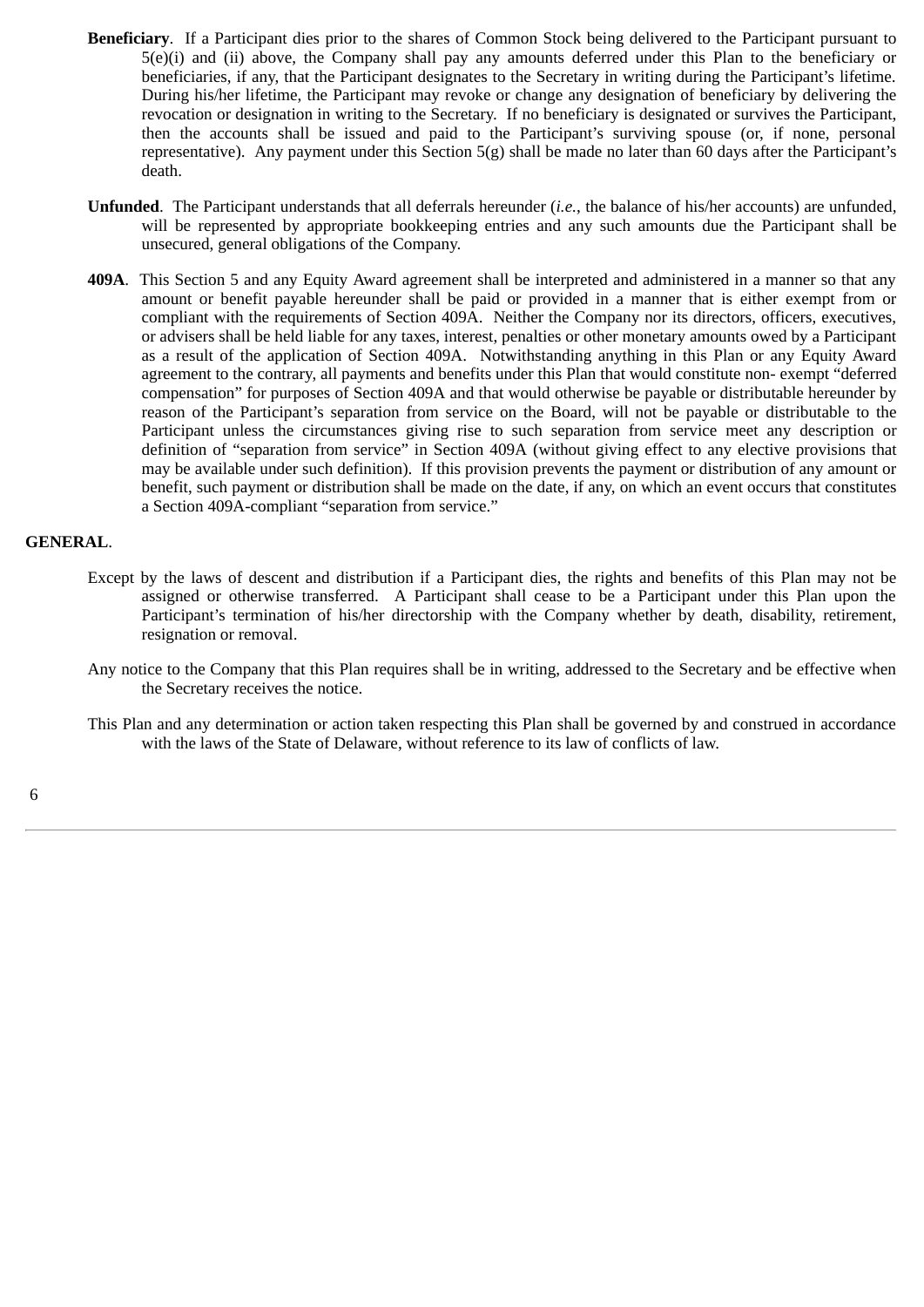# **Exhibit A**

# **Annual Retainers**

Board membership = \$160,000 (\$270,000 for the Chairperson of the Board)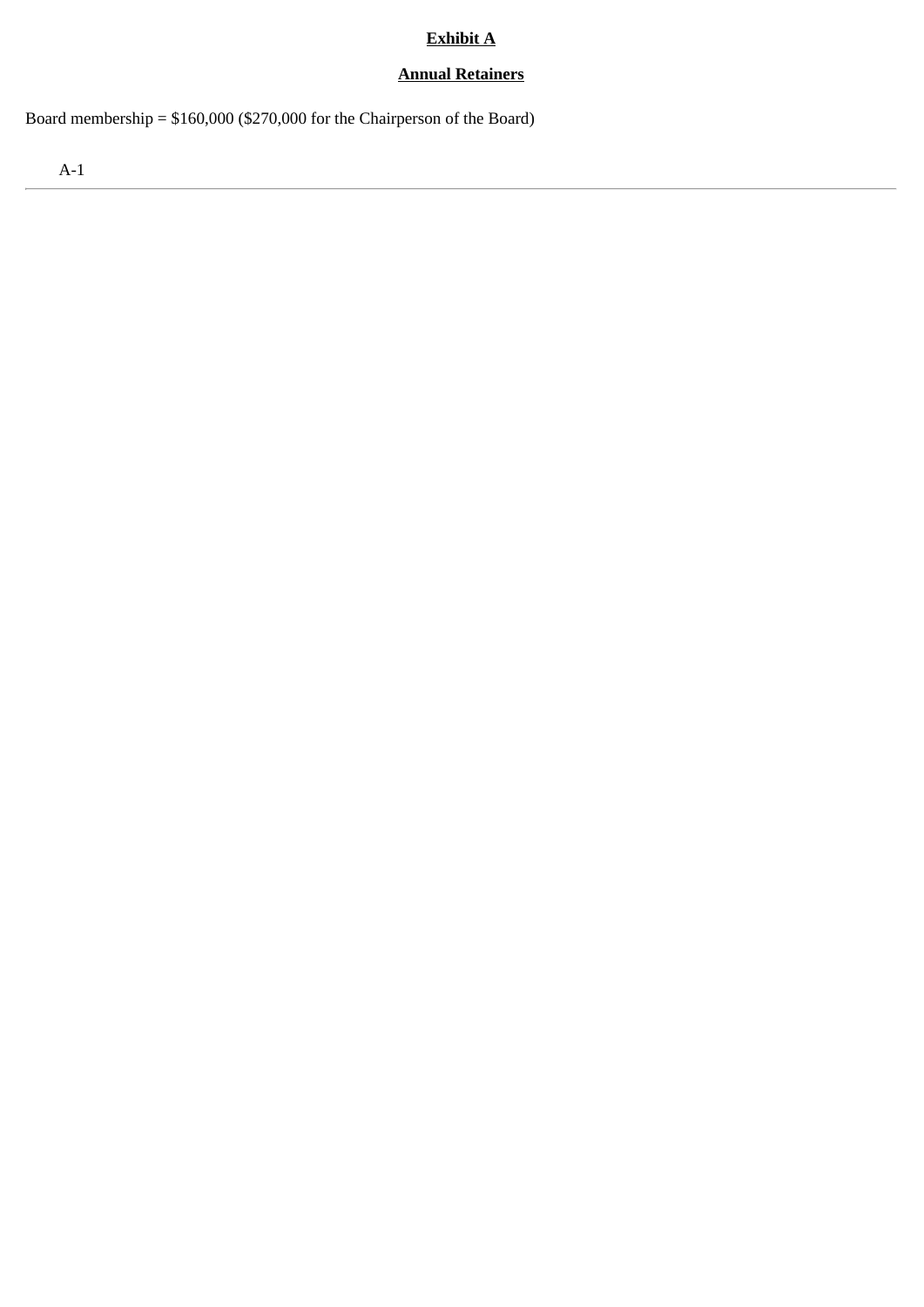### **Exhibit B**

## **ANNUAL DIRECTOR EQUITY DEFERRAL ELECTION FORM**

To the Secretary of Yellow Corporation:

\_\_\_\_\_\_\_\_\_\_\_\_\_\_\_\_\_\_\_\_\_\_\_\_\_\_\_\_\_\_\_

I understand that if I do not elect to defer the receipt of the shares of Common Stock underlying the Restricted Stock Units awarded to me, I will receive those shares on the first business day following the third anniversary of the Grant Date.

Understanding the above, I irrevocably elect to defer delivery of the following percentage of shares of Common Stock underlying the Restricted Stock Units awarded to me for the 12-month Board term beginning in

(*enter year*) and all subsequent Board terms (i.e., "Evergreen Election"): 100% or

 $_{\%}$ 

I further elect to receive my deferred shares of Common Stock underlying the Restricted Stock Units upon the earliest of either (select one):

\_\_\_\_\_\_\_ (i) my death, (ii) my Disability, (iii) my separation from service with the Board for any reason, or (iv) upon a Change in Control; or

\_\_\_\_\_\_\_ (i) my death, (ii) my Disability, (iii) my separation from service with the Board for any reason, (iv) a Change in Control, (v) or the following date (which date must be a date later than the third anniversary of the Grant Date):

Signature: Print Name: Date:

Accepted:

Yellow Corporation

Signature:

Secretary or Assistant Secretary

Date: 2

Notwithstanding the foregoing, this Deferral Election is subject to the terms of the Plan and will not be effective if it is not made in accordance with the terms of the Plan and Section 409A. All terms defined in the Yellow Corporation Director Compensation Plan have the same meaning when used in this Deferral Election form.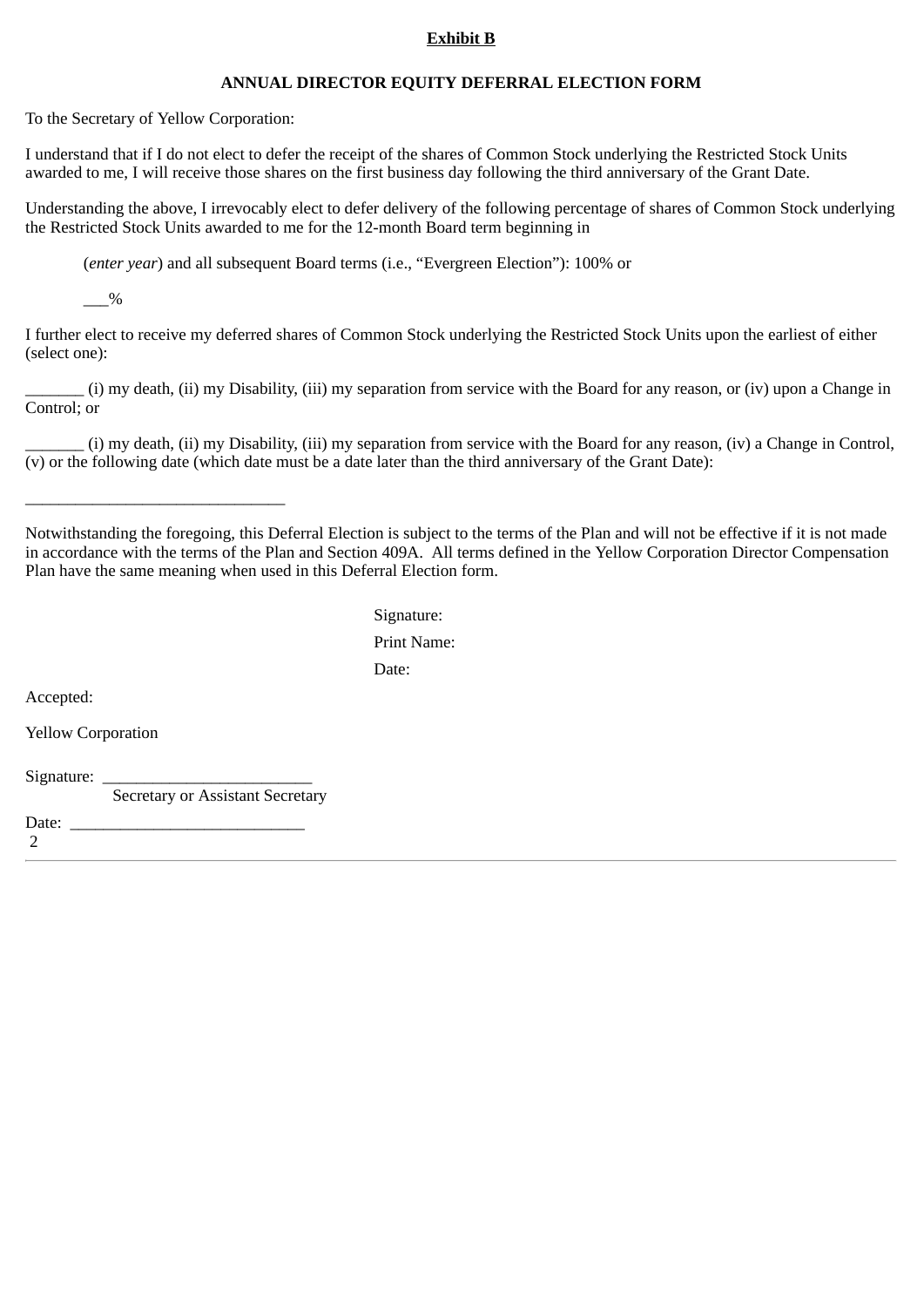#### Subsidiaries of Yellow Corporation At December 31, 2021

<span id="page-86-0"></span>

| <b>Name</b>                                                          | Percentage<br>Ownership | Jurisdiction of<br><b>Incorporation or</b><br><b>Formation</b> |
|----------------------------------------------------------------------|-------------------------|----------------------------------------------------------------|
| 1105481 Ontario, Inc.                                                | 100%                    | Ontario                                                        |
| Express Lane Service, Inc.                                           | 100%                    | Delaware                                                       |
| New Penn Motor Express LLC                                           | 100%                    | Delaware                                                       |
| OPK Insurance Co. Ltd.                                               | 100%                    | Bermuda                                                        |
| Roadway LLC                                                          | 100%                    | Delaware                                                       |
| Roadway Next Day Corporation                                         | 100%                    | Delaware                                                       |
| YRC Inc.                                                             | 100%                    | Delaware                                                       |
| Reimer Holding B.V.                                                  | 100%                    | Netherlands                                                    |
| YRC Freight Canada Company                                           | 100%                    | Nova Scotia                                                    |
| YRC Transportation, S.A. de C.V.                                     | $41.1\%$ <sup>1</sup>   | Mexico                                                         |
| Roadway Express International, Inc.                                  | 100%                    | Delaware                                                       |
| Transcontinental Lease, S. de R.L. de C.V.                           | .01% $^{2}$             | Mexico                                                         |
| Roadway Express, S.A. de C.V.                                        | 99.99% 3                | Mexico                                                         |
| Yellow Logistics, Inc.                                               | 100%                    | Delaware                                                       |
|                                                                      | 99.99% <sup>2</sup>     | Mexico                                                         |
| Transcontinental Lease, S. de R.L. de C.V.                           | $.01\%$ <sup>3</sup>    | Mexico                                                         |
| Roadway Express, S.A. de C.V.                                        | $58.9\%$ <sup>1</sup>   | Mexico                                                         |
| YRC Transportation, S.A. de C.V.                                     |                         |                                                                |
| YRC Services S. de R.L. de C.V.<br><b>Yellow Freight Corporation</b> | 100%<br>100%            | Mexico<br>Delaware                                             |
| <b>USF Holland LLC</b>                                               | 100%                    | Delaware                                                       |
| USF Holland International Sales Corporation                          | 100%                    | Nova Scotia                                                    |
| YRC Association Solutions, Inc.                                      | 100%                    | Delaware                                                       |
| YRC International Investments, Inc.                                  | 100%                    | Delaware                                                       |
| <b>YRC Logistics Asia Limited</b>                                    | 100%                    | Hong Kong                                                      |
| PT Meridian IQ Indonesia International                               | 100%                    | Indonesia                                                      |
| YRC Mortgages, LLC                                                   | 100%                    | Delaware                                                       |
| YRC Regional Transportation, Inc.                                    | 100%                    | Delaware                                                       |
| USF Bestway Inc.                                                     | 100%                    | Arizona                                                        |
|                                                                      | 100%                    | Kansas                                                         |
| USF Dugan Inc.                                                       | 100%                    | Oregon                                                         |
| USF Reddaway Inc.                                                    | 100%                    | Delaware                                                       |
| <b>USF RedStar LLC</b>                                               | 100%                    | Illinois                                                       |
| YRC Logistics Services, Inc.                                         | 100%                    | Ontario                                                        |
| YRC Logistics Inc.                                                   | 100%                    | Delaware                                                       |
| YRC Enterprise Services, Inc.                                        |                         |                                                                |

 $^{\rm 1}$  YRC Transportation, S.A. de C.V. is owned 58.9% by YRC Inc. and 41.1% by YRC Freight Canada Company

<sup>2</sup> Transcontinental Lease, S. de R.L. de C.V. is owned 99.99% by YRC Inc. and .01% by Roadway Express International, Inc.

<sup>3</sup> Roadway Express, S.A. de C.V. is owned 99.99% by YRC Inc. and .01% by Transcontinental Lease, S. de R.L. de C.V.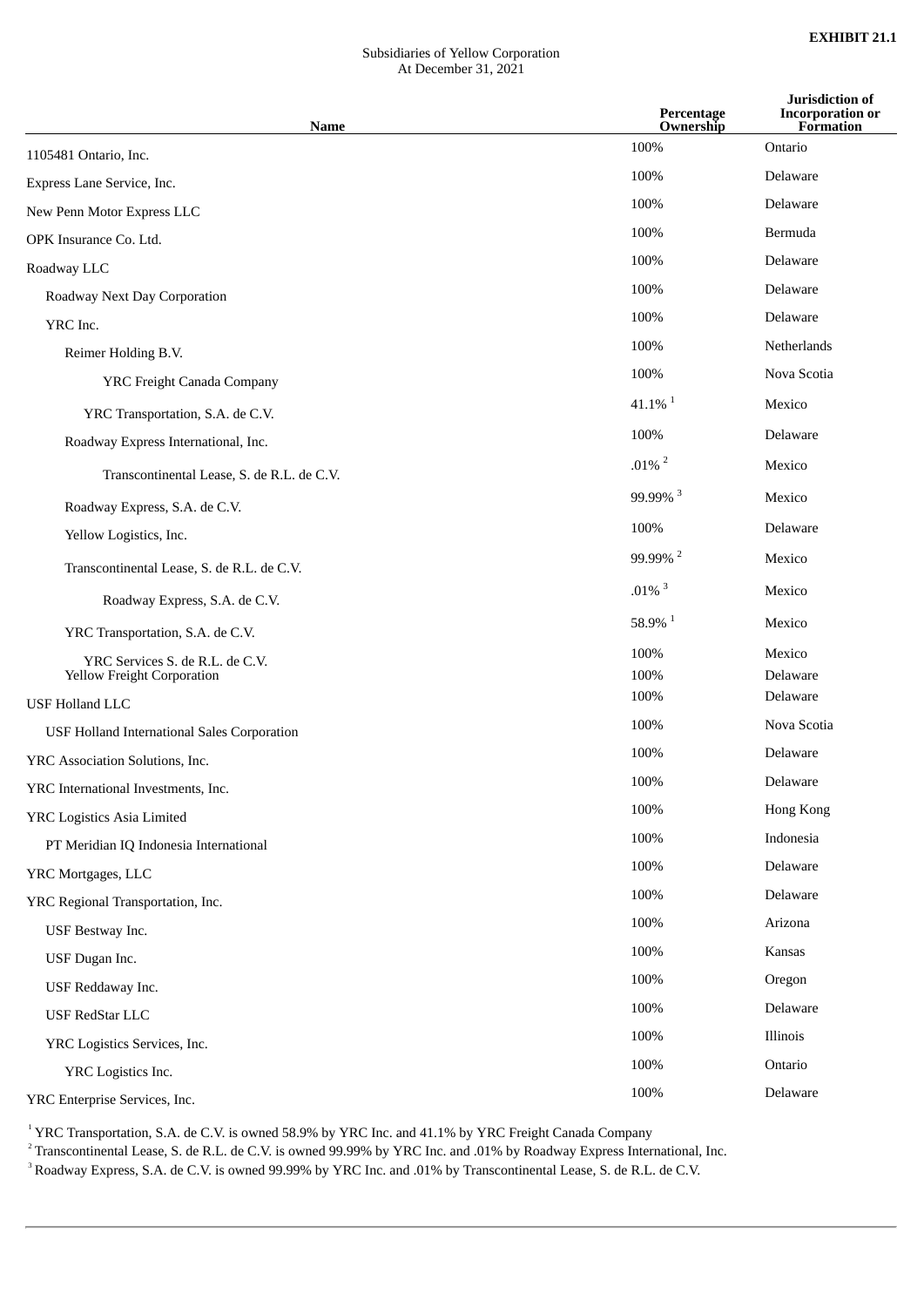#### **Consent of Independent Registered Public Accounting Firm**

<span id="page-87-0"></span>We consent to the incorporation by reference in the registration statements (Nos. 333-139691, 333-144958, 333-178223, 333-231971, and 333-249800) on Form S-8 and (No. 333-257811) on Form S-3 of our reports dated February 4, 2022, with respect to the consolidated financial statements of Yellow Corporation and the effectiveness of internal control over financial reporting.

#### /s/ KPMG LLP

Kansas City, Missouri February 4, 2022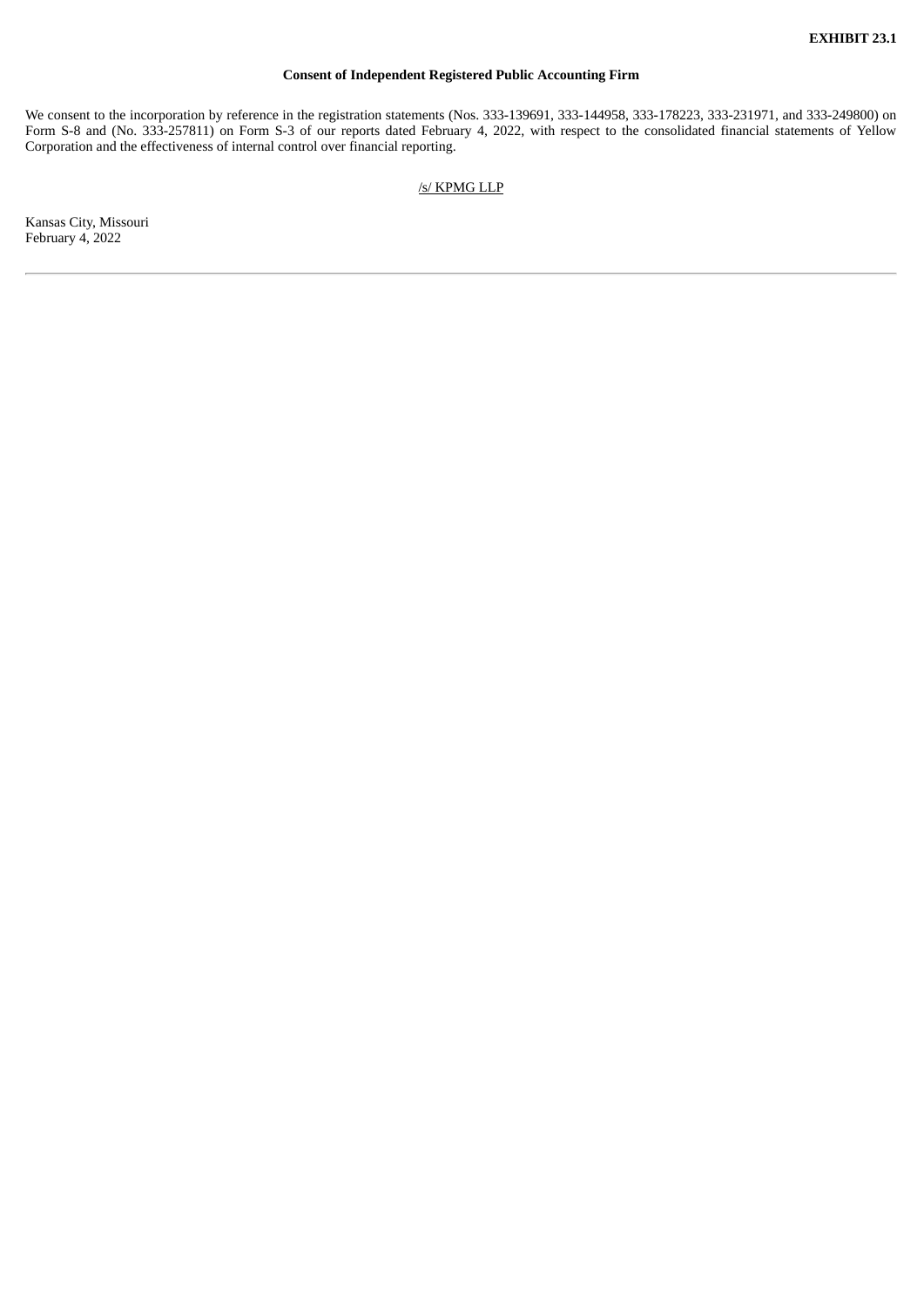#### CERTIFICATION PURSUANT TO EXCHANGE ACT RULES 13a-14 AND 15d-14, AS ADOPTED PURSUANT TO SECTION 302 OF THE SARBANES-OXLEY ACT OF 2002

<span id="page-88-0"></span>I, Darren D. Hawkins, certify that:

- (1) I have reviewed this report on Form 10-K of Yellow Corporation;
- (2) Based on my knowledge, this report does not contain any untrue statement of a material fact or omit to state a material fact necessary to make the statements made, in light of the circumstances under which such statements were made, not misleading with respect to the period covered by this report;
- (3) Based on my knowledge, the financial statements, and other financial information included in this report, fairly present in all material respects the financial condition, results of operations and cash flows of the registrant as of, and for, the periods presented in this report;
- (4) The registrant's other certifying officer and I are responsible for establishing and maintaining disclosure controls and procedures (as defined in Exchange Act Rules 13a-15(e) and 15d-15(e)) and internal control over financial reporting (as defined in Exchange Act Rules 13a-15(f) and 15d-15(f)) for the registrant and have:
	- a. Designed such disclosure controls and procedures, or caused such disclosure controls and procedures to be designed under our supervision, to ensure that material information relating to the registrant, including its consolidated subsidiaries, is made known to us by others within those entities, particularly during the period in which this report is being prepared;
	- b. Designed such internal control over financial reporting, or caused such internal control over financial reporting to be designed under our supervision, to provide reasonable assurance regarding the reliability of financial reporting and the preparation of financial statements for external purposes in accordance with generally accepted accounting principles;
	- c. Evaluated the effectiveness of the registrant's disclosure controls and procedures and presented in this report our conclusions about the effectiveness of the disclosure controls and procedures, as of the end of the period covered by this report based on such evaluation; and
	- d. Disclosed in this report any change in the registrant's internal control over financial reporting that occurred during the registrant's most recent fiscal quarter (the registrant's fourth fiscal quarter in the case of an annual report) that has materially affected, or is reasonably likely to materially affect, the registrant's internal control over financial reporting; and
- (5) The registrant's other certifying officer and I have disclosed, based on our most recent evaluation of internal control over financial reporting, to the registrant's auditors and the audit committee of the registrant's board of directors (or persons performing the equivalent functions):
	- a. All significant deficiencies and material weaknesses in the design or operation of internal control over financial reporting which are reasonably likely to adversely affect the registrant's ability to record, process, summarize and report financial information; and
	- b. Any fraud, whether or not material, that involves management or other employees who have a significant role in the registrant's internal control over financial reporting.

Date: February 4, 2022 /s/ Darren D. Hawkins Darren D. Hawkins Chief Executive Officer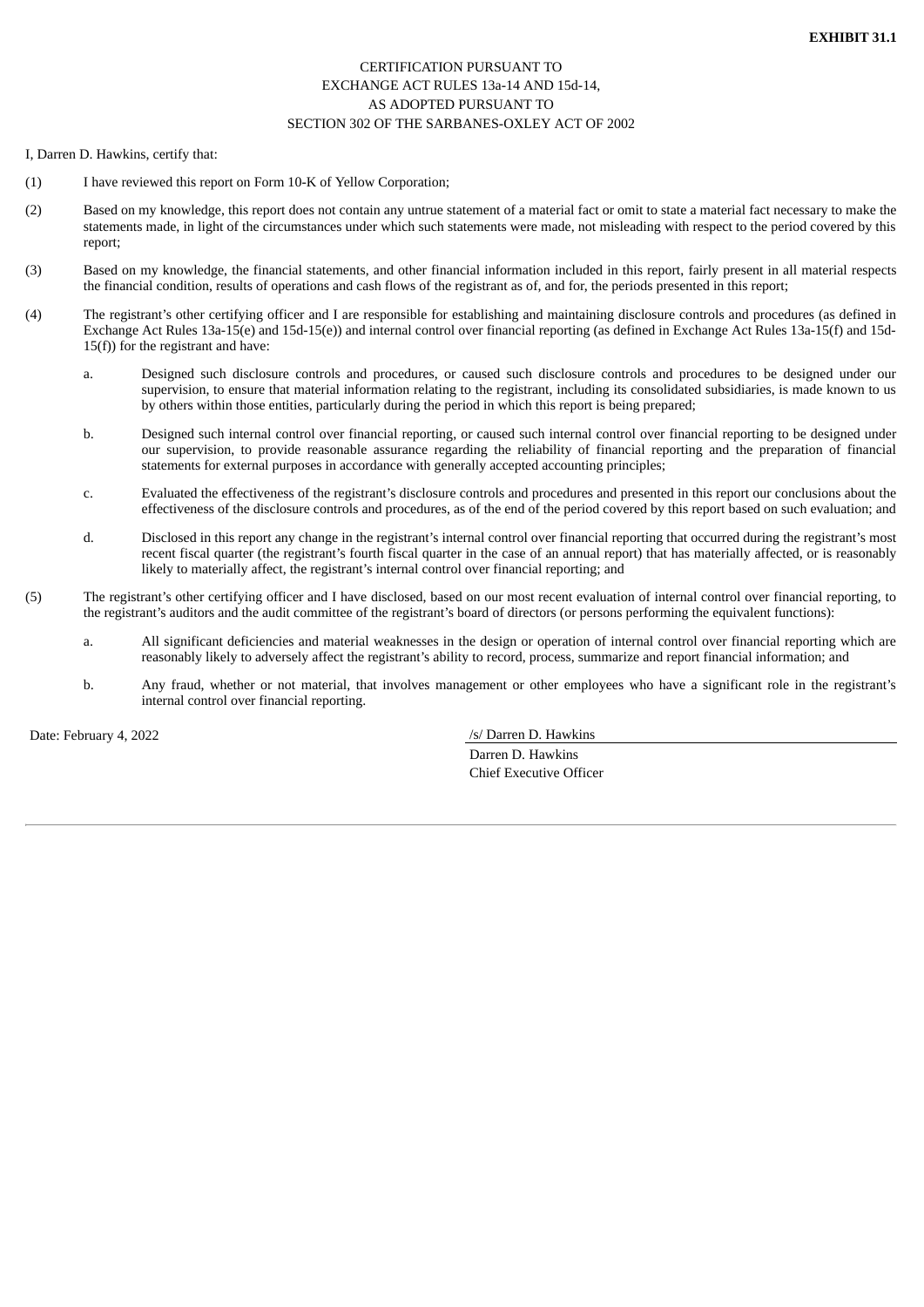#### CERTIFICATION PURSUANT TO EXCHANGE ACT RULES 13a-14 AND 15d-14, AS ADOPTED PURSUANT TO SECTION 302 OF THE SARBANES-OXLEY ACT OF 2002

<span id="page-89-0"></span>I, Daniel L. Olivier, certify that:

- (1) I have reviewed this report on Form 10-K of Yellow Corporation;
- (2) Based on my knowledge, this report does not contain any untrue statement of a material fact or omit to state a material fact necessary to make the statements made, in light of the circumstances under which such statements were made, not misleading with respect to the period covered by this report;
- (3) Based on my knowledge, the financial statements, and other financial information included in this report, fairly present in all material respects the financial condition, results of operations and cash flows of the registrant as of, and for, the periods presented in this report;
- (4) The registrant's other certifying officer and I are responsible for establishing and maintaining disclosure controls and procedures (as defined in Exchange Act Rules 13a-15(e) and 15d-15(e)) and internal control over financial reporting (as defined in Exchange Act Rules 13a-15(f) and 15d-15(f)) for the registrant and have:
	- a. Designed such disclosure controls and procedures, or caused such disclosure controls and procedures to be designed under our supervision, to ensure that material information relating to the registrant, including its consolidated subsidiaries, is made known to us by others within those entities, particularly during the period in which this report is being prepared;
	- b. Designed such internal control over financial reporting, or caused such internal control over financial reporting to be designed under our supervision, to provide reasonable assurance regarding the reliability of financial reporting and the preparation of financial statements for external purposes in accordance with generally accepted accounting principles;
	- c. Evaluated the effectiveness of the registrant's disclosure controls and procedures and presented in this report our conclusions about the effectiveness of the disclosure controls and procedures, as of the end of the period covered by this report based on such evaluation; and
	- d. Disclosed in this report any change in the registrant's internal control over financial reporting that occurred during the registrant's most recent fiscal quarter (the registrant's fourth fiscal quarter in the case of an annual report) that has materially affected, or is reasonably likely to materially affect, the registrant's internal control over financial reporting; and
- (5) The registrant's other certifying officer and I have disclosed, based on our most recent evaluation of internal control over financial reporting, to the registrant's auditors and the audit committee of the registrant's board of directors (or persons performing the equivalent functions):
	- a. All significant deficiencies and material weaknesses in the design or operation of internal control over financial reporting which are reasonably likely to adversely affect the registrant's ability to record, process, summarize and report financial information; and
	- b. Any fraud, whether or not material, that involves management or other employees who have a significant role in the registrant's internal control over financial reporting.

Date: February 4, 2022 */s/ Daniel L. Olivier* /s/ Daniel L. Olivier

Daniel L. Olivier Chief Financial Officer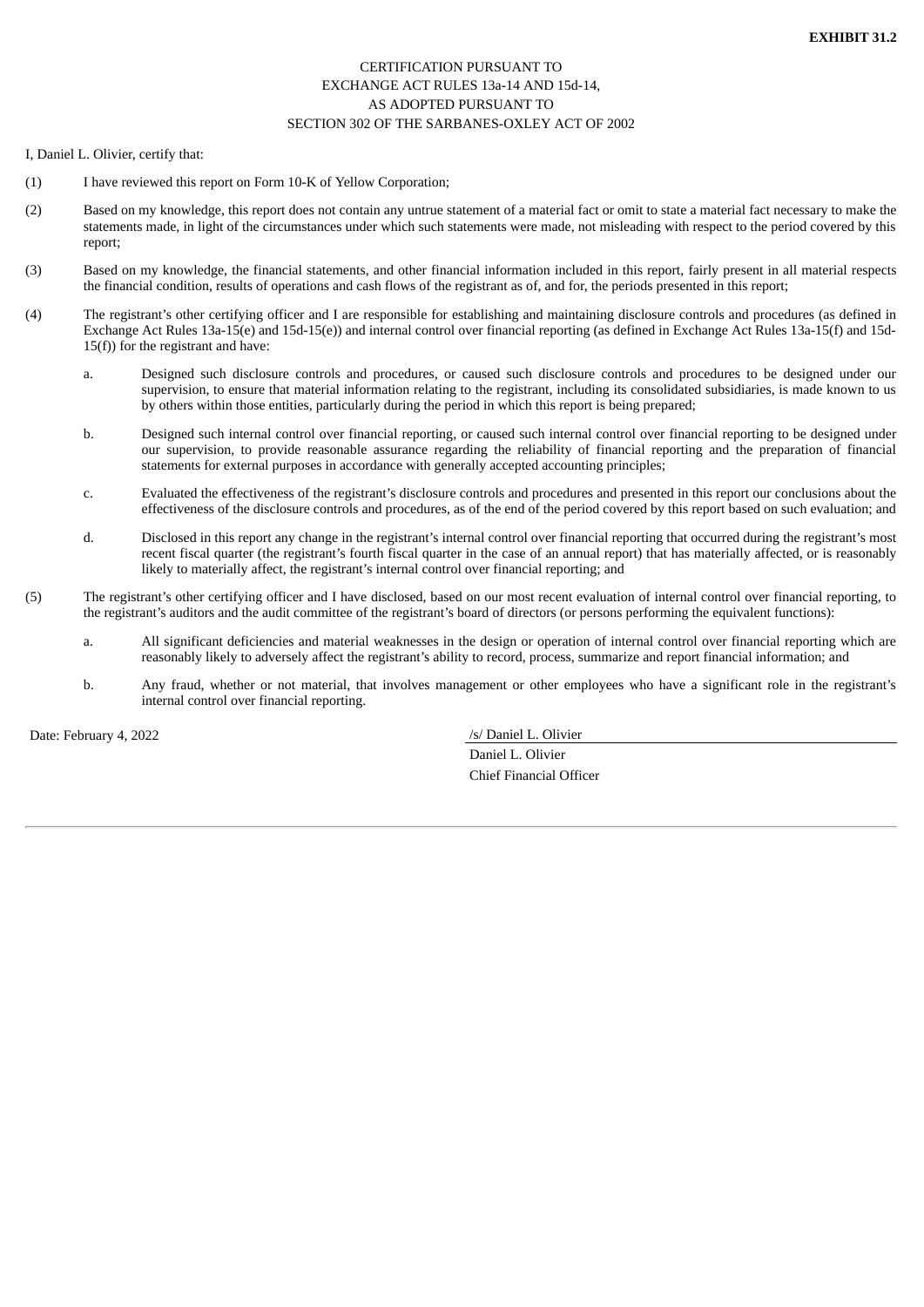#### CERTIFICATION PURSUANT TO 18 U.S.C. SECTION 1350, AS ADOPTED PURSUANT TO SECTION 906 OF THE SARBANES-OXLEY ACT OF 2002

<span id="page-90-0"></span>In connection with the annual report of Yellow Corporation on Form 10-K for the year ended December 31, 2021, as filed with the Securities and Exchange Commission on the date hereof (the "Report"), I, Darren D. Hawkins, Chief Executive Officer of Yellow Corporation, certify, pursuant to 18 U.S.C. Section 1350, as adopted pursuant to Section 906 of the Sarbanes-Oxley Act of 2002, that:

- (1) The Report fully complies with the requirements of Section 13(a) or 15(d) of the Securities Exchange Act of 1934; and
- (2) The information contained in the Report fairly presents, in all material respects, the financial condition and results of operations of Yellow Corporation.

Date: February 4, 2022 /s/ Darren D. Hawkins Darren D. Hawkins Chief Executive Officer